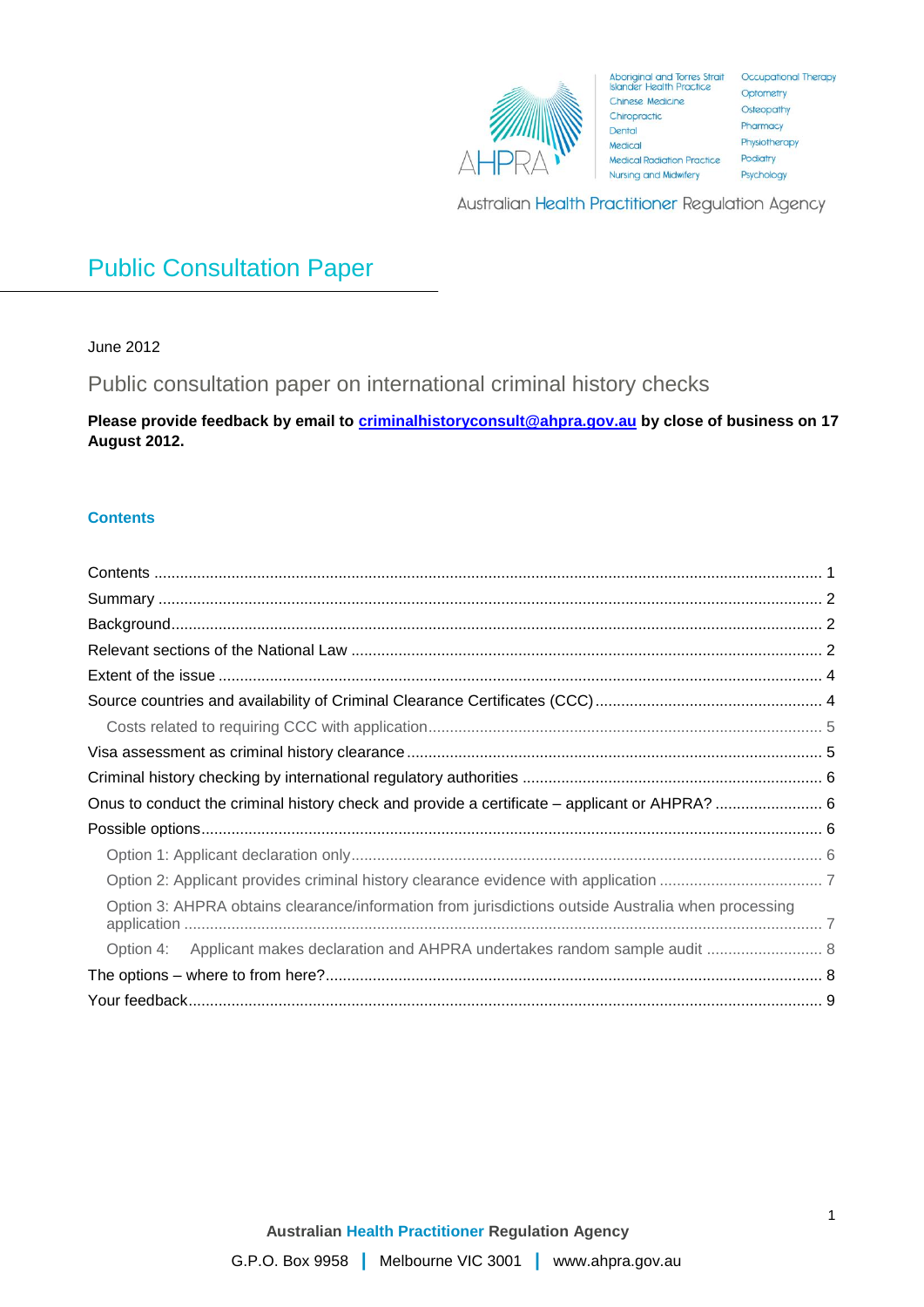# <span id="page-1-0"></span>**Summary**

This consultation paper seeks feedback on options for refining international criminal history checks used by the Australian Health Practitioner Regulation Agency (AHPRA) in assessing applications for registration for the 14 health professions regulated under the *Health Practitioner Regulation National Law Act* (National Law) as in force in each state and territory.

You may wish to provide general comments; and/or comments on the issues associated with the different options, the option that you consider is the best available, and the reasons why.

# **Please provide feedback by email to [criminalhistoryconsult@ahpra.gov.au](mailto:internationalcriminalhistoryconsult@ahpra.gov.au) by close of business on 17 August 2012.**

# <span id="page-1-1"></span>**Background**

The National Registration and Accreditation Scheme (National Scheme) established 14 National Boards under the National Law*.* The 14 National Boards are:

- Aboriginal and Torres Strait Islander Health Practice Board of Australia (Aboriginal and Torres Strait Islander Health Practitioners will be regulated under the National Law from 1 July 2012)
- Chinese Medicine Board of Australia (Chinese Medicine Practitioners will be regulated under the National Law from 1 July 2012)
- Chiropractic Board of Australia
- Dental Board of Australia
- Medical Board of Australia
- Nursing and Midwifery Board of Australia
- Medical Radiation Practice Board of Australia (Medical Radiation Practitioners will be regulated under the National Law from 1 July 2012)
- Occupational Therapy Board of Australia (Occupational Therapists will be regulated under the National Law from 1 July 2012)
- Optometry Board of Australia
- Osteopathy Board of Australia
- Pharmacy Board of Australia
- Physiotherapy Board of Australia
- Podiatry Board of Australia and
- Psychology Board of Australia.

AHPRA works in partnership with each of the National Boards to implement the requirements of the National Scheme, which has maintaining public safety at its heart.

Further information is available at [www.ahpra.gov.au.](http://www.ahpra.gov.au/)

# <span id="page-1-2"></span>**Relevant sections of the National Law**

Section 4 of the National Law provides that a body exercising functions under the Law, such as a National Board or AHPRA, must exercise its functions having regard to the objectives and guiding principles of the national registration and accreditation scheme.

The objectives of the national registration and accreditation scheme are –

(a) *to provide for the protection of the public by ensuring that only health practitioners who are suitably trained and qualified to practise in a competent and ethical manner are registered; and*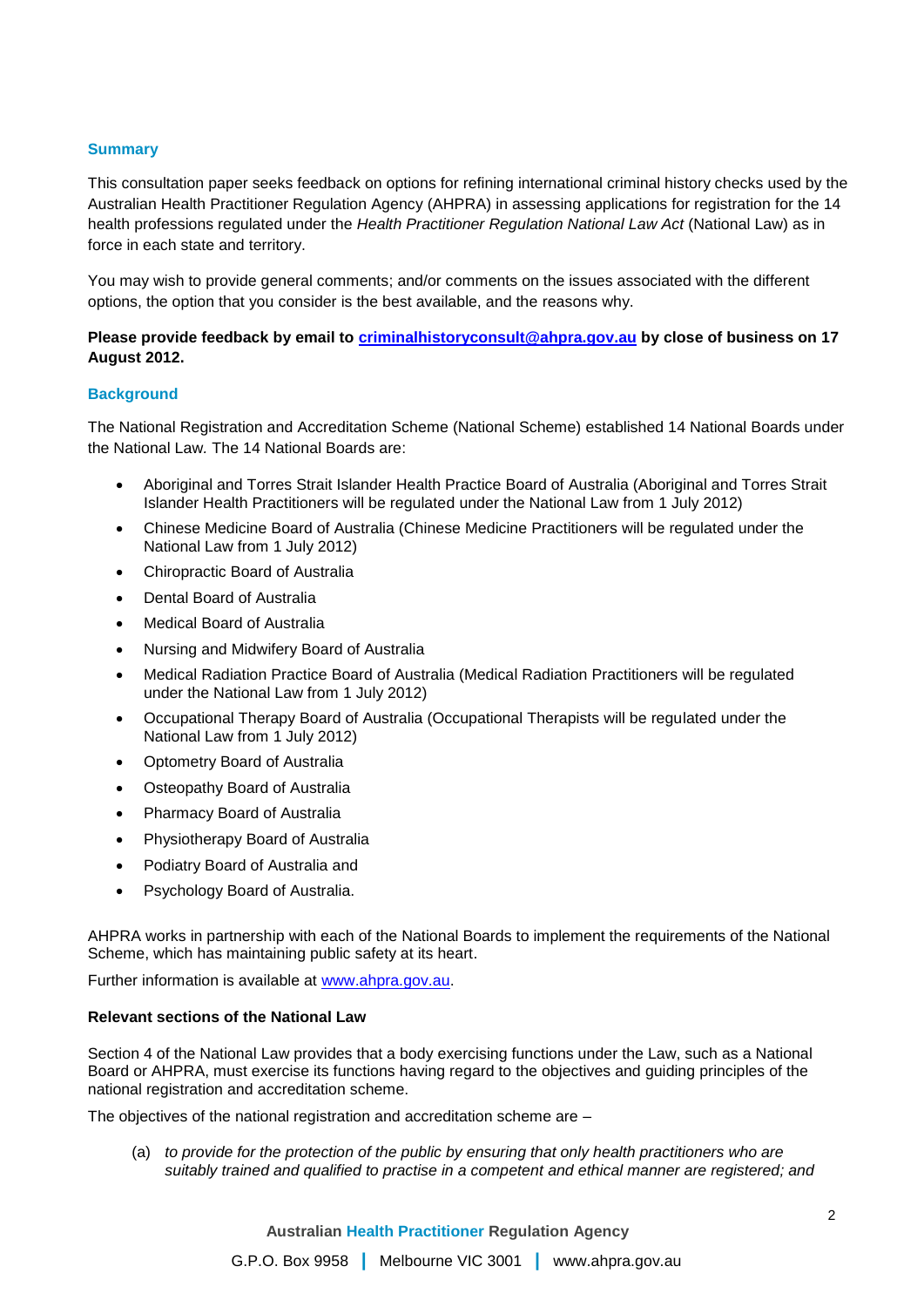- *(b) to facilitate workforce mobility across Australia by reducing the administrative burden for health practitioners wishing to move between participating jurisdictions or to practise in more than one participating jurisdiction; and*
- *(c) to facilitate the provision of high quality education and training of health practitioners; and*
- *(d) to facilitate the rigorous and responsive assessment of overseas-trained health practitioners; and*
- *(e) to facilitate access to services provided by health practitioners in accordance with the public interest; and*
- *(f) to enable the continuous development of a flexible, responsive and sustainable Australian health workforce and to enable innovation in the education of, and service delivery by, health practitioners.*

Section 79 of the National Law provides that:

- *1. before deciding an application for registration, a National Board must check the applicant's criminal history.*
- *2. For the purposes of checking an applicant's criminal history, a National Board may obtain a written report about the criminal history of the applicant from any of the following—*
	- *(a) CrimTrac;*
	- *(b) a police commissioner;*
	- *(c) an entity in a jurisdiction outside Australia that has access to records about the criminal history of persons in that jurisdiction.*

The National Law defines 'criminal history' as:

- *(a) every conviction of the person for an offence, in a participating jurisdiction or elsewhere, and whether before or after the commencement of this Law;*
- *(b) every plea of guilty or finding of guilt by a court of the person for an offence, in a participating jurisdiction or elsewhere, and whether before or after the commencement of this Law and whether or not a conviction is recorded for the offence;*
- *(c) every charge made against the person for an offence, in a participating jurisdiction or elsewhere, and whether before or after the commencement of this Law.*

As a result, section 79 of the National Law requires that the Board consider criminal history from jurisdictions outside of Australia. The current approach to checking criminal histories involves:

- 1. seeking an Australian criminal history through CrimTrac and
- 2. requiring the applicant to sign a declaration on the registration application form disclosing their criminal history in all countries including Australia. In the case of a declaration that the applicant has no criminal history outside Australia, no further evidence, audit or authentication is currently required, nor sought. Where a criminal history is disclosed, further investigations are made and the criminal history is assessed according to the relevant Board's Criminal History Registration Standard.

To balance the requirements for public protection with the need for responsive and timely application and assessment processes for health practitioners seeking registration in Australia, National Boards and AHPRA have been considering possible options to refine the mechanisms for international criminal history checks.

This paper explores the issues associated with these options and seeks feedback on the best approach.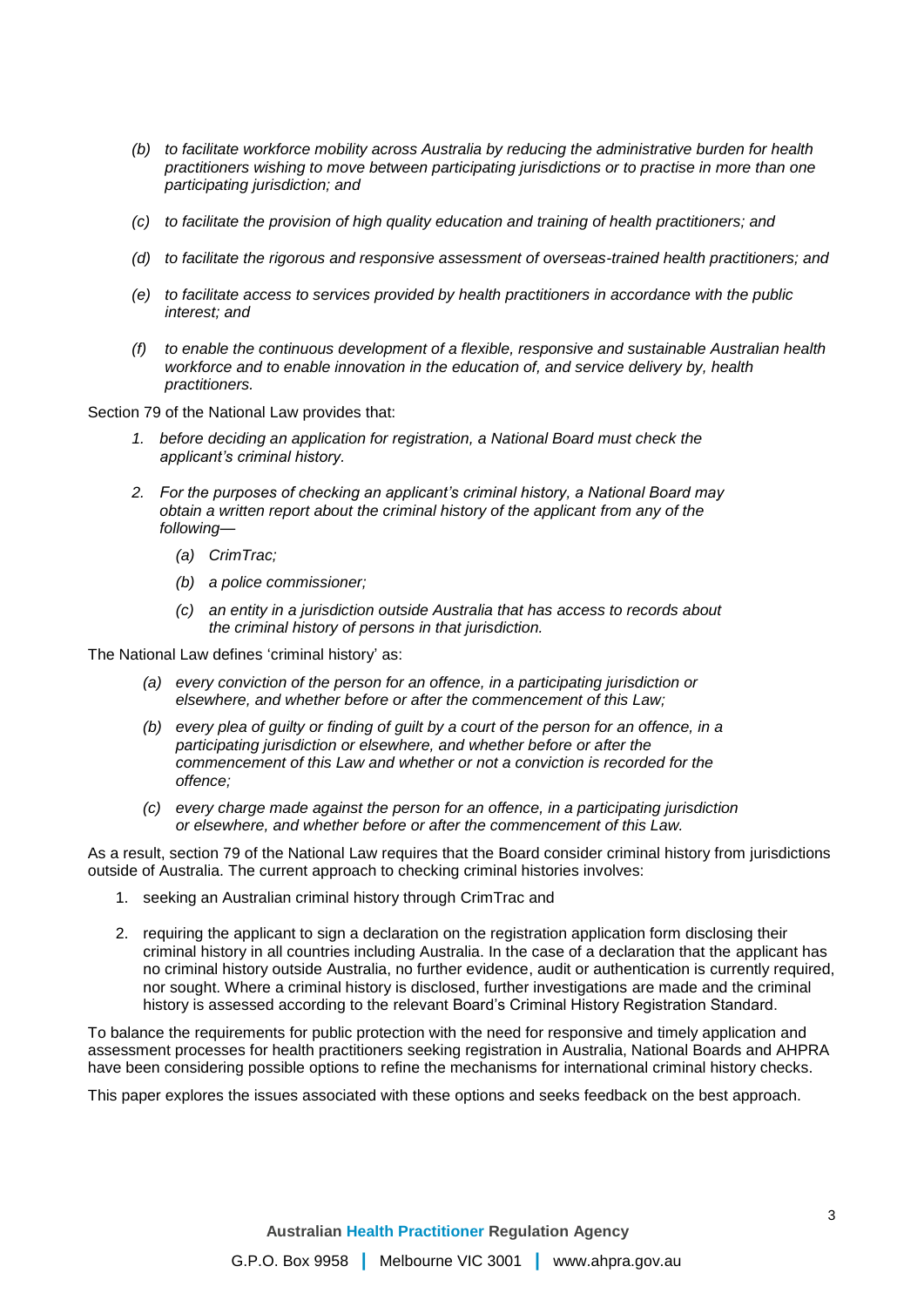# <span id="page-3-0"></span>**Extent of the issue**

Of the 52,445 initial criminal history screens conducted by CrimTrac on behalf of AHPRA in the first year of the National Scheme (primarily for those applying for initial registration), 2,992 (6%) had some form of disclosable court outcome within Australia.

The definition of a 'disclosable court outcome' is set by each state and territory and is not consistent. In some states it includes a traffic offence, in others the definition is more narrow.

Of the cohort of applicants who were found to have a disclosable court outcome, only 449 (15% of the cohort) were assessed as having court outcomes with the potential to affect registration. After consideration by a National Board, 40 (9%) of the 449 assessed as having the potential to affect registration, led to action on applications, as explained in the [2010/11 AHPRA and National Boards Annual Report,](http://www.ahpra.gov.au/documents/default.aspx?record=WD11%2f6030&dbid=AP&chksum=pTM1u6EU%2betQIekGFKrfOQ%3d%3d) which also has more detail on criminal history screening. The Annual Report is published under the 'Legislation and Publications' tab of the AHPRA website.

With the assumption that a similar return rate would be experienced for the 5,000 – 10,000 international applicants for registration received per year (the assumption will be tested against overseas Police Certificate<sup>1</sup> results when available), it would be expected that 300 - 600 (or  $6\%$  of international applicants) would return a positive criminal history.

Generalising from the evidence collected in the first year of the National Scheme, it is projected that 15% (45 - 90) of these international applicants with a positive criminal history would be assessed as having the potential to affect registration, because the nature of the offence(s) may affect the practitioner's suitability to practise the profession. This estimate is likely to be at the high end, as AHPRA would not receive criminal histories which have been extinguished by any rehabilitation of offender legislation in source countries. If similar to Australia, this would limit criminal history to convictions recorded in the 10 years preceding the date of application and would exclude charges.

# <span id="page-3-1"></span>**Source countries and availability of Criminal Clearance Certificates (CCC)**

A sample of the top five source countries for international applicants is provided below. This sample was drawn from Queensland registrations during May 2011. The availability of CCC and any limitations are also detailed in the table below.

| <b>Profession</b>               |                       |                              |                       |
|---------------------------------|-----------------------|------------------------------|-----------------------|
|                                 | <b>Source Country</b> | <b>Certificate Available</b> | <b>Limitations</b>    |
| <b>Medical</b>                  | <b>United Kingdom</b> | Yes                          | <b>Nil</b>            |
|                                 | Sri Lanka             | Yes                          | Nil                   |
|                                 | <b>Iran</b>           | Yes                          | Nil                   |
|                                 | South Africa          | Yes                          | Nil                   |
|                                 | India                 | Yes                          | Nil                   |
| <b>Nursing</b>                  | India                 | Yes                          | Nil                   |
|                                 | Philippines           | Yes                          | Nil                   |
|                                 | <b>United Kingdom</b> | Yes                          | Nil                   |
|                                 | Romania               | Yes                          | <b>Nil</b>            |
|                                 | Sweden                | Yes                          | Nil                   |
| <b>Practitioners from other</b> | India                 | Yes                          | <b>Nil</b>            |
| regulated health                | South Africa          | Yes                          | Nil                   |
| professions                     | Canada                | Yes                          | <b>Nil</b>            |
|                                 | <b>USA</b>            | Yes                          | Nil                   |
|                                 | China                 | Yes                          | Applicants (or        |
|                                 |                       |                              | authorised person)    |
|                                 |                       |                              | must apply in person. |

*Attachment 1* lists the countries from which the Department of Immigration and Citizenship (DIAC) reasonably expects visa applicants to obtain CCCs. This document provides information on where and how

 1 A Police Certificate documents an individual's police record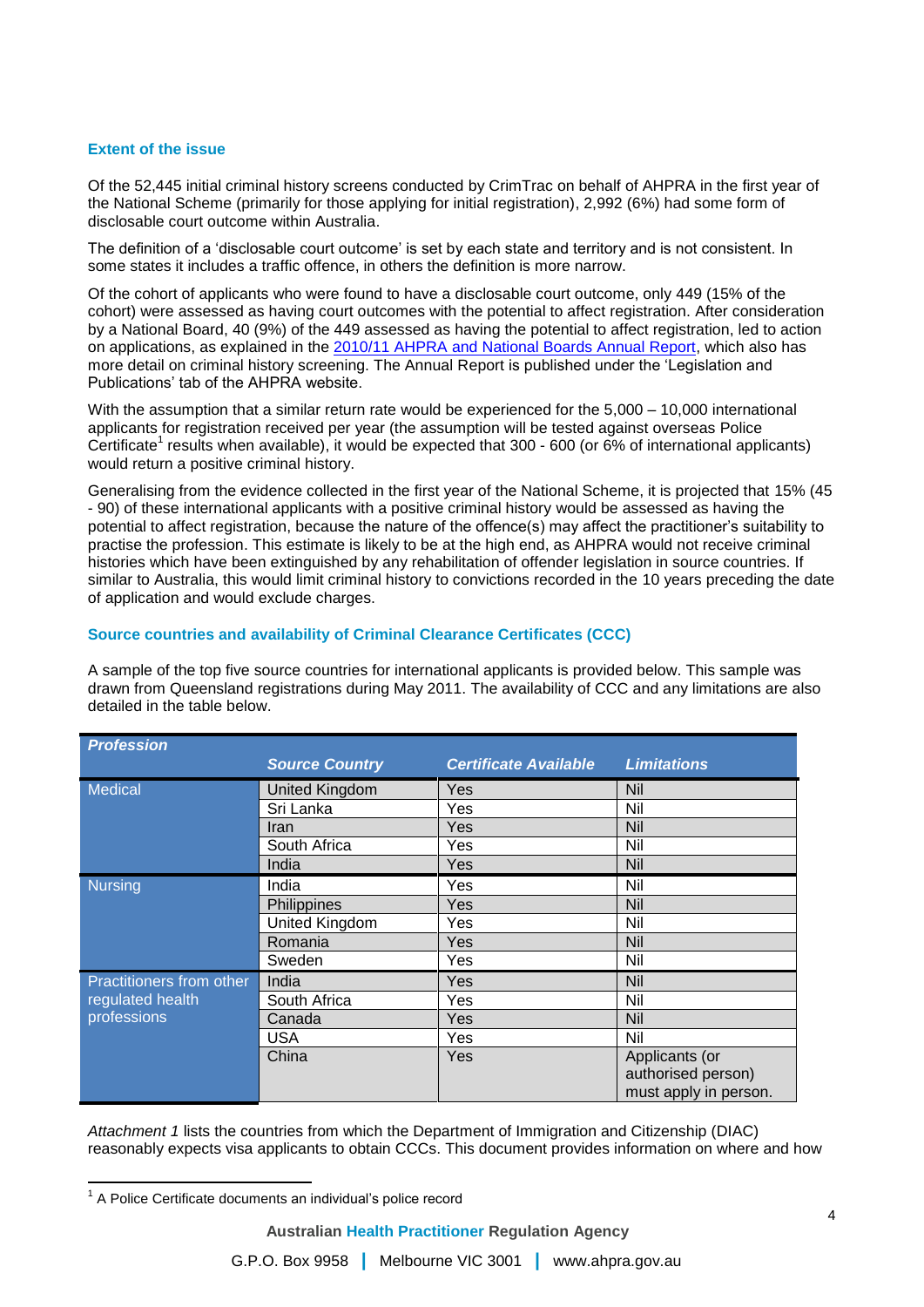the applicant may obtain the CCC in each country. It also advises any restrictions to obtaining a CCC, such as that a person must have resided in Anguilla for over six months to be eligible to have a police clearance certificate issued. Some countries (such as Burma/Myanmar) require physical presentation in person to obtain a clearance certificate. Accordingly, the rules to apply in some instances will be quite complex and will vary between countries.

There are also complex policy requirements relating to issues such as:

- the periods for which criminal clearance certificates would be required. For example, this may be for:
	- $\circ$  each jurisdiction in which registration has been held within the last five or ten years to align with current Certificate of Registration Status requirements, or
	- o each jurisdiction of residence since age 18
- requests for exemptions on the basis of fear of persecution
- the period of validity for a previously issued CCC, and
- whether certified copies of CCCs will be accepted.

#### <span id="page-4-0"></span>**Costs related to requiring CCC with application**

For some applicants, depending on individual circumstance, obtaining CCCs may be an onerous requirement. It may be particularly onerous for International Medical Graduates, because the majority of these practitioners have practised in two or more countries and would need to obtain CCCs from each of these countries. Requiring CCCs with an application would also add to the time required to prepare and submit an application.

There would also be an additional assessment cost for AHPRA associated with the determination of jurisdictions for which a CCC should be provided. The applicant's curriculum vitae and/or registration history would need to be assessed and cross referenced to ensure CCCs were provided for each relevant jurisdiction. This will inevitably add time to assessment processing.

AHPRA has already experienced the impact of this kind of additional assessment requirement in relation to the implementation of the Certificates of Registration Status (CORS) requirement. When a practitioner has practiced in other jurisdictions, a Certificate of Registration Status is required from those jurisdictions. This involves the need to confirm jurisdictions for which CORS are required (in support of any given application). Aligning the timing and jurisdictional requirements for both CORS and CCCs would mean the same assessment process could be applied to both evidentiary requirements. However, the number of incomplete applications (and associated cost) is also likely to rise if the applicant is required to supply CCCs with their application.

It should be noted that CORS are provided directly to AHPRA from the international regulation authority. This is a common practice of information exchange/sharing between like regulatory authorities. It is more common, however, for law enforcement bodies to provide criminal history information/clearance only to the subject of the check. AHPRA would therefore be relying on the applicant to forward the criminal clearance certificate with their application documentation.

#### <span id="page-4-1"></span>**Visa assessment as criminal history clearance**

Many international applicants are required to obtain a form of criminal clearance for immigration purposes, however this is not a requirement of all visa classes.

The base requirement applied by immigration across all visa classes is assessment against the 'character requirement'. Section 501 of the *Migration Act 1958 (Cth)* contains a character test to ensure that visa applicants, visa holders, relevant non-citizen sponsors, and non-applicant family members are of acceptable character.

The test puts the onus on the person to show that they are of good character. As part of the character test, the immigration case officer may require the applicant to provide CCCs from relevant jurisdictions. The period applied by DIAC is any jurisdiction of residence for 12 months or more, within the previous ten years.

#### **Australian Health Practitioner Regulation Agency**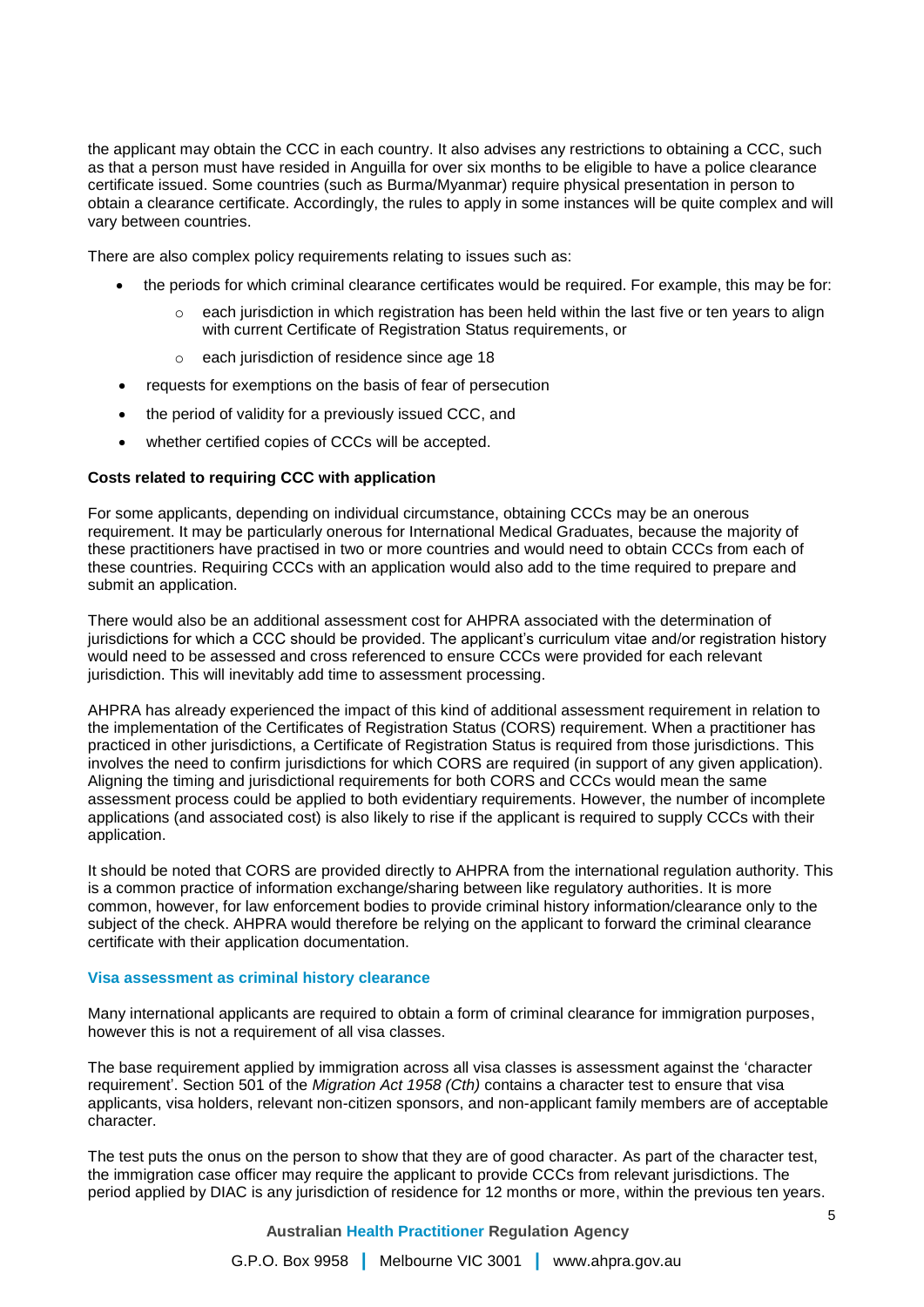As DIAC has discretion on whether to require CCCs during the immigration process, accepting proof of visa as proof of acceptable criminal clearance evidence is not necessarily a robust approach. For example, DIAC has advised that for the 457 visa class (used by the majority of internationally qualified applicants) a declaration that an applicant has no criminal history is sufficient to meet the character requirement under the Migration Act.

### <span id="page-5-0"></span>**Criminal history checking by international regulatory authorities**

AHPRA has made inquiries with overseas regulatory authorities to determine if AHPRA could rely on the Certificate of Registration Status (CORS) as evidence of criminal history status, where the overseas authority has an equivalent criminal history screening process.

The responses to date have demonstrated very little consistency in approaches to criminal record checking across international regulatory authorities. Accordingly, a Certificate of Good Standing/Certificate of Registration Status only provides evidence of an applicant's previous professional conduct and cannot be relied on in relation to an applicant's criminal history.

# <span id="page-5-1"></span>**Onus to conduct the criminal history check and provide a certificate – applicant or AHPRA?**

While overseas regulatory authorities may provide guidance to assist applicants obtain an appropriate criminal clearance document, those consulted to date do not take responsibility for conducting the check, nor facilitating a (third party) check through agency-agency liaison with international law enforcement bodies.

Liaison relationships do exist, and are effective for purposes such as authentication of documentation, however, a large percentage of jurisdictions will only deal with and provide a CCC directly to the practitioner. Some jurisdictions have stringent requirements which allow third party checks in specific circumstances, but a number of others will not provide a checking service, or any information, to third parties under any circumstances. Accordingly, it is not possible for AHPRA to obtain the CCC and applicants would need to have this responsibility.

# <span id="page-5-2"></span>**Possible options**

The options and issues are complex. The scope and content of criminal history documentation is likely to vary across countries. In addition, different approaches to the criminal law and varying political environments may mean that it may be difficult to determine the accuracy of an international criminal history, or the weight to be assigned to a particular offence.

Listed below are a number of options on how to process international criminal history checks for internationally qualified practitioners applying for registration, and their associated risks and benefits. These options have been developed taking into account the requirements of the National Law, including the objectives and guiding principles, and the risks associated with practitioners who have an international criminal history.

### <span id="page-5-3"></span>**Option 1: Applicant declaration only**

This option requires the applicant declaration only - no additional evidence of criminal history is required, sought or obtained from jurisdictions outside Australia (this is the current approach).

| <b>Benefits of Option 1</b>                                                                                                                                                                            | <b>Risks</b>                                                                                                                                                                     |
|--------------------------------------------------------------------------------------------------------------------------------------------------------------------------------------------------------|----------------------------------------------------------------------------------------------------------------------------------------------------------------------------------|
| A false declaration on application may be deemed<br>provision of false or misleading information and can<br>be actioned under Part 8 of the National Law<br>including the cancellation of registration | Declarations/statements made on application are<br>not statutory declarations, as such there are lesser<br>penalties or remedies available for provision of false<br>information |
| No difficulties in communicating with overseas<br>jurisdictions, either by the applicant or by AHPRA,<br>meaning that assessment processes are not<br>delayed                                          | To investigate/pursue action under Part 8 for all<br>instances of false information would be resource<br>intensive                                                               |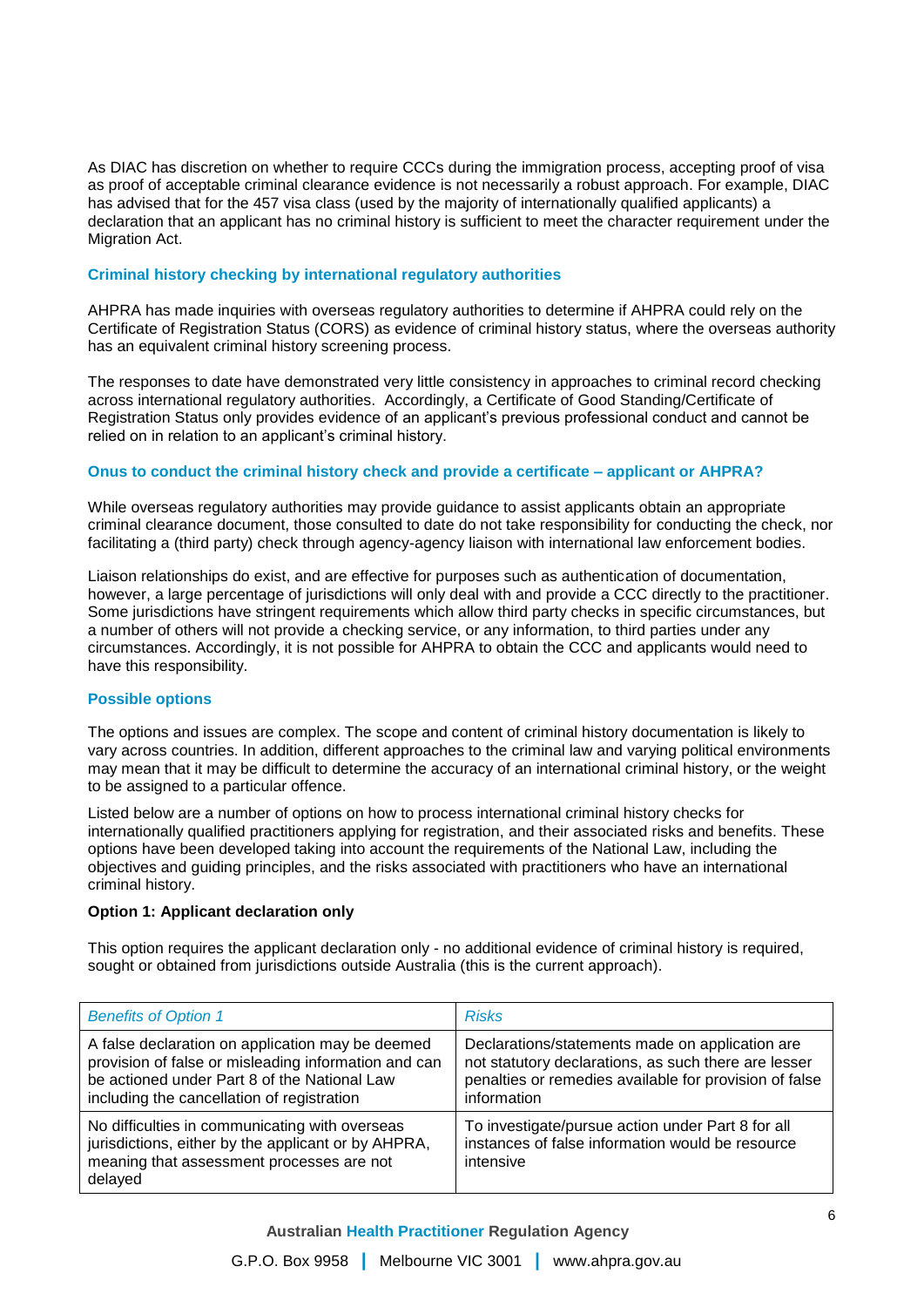| <b>Benefits of Option 1 (continued)</b>                                          | <b>Risks</b>                                                                     |
|----------------------------------------------------------------------------------|----------------------------------------------------------------------------------|
| No additional cost or resource implications (unless<br>pursuing Part 8 action/s) | Minimal consequence or deterrence for not<br>declaring overseas criminal history |
|                                                                                  | Unlikely that AHPRA would easily gain<br>evidence/proof of false declarations    |

# <span id="page-6-0"></span>**Option 2: Applicant provides criminal history clearance evidence with application**

This option requires the internationally qualified applicant to:

- provide evidence of criminal history clearance, or
- provide/facilitate provision of criminal history information from jurisdictions outside Australia.

| <b>Benefits of Option 2</b>                                                               | <b>Risks</b>                                                                                                                        |
|-------------------------------------------------------------------------------------------|-------------------------------------------------------------------------------------------------------------------------------------|
| Applications will be incomplete until applicants<br>provide all the necessary information | Delays for applicants communicating with overseas<br>jurisdictions to gain the required information                                 |
| No additional cost for the National Scheme and<br>minimal resource implications           | The National Law is not binding on overseas<br>jurisdictions (spent convictions and release of<br>information)                      |
| Provides additional assurance to verify declaration<br>from applicant                     | Potential for the submission of fraudulent<br>documents - specialist knowledge and resources<br>are required to assess the evidence |
|                                                                                           | Limitations (time and location) as to scope of<br>information applicant must provide                                                |
|                                                                                           | Relies on the honesty of applicants and carries risks<br>similar to those detailed under option one                                 |
|                                                                                           | May add significant time to and burden of<br>preparation of applications (by applicant)                                             |

# <span id="page-6-1"></span>**Option 3: AHPRA obtains clearance/information from jurisdictions outside Australia when processing application**

This option places the onus on AHPRA to obtain criminal history clearance or evidence from jurisdictions outside Australia for internationally qualified applicants.

| <b>Benefits of Option 3</b>                                                                           | <b>Risks</b>                                                                                                                                      |
|-------------------------------------------------------------------------------------------------------|---------------------------------------------------------------------------------------------------------------------------------------------------|
| Increased the veracity of criminal history information<br>obtained directly from overseas authorities | Significant increase in resources required to<br>manage applications                                                                              |
| Reduces risk of fraudulent documents                                                                  | The National Law is not binding on overseas<br>jurisdictions in relation to spent convictions and<br>release of information                       |
| Provides additional assurance to verify declaration<br>from applicant                                 | Poor or no liaison relationship with some<br>jurisdictions, which may result in extended delays or<br>failure to gain the necessary documentation |
|                                                                                                       | Likely to lead to significant time delays in assessing<br>applications for registration, beyond AHPRA's<br>control                                |
|                                                                                                       |                                                                                                                                                   |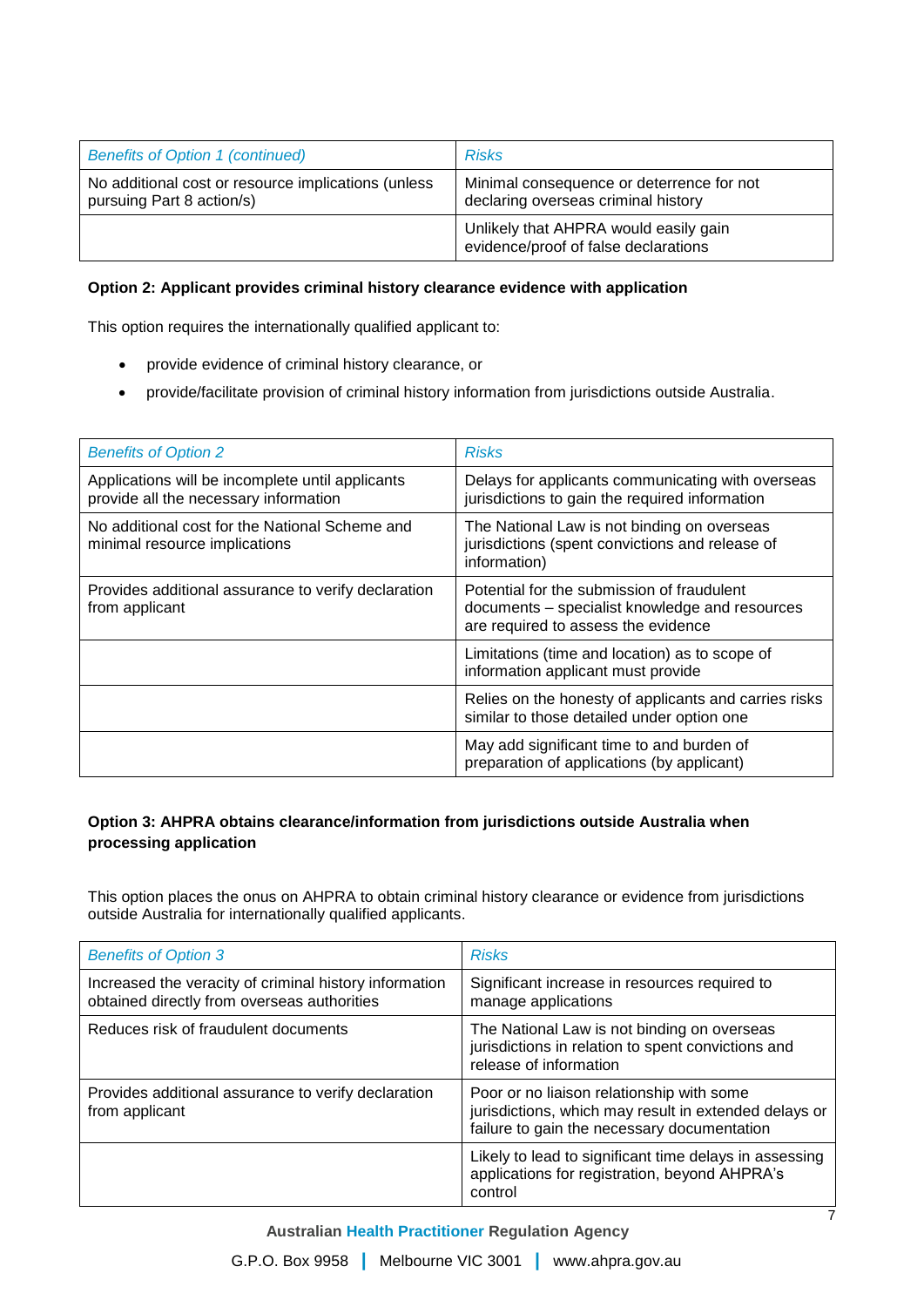# <span id="page-7-0"></span>**Option 4: Applicant makes declaration and AHPRA undertakes random sample audit**

This option requires internationally qualified applicants to make declarations on their registration applications, and AHPRA to undertake random audits, with clear and publicised deterrent consequences.

| <b>Benefits of Option 4</b>                                         | <b>Risks</b>                                                                                                                                                                                                                                                                                                                |
|---------------------------------------------------------------------|-----------------------------------------------------------------------------------------------------------------------------------------------------------------------------------------------------------------------------------------------------------------------------------------------------------------------------|
| No delays at the time of assessing applications                     | Need to determine from what time period/locality<br>criminal history information will be<br>required/sought, such as for the last 10 years to<br>be consistent with some Boards' requirements for<br>Certificates of Registration Status (as is the case<br>for the Medical Board of Australia for limited<br>registration) |
| Less resource implications compared with option<br>three            | Additional resources required to undertake audit<br>process                                                                                                                                                                                                                                                                 |
| Reduces risk of fraudulent declarations from<br>applicant           | Effectiveness of audit process will depend on the<br>liaison relationships AHPRA establishes with<br>organisations issuing Criminal Clearance<br>Certificates (CCC) and subject matter expertise<br>within AHPRA about CCC contacts in different<br>countries, which would need to be developed                             |
| Provides additional assurance to verify applicants'<br>declarations | The National Law is not binding on overseas<br>jurisdictions in relation to spent convictions and<br>release of information                                                                                                                                                                                                 |

# <span id="page-7-1"></span>**The options – where to from here?**

Option 1 is to maintain the status quo. In light of the above information, Option 3 may not be viable.

Therefore, the two most likely options to manage international criminal history checking are:

- Option 2 requires all internationally qualified applicants to provide criminal clearance certificates with their application, or
- Option 4 relies on applicant declarations supported by a well publicised and targeted audit to assure compliance.

Option 2 is likely to be more expensive and time consuming for both applicants and AHPRA. It may significantly add to the time required to become registered. This may be difficult to justify in light of the very small numbers likely to have an international criminal history. However, there is an argument that requiring CCCs with applications is in itself a deterrent for those who have a criminal history.

Option 4 uses the mechanism of a targeted audit to assure compliance with the declaration approach and recognises the minimal risk of registering an applicant with a significant criminal history. It also recognises that requiring CCCs with applications cannot extinguish the risk of registering an applicant with a criminal history given rehabilitation of offenders legislation in source countries. It is likely to be less expensive and time-consuming than option one.

Work will be required to implement whichever option National Boards ultimately decide to adopt, including making necessary administrative changes and establishing a communication strategy for international applicants. The communication strategy will include:

- clarification of requirements for applicants with dual nationality
- the relationship between criminal history checking and each Board's criminal history registration standard, which the Board will apply where a practitioner has a criminal history, and
- the scope of international criminal history checks, and coverage of international tribunals such as war crimes tribunals.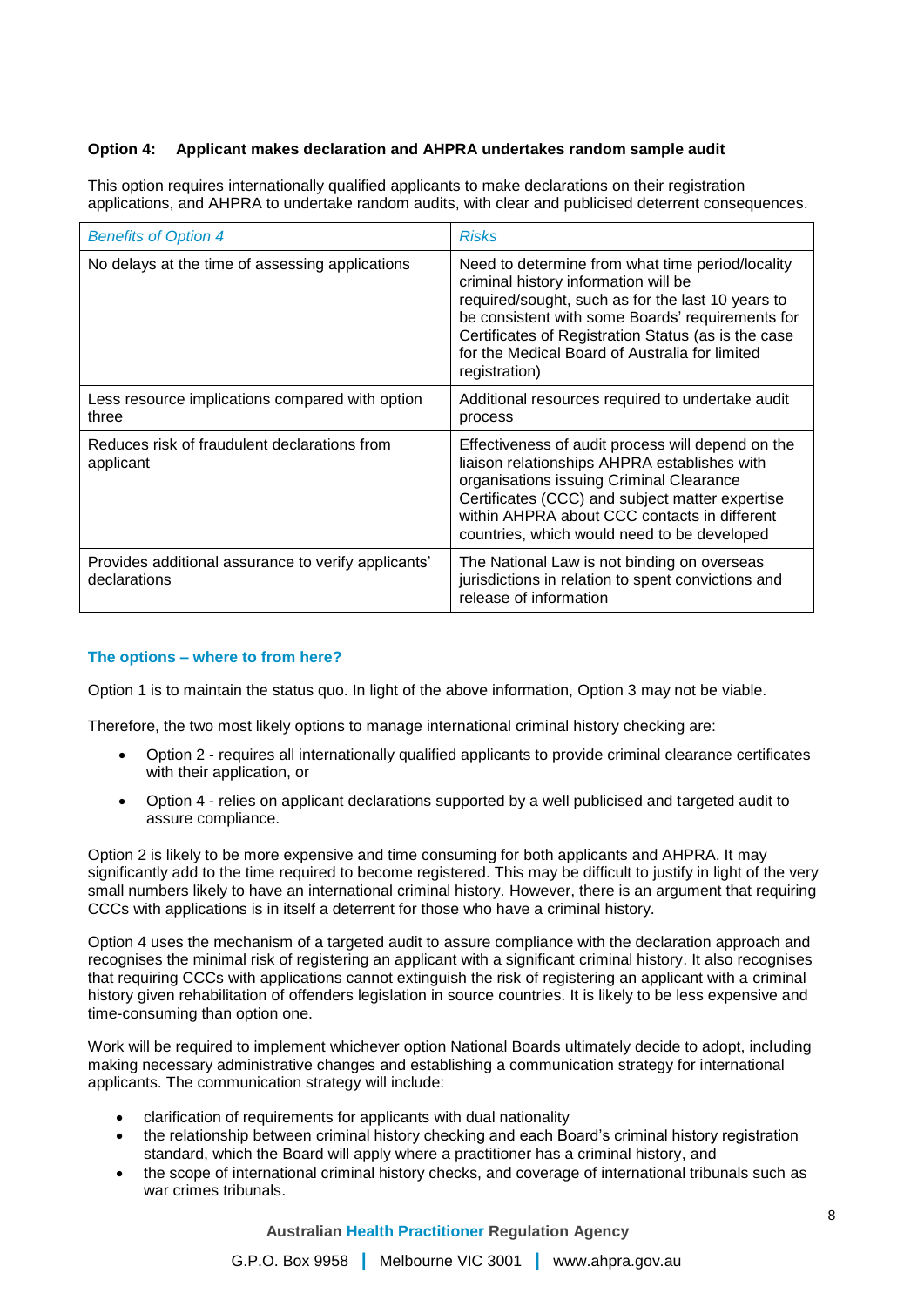# <span id="page-8-0"></span>**Your feedback**

The National Boards and AHPRA are seeking general comments and/or comments on the issues associated with the different options, the option that you consider is the best available, and the reasons why.

# **Please provide feedback by email to [criminalhistoryconsult@ahpra.gov.au](mailto:internationalcriminalhistoryconsult@ahpra.gov.au) by close of business 17 August 2012.**

The Boards generally publish submissions on their websites to encourage discussion and inform the community and stakeholders. Please let us know if you do not want us to publish your submission, or want us to treat all or part of it as confidential.

We will not place on our website, or make available to the public, submissions that contain offensive or defamatory comments or which are outside the scope of reference. Before publication, we may remove personally-identifying information from submissions, including contact details.

The views expressed in submissions are those of the individuals or organisations who submit them and their publication does not imply any acceptance of, or agreement with, these views by the Boards or AHPRA.

The Boards also accept submissions made in confidence. These submissions will not be published on the website or elsewhere. Submissions may be confidential because they include personal experiences or other sensitive information. Any request for access to a confidential submission will be determined in accordance with the *Freedom of Information Act 1982* (Cth) which has provisions designed to protect personal information and information given in confidence.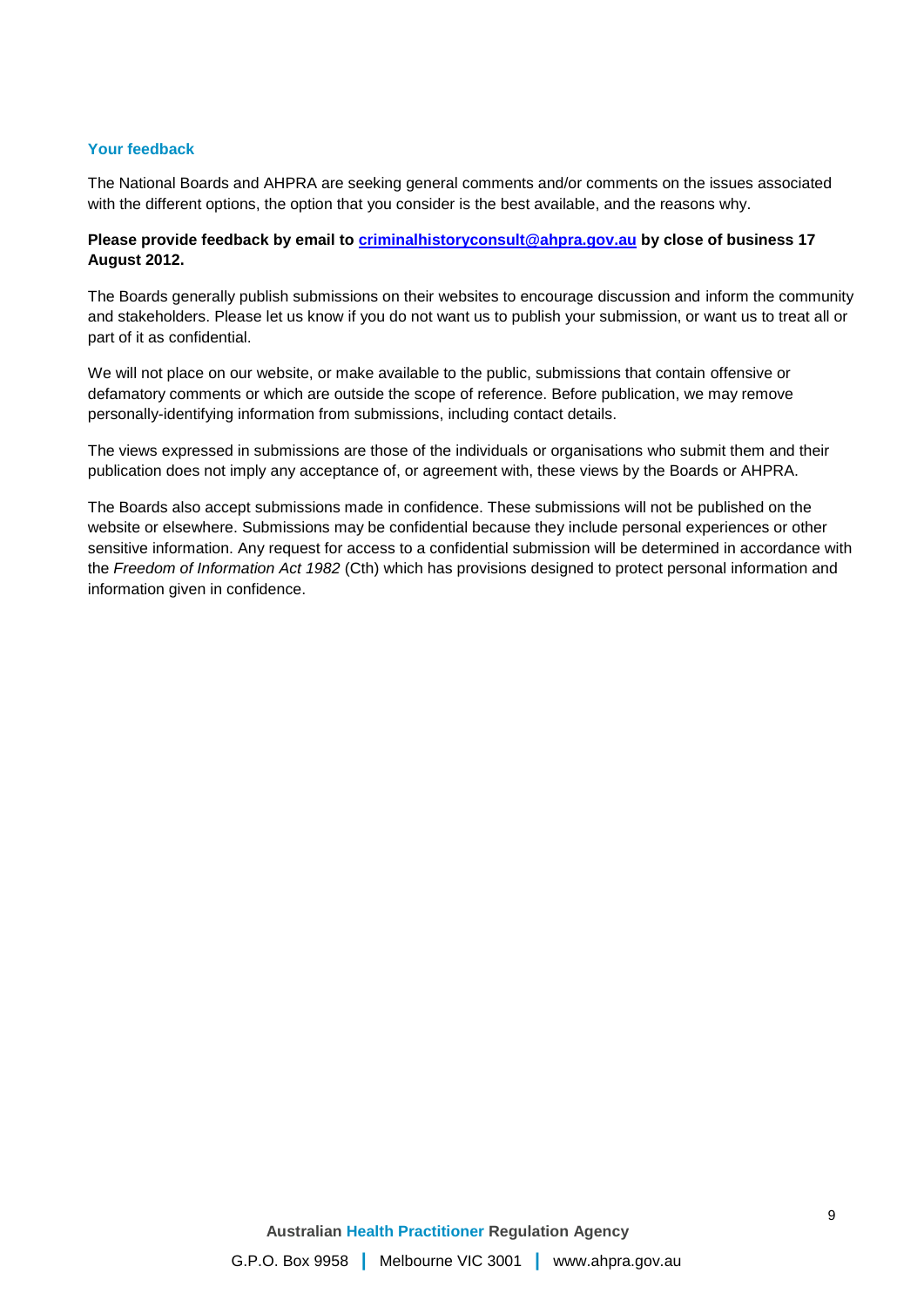# **Attachment 1**

# **Department of Immigration and Citizenship requirements**

(separate PDF attachment)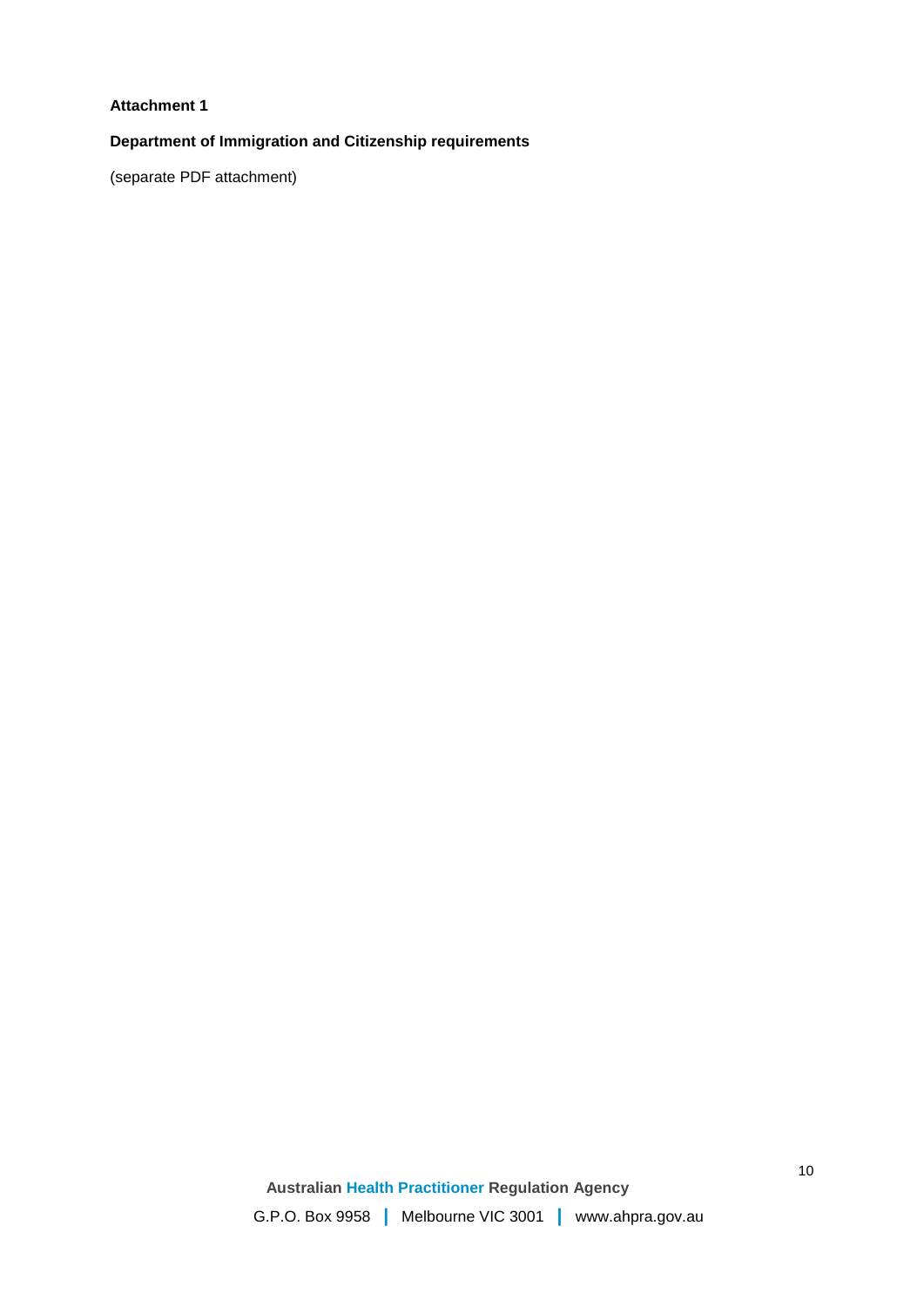

**Australian Government** 

Department of Immigration and Citizenship

# **Character Requirements**

**How to obtain police certificates April 2012**

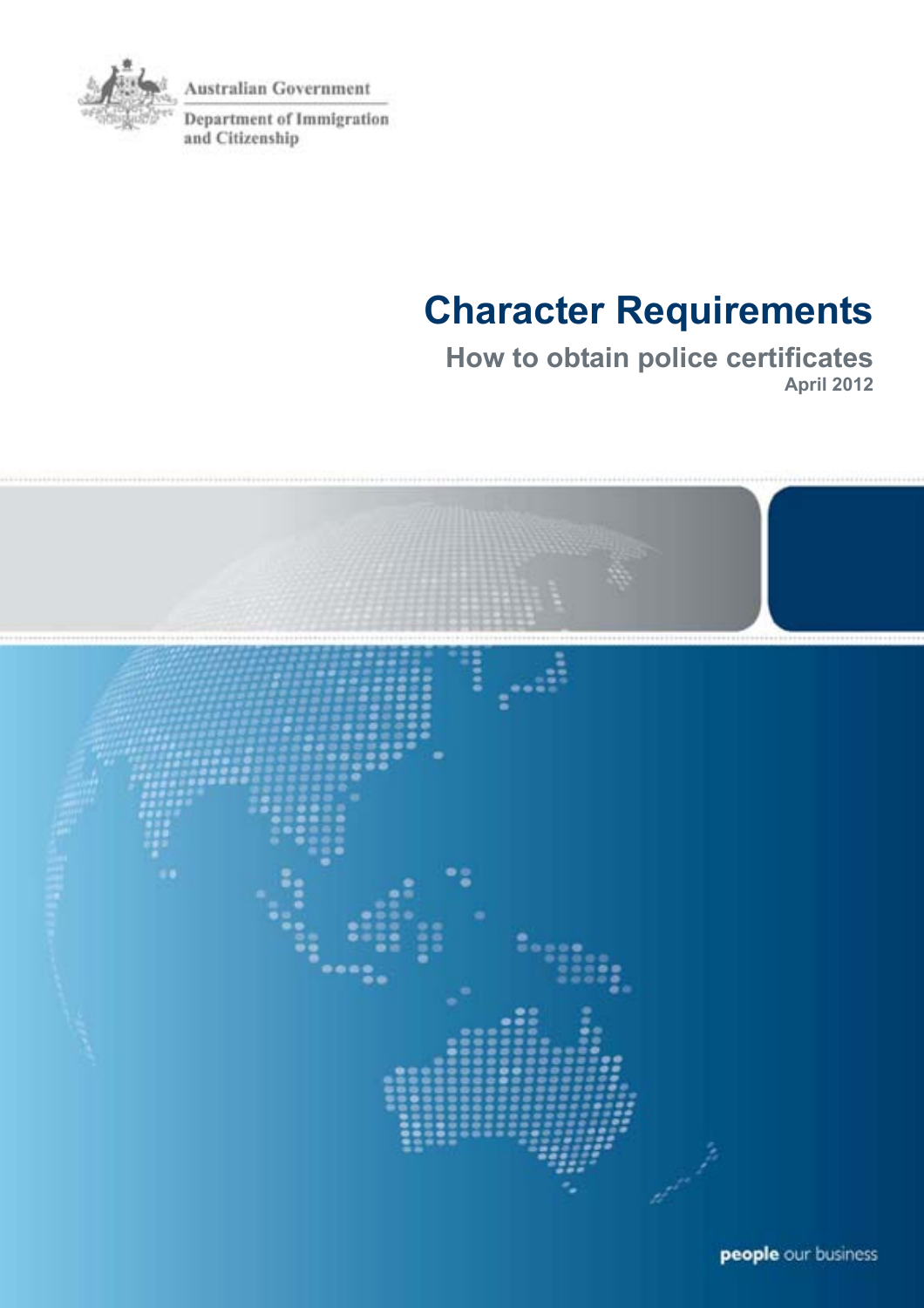. . . . . . . . . . . . .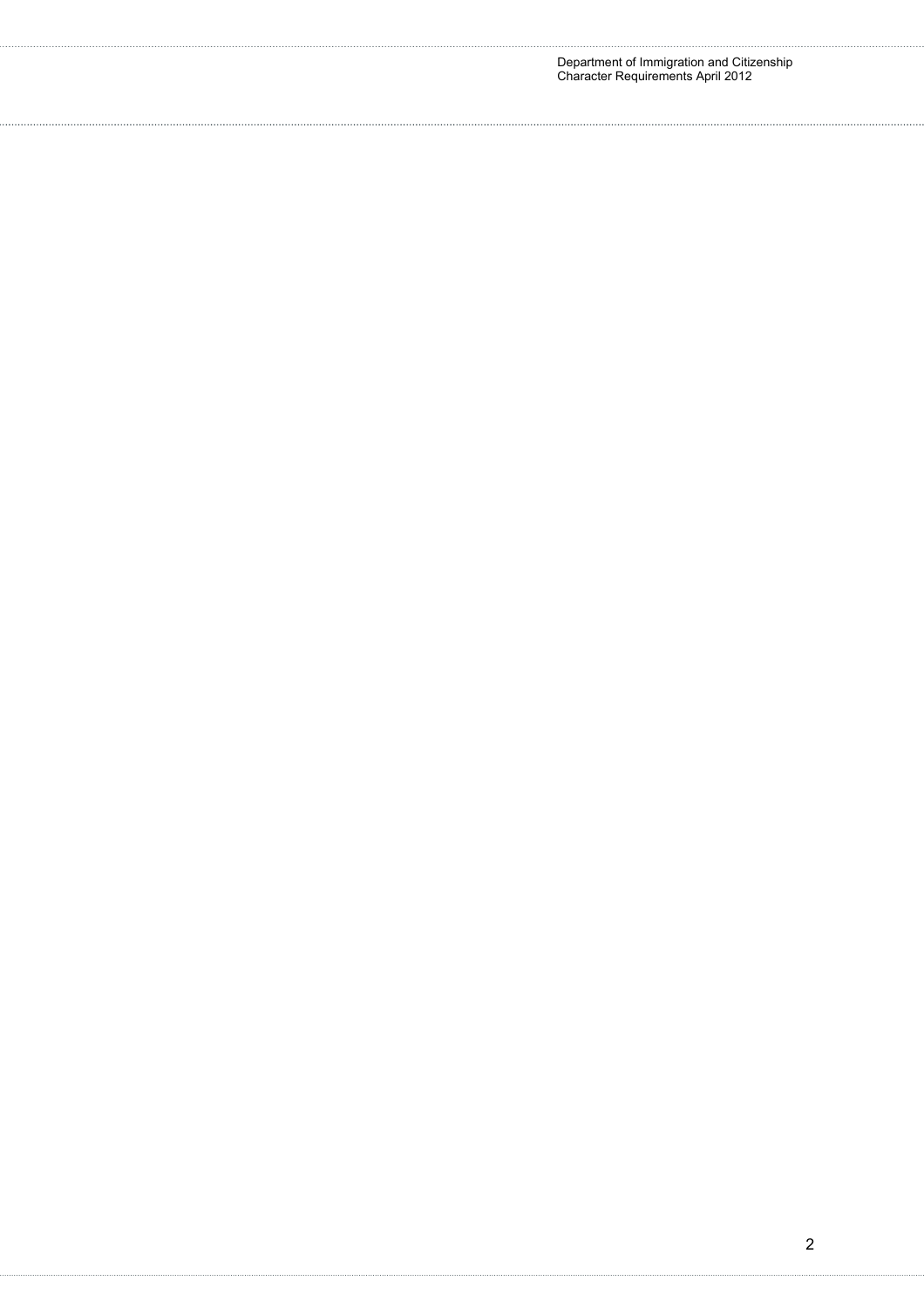# **Character Requirements**

Everyone who wishes to enter Australia is required to be of good character. In order for the Australian Government to determine whether you are of good character, you may be asked to provide a police certificate. Unless otherwise advised by the Department of Immigration and Citizenship (DIAC), police certificates are not required for people under the age of 16 years.

Some Citizenship applicants are also required to obtain overseas police certificates. You can obtain further information about whether you will need to provide an overseas police certificate from your citizenship application form or from www.citizenship.gov.au/

This document explains how to obtain a police certificate. Please check the list of countries below. If you have lived in any one of them for a total of one year or more in the last 10 years, you must get a police certificate from the authorities in that country.

If you have spent a cumulative total of 12 months or more in the last 10 years working for the same employer on a merchant ship, cruise ship, private yacht or oil rig, you should request a police certificate from the relevant authority in the country under whose flag the ship sails or country of ownership of the rig.

Police certificates are often only available to current residents or to citizens. Where these restrictions apply, it will be indicated under the relevant country.

Note: The term 'residents' under each country listing refers to applicants who are currently living in that particular country, whether they are citizens or non-citizens. 'Form 80' referred to in this document is the 'Personal Particulars for Character Assessment' form and is available from the department or the website: www.immi.gov.au

Details shown are subject to change without notice by the authorities of the particular country, and the Australian Government can take no responsibility for the accuracy of the information. If the country has a website listed, it is recommended you check it for up to date information on procedures.

All details concerning you that are provided to the Australian government by a foreign government or law enforcement authority will be treated as confidential. For further details, see information form 993i, *Safe guarding your personal information*. This is available on the department's website www.immi.gov.au/allforms/

# **Military certificates**

If you are a current member of a military force and have spent more than 12 months serving in a country other than your country of citizenship, you will need to provide a letter from the relevant military organisation attesting to your character. This is generally a letter from your commanding officer stating that you have not been convicted of any criminal offence during your time in the military.

Police certificates are still required for every country in which you have served for the periods set out above. This includes where you have been stationed at a military base in a foreign country.

**If a country is not listed in this guide, please contact your nearest DIAC office for further information.**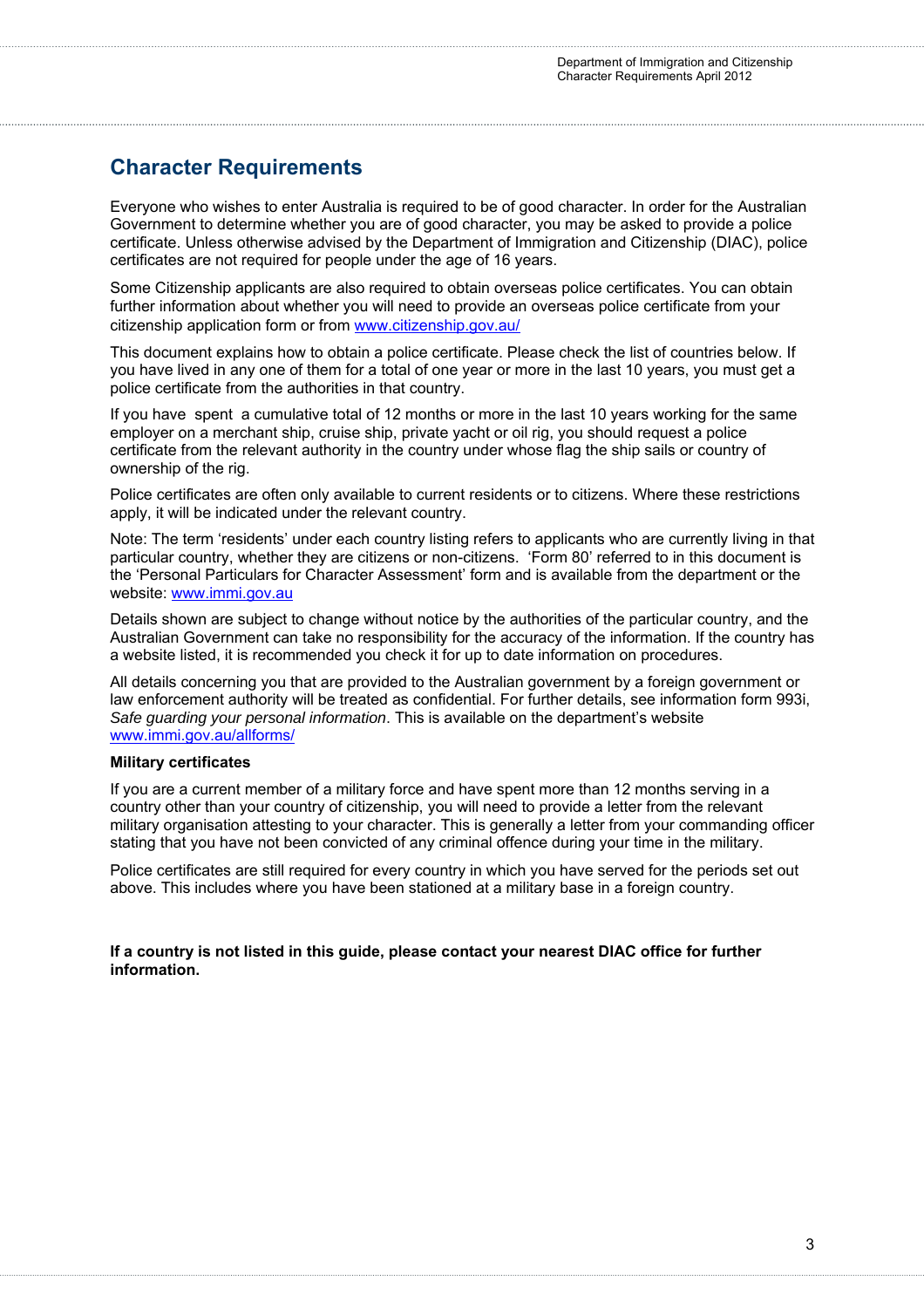# **Countries from which you may need to provide a police certificate**

# **AFRICA**

Algeria, Angola Benin, Botswana, Burkina Faso, Burundi Cameroon, Cape Verde, Comoros Congo (Republic of), Congo (Democratic Republic of) **Diibouti** Equatorial Guinea, Eritrea, Ethiopia Gabon, Gambia, Ghana, Guinea, Guinea-Bissau Ivory Coast Kenya Lesotho, Liberia Madagascar, Malawi, Mali, Mauritius, Mayotte Morocco, Mozambique Namibia, Niger, Nigeria Reunion, Rwanda Senegal, Seychelles, Sierra Leone, South Africa, Swaziland Tanzania, Togo, Tunisia Uganda Zambia, Zimbabwe.

# **ASIA - PACIFIC**

Australia Bangladesh, Brunei Darussalam, Burma (Myanmar) Cambodia, China (People's Republic of), Cook Islands East Timor (Timor Leste) Fiji, French Polynesia Guam Hong Kong India, Indonesia Japan Kiribati, Korea (Republic of) Laos Macau, Malaysia, Maldives, Marshall Islands (Republic of), Micronesia, Mongolia Nauru, Nepal, New Caledonia, New Zealand Pakistan, Papua New Guinea, Philippines Samoa (US), Samoa (Western), Singapore, Solomon Islands, Sri Lanka Taiwan, Thailand, Tonga, Tuvalu Vanuatu, Vietnam Wallis and Futuna.

# **CENTRAL AMERICA, SOUTH AMERICA AND THE CARIBBEAN**

Anguilla, Antigua and Barbuda, Argentina Bahamas, Barbados, Belize, Bermuda, Bolivia, Brazil Cayman Islands, Chile, Colombia, Costa Rica, Cuba, Curacao Dominica, Dominican Republic Ecuador, El Salvador French Guyana Grenada, Guadeloupe, Guatemala, Guyana Haiti, Honduras Jamaica Martinique, Montserrat **Nicaragua**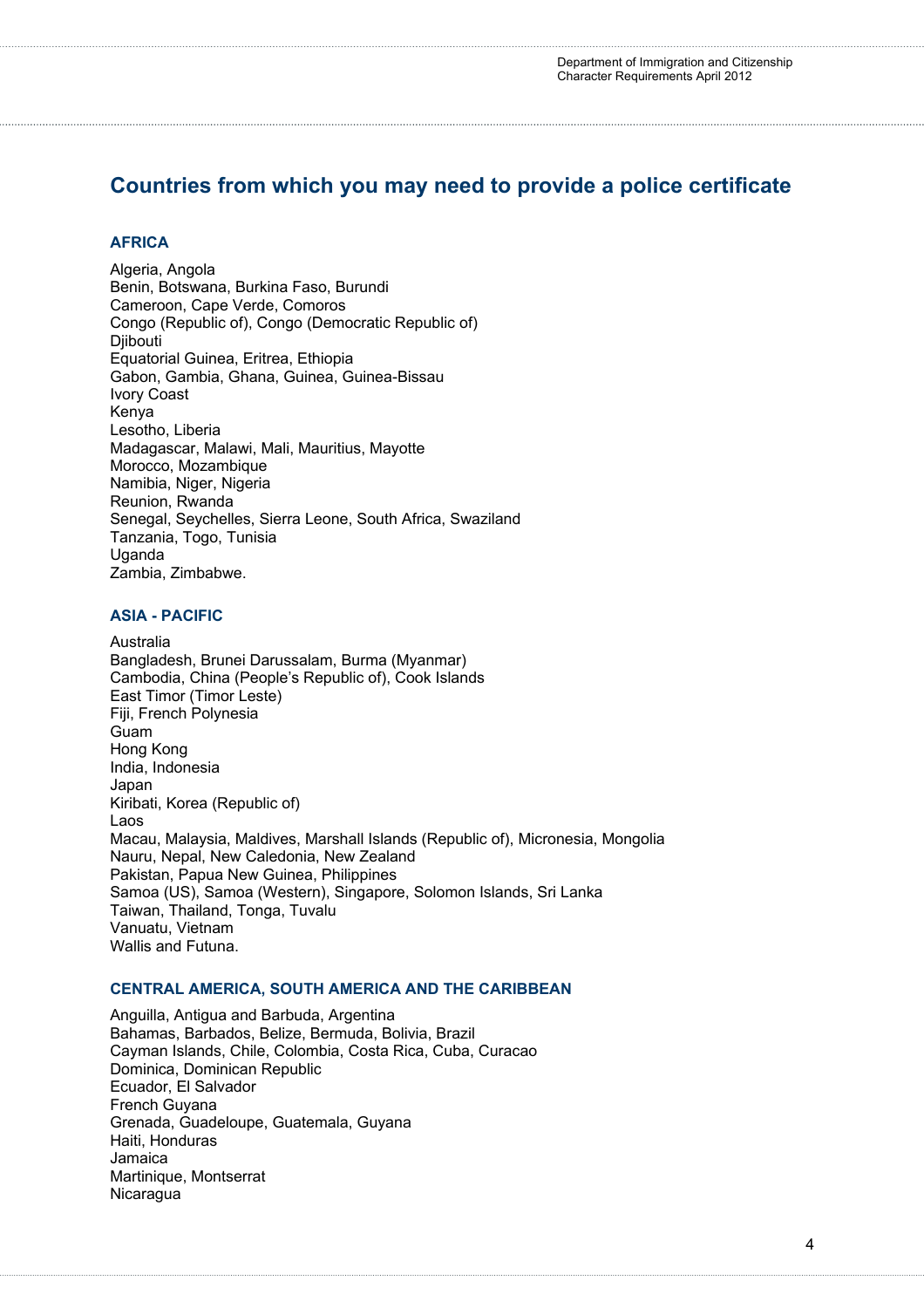Panama, Paraguay, Peru, Puerto Rico St Kitts & Nevis, St Lucia, St Vincent and The Grenadines, Suriname Trinidad and Tobago, Turks & Caicos Islands Uruguay Venezuela, Virgin Islands (British).

# **CENTRAL ASIA**

Kazakhstan, Kyrgyzstan Tajikistan, Turkmenistan Uzbekistan.

# **EUROPE**

Albania, Andorra, Armenia, Austria, Azerbaijan Belarus, Belgium, Bosnia-Herzegovina, Bulgaria Croatia, Cyprus (Republic of), Cyprus (Turkish occupied areas) Czech Republic Denmark (including Faroe Islands and Greenland) Estonia Finland, France Georgia, Germany, Greece Hungary Iceland, Ireland, Italy Kosovo Latvia, Liechtenstein, Lithuania, Luxembourg Macedonia (Former Yugoslav Republic of), Malta, Moldova Monaco, Montenegro (Republic of) Netherlands, Norway Poland, Portugal Romania, Russian Federation San Marino, Serbia (Republic of), Slovak Republic Slovenia, Spain, Sweden, Switzerland **Turkey** Ukraine, United Kingdom Vatican City.

# **MIDDLE EAST**

Bahrain Egypt Iran Israel Jordan Kuwait Lebanon Oman Palestinian Authority – West Bank and Gaza Strip **Oatar** Saudi Arabia **Syria** United Arab Emirates Yemen.

# **NORTH AMERICA**

Canada Mexico United States of America.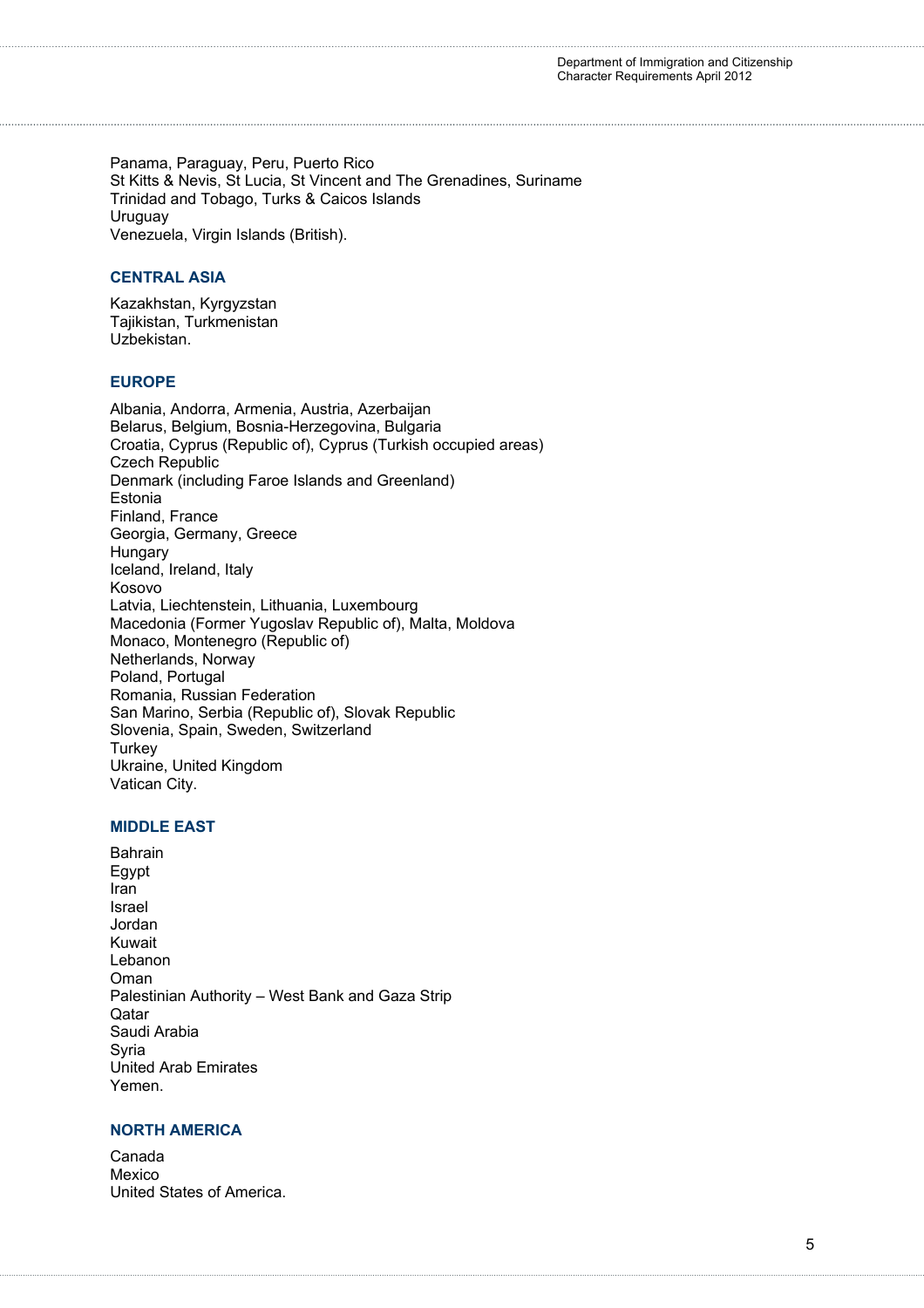# **How to obtain a police certificate**

# **ALBANIA**

**Relevant document:** 'Certificate of the Judicial status' (Vertetim i Gjendjes Gjyqesore).

# **Residents and non-residents**

Apply to: Judicial Status Office Abdi Toptani, Prane Torre Drini, Tirana, ALBANIA

**Application to include:** completed application form (signed by you), and a copy of an ID document (birth certificate, family certificate or ID card).

The application form is available from local post offices in Albania (or through any relative or friend if you are not in Albania).

**Fee:** 420 Lek.

# **ALGERIA**

**Relevant document:** 'Judicial Certificate' (Certificat du Casier Judiciaire).

#### **Resident citizens**

Apply to the Court, Ministry of Justice or the Tribunal Office Department in Algeria.

#### **Non-resident citizens**

Send an authorisation or a Power of Attorney to a relative in Algeria to obtain the certificate on your behalf. If this is not possible, apply through the Algerian embassy in your country of residence.

#### **Resident non-citizens**

Contact your embassy in, or accredited to, Algeria. The embassy will then write to the Ministry of Justice on your behalf.

#### **Non-resident non-citizens**

Ask for the certificate through the Algerian embassy in your country of residence which will forward the request to the Ministry of Justice.

Alternatively the certificate can be requested by sending a letter to:

The Ministry of Justice Citizenship Authority El Ebyar ALGERIA

**Application to include:** application form, passport birth certificate and 30 Dinar stamp and evidence of your legal status at the time you lived in Algeria.

# **ANDORRA**

**Relevant document:** 'Penal Certificate' (Certificado Penales).

Apply in person or by mail (or by giving an authorisation to a third party) to:

Tribunal de Corts Avenue Tarragona 62 Edefici Les Columnes Andorre La Vieille PRINCIPAUTE D'ANDORRE

**Application to include:** a copy of an identity card, passport or residence card. Fee: 6.01 Euros (cash).

**Processing time:** certificates are issued the same day the application is received (for name checks).

www.justicia.ad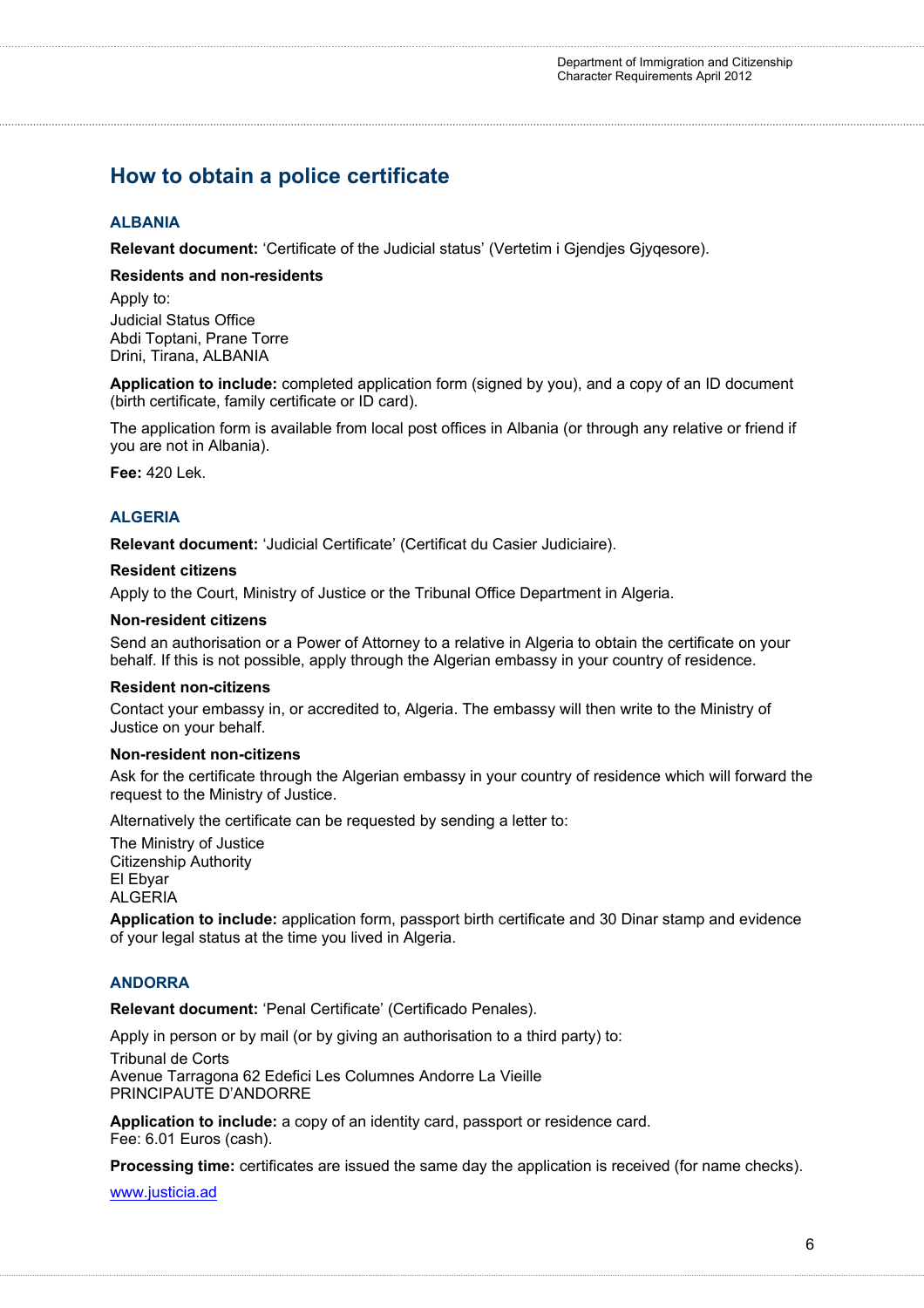# **ANGOLA**

**Relevant document:** 'Criminal Record' Certidao de Registo Criminal'. **Residents** 

Apply in person or write to:

The Department of Justice Sector de Identificacao Criminal Rua Rainha Ginga Predio No. 49 Premieiro Andar Luanda ANGOLA

Phone: 244 22233 8375

#### **Application to include:** ID book.

Fee: payable.

# **ANGUILLA**

#### **Residents**

Apply in person to:

Police Headquarters The Valley, ANGUILLA

Phone: 264 497 2333

**Application to include:** full name and alias(es), date of birth, place(s) residence(s), purpose of the request and passport details.

#### **Non-residents**

Apply by mail to: The Commissioner of Police PO Box 60 Parliamentary Drive The Valley, ANGUILLA

Application to include: full name and alias(es), date of birth, place(s) of residence(s) in Anguilla, purpose of the request, a full set of fingerprints taken by a recognised police authority, passport details and a stamped self-addressed envelope (if you wish the police certificate to be mailed).

**Fee:** payable.

**Note:** Applicants must have lived in Anguilla for at least six months.

Certificates may be sent directly to DIAC.

#### **ANTIGUA AND BARBUDA**

#### **Residents and non-residents**

Apply in person or by mail to: Criminal Records Office Police Headquarters American Road St Johns, ANTIGUA

Phone: 68 462 0125 (local calls)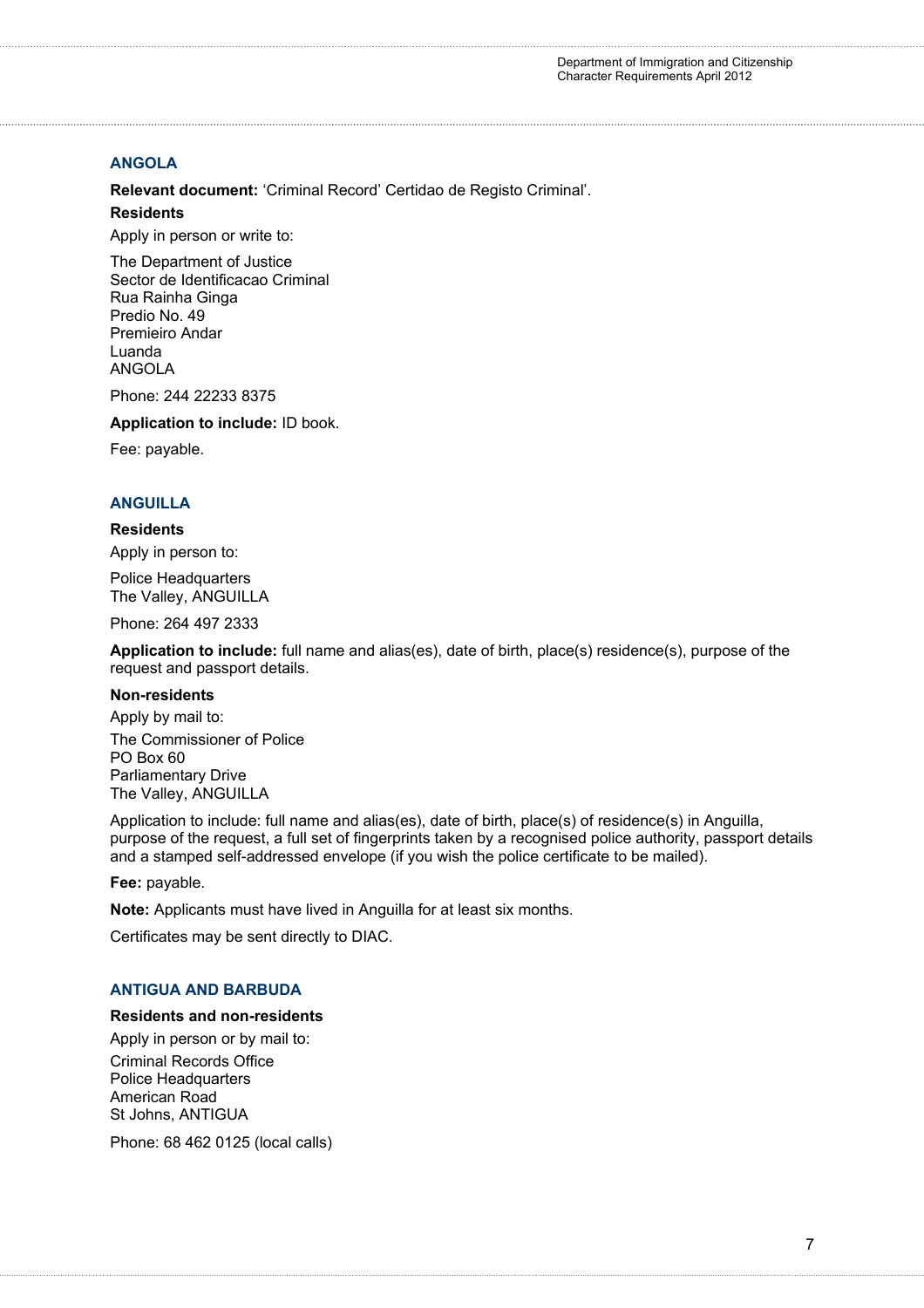# **Application to include**

# **Residents** – a valid passport.

**Non-residents** - a copy of your birth certificate, a list of places and dates of residence in Antigua and Barbuda, two passport-type photos, and a full set of fingerprints taken by a recognised police authority.

Fee: payable.

Note: certificates may be sent directly to DIAC.

#### **ARGENTINA**

**Relevant document:** 'Certificado de Antecedentes Penales'.

#### **Residents**

Apply in person to: Registro Nacional de Reincidencia Tucuman 1353 Capital Federal – Buenos Aires, or Registro Provincial de las Personas, or at Sede Piedras at Piedras 115 - Buenos Aires

Application to include: Document of National Identity (DNI).

For further information, contact infodnr@dnrec.jus.gov.ar

#### **Non-residents**

Apply in person to the nearest Argentine Consulate.

Further information can be obtained at: inforeinci@jus.gov.ar or

**Application to include:** an original consent form (signed and witnessed).

**Fee:** payable.

**Note:** The certificate *must* be issued by the Federal Ministry of Justice and Human Rights. Certifcates issued by any other authority will not be accepted.

www.dnrec.jus.gov.ar/ and www.dnrec.jus.gov.ar/Desde\_Exterior.aspx

#### **ARMENIA**

**Relevant document:** 'Police certificate' (certificate of existence/absence of criminal record).

#### **Residents**

Apply in person to:

Consular section Administration of Ministry for Foreign Affairs Government House 2 Republic Square Yerevan 375010

Phone: (3741) 523531 Fax: 151042

#### **Non-residents**

Apply through relatives in Armenia or to the nearest Armenian embassy or consulate in India, Syria or Beirut.

**Application to include:** passport (a copy is not acceptable).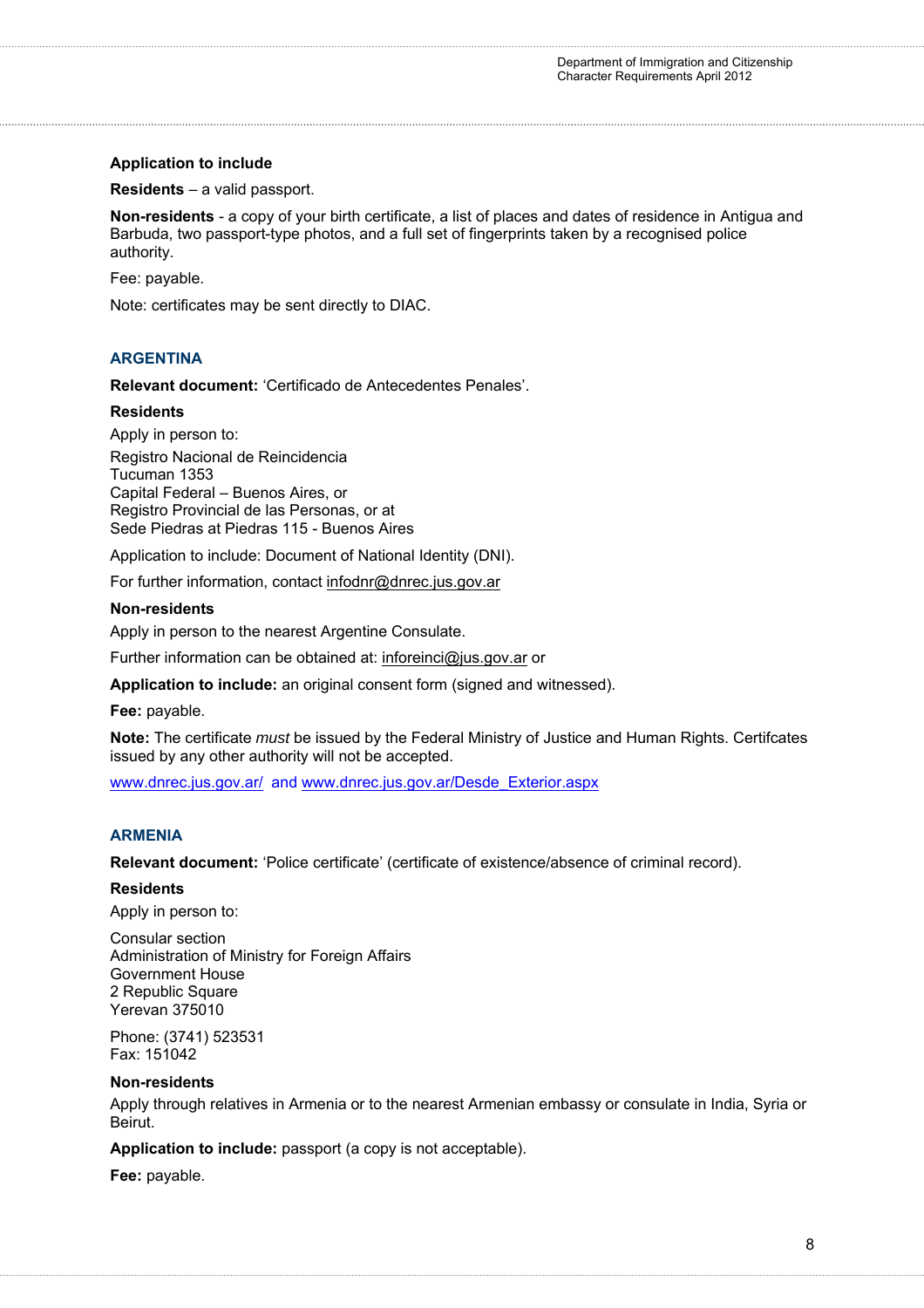# **AUSTRALIA**

**Relevant document:** 'National Police Check'.

#### **Residents and non-residents**

Complete the *National Police Check Application Form* available from the Australian Federal Police at:

http://www.afp.gov.au/~/media/afp/pdf/n/national-police-check-application-form.ashx

Send completed form by mail to:

AFP Criminal Records Locked Bag 8550 Canberra City ACT 2601

**Fee:** payable - see website. **Processing time:** approximately two weeks.

**Note:** Code 33 must be used when completing the form. Fingerprints are not required.

A standard / partial disclosure is not acceptable. The AFP national police check is the only acceptable check for immigration purposes.

#### **AUSTRIA**

**Relevant document:** 'Certificate of the Penal Registry' (Strafregisterbescheinigung).

#### **Residents**

Apply at Bundespolizeikommisariat or Bezirkhauptmanschaft (the police station or the local government office) at your last registered residential address.

#### **Non-residents**

Apply in person at the nearest Austrian embassy or consulate.

Application to include: application form, passport or Austrian ID with photograph.

The application form is available from local police station/local government office or at: http://www.help.gv.at

**Fee:** payable.

**Processing time:** approximately 1 – 14 days.

#### **AZERBAIJAN**

**Relevant document:** 'Police certificate'.

# **Residents**

Apply in person at:

Administration of Operational Statistic Information of Ministry of Interior 7 Gusi Gadjieva Street Baku 370005

Phone: (99412) 5909217, 5909324

You can also authorise someone to apply on your behalf (power of attorney is required).

#### **Non-residents**

Apply at the nearest overseas mission of the Azerbaijan Republic or through an authorised person in Azerbaijan (power of attorney certified by an Azerbaijan overseas mission is required).

Application to include: your passport and 'query' form with full name, maiden name, date and place of birth, and the purpose of your stay in Azerbaijan.

The application form is a free form of 'query' (note: Azerbaijan overseas missions may have standard 'query' form).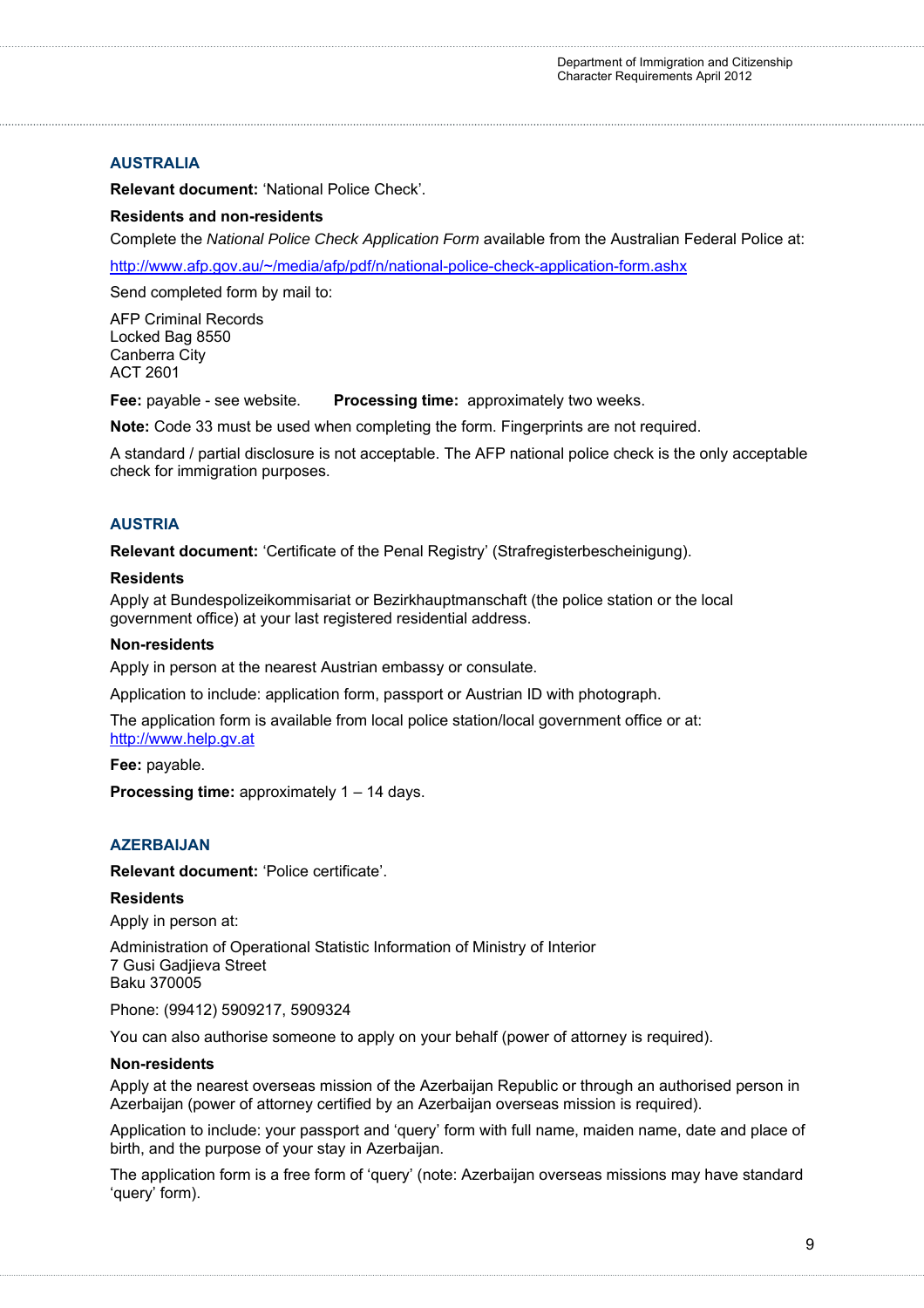# **BAHAMAS**

**Relevant Document:** 'Police Character Certificate'.

# **Residents and non-residents**

Apply in person or by mail to:

Officer in Charge, Criminal Records Office East Street North PO Box N-458 Nassau, BAHAMAS

Phone: 242 322 4444

Apply online at: https://forms.bahamas.gov.bs/rbpf/request.asp/

#### **Application to include**

**Citizens** - a passport, driver's license or voter's card to apply.

**Resident non-citizens** - a valid passport.

**Online overseas applicants** - a set of fingerprints and copies of the first four pages of your passport.

**Fee:** payable (plus mailing costs).

**Note:** if you require fingerprint checks, you will need to apply in person at the Criminal Records Office, Thompson Boulevard, so that your fingerprints can be scanned on the application, and the certificate can be ready on the pick-up date. A passport, driver's license or voter's card must be submitted for identification before fingerprints are checked.

You will need to collect your certificate from the same station at which you applied for it. The exception is where a fingerprint check is required. In this case, the certificate will be collected from the Criminal Records Office, Thompson Boulevard. If someone is collecting the certificate on behalf on your behalf, they must present a valid identification for both themselves and you before the certificate can be issued. (This can include passport, driver's license or voter's card).

# **BAHRAIN**

**Relevant document:** 'Good Conduct Certificate'.

### **Residents**

Apply in person or by mail to:

Ministry of Interior Public Security General Directorate of CID **BAHRAIN** 

Application to include: a copy of your passport with two non-glossy photographs, a copy of your current and previous Bahrain resident permits, a letter from your current employer indicating they have no objection to your departure. CID will schedule an interview during which you will be fingerprinted.

#### **Non-residents**

Apply in person to any Bahraini embassy.

Application to include: a copy of your current and all previous passports that contain Bahrain residence permits, copy of latest Bahrain resident permit, three non-glossy passport size photos with a blue background., and a copy of your CPR card or CPR number.

The application form is to be completed and signed by you at the embassy.

You will also need to provide a set of fingerprints taken by local police in your country of residence.

**Fee:** payable.

**Processing time:** approximately two weeks, but may be longer.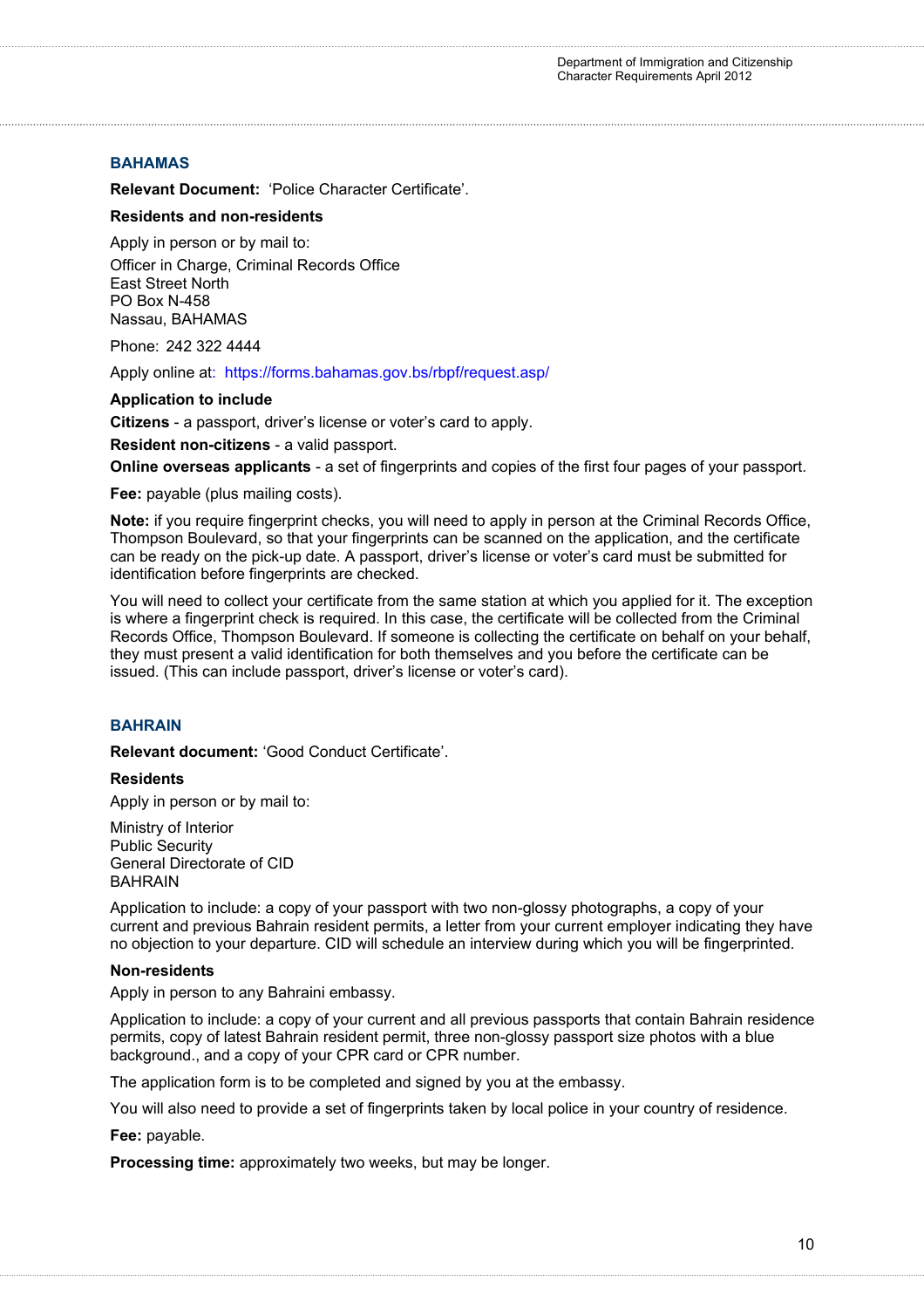# **BANGLADESH**

**Relevant document:** 'Police Clearance Certificate'.

#### **Resident citizens**

Contact your local police station.

#### **Resident non-citizens**

Contact the Ministry of Foreign Affairs (MFA) in Dhaka.

#### **Non-resident citizens**

Contact the local police station in Bangladesh through a relative or friend or the nearest Bangladeshi embassy or consulate.

#### **Non-resident non-citizens**

Write to the MFA or approach your nearest Bangladeshi mission, which will forward the request to MFA in Dhaka.

#### **Application to include**

**Resident citizens, resident non-citizens and non-resident citizens** –authorities will advise what information/ which documents should be provided when you apply.

**Non-resident non-citizens** - provide a photograph plus full personal details including your addresses when living in Bangladesh.

# **BARBADOS**

**Relevant Document:** 'Police Certificate of Character'.

#### **Residents**

Apply in person to: Certificate of Character office Bridgetown Division Royal Barbados Police Force Corner of Roebuck Street Bridgetown, St. Michael

# Apply by mail to:

The Commissioner of Police Police Headquarters Corner of Roebuck Street Bridgetown, St. Michael BARBADOS

#### **Non-residents**

Apply by mail to the address above, or ask a relative or friend in Barbados to submit a written request on your behalf to the Central Police Station.

Application to include: application form, including full name and alias(es), date of birth, place(s) of residence, purpose of the request and passport details, date(s) of arrival in/departure from Barbados (for non-nationals) and a full set of fingerprints taken by a recognised police authority.

The application should also include any periods of time spent outside Barbados, if the period is six months or longer (for nationals).

A stamped, self-addressed envelope should be included (if you wish the police clearance to be mailed).

You must also provide Female applicants must include maiden names and surname(s) from previous marriage(s).

The application form is available at:

http://www.foreign.gov.bb/Userfiles/File/App%20for%20Certificate%20of%20Character.pdf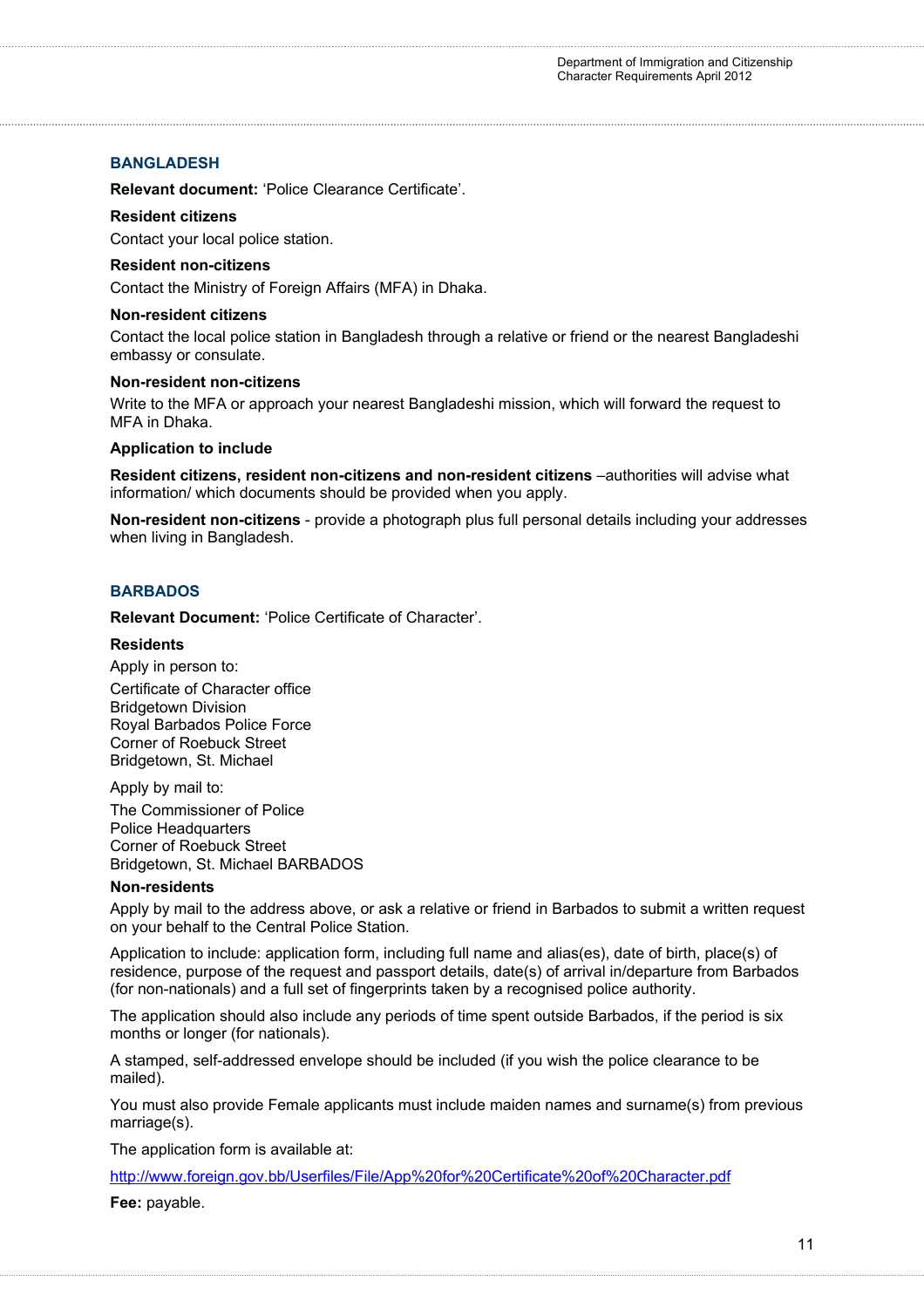# **BELARUS**

**Relevant document:** 'Police certificate'.

#### **Residents**

Apply in person to Central Information and Analytical Administration of the Ministry of Interior in Minsk or any regional city.

#### **Non-residents**

Apply in person or by mail to the nearest Belarus embassy in your country of residence, or through relatives in Belarus, or by mail to: Ministry of Interior

Gorodskoy val, 2 Minsk, BELARUS

Application to include: passport original (or certified copy).

http://guvd.gov.by/analitic/

#### **BELGIUM**

**Relevant document:** 'Extract from Judicial Record'.

Extrait du casier judiciaire [French] Uittreksel uit het Strafregister [Flemish])

Apply in person, by post, fax or email to:

Federal Public Service Justice Service du Casier Judiciaire Central Boulevard de Waterloo 80 1000 Brussels BELGIUM

email: cjc-csr@just.fgov.be or info@just.fgov.be

Phone: +32(0)2.552.27.47 (French) +32(0)2.522.27.48 (Dutch, English) Fax: +32 (0)2.552.27.82 Opening hours: 9-11.30 14 -15.30 Monday - Friday.

#### **Application to include**

If applying in person- a passport or Belgian ID card.

If applying by mail from Belgium - a signed letter providing your full name (with pre-marital name if applicable), date and place of birth, address in Belgium and the reason for the request and scanned copy of your passport.

If applying by mail from outside Belgium - a letter signed by each applicant giving full names in capital letters, all given names, date and place of birth, nationality and reason for request, and a scanned copy of passport or identity document.

Processing time is 'while you wait' if applying in person and approximately two working days if the certificate is being mailed to you.

**Note:** the certificate can be issued in Dutch, German or French and will be sent by post only.

#### **BELIZE**

Apply in person or through a lawyer with power of attorney to: Immigration Office Barrack Road Belize City

Application to include: full name (including former name(s) if applicable), date and place of birth, passport number, period of residence in Belize, a set of fingerprints and three photographs.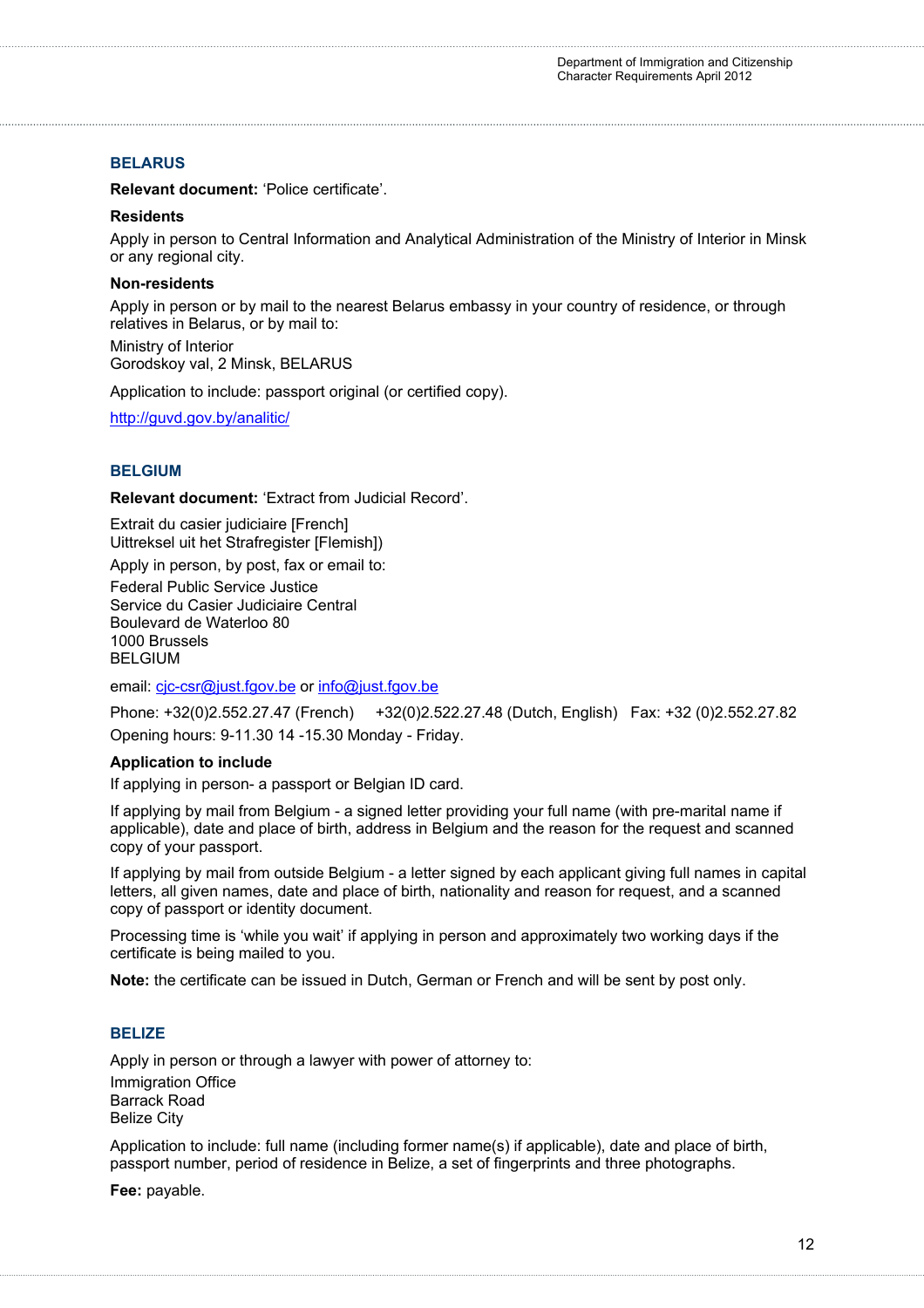# **BENIN**

**Relevant Document***: '*Extrait de casier judiciair'.

#### **Residents and non-residents**

Apply in person to the Tribunal Court where you were born or live. You can also ask a family member or the company you worked for to apply for the certificate on your behalf.

**Application to include:** birth certificate or document of identity.

**Fee:** payable.

#### **BERMUDA**

**Relevant document:** 'Police Criminal Record Check'.

#### **Residents**

Apply in person at any Bermuda Police Service Station or at: Police Headquarters

10 Headquarters Hill Prospect Devonshire, DV 02 Hamilton HMCX BERMUDA

(or apply by mail, fax or email to addresses below).

#### **Non-residents**

Apply:

- by fax: 441 299 4459
- by email to: vetting@bps.bm
- by mail to:

Bermuda Police Headquarters Administration Department PO Box HM 530 Hamilton, HM CX BERMUDA

**Application to include:** application form and a written request from the DIAC office for the certificate. The form should include any aliases and previous name(s) and previous addresses in Bermuda.

The application form is available at: http://www.bermudapoliceservice.bm/upload/PDFs/Application%20for%20Police%20Criminal%20Rec ord%20Check.pdf

# **Fee:** payable.

**Note:** the certificate may be sent directly to DIAC.

#### **BOLIVIA**

**Relevant document:** 'Certificado de Antecedentes'.

#### **Residents**

Apply in person to Policia Nacional, Dirección Nacional de Fiscalización y Recaudaciones.

#### **Non-residents**

You will need to appoint a Notary Public or a friend or relative living in Bolivia with power of attorney to request a penal clearance certificate on your behalf from:

Policia Nacional Dirección Nacional de Fiscalización y Recaudaciones at the nearest Policia Tecnica Judicial.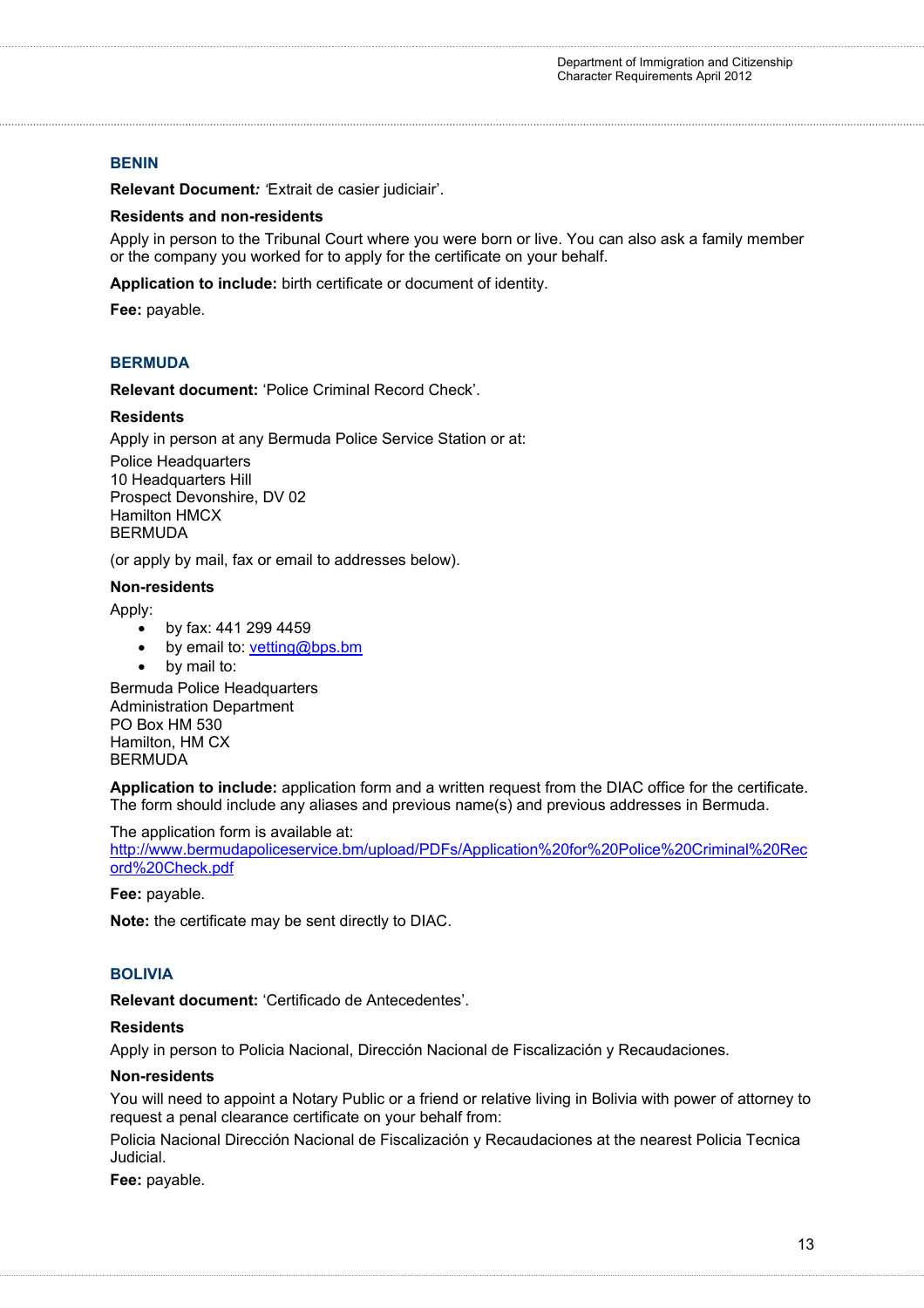# **BOSNIA-HERZEGOVINA**

**Relevant Document:** 'Certificate of non-conviction' (Uvjerenje o nekaznjavanju).

### **Citizens – resident and non-resident**

Apply to the Ministry of Internal Affairs (MUP) at your place of residence or place of birth or to the Municipal court at place of last residence (Opcinski sud/Osnovni sud).

#### **Non-residents**

You can authorize a representative in Bosnia-Herzegovina to apply on your behalf.

**Application to include:** application form, ID card, birth certificate or citizenship certificate. You can obtain the application form at a police station or court.

**Fee:** payable.

Processing time is approximately 1 – 14 days.

The penal clearance is valid for six months.

**Note:** Bosnian authorities do not issue certificates to non-citizens, regardless of their period of stay in Bosnia.

#### **BOTSWANA**

#### **Residents**

Apply in person at your local police station.

#### **Non-residents**

Apply in writing to: Criminal Investigations Department Botswana Police Force PO Box 1082 Gabarone BOTSWANA

**Application to include:** full name, date and place of birth, dates and places of residence in Botswana, a new set of fingerprints, a letter explaining the request, certified copies of your work/residence permit in Botswana, certified copies of your passport/s showing entry and exit into and out of Botswana.

Alternatively you can send these documents to your nearest Botswana High Commission to forward to the Botswana police.

#### **BRAZIL**

**Relevant document:** 'Atestado de Antecedentes Criminais' (Certificate of Criminal Record).

#### **Residents**

If you are a **citizen,** you need to provide two different types of police certificates:

- a police check issued by the Federal Justice Ministry (Justica Federal)
- a police check issued by the State Justice department (*Justica Estadual, Tribunal de Justica, Secretaria de Seguranca Publica)*

For the police check issued by the **Federal Justice Ministry**, contact the local justice department for instructions, or see http://www.jf.jus.br/cjf

For the police check issued by the **State Justice Department**, contact the state authority directly, using the local directory for assistance. You may be able to apply for this certificate on line (depending on the issuing state), otherwise it can only be applied for in person.

If you are a **non-citizen**, you will need to provide the Federal Justice Ministry certificate. Non-citizens will not be able to obtain a clearance from the State Justice department.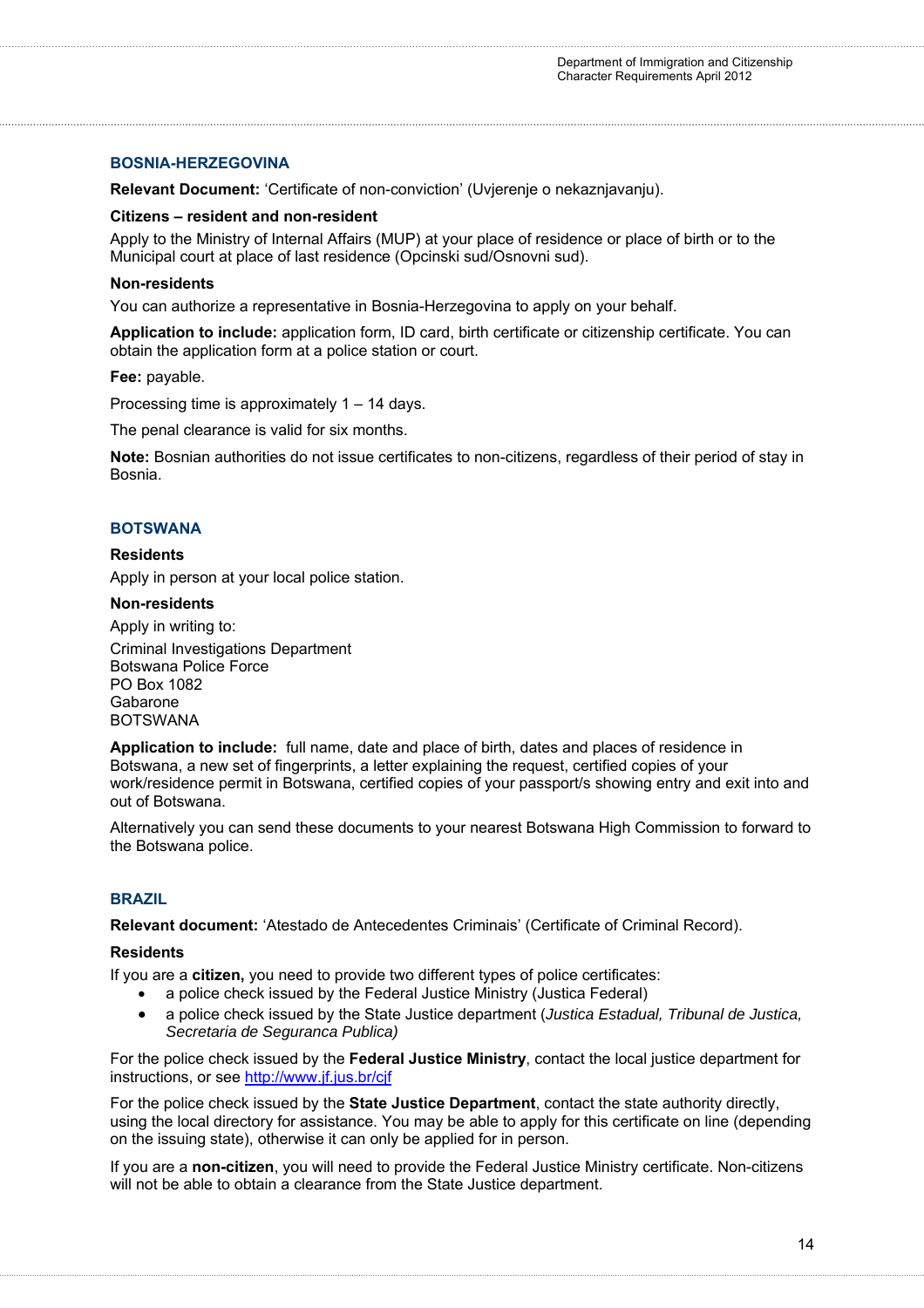# **Non-residents**

If you are not living in Brazil, or are unable to apply in person for a Federal Justice clearance, you will need to give power of attorney (Procuração) to a relative or friend to obtain the Federal Justice certificate on your behalf. The power of attorney needs to specify the reason for the request and be accompanied by a certified copy of your National ID and CPF card and passport bio-data page.

State Justice department checks cannot be obtained by non-residents.

#### **Online applications**

Federal Justice checks are available on-line. State Justice checks may be available on-line but this will depend on the issuing state.

**Application to include:** certified copies of your National ID card (both sides), Brazilian tax card (CPF) and passport bio data page.

The original police certificate must also be professionally translated into English.

**Fee:** nil.

#### **BRUNEI DARUSSALAM**

**Relevant document:** 'Police Certificate of Good Conduct'.

#### **Residents**

Apply in person to: Director of Criminal Investigation Department Commissioner of Police, Police Headquarters Gadong Bandar Seri Begawan Negara Brunei Darussalam BE 1710

Phone: 673 245 9500 ext 324

#### **Non-residents**

Ask a representative in Brunei Darussalam to obtain a certificate on your behalf. If this is not possible, you can ask for the certificate through the Brunei Darussalam embassy or consulate in your country of residence.

Application to include: a letter stating your full name, date of birth, address, purpose of application, period of stay in Brunei, details of your employment in Brunei (if applicable), and a copy of your current passport and a copy of your identity card stating the colour (if still available)

**Fee:** payable.

www.mfa.gov.bn

# **BULGARIA**

**Relevant document:** 'Conviction Status Certificate' (Svidetelstvo za Sudimost).

#### **Resident citizens**

Apply in person at the Regional Court where you are registered (under the jurisdiction of the Ministry of Justice).

#### **Non-resident citizens**

Apply at the Bulgarian embassy or consulate in your country of residence. You may also authorize a representative in Bulgaria, with a power of attorney or a certificate of inheritor, to apply for and receive the certificate on your behalf.

**Application to include:** application form, identity document, birth certificate, power of attorney and/or certificate of inheritors when a certificate is requested on your behalf, and legal proof of name change, if applicable.

The application form is available on the Bulgarian Ministry of Justice web site: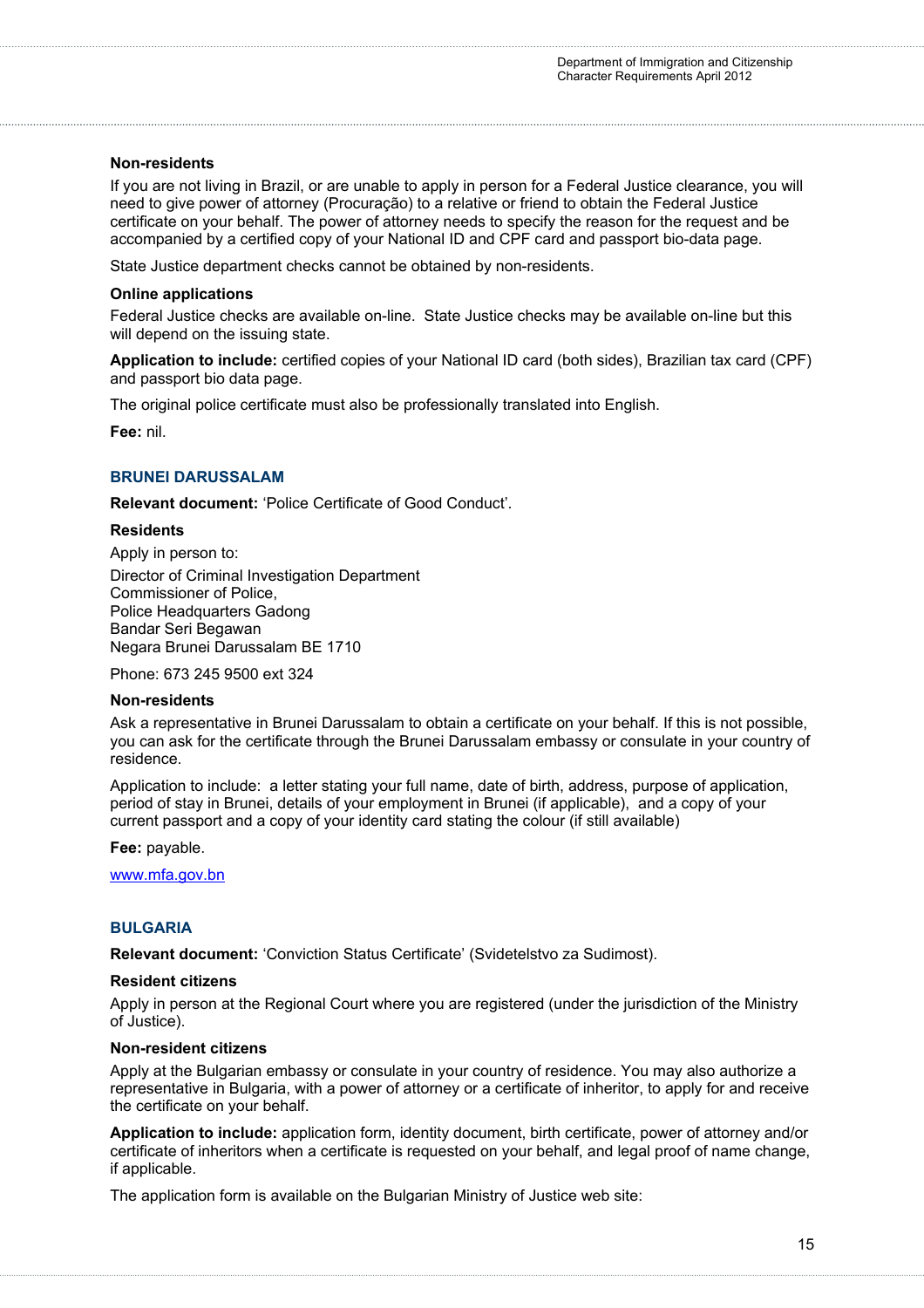#### http://www.mjeli.government.bg/Direkcii/apps.aspx?cc=en&id=central

**Fee:** BGL10.00 (Bulgarian Leva), deposited in DSK Bank EAD, Sofia, to the Ministry of Justice's account No. 3000173700, BIN 6301301084, Bank Code 66196611.

**Processing time** is 1 – 2 days.

The certificate is valid for six months.

**Note:** the acceptance of documents required for issuing the certificates takes place every working day from 9.30am to 11.00am and from 2.00pm to 3.00pm.

# **BURKINO FASO**

**Relevant document:** 'Casier Judiciaire'.

### **Residents**

Apply to: Greffier en Chef du Tribunal de Grande Instance 01 BP 526 Ouagadougou 01 Province du Kadiogo BURKINA FASO

Phone: +226 50 32 42 17

**Application to include:** birth certificate or residence certificate, revenue stamp of 200 Francs, registration fee of 125 Francs.

Certificates are only valid for three months.

**Note**: certificates cannot be obtained by non-residents.

#### **BURMA (**Myanmar)

**Relevant document:** 'Police Clearance' - 'Recommendation free of criminal offence'.

#### **Residents**

Apply in person to your local township police office.

**Application to include:** proof of identity.

**Fee:** payable.

#### **BURUNDI**

**Relevant document:** 'Extract of Police Record'.

#### **Resident and non-resident citizens**

Apply to: Commisariat General de le Police Judiciare Police HQ. BP417 Bujumbura BURUNDI

For further information, contact +257 2222 5783.

Application to include: a letter of introduction and explanation of why the Police Certificate is required, two passport photographs, a certified copy of your ID card, and a certified copy of your passport if you are not living in Burundi.

**Fee:** BIF 1000.

**Note:** while applications by post will be accepted, if you are a non-resident citizen it is preferable to have a Burundi resident apply in person at Police HQ Bujumbura on your behalf.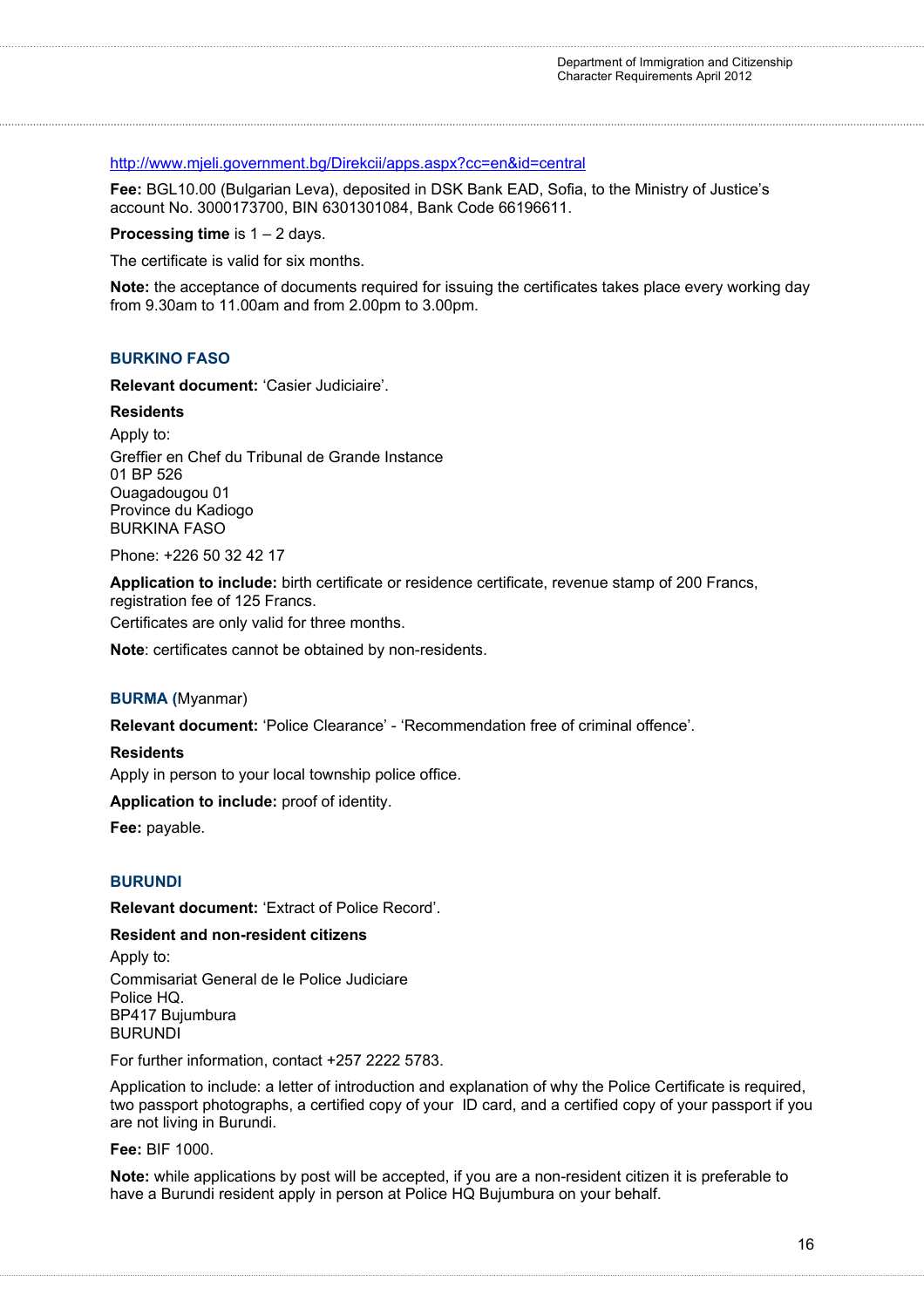# **CAMBODIA**

**Relevant document:** 'Police Certificate or Certificate of Behaviour'.

### **Residents residing in Phnom Penh and non-citizens**

Apply to: Ministry of Justice Sothearos Boulevarde Phnom Penh

#### **Residents residing outside of Phnom Penh**

Apply to Chief of Police of local police authority.

**Fee:** for normal service: 20 working days from the date of submitting the application. The fee for a Cambodian citizen is about USD2.50 (10,000 riel) and for non-Cambodians the fee is about USD62.50 (250,000 riel).

**Fast service:** it takes 12 working days from the date of submitting the application. The fee for a Cambodian is about USD10.00 (40,000 riel) and for a non-Cambodian the fee is about USD125.00 (500,000 riel).

#### **CAMEROON**

#### **Citizens**

Apply in person to your council. If you were not born in Douala, you should obtain a chief's letter from the place of your birth. If you have been convicted of an offence, you must obtain a special certificate called 'Non-Conviction Certificate' which costs 1,200 Francs in Yaounde.

#### **Non-residents**

You are required to register your presence and your departure to obtain a stamp in your passport from the Commissioner of Police in the town where you lived.

This stamp will only be placed in the passport once a check has been run with the local court and a clear record returned.

Application to include: document of identity / passport. Forms are obtained on application.

**Fee:** payable 2500 Cameroon Francs.

# **CANADA**

**Relevant document:** Certified Criminal Record Check (based on name and fingerprints) issued by the Royal Canadian Mounted Police (RCMP).

For detailed information and instructions on how to apply, go to the RCMP website and click on 'Criminal Record Check'.

**Note:** the RCMP certificate is the only acceptable form of the Canadian clearance for DIAC purposes. Police records checks or police certificates issued by third parties will not be accepted.

**Electronic fingerprinting:** for applicants in Canada, an electronic fingerprinting service is available that can reduce the wait time for a criminal record check from weeks to days. Many police jurisdictions and RCMP-accredited fingerprinting companies have the technology for this service.

A list of these police jurisdictions and companies is available on the RCMP website.

www.rcmp-grc.gc.ca

# **CAPE VERDE ISLANDS**

Apply with your national identity card to the Ministry of Justice, Praia.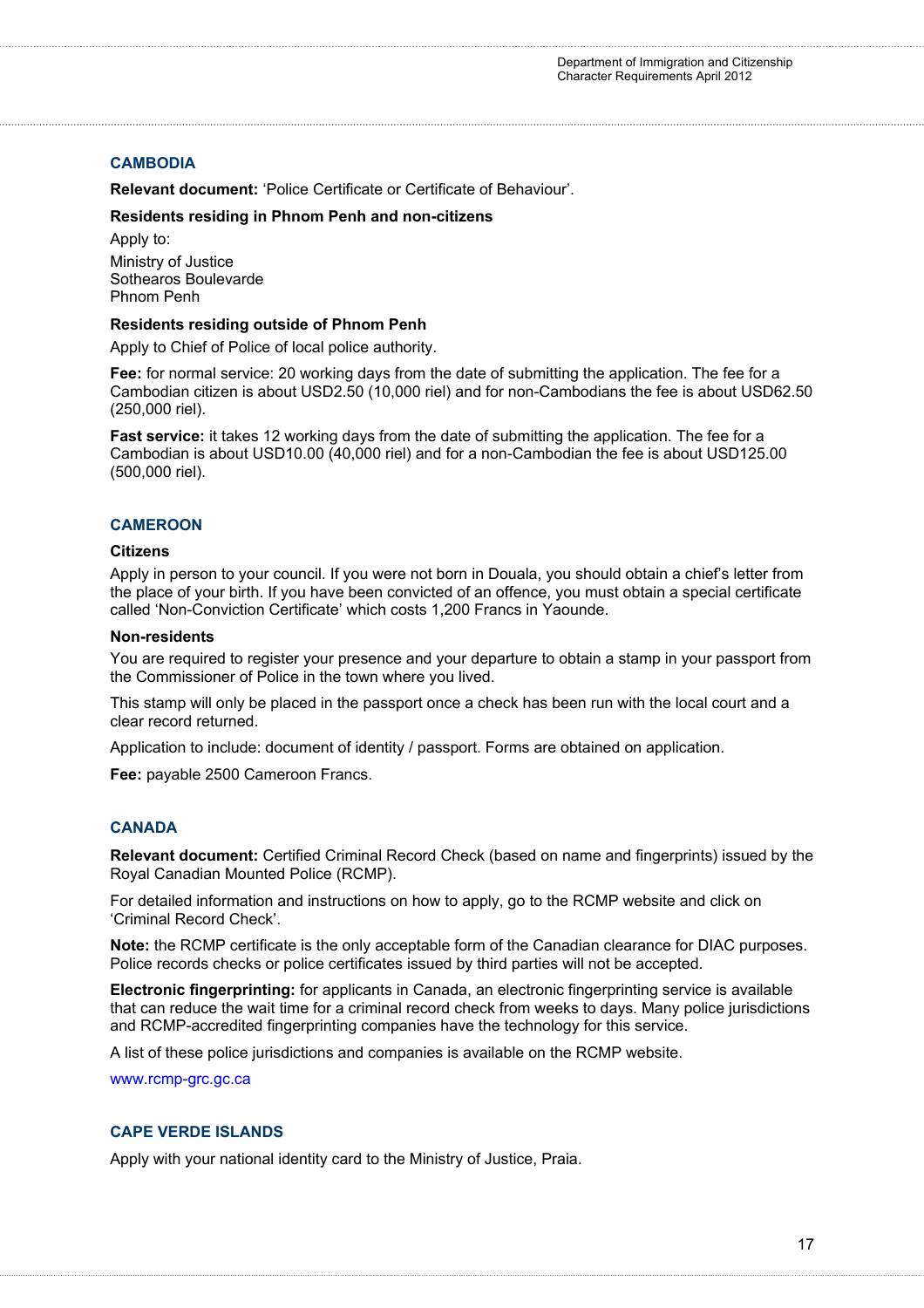# **CAYMAN ISLANDS**

#### **Residents**

Apply in person to your local police authority.

#### **Non-residents**

Apply by mail to: Fingerprint Bureau, Royal Cayman Islands Central Police Station PO Box 909 George Town, Grand Cayman CAYMAN ISLANDS WEST INDIES

**Application to include:** full set of fingerprints taken by a recognised police authority, full name, date and place of birth, citizenship(s) held, dates and places of residence in the Cayman Islands and passport details.

**Fee:** payable.

#### **CHILE**

Apply to the DIAC office processing the application.

**Application to include:** proof of identity and Form 80

Form 80 is available from the DIAC office or at: www.immi.gov.au

#### **CHINA, PEOPLE'S REPUBLIC OF**

**Relevant document:** 'Notary Certificate of No Criminal Convictions'.

You (or an authorised person) must apply in person at the Notary Public Office in the province/city/district of your previous residence in China.

You must first obtain the 'No Criminal Convictions Certificate' from your local police station and provide this to the Notary Public Office to apply for the 'Notary Certificate of No Criminal Convictions'.

Applications by mail will not be accepted.

#### **Application to include**

#### **Citizens**

Provide the following documents to the Notary Public Office: 'No Criminal Convictions' certificate from your local police station original, your ID card, original Permanent Residence Registration (hukou) booklet, and an authorisation letter (if applying through a third party).

To obtain the 'No Criminal Convictions' certificate from your local police station, you must apply with the following documents: original ID card, original file card, and the authorisation letter (if applying through a third party).

The police station may request a statement from your employer or, in the case of no employment, a letter from the residential committee.

#### **Non-citizens**

Provide the following documents to the Notary Public Office: original passport (or copy of passport, original Temporary Residence Card or Temporary Residence Permit, original Police Clearance certificate from your local police station, or in some areas, the Public Security Bureau, and an authorisation letter (if applying via a third party cable).

To obtain the Police Clearance certificate from the Local Police Station or Public Security Bureau (PSB), you must provide the following documents:

 your original passport(s) (or copy of passport(s) – including both the current passport and any old passports in which the Chinese visa was attached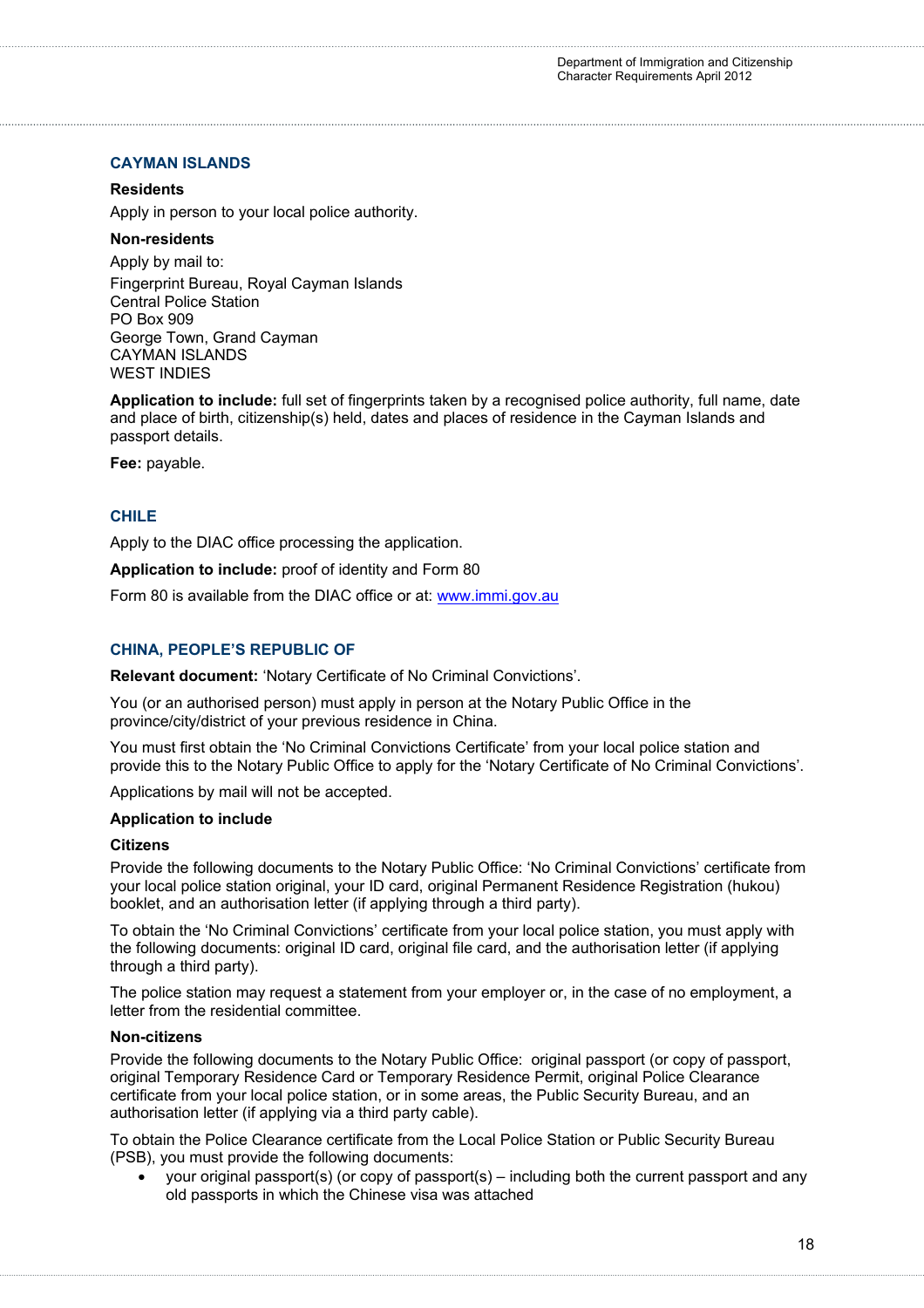- a letter from the work unit or university/school where you worked or studied while in China, and
- an authorisation letter (if applying through a third party).

The PSB will only issue Police Clearance certificates to applicants with Z (Work), X (Student) and J1 (Journalist) visa classes. Holders of other classes of visa will need to enquire directly to the PSB for local procedures to obtain police clearance certificates.

# **Fee:** payable.

**Note:** application procedures may differ slightly between different provinces, districts or cities. You are encouraged to confirm the procedure directly with the local PSB and/or Public Notary Office.

You should obtain a notarised translation of the certificate and provide both the original and notarised translation of the 'No Criminal Convictions Certificate' to the DIAC office processing the application.

# **COLOMBIA**

**Relevant document:** 'Certificado Judicial'.

# **Citizens**

Apply online at:

http://antecedentes.policia.gov.co:7003/WebJudicial/

Instructions:

- 1. Tick 'ACEPTO'
- 2. Click 'ENVIAR'
- 3. Type in your Colombian identity number (COLOMBIAN ID). This can be different from your passport number)
- 4. Click 'BUSCAR'
- 5. Find the certificate (third screen below).

The certificate will say either 'No registra antecedentes' which means no criminal records or 'Registra antecedentes', which means a criminal record.

#### **Resident non-citizens**

For instructions on how to apply for a certificate, go to www.cancilleria.gov.co (This is the website for the Colombian Ministry of Foreign Affairs).

#### **Non-resident non-citizens**

Contact the nearest Colombian embassy or consulate for instructions on how to apply for a certificate. In Australia, if you live in the ACT, NT, SA, TAS, VIC or WA, contact the Colombian Embassy in Canberra. If you live in QLD or NSW, contact the Colombian Consulate in Sydney.

#### **COMOROS**

**Relevant document:** 'National Police Check''.

#### **Residents**

Apply in person to the Master of Justice.

#### **Non-residents**

Apply in person to the Master of Justice, at the Comore embassy in your country of residence.

**Application to include:** birth certificate, passport and motivational (cover) letter.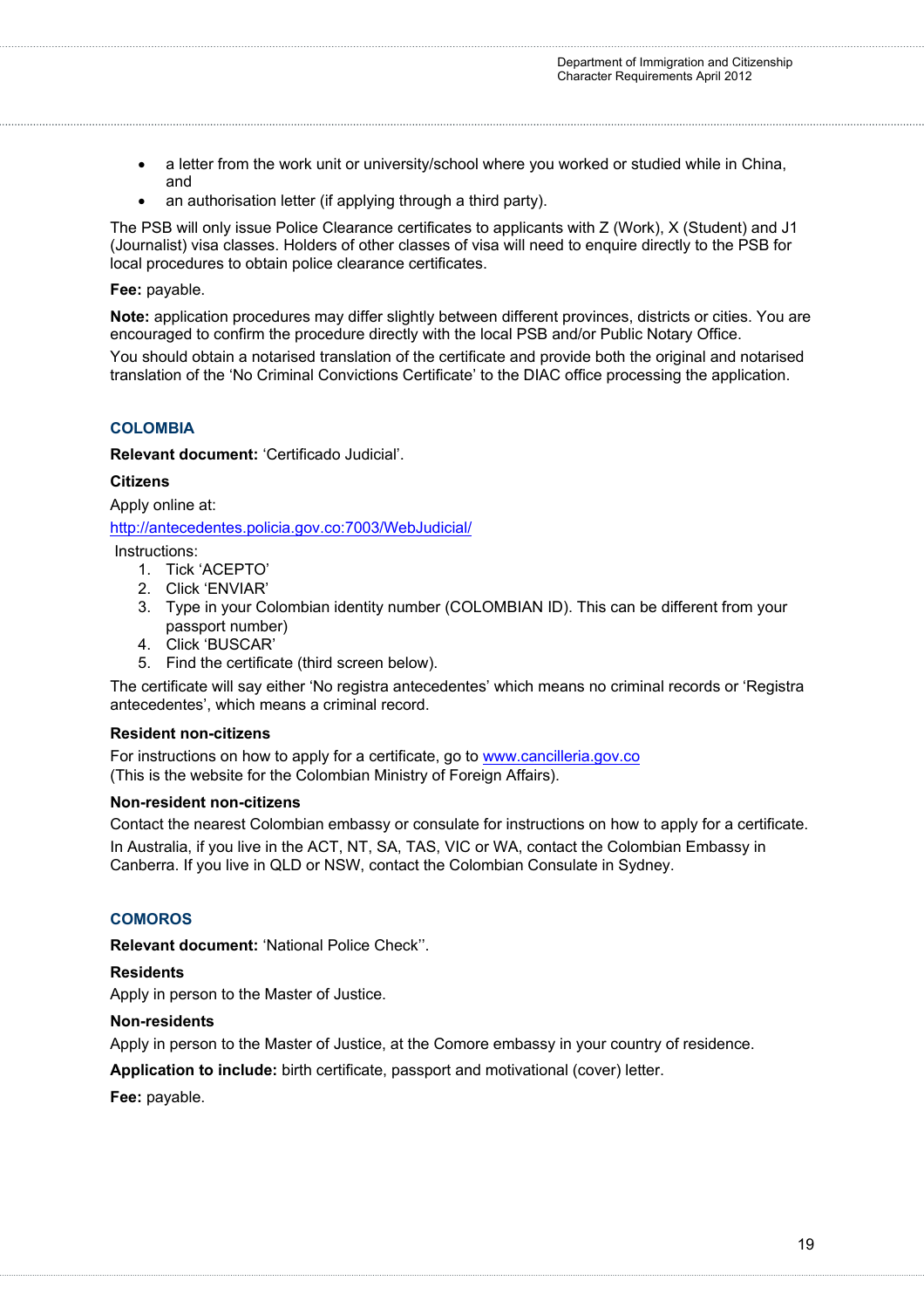# **CONGO (Democratic Republic of)**

**Relevant document:** 'Police Criminal Record' – Extrait du Casier Judiciare.

#### **Residents**

Apply in person to: Direction generale de la Police Judiciare Direction de I'Identite Judiciare 14 Avenue Kalemie Commune de Gombe Kinshasa, DRC

#### **Non-residents**

Apply at the nearest Democratic Republic of Congo (DRC) embassy in your country of residence.

**Application to include:** copy of your identity document and fingerprints (if applying outside the DRC).

**Fee:** payable.

#### **CONGO (Republic of)**

**Relevant document:** 'Casier Judiciare'.

Apply in writing to: The Clerk of the Court (Greffier du Tribunal) Tribunal de Premiere Instance **Brazzaville** REPUBLIC OF CONGO

# **COOK ISLANDS**

**Relevant Document:** 'Cook Islands Police Consent to Disclosure of Information'.

Apply in writing to: Cook Islands Police PO Box 101 Avarua, Rarotonga, COOK ISLANDS

**Application to include:** a scanned copy of your passport.

**Fee:** \$NZ30.00 payable as a bank draft cheque which should be posted to the address above.

#### **COSTA RICA**

# **Residents**

Apply in person to: Suprema Corte de Justicia (Supreme Court) Registro Judicial 300 mts sur de la Asamblea Legislativa Edificio OIJ 3° Piso Corte Suprema de Justicia San José.

Phone: (506) 295 3460

**Application to include:** proof of identity and/or passport and complete names of both parents.

#### **Non-residents**

Apply in person to your nearest Costa Rican embassy or consulate.

**Application to include:** proof of identity and present passport.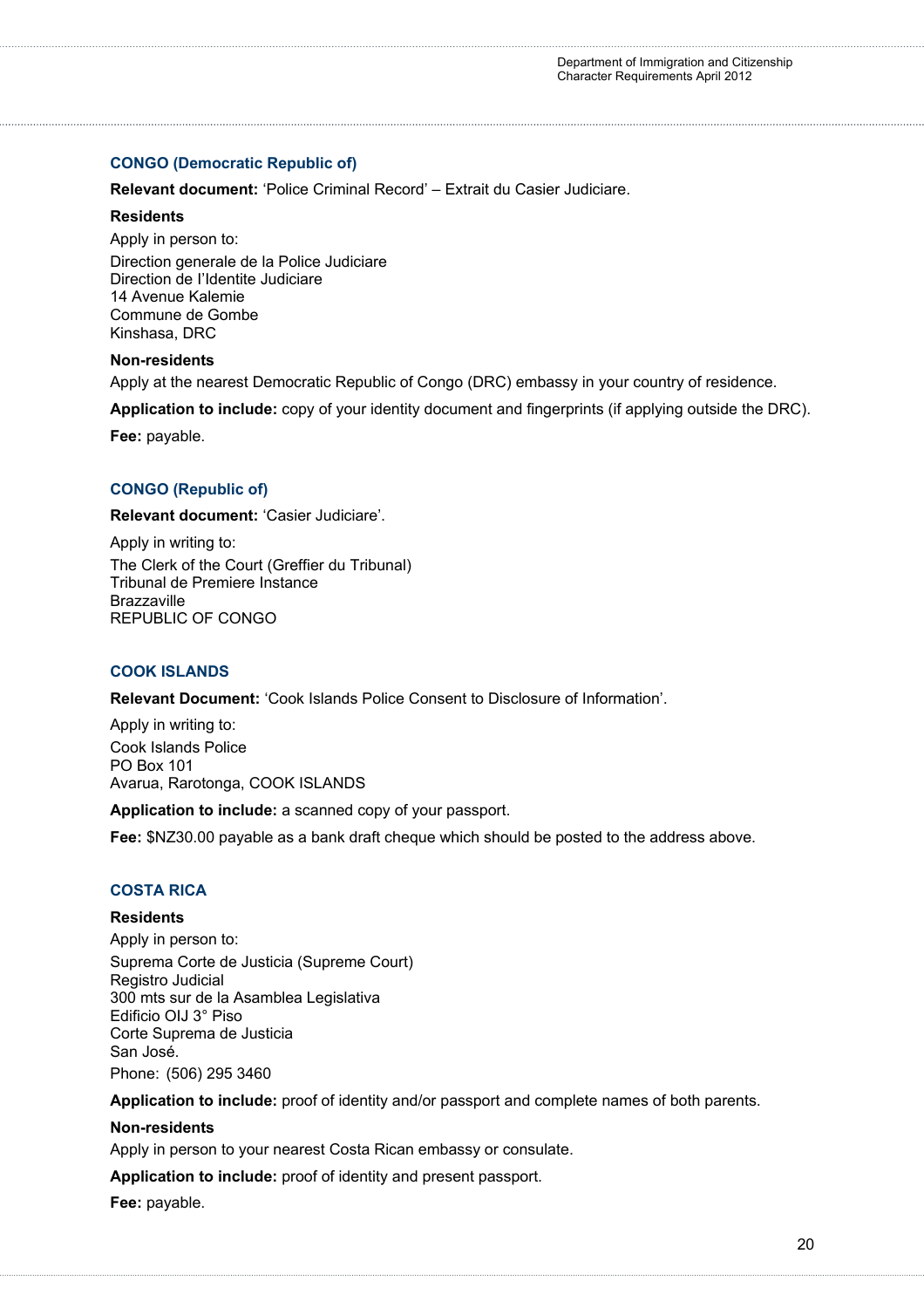# **CROATIA**

**Relevant document:** 'Certificate of No Convictions' (Potvrda o Nekaznjavanju).

### **Residents**

Apply to:

Ministry of Justice (Ministarstvo Pravosudja) Department for Penal Law, Criminal Records Section (Uprava za kazneno pravo, Odjel za kaznenu evidenciju) Savska 41/25 ('Zagrepcanka'), 10000 Zagreb

#### **Non-residents**

Apply in person or by mail to the nearest Croatian embassy or consulate.

**Application to include:** application form, original or certified copy of ID card (Osobna Iskanzica), or passport (Putovnica).

Application forms are available at: www.pravosudje.hr

**Fee:** payable

**Processing time:** 'while you wait' if applying in person, or a few days if the certificate is to be posted.

**Note:** The certificate will cover prior convictions. If you have any current legal proceedings or charges, you will need to apply to the Municipal Court at your place of residence (Opcinski Sud).

# **CUBA**

**Relevant document:** Police clearance 'Certificado de Antecedentes'.

#### **Residents**

Apply to Ministerio de Justicia Prado y Carcel.

**Application to include:** proof of identity.

#### **Non-residents**

Apply through Cuban Consular Offices or Consultoria Juridica Internacional or by giving a relative or friend in Cuba written authority to apply for the certificate.

**Application to include:** evidence of legal stay (temporary or definitive) and proof of identity.

**Fee:** payable.

# **CURACAO**

**Relevant document:** 'Letter of Good Conduct'.

# **Citizens and non-citizens (over 18 years if age) living in Curacao**

Apply in person to: Immigration Office Curacao Ministerie van Justitie Mortiersweg #5 CURACAO

**Application to include:** completed application form and copy of identity document or passport and proof of the reason for application, such as a letter from DIAC requesting the 'letter of good conduct'.

**Fee:** payable.

**Note:** the letter will be provided in Dutch, unless you request a copy in either English or Spanish.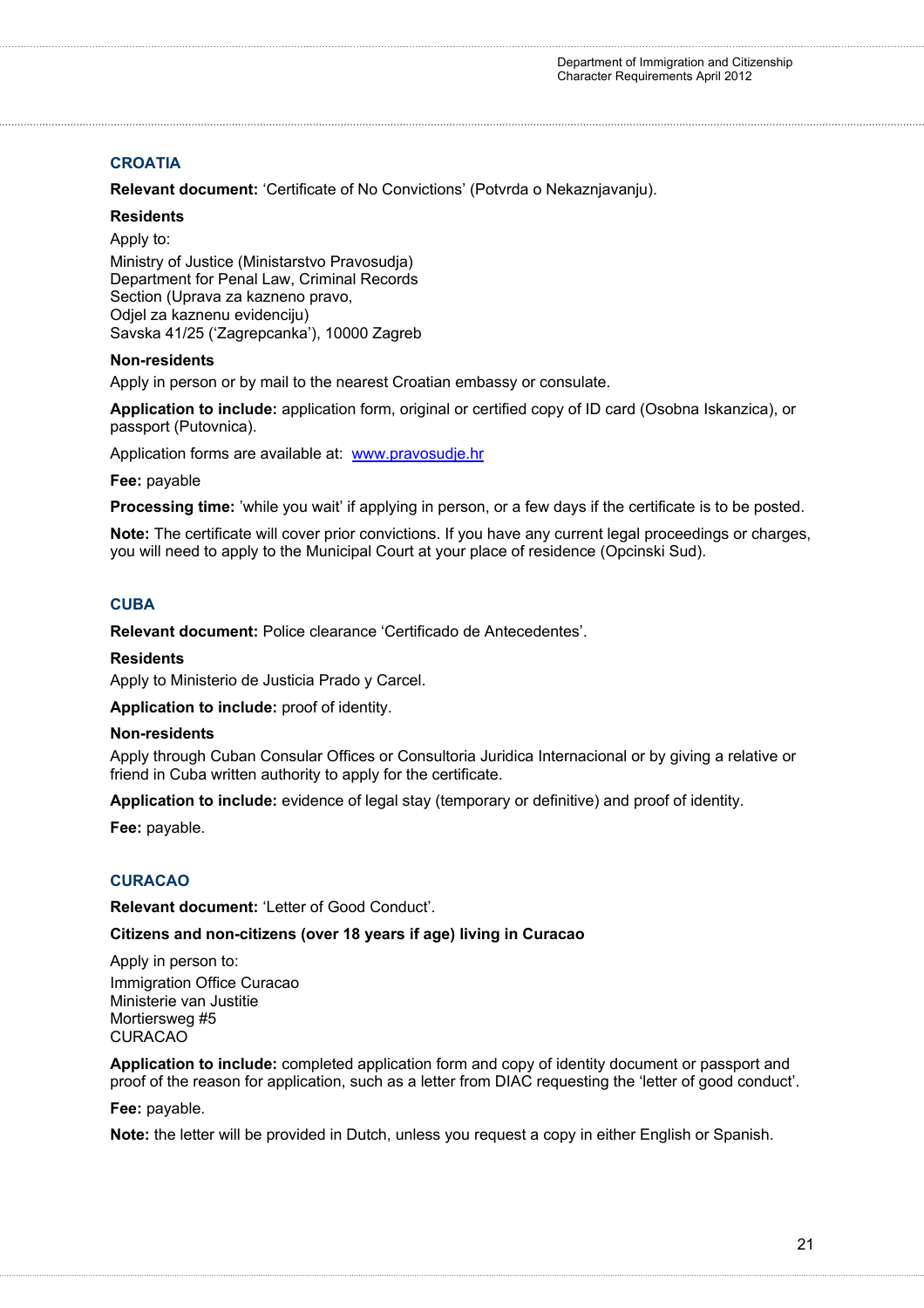# **CYPRUS, REPUBLIC OF**

**Relevant document:** 'Police Clearance'.

# **Residents**

Apply in person at your local police station.

# **Non-residents**

Apply by mail to Police Headquarters in Nicosia, Cyprus or at a Republic of Cyprus overseas mission.

### **Application to include**

# **Citizens**

- application form with full name, full names of parents and date and place of birth
- passport number and place of issue
- Republic of Cyprus ID card number
- current and permanent address, reason for request
- two current passport size photos which have been certified by an authorised person.

# **Non-citizens**

As above and also:

- a copy of your passport (and, if possible, the passport you held while living in Cyprus)
- a copy of your permit of stay in Cyprus, passport number and place of issue as well as the A.R.C number of the 'Alien Book'' or
- the 'Temporary Residence' slip or
- 'M.P' number stamped in the passport.

You will need a letter from DIAC advising that a Police Clearance Certificate is required from the Republic of Cyprus Police authorities.

**Fee:** currently 17.09 Euros. However, you will need to confirm this with the Republic of Cyprus Police **Authorities** 

The fee can be paid at a Cyprus Embassy, which issues receipt F18, or by sending a cheque (the payee is the Chief of Police), or bank wire (credit) transfer to the Central Bank of Cyprus (the beneficiary is the Chief of Police) (SWIFT CODE CBCYCY2NFBU, Government General Account, account number CY 16001000010000000006001010 only in euro).

You will need to include the receipt for the fee with your application form.

'Criminal Record Application' is available at: www.police.gov.cy

# **CYPRUS (TURKISH OCCUPIED AREAS)**

**Relevant document:** Police Clearance (Form P.19).

#### **Residents**

Apply in person at your local police station.

#### **Non-residents**

Apply in person at an overseas representative office of the 'Turkish Republic of Northern Cyprus', or at a Republic of Turkey overseas mission.

Application to include: (citizens and non-citizens) - application form with full name, full names of parents, date and place of birth, passport number and place of issue, ID card number, current and permanent addresses, occupation, army number, two recent passport size photos attested by a certifying officer (muktar), and the reason for the request.

You will need a letter from DIAC requesting that a police certificate be issued by the 'Turkish Republic of Northern Cyprus' police authorities.

The application form is available from the local police office or from a Republic of Turkey overseas mission.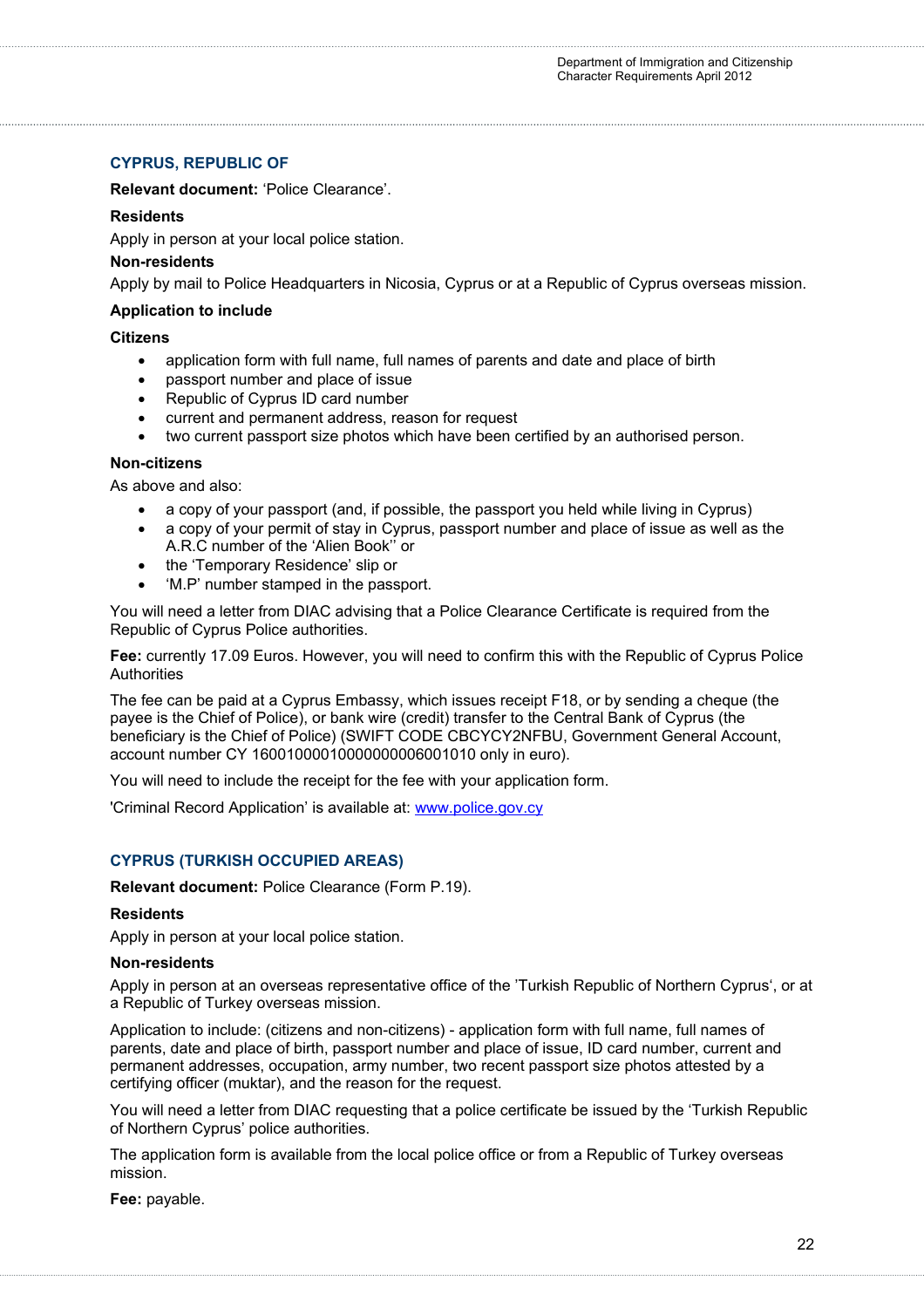# **CZECH REPUBLIC**

**Relevant Document:** 'Police Clearance Certificate' (Zadost o vypis z rejstriku trestu).

# **Residents**

Applications for an excerpt from the Penal Register can be filed with any of the following:

- a local authority, a municipal authority, a city authority, a district authority
- the local authority in Prague, or in territorially segmented statutory cities by the city office or the city section office which keeps the register
- at the Penal Register in Prague 4, Soudní 1 (Pražského povstání metro station on the "C" line)
- at the branch office of the Penal Register in Brno, Husova 15 (building of Regional Court Brno)
- at the branch office of the Penal Register in Ostrava, Sokolská třída 16 (building B of Regional Court Ostrava)
- at the branch office of the Penal Register in Plzeň, Stehlíkova 3/1148 (building of District Court Plzeň - sever)
- at the branch office of the Penal Register in Karlovy Vary, Moskevská 17 (building of District Court Karlovy Vary).

You can also give authority to another person to act on your behalf.

**Application to include:** application form, and Czech ID or birth certificate.

#### **Non-residents**

Apply in person to the nearest Czech embassy, or you can give authority to another person to act on your behalf.

**Application to include:** passport or original birth certificate together with a Czech translation.

#### **Fee:** payable.

Processing time is from one day to three weeks.

Complete information (in Czech and English) and application forms are available at: http://portal.justice.cz/Justice2/Soud/soud.aspx?o=203&j=213&k=2027

#### **DENMARK**

**Relevant document:** 'Crime Certificate' (Straffeattest).

**Residents** 

Apply at the local police station.

#### **Non-residents and non-citizens**

Apply by mail, fax or email:

Commissioner of Police in Denmark **Rigspolitiet** Center fro Almen Jura Kriminalregisteret, Polititovert 14 1789 Copenhagen W DENMARK

Tel: +45 35 21 62 16 Fax: +45 35 21 02 20

email: adm-kriminalregister@politi.dk

**Application to include:** written and signed request together with a copy of your passport, your last registered address in Denmark and a return address. An English copy can be requested.

**Fee:** no fee.

Processing time is 'while you wait', or several working days if the certificate is posted.

www.politi.dk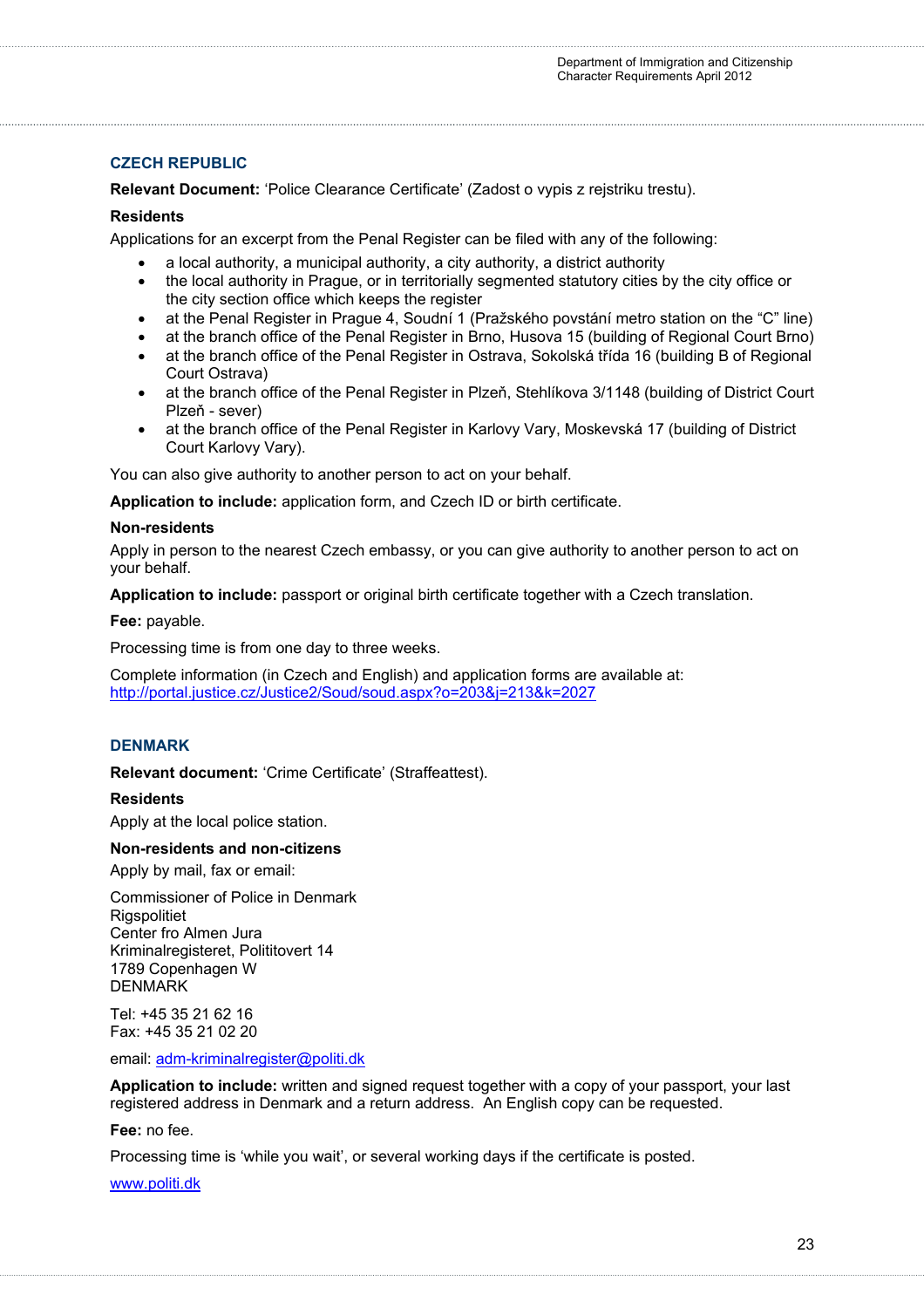# **DJIBOUTI**

Police certificates are issued by the Tribunal de Djibouti.

#### **Residents and non-residents**

Apply to: Ministere de l'Interieur BCN – Interpol Djibouti B.P. 4239 DJIBOUTI

#### **Application to include**

**Residents** - required fee and National ID card.

**Foreign nationals or non-residents** – the required fee, passport/National ID card and proof of legal residence in Djibouti.

#### **DOMINICA**

**Relevant document:** 'Certificate of No Criminal Record' (Certificado de No Antecedentes Policiales).

#### **Residents and non-residents**

Apply in person or through a representative acting on your behalf, or by mail to:

Criminal Investigations Department Police Headquarters Reseau DOMINICA Phone: 767 448 2222

#### **Application to include**

**Residents and non-residents** - passport, all previous names used, current and previous places of residence, and two photographs.

Non-residents must also provide a full set of fingerprints taken by a recognised police authority and a self addressed and stamped envelope.

**Fee:** payable.

**Note:** certificates may be sent directly to DIAC.

#### **DOMINICAN REPUBLIC**

**Relevant document:** 'Certificate of No Judicial Records' (Certificado de No Antecendentes Judiciales).

#### **Residents**

Apply in person to:

Procuraduria General de la Republica Dominicana Centro de Atencion al Ciudadano Av Maximo Gomez #21, Esq Bolivar Santo Domingo DOMINICAN REPUBLIC

Phone: 809 533 3522 (ext3028)

email: info@procuraduria.gov.do

#### **Non-residents**

Apply to the office above for instructions on how to obtain a certificate.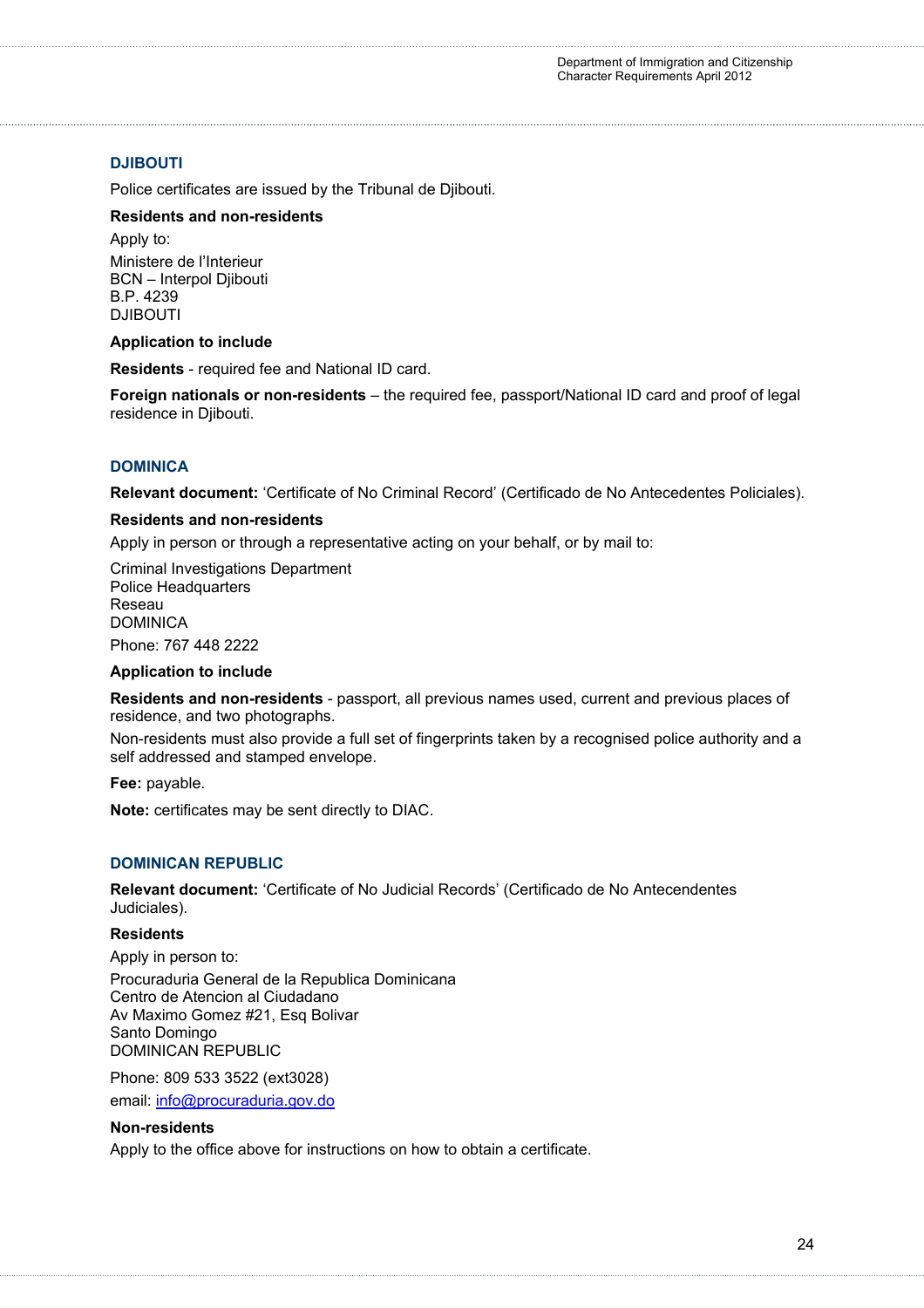# **Application to include**

**Residents and non-residents** - a photocopy of both sides of your Dominican National Identification Card (cedula), valid passport and one passport-sized photograph.

**Foreign residents and former residents** - a resident card and a copy of your passport.

**Fee:** payable.

www.procuraduria.gov.do

# **EAST TIMOR (TIMOR LESTE)**

**Relevant document:** 'Certificado De Registro Criminal' (Criminal Registry Certificate).

Apply to:

Office of Civil Registrations Direcao Nacional dos Registos e do Notariado Registo Criminal (Criminal Registry) Ministerio da Justica (Ministry of Justice) Dili EAST TIMOR

**Application to include:** one passport size photo; 'Declaro do Domicilio' signed by the Chief of Village or Sub District Administrator passport and National Timor Leste ID card (for citizens), and a letter from your employer or embassy.

Forms are available from the Office of Civil Registrations.

**Fee:** there is no fee for the certificate.

**Note:** you must apply in person or provide a proxy, 'procuracao', for a third party to attend in person on your behalf.

# **ECUADOR**

**Relevant document:** 'Certificado de Antecedentes Personales'(CAP) or 'Record Policial'.

# **Citizens (over 18years of age) living in Ecuador**

Apply in person to:

Policia Nacional del Ecuador Direccion Nacional de la Policia Nacional Jefaturas y Subjefaturas Provinciales de la Policia Judicial.

**Application to include:** Cedula de Identidad (ID) or passport, a passport size photo.

#### **Citizens (over 18 years of age) not living in Ecuador**

Apply to the nearest Ecuadorian consulate (Agregaduria de Policia if available in the consulate).

**Application to include:** Cedula de Identidad (ID), passport.

**Fee:** payable.

**Note:** if you live outside Ecuador, you can authorise a relative to obtain the certificate on your behalf. You need to provide a Poder Notarial form and your ID (cedula) as proof of relationship.

This form may be issued at a cost of US\$17.00 payable at Puente Portete Y Avenida Barcelona S/N, in Guayaquil, or at the Office of Archivo Central (Police central archive) located at Av Amazonas y Vicente Ramon Roca Quito.

Certificates are not available for foreigners who live in or have lived in Ecuador.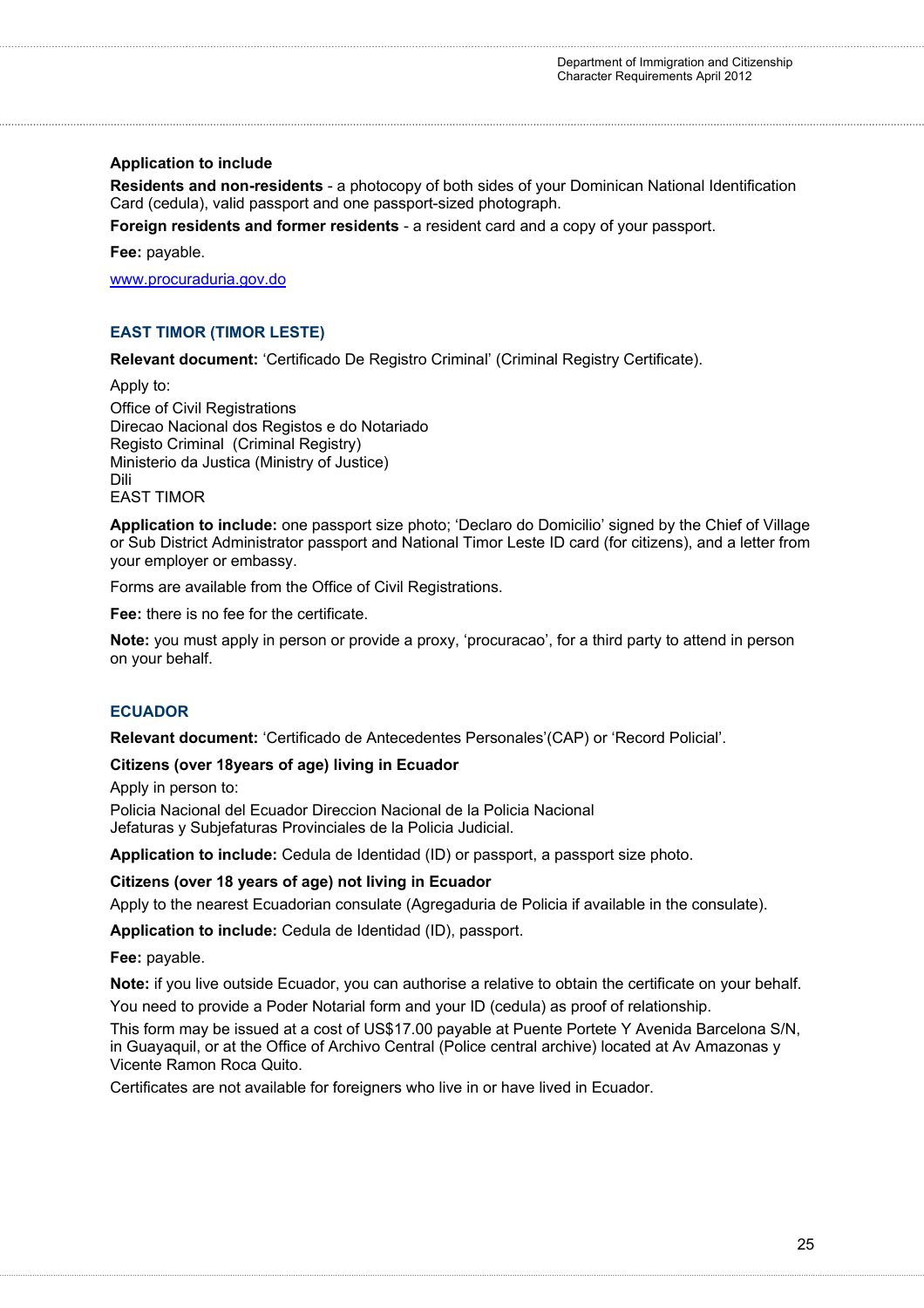# **EGYPT**

**Relevant document:** 'Criminal Status Record' (Saheefat al Hala al Gina'iyya).

### **Residents**

Apply to the Ministry of Interior, at the local Police Station which will forward the request to the Department of Criminal Investigations, Cairo.

### **Non-residents**

Apply in person through your nearest Egyptian embassy or consulate. The consular officer will obtain copies of your fingerprints and forward the application to the Ministry of Interior in Cairo.

**Application to include:** fingerprints from local police, ID and a photo.

Forms can be bought and stamp duty paid at post offices in Egypt.

**Fee:** Three Egyptian pounds for standard and six Egyptian pounds for urgent.

Processing time is approximately 24 hours for urgent requests and 3 – 4 days for standard requests.

# **EL SALVADOR**

**Relevant document:** 'Good Conduct Certificate' (Solvencia de la PolicÍa).

# **Residents**

Apply in person to the Director General of National Police, Cuartel Central San Salvador.

**Application to include:** identity card (cedula), fingerprints taken at the local police station, four identical passport size, and full-face photographs and one of a side profile.

# **Non-residents**

You will need to apply through the nearest Salvadoran consulate or embassy and give power of attorney to a Salvadoran resident.

**Application to include:** original documents (Salvadoran birth certificate, cedula and passport). Provide photographs to the nearest Salvadoran embassy or consulate, where fingerprints will be taken. Documents can then be forwarded by you to a Salvadoran resident. **Fee:** payable.

# **EQUATORIAL GUINEA**

**Relevant document:** 'Police Certificate' issued by the Ministry of Justice (Certificado de Antecedentes Penales)

#### **Residents**

Apply in person to the Director General De Seguridad Nacional, Avenida De La Independencia Malabo.

#### **Non-residents**

Contact the embassy of Equatorial Guinea in your country of residence to obtain a certificate.

If your country of citizenship has a reciprocal agreement with Equatorial Guinea, a police certificate can be issued, if it doesn't, a certificate cannot be provided.

Application to include: Residence Permit and passport ID photo.

**Fee:** Nil.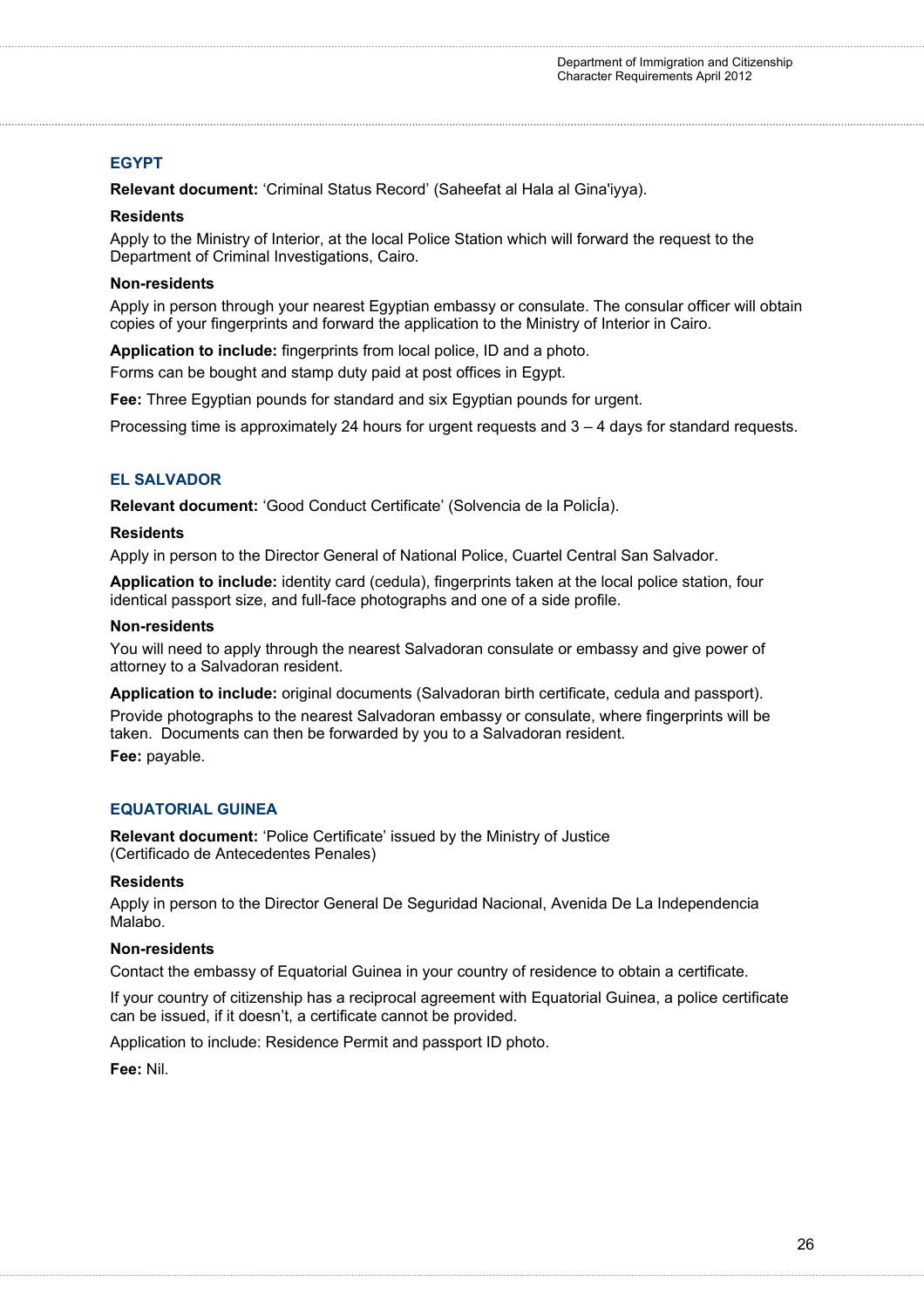# **ERITREA**

## **Residents**

Apply to: Eritrean Police Headquarters Police Laboratory PO Box 1223 Asmara ERITREA Phone: +2911 127799

#### **Non-residents**

You will need to nominate a representative with power of attorney to make your application in Eritrea. Certificates may then be collected at the nearest Eritrean embassy.

**Application to include:** full set of fingerprints, certified copy of passport or ID, and passport photos.

**Fee:** payable.

**Note:** police certificates will not be issued to Eritrean citizens who cannot provide evidence that they have paid a state imposed tax which is placed on all Eritrean citizens, regardless of country of residence.

## **ESTONIA**

**Relevant document:** 'Criminal Record Check'.

**Residents and non-residents** 

Apply by **mail** to: Nimekast nr 1563 Toompuiestee 33a 10402 TALLINN ESTONIA Phone: +372 6636361

Apply by **email** to paring@karistusregister.ee

**Application to include:** signed and dated application form, including first name and surname, ID-code or birth date and your residential address (or e-mail address).

An application form is available at: http://www.rik.ee/karistusregister

**Fee:** Free of charge once a year; otherwise a state fee of 3,19 euros applies. When inquiring about another person a state fee of 3,19 euros applies.

Processing time is 2 to 5 working days.

For further information, send an email to info@karistusregister.ee

### **ETHIOPIA**

**Relevant document:** 'Police certificate'.

### **Citizens and non-citizens living in Ethiopia for six months or longer**

Apply to: Ethiopian Federal Commission Forensic Investigation Department PO Box 199 Addis Ababa ETHIOPIA Phone: 251-115-512744

27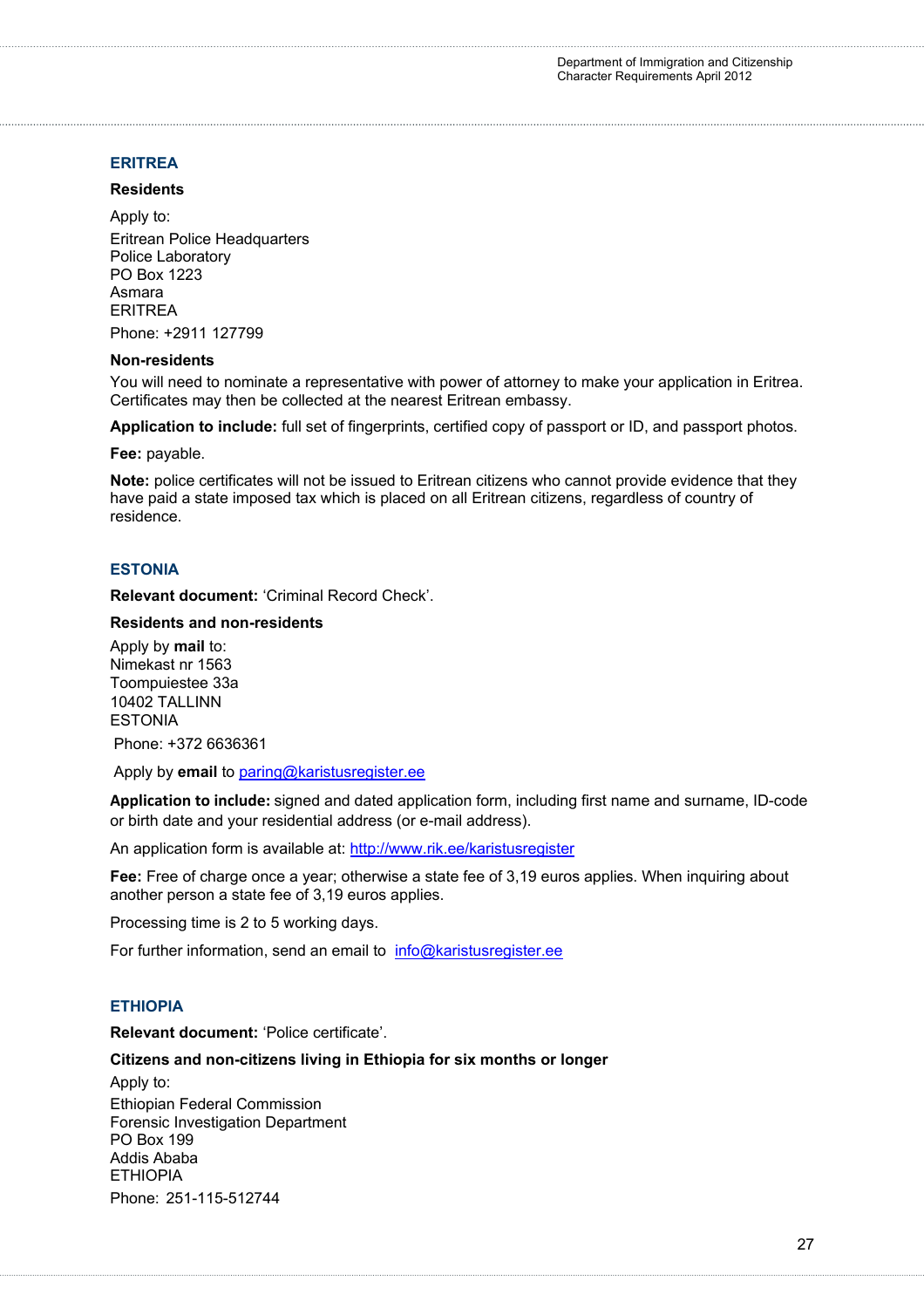**Application to include:** two passport size photos and a copy of your passport and national identity card.

## **Citizens and non-citizens not living in Ethiopia**

Apply to the address above. You may also ask a representative to submit the request in person on your behalf by presenting proof of legal representation and the documents listed below.

**Application to include:** original fingerprints document from the police authority in your country of residence and copies of relevant passport pages.

Processing time for residents is approximately one week and for non-residents is approximately four weeks or more.

## **FIJI**

**Relevant document:** 'Police Clearance Certificate'.

### **Residents**

Apply in person to the Central Police Station, Joske Street, Suva.

### **Non-residents**

Apply by mail to: Commissioner of Police GPO Box 239 Suva FIJI

**Application to include:** Form A – which can be downloaded from the website below or obtained from the Australian Visa Application Centres in Suva and Lautoka; a letter from the DIAC office requesting the 'Police Clearance Certificate', a passport sized photo, original or certified copy of your birth certificate, and/or a certified copy of your passport bio data page.

**Fee:** payable (see website).

**Note:** Applicants who have lodged at another DIAC office can download Form A from the website. www.fiji.embassy.gov.au/

### **FINLAND**

**Relevant document:** 'Extract from Criminal Records' (Rikosrekisteriote).

Apply by mail, fax or email to:

Legal Register Centre PO Box 157 13101 Hameenlinna FINLAND

Phone: +358 (0) 10 36 65 662 Fax: +358 (0) 10 36 65 783

#### email: oikeusrekisterikeskus@om.fi

**Application to include:** the reason for check, the country requiring the check and the preferred language of extract, Finnish security code (henkilotunnus), full name (including maiden/previously used names) date and place (city and country) of birth, citizenship, signature and return mailing address.

The application form can be downloaded from the website in English.

**Fee:** payable (currently EUR 60.60) Extract costs EUR 10.00.

Processing time is approximately one to two working days.

www.oikeus.fi/oikeusrekisterikeskus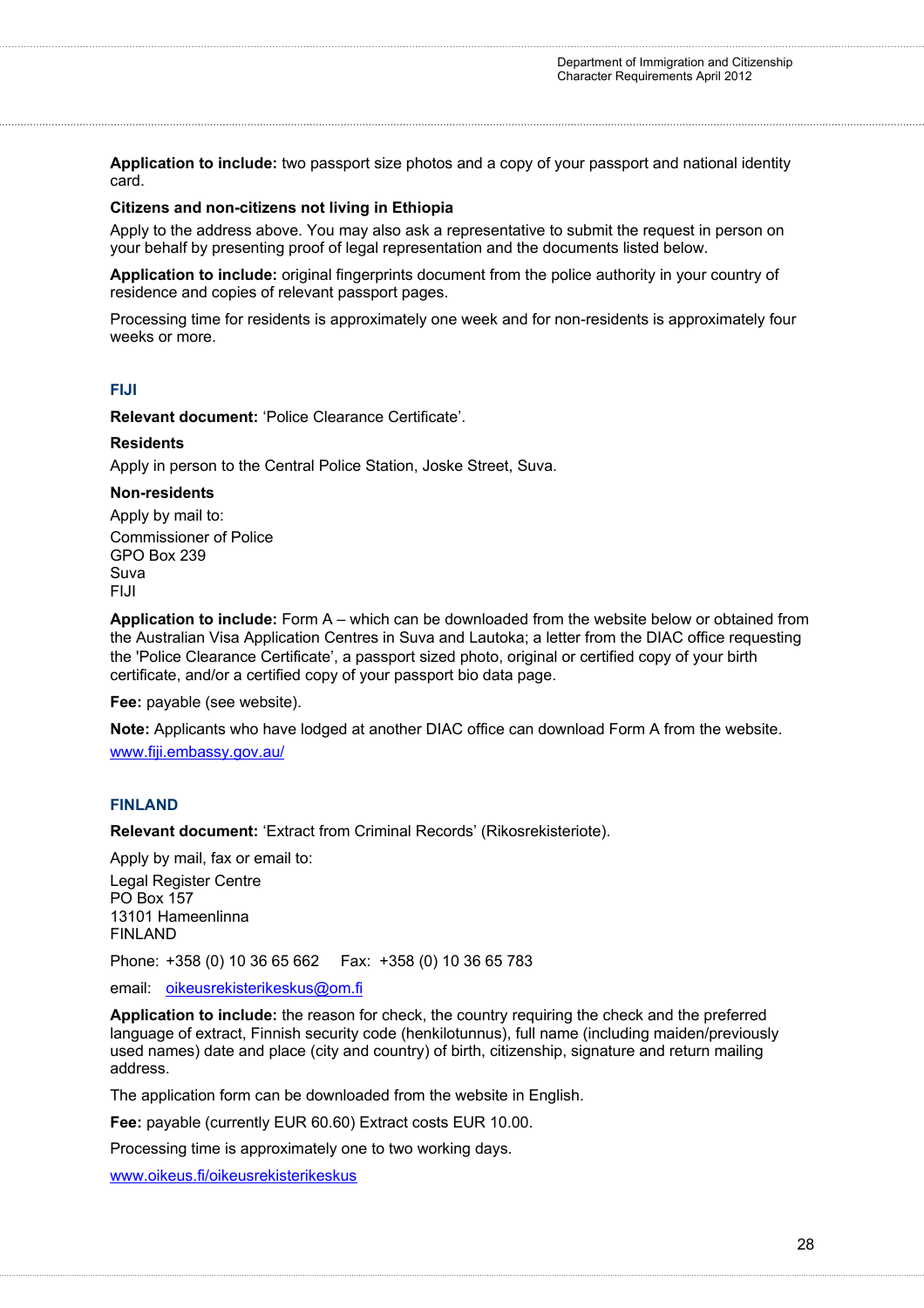# **FRANCE**

**Relevant document:** 'Extract from Police records' (Extrait du Casier Judiciaire Bulletin nº 3).

**Residents and Non-Residents** 

Apply in person or by mail:

French Criminal records Office Casier Judiciaire National 107 rue du Landreau 44317 Nantes Cedex 3 **FRANCE** 

French citizens born in France or in the territories may apply directly at: www.cjn.justice.gouv.fr/qn/b3/eje20.

**Application to include:** completed application form, photocopy of passport or ID card if you were not born in France.

Further information including application forms is at: www.cjn.justice.gouv.fr

Processing time is approximately two weeks unless requested online or through minitel when it is approximately two days. There is no fee for the certificate.

**Note:** if you were born in Overseas Territories or in a Territorial Unit, you should go to the Clerk's Office at the Court of First Instance, in the place where you were born.

## **FRENCH GUYANA**

**Relevant document:** 'Extrait du Casier Judiciaire' (Police Record Check).

### **French citizens born in French Guyana**

Apply in person at: Tribunal de Grande Instance de Cayenne Avenue General de Gaulle 97300 Cayenne

Apply by mail to: National Criminal Records 44317 Nantes Cedex 3 FRANCE

Apply by fax to: 02 51 89 89 18

**Application to include:** application form, identification and passport.

## **Non-French citizens and French citizens born outside French Guyana**

Apply to: Casier Judiciaire National 107 Rue du Landreau 44079 Nantes Cedex 01 FRANCE

**Application to include:** proof of identity or residence status in country (photocopy of passport or identity card and 'Carte de Sejour').

The application form: 'Request for a bulletin no 3' (Demande de B3, Extrait du casier judiclaire) is available at: https://www.cjn.justice.gouv.fr/cjn/b3/eje20c

**Fee:** nil.

Processing time is approximately two weeks.

Casier Judiciaire National du lundi au vendredi de 8h 30 à 17h (opening hours for the Casier Judiciaire National are Monday to Friday, 8.30am to 5.00pm).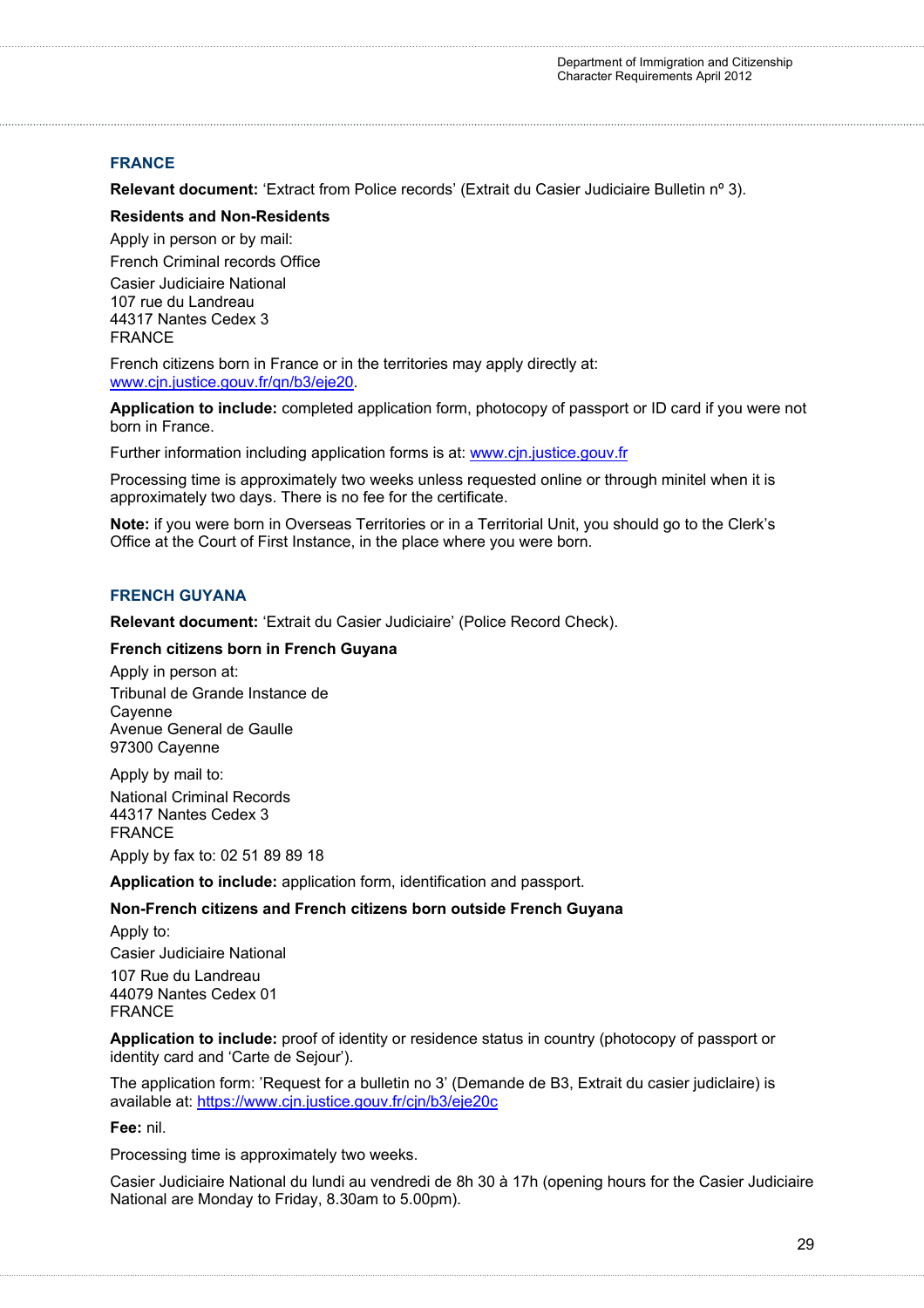### **Note:**

- do not attach an envelope or stamp for reply. Par télécopie, 02 51 89 89 18.
- if you were born outside France, even if you are French, you must enclose proof of identity (photocopy of an official document containing preference descent).
- Rappel: si vous êtes né à Mayotte, en Nouvelle Calédonie, en Polynésie Française ou à Wallis et Futuna, vous devez adresser votre demande au greffe du tribunal de première instance de votre lieu de naissance.
- Reminder: if you were born in Mayotte, New Caledonia, French Polynesia or Wallis and Futuna, you must submit the request to the Court of First Instance in the place of your birth.

### **FRENCH POLYNESIA**

**Relevant document:** 'Extract from Police records' (Extrait du Casier Judiciaire).

#### **French citizens born in French Polynesia**

Apply in person or by mail to:

Court of First Instance, Criminal Records Department, French Polynesia Court of First Instance B.P. 4633 98713 Papeete TAHITI Phone: 00 689 41 55 00 Fax: 00 689 45 40 12

### **Non-French citizens and French citizens born outside French Polynesia**

Apply by mail to:

Casier Judiciaire National 107 Rue du Landreau 44079 Nantes Cedex 01 FRANCE

Or apply online at: www.cjn.justice.gouv.fr

**Application to include:** application form, proof of identity or residence status in country (photocopy of passport or identity card and 'Carte de Sejour').

The application form: 'Request for a bulletin no 3' (Demande de B3/Extrait du casier Judiciaire) is available online.

**Fee:** payable.

## **GAMBIA**

Apply to the Ministry of Justice, Banjul.

**Application to include:** fingerprints (for local residents, these can be taken at your local police station).

**Fee:** payable.

### **GABON**

**Relevant document:** 'Extrait de Casier Judiciaire'.

#### **Ciitzens**

Apply in person to any Judicial Court in your place of birth or the nearest Gabon Embassy in your country of residence.

**Gabonese residents in Libreville or residents abroad** 

Apply through the Tribunal de premiere Instance de Libreville.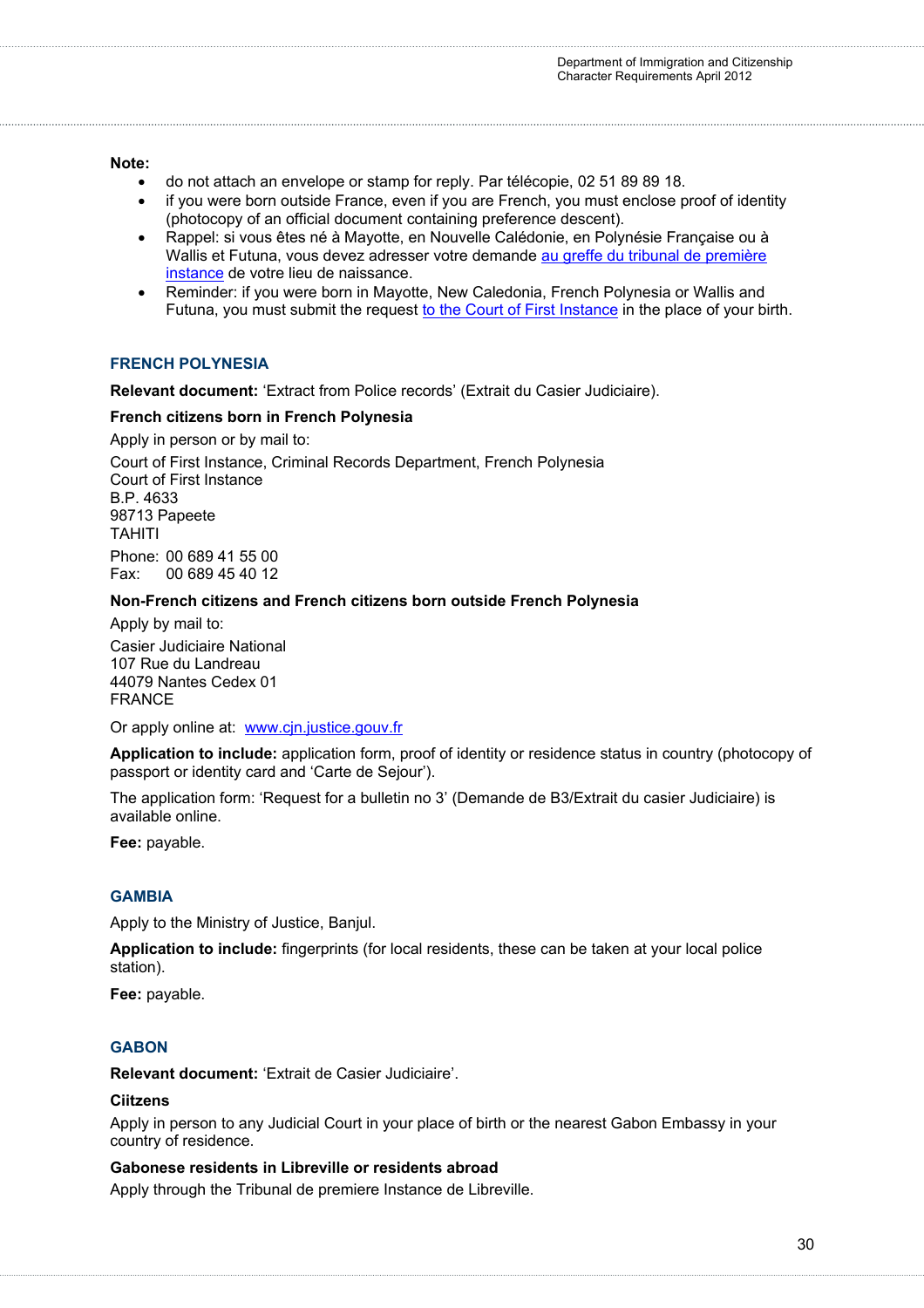Department of Immigration and Citizenship Character Requirements April 2012

## **Gabonese residents in interior parts of the country**

Apply through the Tribunal de Premiere Instance in the provincial capital city in your area of residence.

## **Foreign born Gabonese citizens and foreign nationals, who currently or previously have lived in Gabon**

You can only obtain police certificates from the Gabonese Ministry of Justice in Libreville.

**Application to include:** birth certificate and passport.

**Fee:** Nil.

## **GEORGIA**

### **Residents**

Apply to: Information Centre of Ministry of Interior 10 General Gia Gulua Street Tbilisi 380014 Phone: (995 32) 996233 Fax: (995 32) 931617

#### **Non-residents**

Apply to the nearest Consulate of Georgia in your country of residence.

If you live outside Tbilisi or outside Georgia you can apply by proxy (for example, through a relative in Tbilisi) or with a written request stating the type of record required and the purpose for which it is being sought.

### **GERMANY**

**Relevant document**: 'Police Good Conduct Certificate' (Polizeiliches Führungszeugnis).

#### **Residents**

Apply in person to the local registration office (Buergeramnt/Buergerbuero) in your town or city of residence.

## **German citizens or former residents outside Germany**

Apply to your nearest German embassy/consulate or directly by mail or fax (not email) to:

Bundesamt für Justiz Sachgebiet IV 21/IR 53094 Bonn, GERMANY Phone: +49 (0)228 99 410 - 40 Fax: +49 (0)228 99 410 – 5050

**Application to include:** full personal details and your signature officially witnessed by a German diplomatic or consular mission, foreign government agency or a Notary Public. Alternatively, enclose an officially certified copy of passport or ID card containing your personal details. (You must sign this copy before certification).

The application form is at: www.bundesjustizamt.de

It is available in English at: http://www.bundesjustizamt.de/cln\_108/nn\_257944/SharedDocs/Publikationen/BZR/antrag\_\_en\_\_pdf, templateId=raw,property=publicationFile.pdf/antrag\_en\_pdf.pdf

**Fee:** payable (currently EUR 13).

Processing time is approximately one week or more (includes postal service time).

**Note:** the certificate will be issued in German only.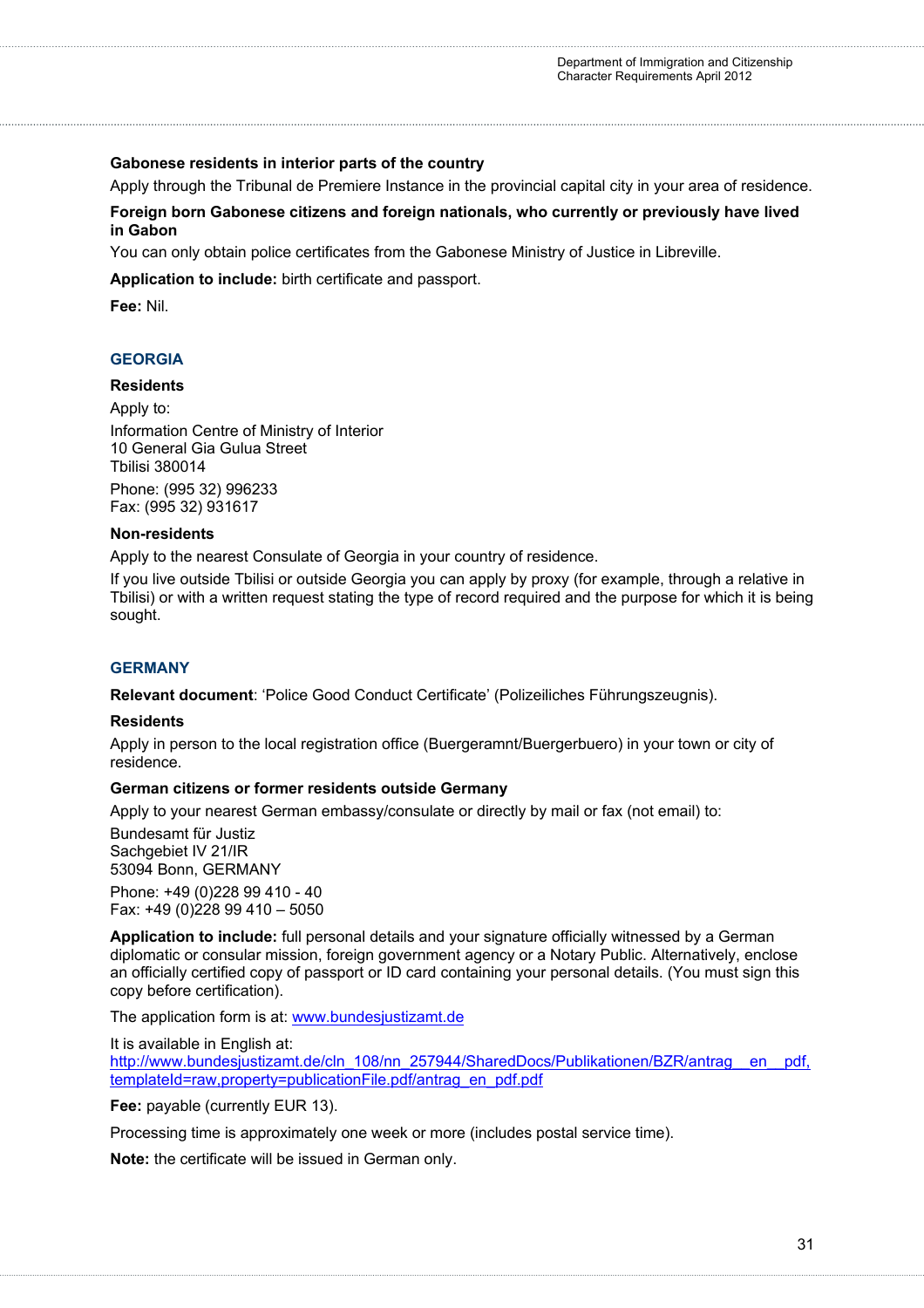# **GHANA**

**Relevant document:** 'Police clearance certificate'.

## **Residents**

Apply in person or by mail to: Commissioner of Police Ghana Police Service (Headquarters) Criminal Investigation Department PO Box 505 Accra **GHANA** 

## **Non-residents**

If you no longer live in Ghana, you will need to have a friend or relative in Ghana apply for the certificate on your behalf.

**Application to include:** a certified set of your fingerprints taken by a recognised police department in your country of residence, three passport sized photos, completed application form, and a certified copy of your passport.

### **Fee:** payable.

The certificate is valid for six months from date of issue.

**Note:** a refugee can apply for a Ghana police certificate. They must provide the UNHCR identification with, or in lieu of, a passport.

# **GREECE**

**Relevant document:** 'Penal Certificate for General Use'.

### **Residents of Greece (including non- Greek citizens)**

Apply in person at any KEP (Client Service Centre) or by phone to KEP on 1502.

## **Non-citizens living in Athens**

Apply in person to: Ministry of Justice

96 Mesogion Street Athens, 11527

## **Application to include:**

Greek citizens - Identity Card. Resident non-citizens - passport/resident permit.

### **Non-residents**

Apply in person at a Greek embassy or consulate.

**Application to include:** Identity Card or passport.

Processing time is approximately two weeks through KEP. Foreigners living in Greece can obtain the document from the Ministry of Justice within one working day.

## **GRENADA**

# **Residents and non-residents**

Apply in person, through a representative acting on your behalf or by mail to: Criminal Records Office Police Headquarters St Georges GRENADA Phone: 473 440 2823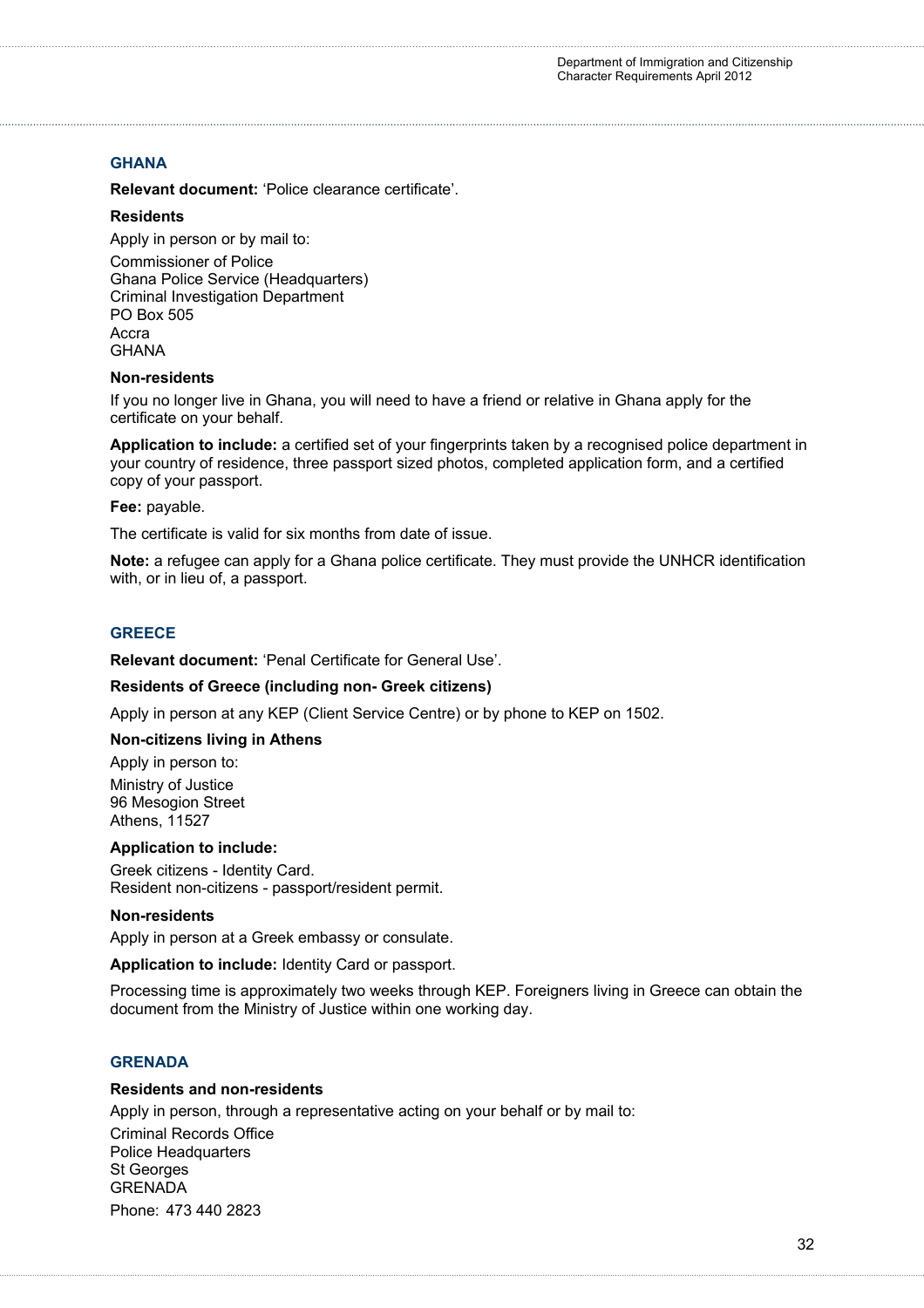# **Application to include**

**Residents** - two passport-sized photographs.

**Non-residents** - two passport-sized photographs, a full set of fingerprints taken by a recognised police authority, details of periods of residency and previous addresses.

Also include a stamped self addressed envelope if you want the police certificate to be mailed.

**Fee:** payable.

**Note:** certificates may be sent directly to DIAC.

# **GUADELOUPE**

**Relevant document:** 'Extrait de casier judiciare'.

### **Residents and French citizens born in Guadeloupe**

Apply to: Tribunal de Grande Instance de Basse- Terre Boulevard Felix et Boe 97109 Basse Terre

OR

Tribunal de Grande Instance de Pointe-Pitre Place Gourbeyre 97110 Pointe-a-Pitre

### **Non-residents non-French citizens and French citizens born outside Guadaloupe**

Apply by mail requesting a Bulletin no. 3 to:

Casier Judiciare National 107 rue de Landreau F-44079 Nantes Cedex 1 FRANCE

**Fee:** payable.

www.cjn.justice.gouv.fr

### **GUAM**

# **Relevant document:** 'Court Record Clearance'.

**Residents** 

Apply to the local police authority.

### **Non-residents**

Apply to: Superior Court of Guam Records Division 120 W O'Brien Drive Hagatna 96 910

**Application to include:** name, date of birth, social security number.

**Fee:** payable.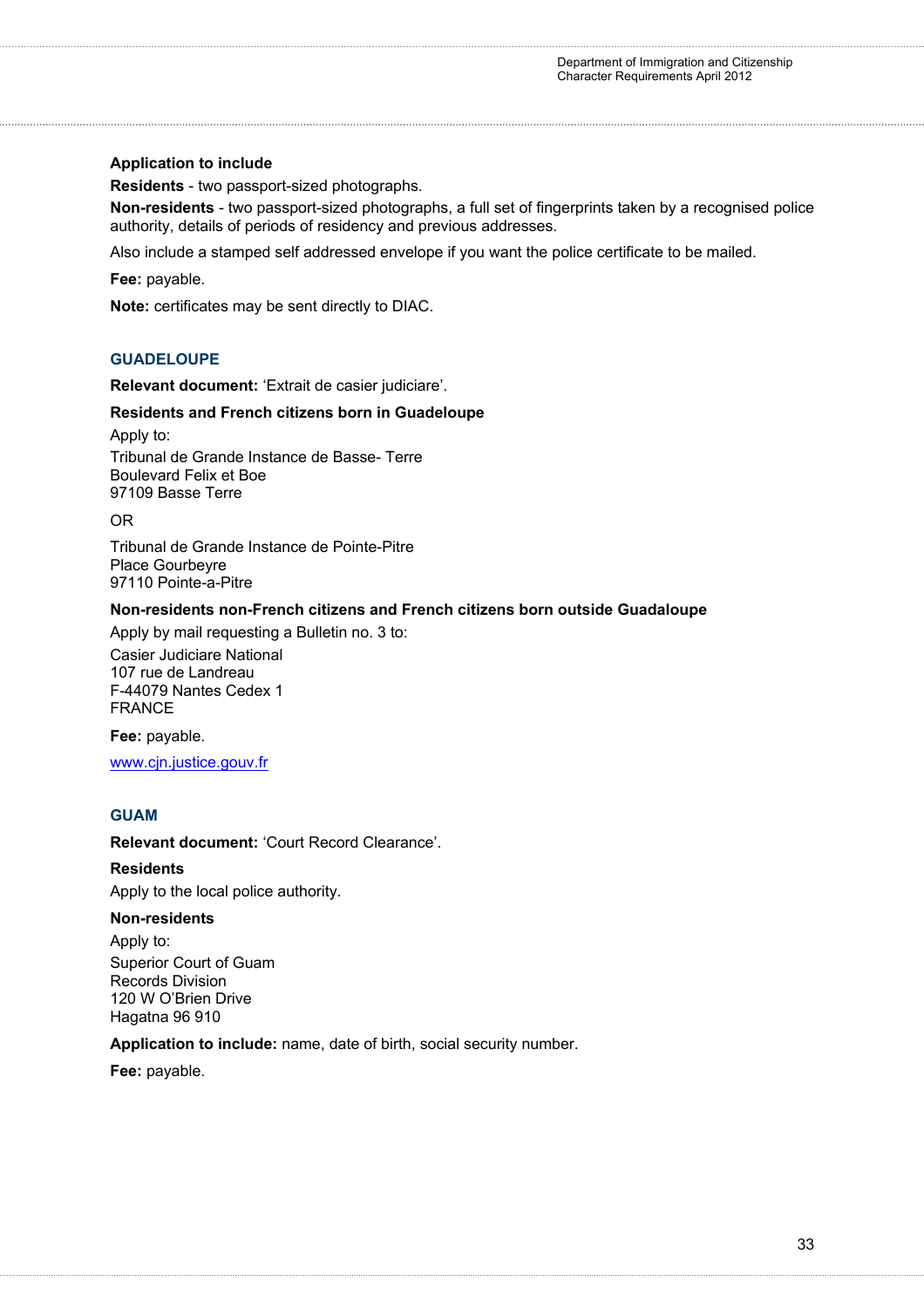# **GUATEMALA**

## **Relevant documents:**

(1) 'Police Clearance', ('Antecedentes Policiacos') available from National Police, and (2) Penal clearance 'Antecedentes Penales' from Supreme Court (indicating whether a judicial process is underway or outstanding).

## **Residents**

Apply in person to: For document (1) to: Secretaria de la PolicÍa Nacional, Guatemala City

Or

Regional Headquarters (Jefatura Nacional)

National Police (Policia Nacional), in the capital of the province in which you live.

### For document (2) to:

Corte Supreme de Justicia National Supreme Court, Guatemala City.

## **Application to include:**

For document (1): national ID card (cedula de vecindad) or passport, and two sheets of stamped legal paper (papel sellado)

For document (2): national ID or passport.

### **Non-residents**

If you are no longer living in Guatemala you cannot obtain a certificate. However, certificates may be issued to a third party who has written authorisation from you.

**Fee:** payable.

# **GUINEA**

**Relevant document:** 'Extrait du Casier Judiciaire (Bulletin No. 3)'.

### **Guinean citizens resident in Guinea**

Apply at your local police station.

### **Non-resident citizens**

Contact the Embassy of Guinea for information on how to obtain a certificate. **Note:** there are no established procedures for non-citizens to obtain a police certificate from Guinea.

### **GUINEA-BISSAU**

**Relevant document:** 'Registo Criminal'.

Apply to: Departamento de Registo Criminal Ministerio de Seguranca Nacional e Ordem Publica C.P. 13 BISSAU

# **GUYANA**

# **Residents**

Apply in person to Police Headquarters, Eve Leary Kingston, Georgetown (Clearance Office).

**Application to include:** right thumbprint and three photographs (taken at the time of application).

# **Non-residents**

Contact a Guyana High Commission or embassy or apply to the address above.

**Fee:** payable.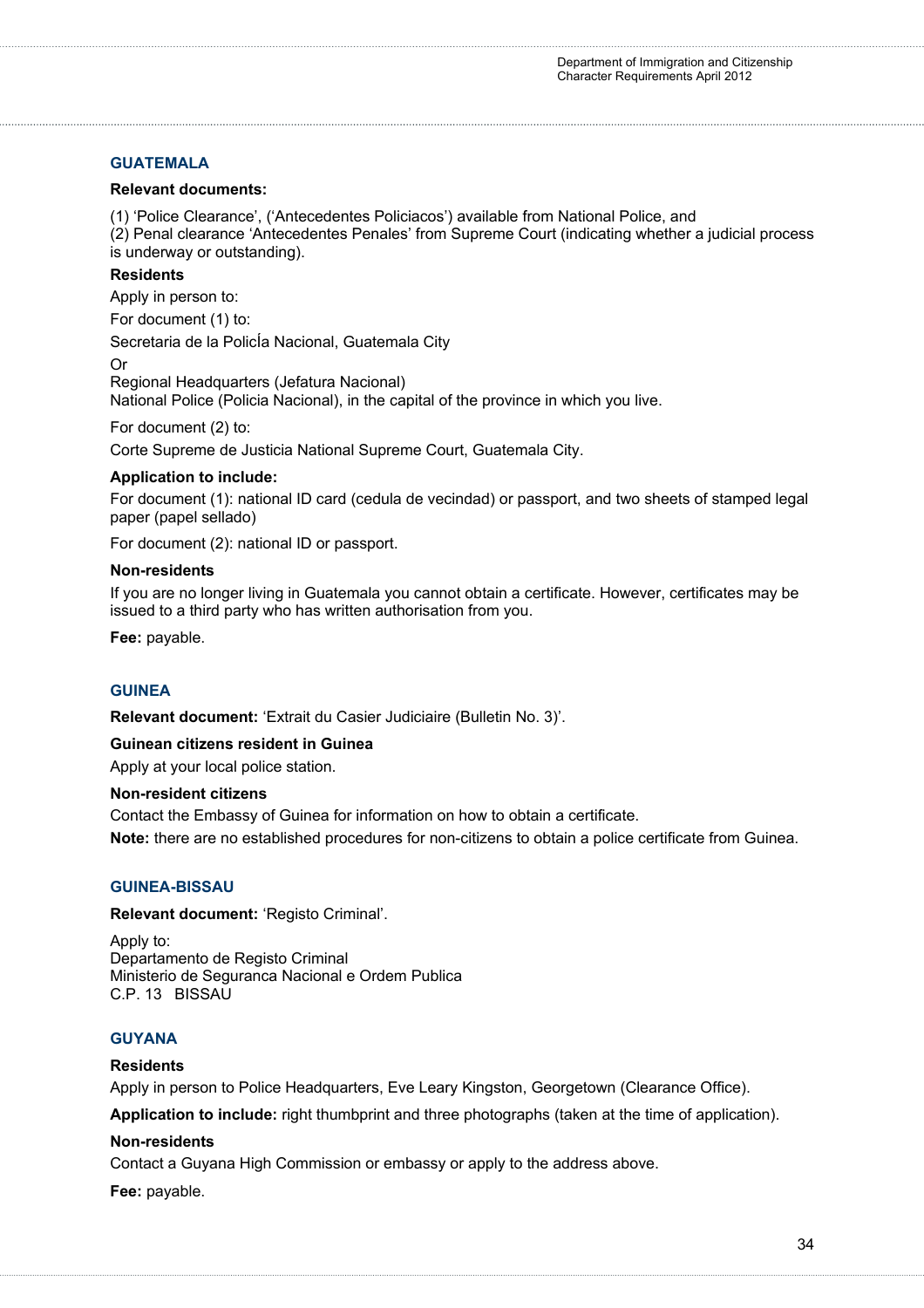# **HAITI**

**Relevant document:** 'Casier Judiciaire'.

## **Residents**

Apply to the local Greffe des Tribunaux de Premiere Instance.

**Application to include:** copy of your birth certificate, original and a copy of identity card or National Identification Card and one passport sized photograph.

### **Non-residents**

Apply to the local Greffe des Tribunaux de Premiere Instance of your former residence in Haiti.

**Fee:** payable.

### **HONDURAS**

**Relevant document:** 'Certificate of Good Conduct' (Certificado de Buena Conducta).

### **Residents**

Apply in person to the National Bureau of Investigations (Direccion Nacional de Investigaciones), Tegucigalpa.

Application to include: passport residence book (carnet de Residencia), certificates from Honduran 'Ministerio de Gobernacion y Inmigracion'.

### **Non-citizen married to a Honduran**

Apply in person to the National Bureau of Investigations (Direccion Nacional de Investigaciones), Tegucigalpa.

**Application to include:** marriage certificate, birth certificates of Honduran children, letters of employment/study, one photo 7.5 x 9 cm, fingerprints taken.

Fee: payable.

### **HONG KONG** (Special Administrative Region – SAR)

**Relevant document:** 'Certificate of No Criminal Conviction' (CNCC) Obtained from the Hong Kong (SAR) Police Identification Bureau.

### **Residents**

Apply in person to the CNCC Office.

# **Non-residents**

Apply by mail to: The Commissioner of Police (Att: OIC CNCC). 14/F, Arsenal House Police Headquarters 1 Arsenal Street, Wan Chai, HONG KONG Phone: (852) 2860 6557 (local) or (852) 2860 6558 (overseas) Fax: (852) 2200 4321

**Application to include:** application form, passport or Hong Kong ID card, and the original and photocopy of the referral letter from the DIAC office processing the application (see below).

Fingerprints for residents are taken at interview.

If you are a non-resident, you must obtain and send fingerprints certified by the police agency in your country of residence. This must include the name and rank of the certifying officer, the full name of the agency, and the certifying date.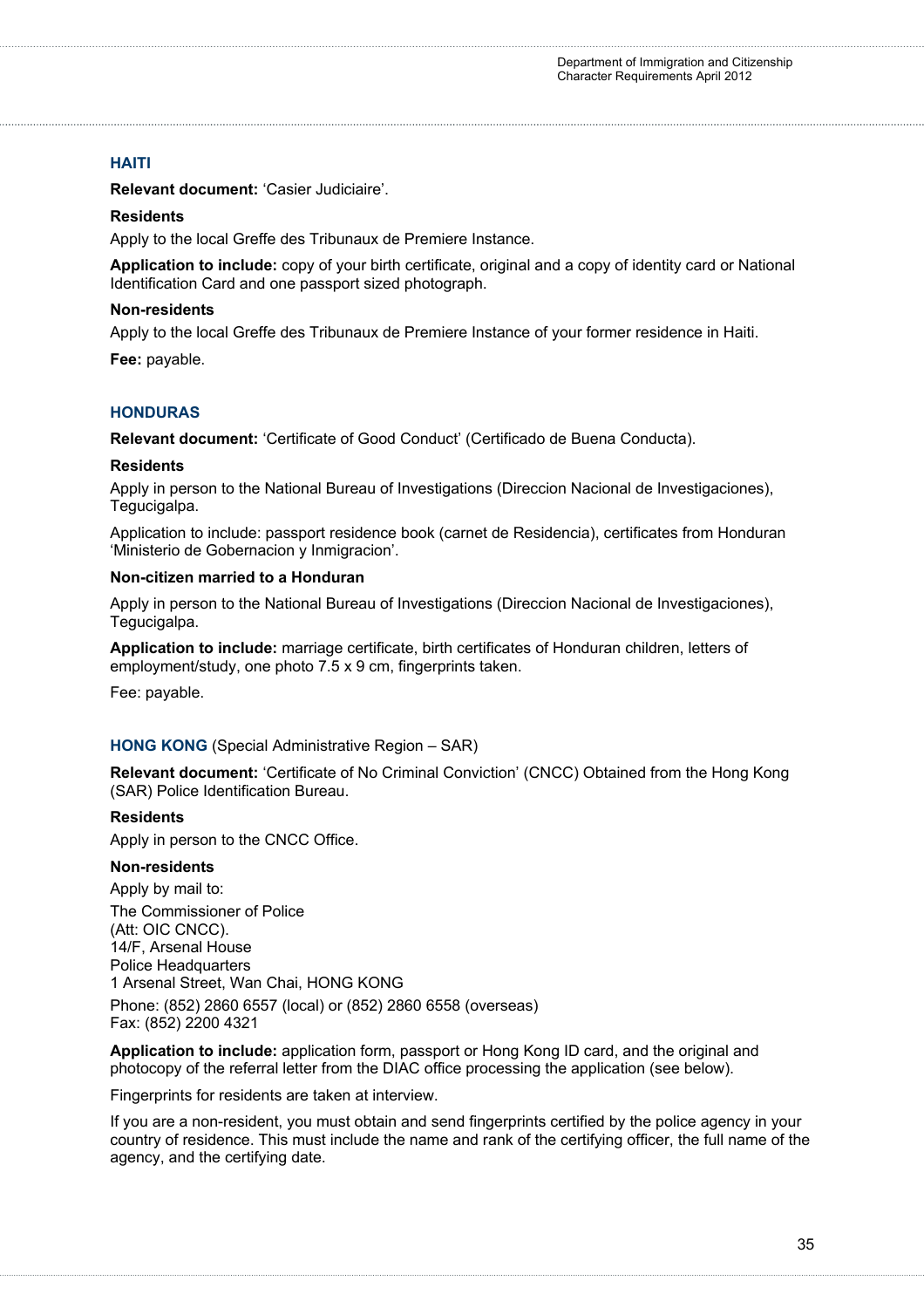## **Letter of referral**

You must firstly lodge your visa application and then obtain a letter of referral requesting the certificate from the DIAC office. This letter must be submitted when applying to the Hong Kong authorities.

Application form: residents can obtain the form at a pre-arranged interview with the Hong Kong Police or it can be downloaded at: www.info.gov.hk/police

Non-residents can obtain the form at: www.info.gov.hk/police

For further information, email: eo-cncc-ib@police.gov.hk

**Fee:** HK\$185

## **HUNGARY**

**Relevant document:** 'Police Penal Certificate' (Hatósági Erkölcsi Bizonyítvány).

#### **Residents**

Apply in person at: Kozigazgatasi es Elektronikus Kozszolgaltatasok Kozponti Hivatala - KEKKH (Central Office for Administrative and Electronic Public Service): KEKKH Client service office Vaskapu u. 30/a 1097 Budapest

Apply by mail to: Kozigazgatasi es Elektronikus Kozszolgaltatasok Kozponti Hivatala (KEKKH), Pf 172, 1475 Budapest **HUNGARY** 

Apply to nyilvantarto.hivatal@mail.ahiv.hu or through the client service portal on the web page below. Phone: +36 1 273 4800 (if calling from outside Hungary: +36 1 452 3622) Fax: +36 1 455 6875

#### **Non-residents**

Apply at the nearest Hungarian embassy or consulate.

**Application to include:** application form, ID number, full names (current and previous), date and place of birth, mother's maiden name, and your permanent address.

The application form is available at any post office and on the website.

Processing time is approximately five working days from the date the application is received.

**Fee:** payable 3100 HUF: for urgent processing 4400HUF

www.nyilvantarto.hu/

### **ICELAND**

**Relevant document:** 'Crime Certificate' (Sakavottord).

### **Residents**

Apply in person to the nearest office of the District Commissioner of Kópavogur Iceland (Sýslumaðurinn í Kópavogi)

**Application to include:** application form (available at any police station), ID card or passport.

#### **Non-residents**

Apply by mail to: Prosecutor General (Sakaskra Rikisins) Hverfisgata 6, IS – 150 Reykjavik, ICELAND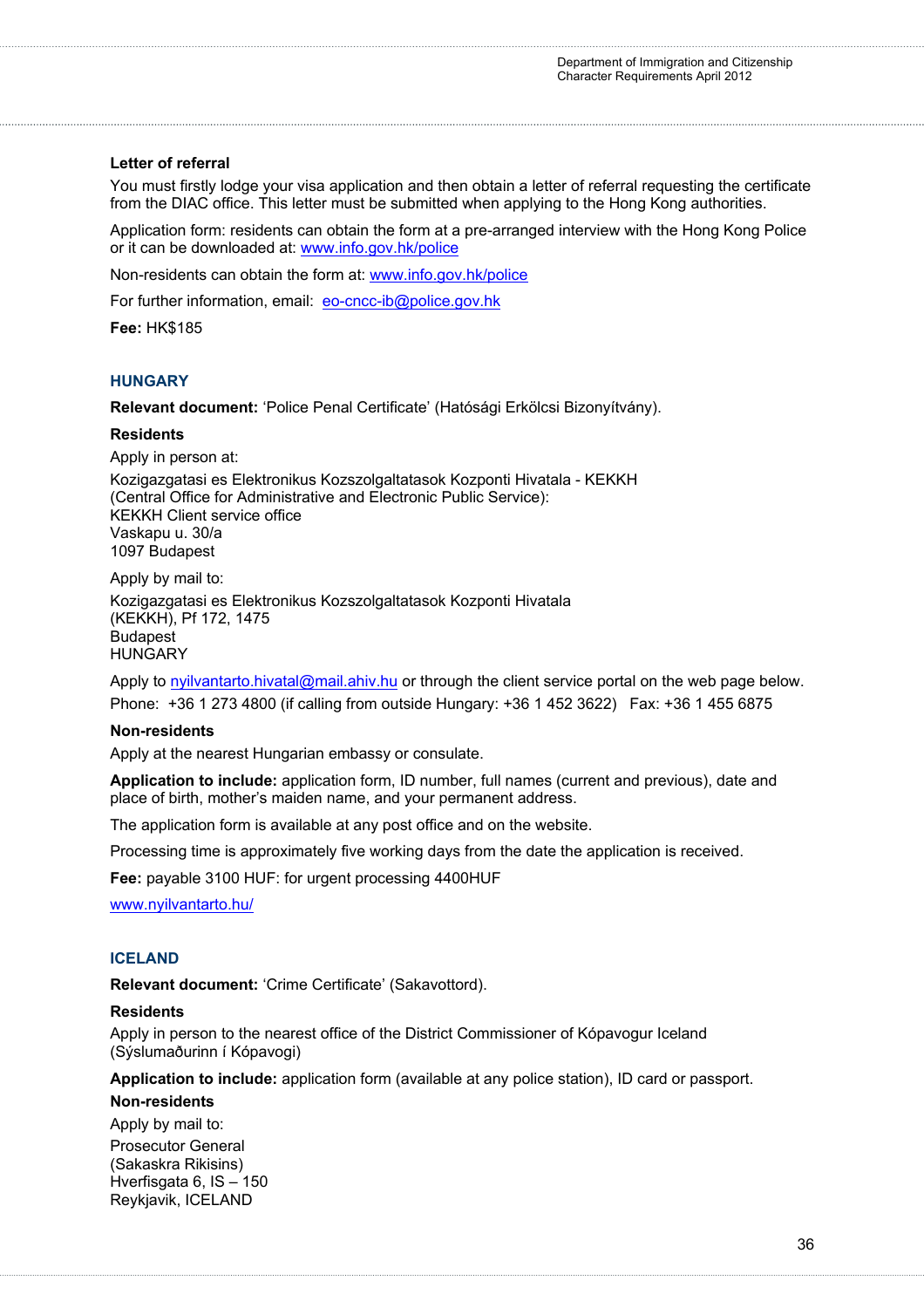Phone: +354 560 3000 (8.30-11.00 Mo-Fri)

Apply by email to: rsak@tmd.is or kopavogur@syslumenn.is

**Application to include:** application form, ID card or passport.

Processing time is 'while you wait' if applying in person, otherwise approximately five working days (take into account additional time needed by postal service).

**Fee:** (currently) – ISK 2.000.

**Note:** you can nominate someone to apply on your behalf. They will need to present a letter of your authorisation and their ID, as well as a copy of your ID.

www.logreglan.is

### **INDIA**

**Relevant document:** 'Police Clearance Certificate'.

#### **Citizens**

Apply in person to the Regional Passport Office.

#### **Resident non-citizens**

Apply in person to the Ministry of Home Affairs of your state of residence in India.

#### **Non-resident citizens**

Apply to the nearest Indian High Commission, consulate or embassy in your country of residence.

#### **Non-resident non-citizens**

If you are applying in Australia see: http://www.hcindia-au.org/consular\_passport\_visa\_oci.html

If you are in another country, apply in writing to the nearest Indian High Commission or embassy in your country of residence.

The application must include the length of your stay in India, your address in India, your personal particulars and the reason for requiring the certificate.

# **INDONESIA**

**Relevant document:** 'Good Conduct Certificate' Surat Keterangan Catatan Kepolisian (SKCK).

#### **Citizen residents (and citizen non-residents with a Kartu Tanda Penduduk (KTP)**

Apply to the Local District or to Police Headquarters (Mabes POLRI).

#### **Application to include:**

- a recommendation letter from your sub-district police officer
- your resident identification card (KTP), birth certificate and family card
- a photocopy of your passport (including bio-data)
- two colour photos 4cm x 6cm
- if you are still studying, a permission letter from your parents.

## **Citizen non-residents without a KTP and non-citizens**

Apply to: Badan Intelijen Keamanan Mabes Polri Building D, Room 1013 Jln Trunojoyo No 3 Kebayoran BaruJakarta Selatan 12110, INDONESIA Phone: 021 7218270 or 7398181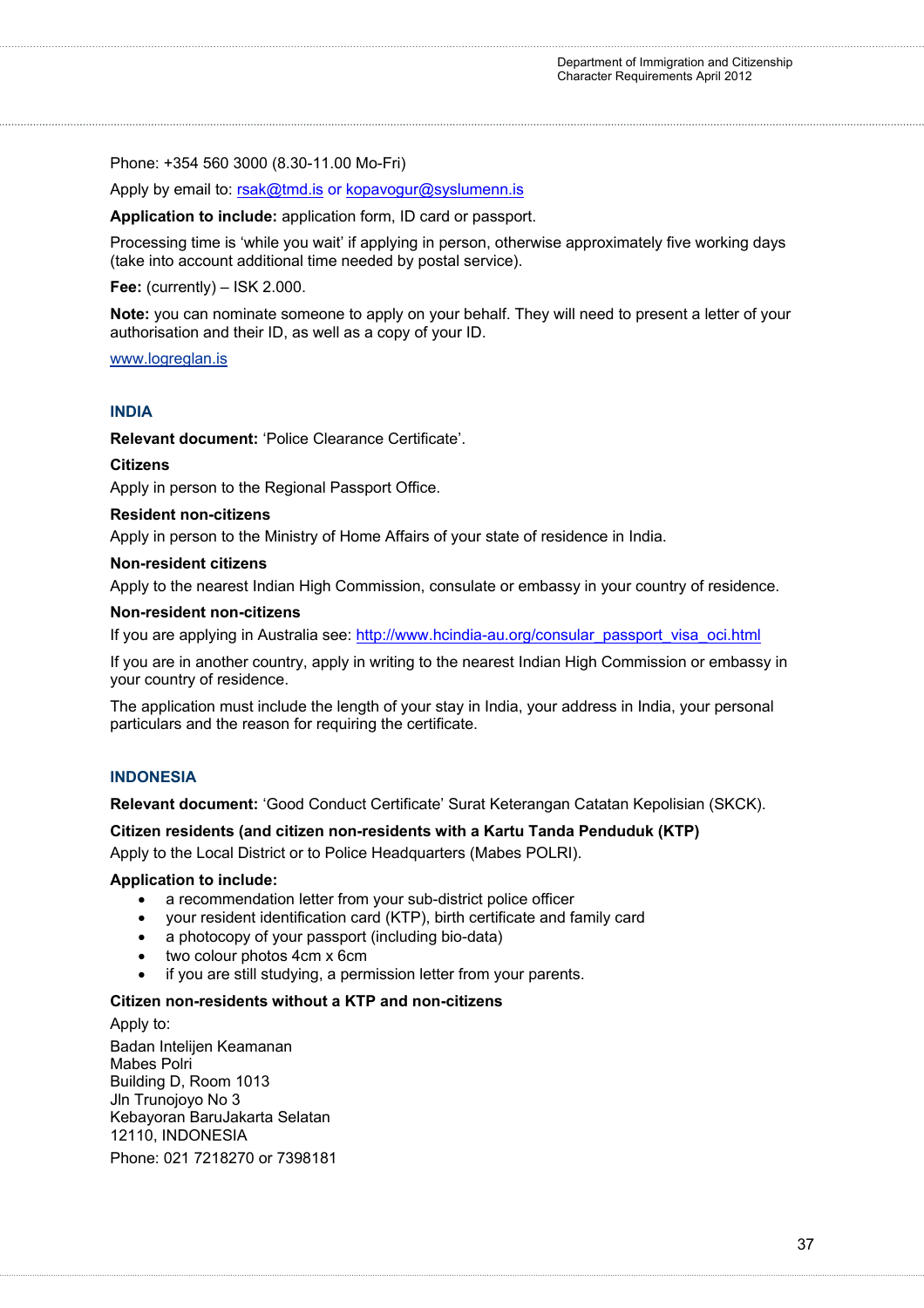# **Application to include:**

- a letter of application
- a photocopy of your passport (including bio data page and page(s) containing the Indonesian visa and arrival/departure stamps)
- a photocopy of your Indonesian residence permit Karta Izin Tinggal Terbatas (KITAS)
- a photocopy of your Indonesian police registration certificate Surat Keterangan Lapor Diri (SKLD)
- a reference letter from the company where you worked (optional)
- two colour photos (4 cm X 6 cm).

The application form can be obtained from a police office.

### **Fee:** payable.

**Note:** tourists are not normally registered with police and cannot obtain a clearance. Refugees will need to apply for a certificate through UNHCR Jakarta.

# **IRAN**

**Relevant document:** 'Penal Certificate'.

### **Residents**

Apply in person to the nearest 'Police+10' station or to:

The Criminal records Division of the Public and Revolutionary Prosecutor's Office Dadsary-e Omunmi va Enghelab-e Tehran/Edarey-e-Kol-e-Sejel-e-Keyfari va Af-e-Bakhshoudegi

## **Non-residents**

Apply to the Iranian embassy in the your country of residence (the embassy will forward the request to the Iranian Ministry of Foreign Affairs, or to Interpol who will forward the request to Interpol Tehran).

**Application to include:** two photographs and ID card issued by the General Department of Civil Status and Census registration, personal details and fingerprints for Interpol.

Fee: payable.

http://epolice.ir/

# **IRELAND**

**Relevant document:** 'Police Certificate of Character'.

### **Residents**

Apply in person to the local Garda station at your place of residence.

### **Non-residents**

Apply by mail to the Superintendent in charge of the district covering the area of your principal place of former residence in Ireland.

#### www.garda.ie

### **ISRAEL**

**Relevant document:** 'Certificate Attesting Existence/Non-Existence of a Criminal Record'. (Teudat Hameidah Al Rishoum/Header Rishoum Plili).

### **Residents**

Apply at any police station.

### **Non-residents**

Apply in person to the nearest Israeli embassy or consulate.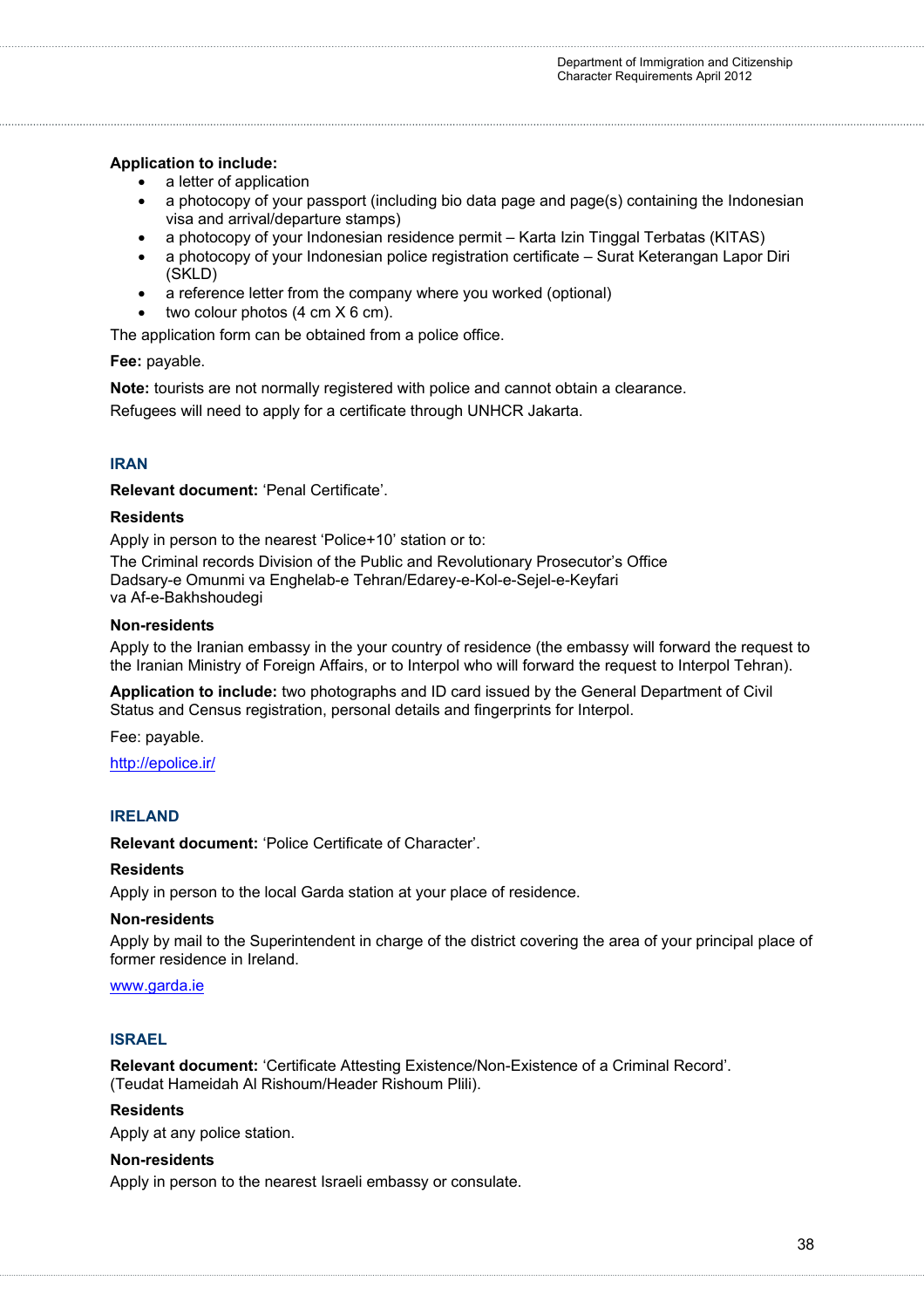**Application to include:** application form and your identity card or passport. The application form must be completed at the police station or the Israeli embassy or consulate.

**Note:** Police Certificates will be provided directly to the Australian Embassy in Tel Aviv who will then forward them to the relevant processing office in Australia. Certificates will not be sent to applicants.

# **ITALY**

### **Relevant documents:**

(1) 'General Penal Certificate' (Certificato Generale del Casellario Giudiziale).

(2) 'Solicitor General's Certificate of Pending Charges' (Certificato dei Carichi Pendenti della Procura).

### **Apply to:**

Criminal records office (Procura della Repubblica) of the place of residence or in the Rome Central Office of the Casellario giudiziale – for both (1) and (2).

Solicitor General's office (Procura della Repubblica in your place of residence in the last five years) for (2) only.

Both certificates can be obtained in person, or through an authorised friend, relative or services agency in Italy, or through the nearest Italian consulate.

An English language information service is available in Rome only.

**Application to include:** identity documents and, if necessary, a statement authorising a third party to apply for the certificate on your behalf.

**Fee:** payable with 'marca da bollo' (revenue stamps).

**Note:** local information may differ. Please visit the Ministry of Justice website to verify and determine application checklists for all local offices in Italy.

www.giustizia.it/

### **IVORY COAST (COTE D'IVOIRE)**

#### **Residents**

Apply at the local police station.

#### **Non-residents**

Apply to the Cote d'Ivoire embassy or consulate in your country of residence.

**Note:** the embassy or consulate can only issue the certificate if you are resident in that country. Nonresidents in a country with no Cote d'Ivoire embassy or consulate will be unable to obtain a certificate.

### **JAMAICA**

### **Residents**

Apply in person at: Ministry of National Security Mutual Life Building – North Tower 2 Oxford Road Kingston 5, JAMAICA

You will be issued a receipt, which you must then bring to: The Criminal Records Office Police Certificate Section 34 Duke Street Kingston, JAMAICA

**Note:** you may be required to submit fingerprints. If so, you will need to:

go to the police station closest to where you currently live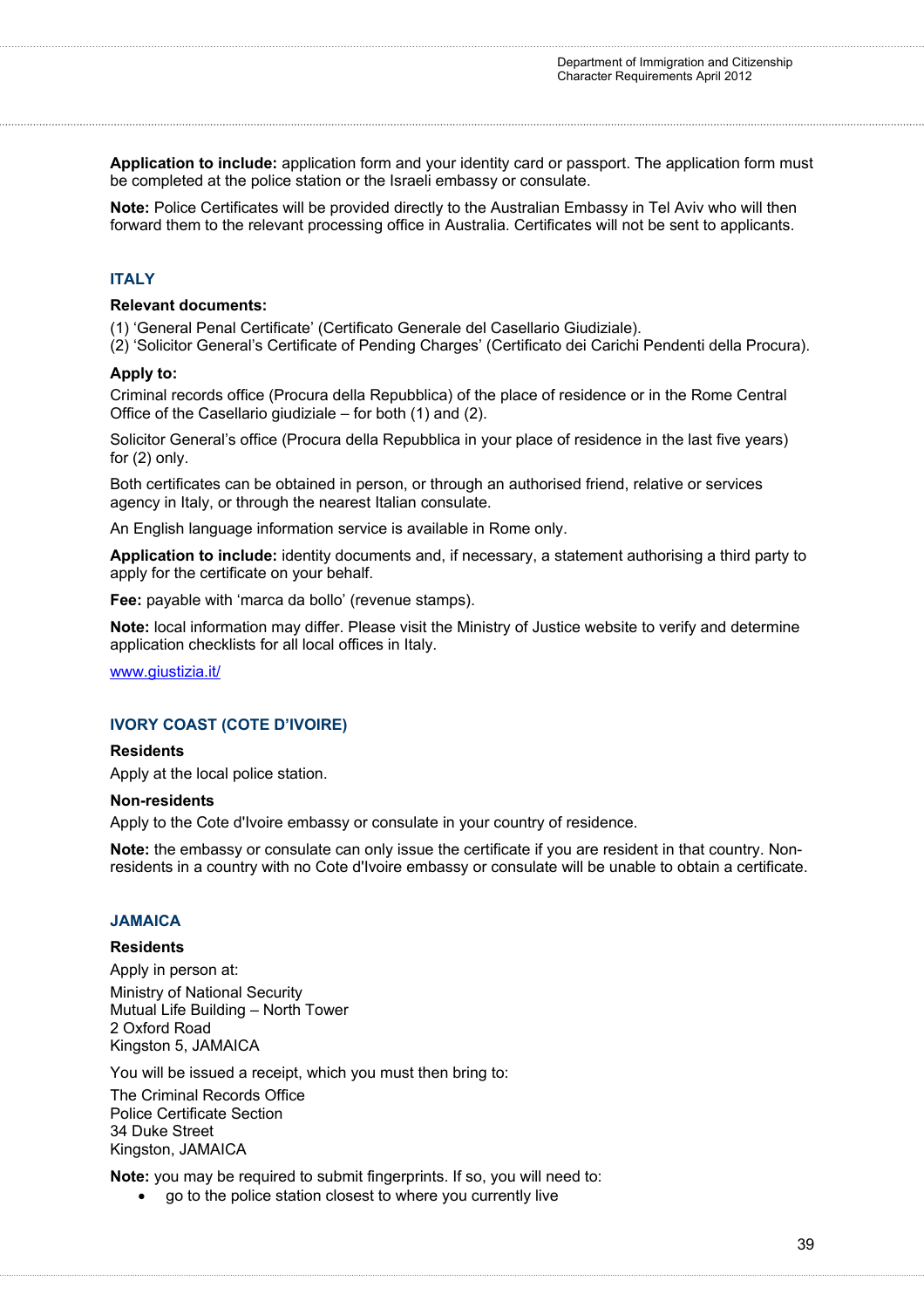- bring a valid passport
- request that fingerprints be taken on the prescribed Jamaican Police form, and
- advise the police officer that the fingerprints are required for immigration purposes.

The police officer will affix the police station's stamp and seal to the form on which the fingerprints are taken and return it to you.

## **Non-residents**

Apply by mail or in person (including a representative acting on your behalf) at:

Jamaica Constabulary Force Criminal Investigations Branch Criminal Records Office 34 Duke Street Kingston, JAMAICA Phone: 876 922 3221 or 876 922 0125

**Application to include:** full name and alias(es), date of birth, valid passport, three identical passportsized photographs (notarised), address(es) where you have lived in Jamaica and name and the address of the DIAC office the certificate should be sent to.

**Fee:** payable.

**Note:** certificates may be sent directly to DIAC.

### **JAPAN**

**Relevant document:** 'Police Clearance Certificate' (Tokou Shoumei).

### **Residents**

Apply to: Tokyo Public Safety Division, Metropolitan Police Department 2-1-1, Kasumigaseki Chiyoda-Ku Tokyo

For other cities, apply to the prefecture Police Office.

#### **Non-residents**

Apply in person to your nearest Japanese embassy or consulate.

You will need to lodge your visa application with DIAC first, and then obtain a letter of authority from DIAC to apply for the certificate.

**Application to include:** Family register (for Japanese citizens) or passport and alien registration card (for non Japanese citizens), residential certificate, official seal, the letter from the DIAC visa processing office, and fingerprints (taken at the office or embassy or consulate where you applied for the certificate).

**Fee:** payable at some prefectures in Japan.

http://www.keishicho.metro.tokyo.jp/

### **JORDAN**

**Relevant document:** 'Penal Clearance/Non-Conviction Certificate'.

### **Residents**

Apply in person to the Ministry of Justice. No one can apply on your behalf.

### **Non-residents**

Apply to any Jordanian embassy abroad.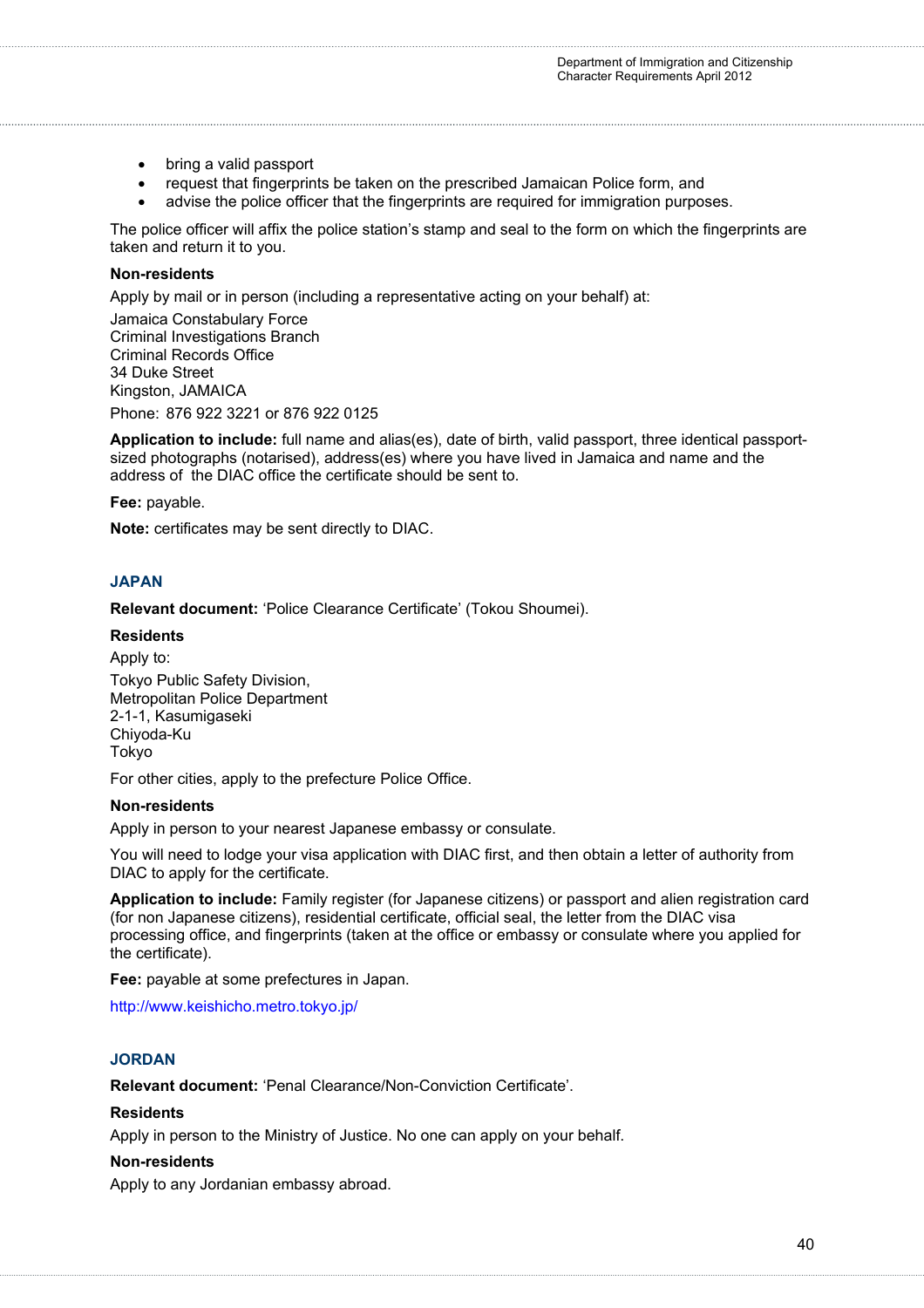**Application to include:** your full name, date of birth, place of birth, your parents' names, your fingerprints and identity documents (ID, passport). If you are a non-citizens or non-resident, you will need to also provide a copy of your Resident Permit.

Processing time is same day if in person or otherwise up to three months.

**Fee:** payable.

### **KAZAKHSTAN**

### **Residents**

Apply to the Centre of Legal Statistic and Information General Public Prosecutor's office at any regional city.

## **Non-residents**

Apply to the nearest consulate of Kazakhstan.

**Application to include:** evidence you have lived in Kazakhstan and a full explanation of the reasons for living in Kazakhstan. You must also provide address of registration, names of organisations where you have worked or studied and your maiden name (if your name has changed).

**Fee:** payable.

### **KENYA**

**Relevant document:** 'Kenya Certificate of Good Conduct'.

Apply to: Director of Criminal Investigations Department PO Box 30036 Nairobi, KENYA

#### **Application to include**

**Residents** –your National ID card. Non-citizens must provide a passport and evidence of legal residence in Kenya.

**Non-residents** –a full set of fingerprints taken at any police station in the country you live in.

**Fee:** 1000 Kenyan Shillings (Ksh). If applying from outside Kenya, please provide an international money order for 1000Ksh or equivalent made payable to the Director of Criminal Investigation Department.

**Note:** if you lived in Kenya as a refugee, you can obtain a certificate on presentation of your UNHCR Mandate letter.

## **KIRIBATI**

**Relevant document:** 'Police Clearance Certificate (CB Form 16)'.

Apply using form 80 to the DIAC office processing the application.

Form 80 is available from the DIAC office or at: www.immi.gov.au

# **KOREA, REPUBLIC OF (SOUTH KOREA)**

#### **Relevant Documents:**

Residents - Criminal History and Investigation History Information Record (CHIHIR). Non-residents - Criminal Records Certificate (CRC).

#### **Residents (Korean citizens and non-citizens)**

Apply at the nearest police station.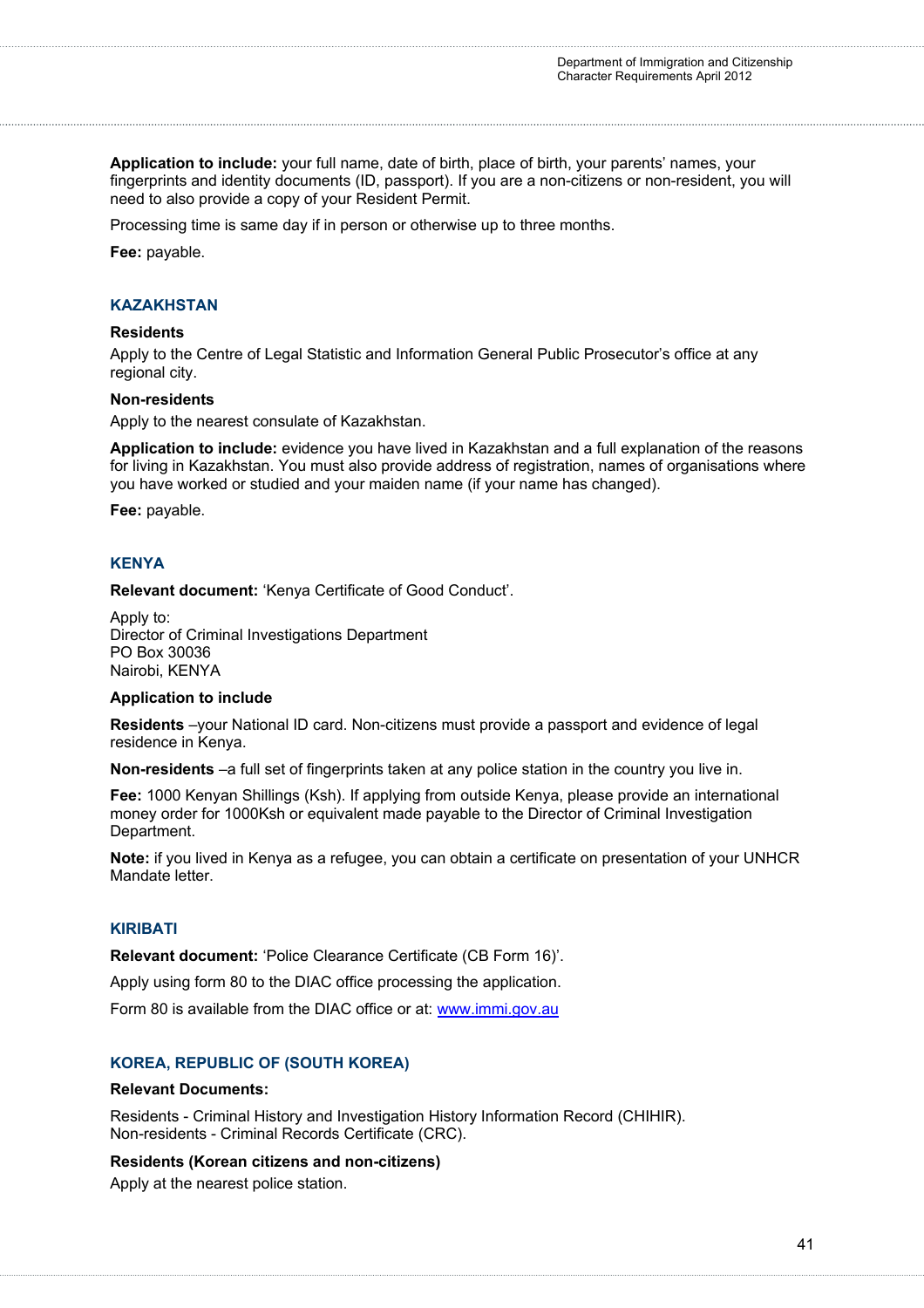## **Non-residents (Korean citizens and non-citizens)**

Apply at the nearest Korean Embassy or consulate.

**Application to include:** passport and one passport size photograph, registration card (residents) or copy of passport (non-residents).

**Note:** when the certificate is submitted to DIAC it should be accompanied by an official English translation.

## **KOSOVO**

### **Relevant Documents:**

You will need to provide two documents:

- a 'Certificate of No Convictions' (Vertetim) from the Ministry of Internal Affairs (Ministria e Puneve te Brendshme).
- A certificate from the Municipal Court (Gjykata Komunale) in your place of residence.

#### **Residents**

Apply in person to the local police station or send an email to: info@kosovopolice.com A close family member in Kosovo can also apply on your behalf.

**Application to include:** the application form and ID. The application form is available at any police station in Kosovo.

If you apply by email, attach a scanned copy of your passport and indicate the period of stay in Kosovo.

#### **Non-residents**

Close family members in Kosovo or a representative certified by the court or notary can apply on your behalf. The representative must present a birth, marriage or family composition certificate issued by UNMIK (United Nations Mission in Kosovo).

**Fee:** payable.

### **KUWAIT**

**Relevant document:** 'Criminal Status Certificate'.

#### **Residents**

Apply in person at the Ministry of Interior, Department of Criminal Evidence.

#### **Non-residents**

Apply to the nearest Kuwaiti embassy. An alternative is to provide power of attorney to a relative or to your former employer's Public Relations Officer to lodge an application on your behalf with the Ministry of Interior in Kuwait.

#### **Application to include**

**Residents** - a letter from DIAC stating you require the certificate for immigration purposes (or provide a copy of the application form), original passport or civil identity card and one copy, and two passport sized photos. Fingerprints will be taken by the police at the time of application.

**Non-residents** – you will need to confirm the documentation required with the Kuwait embassy.

Processing time is at least two weeks. A penal clearance is valid for three months from date of issue.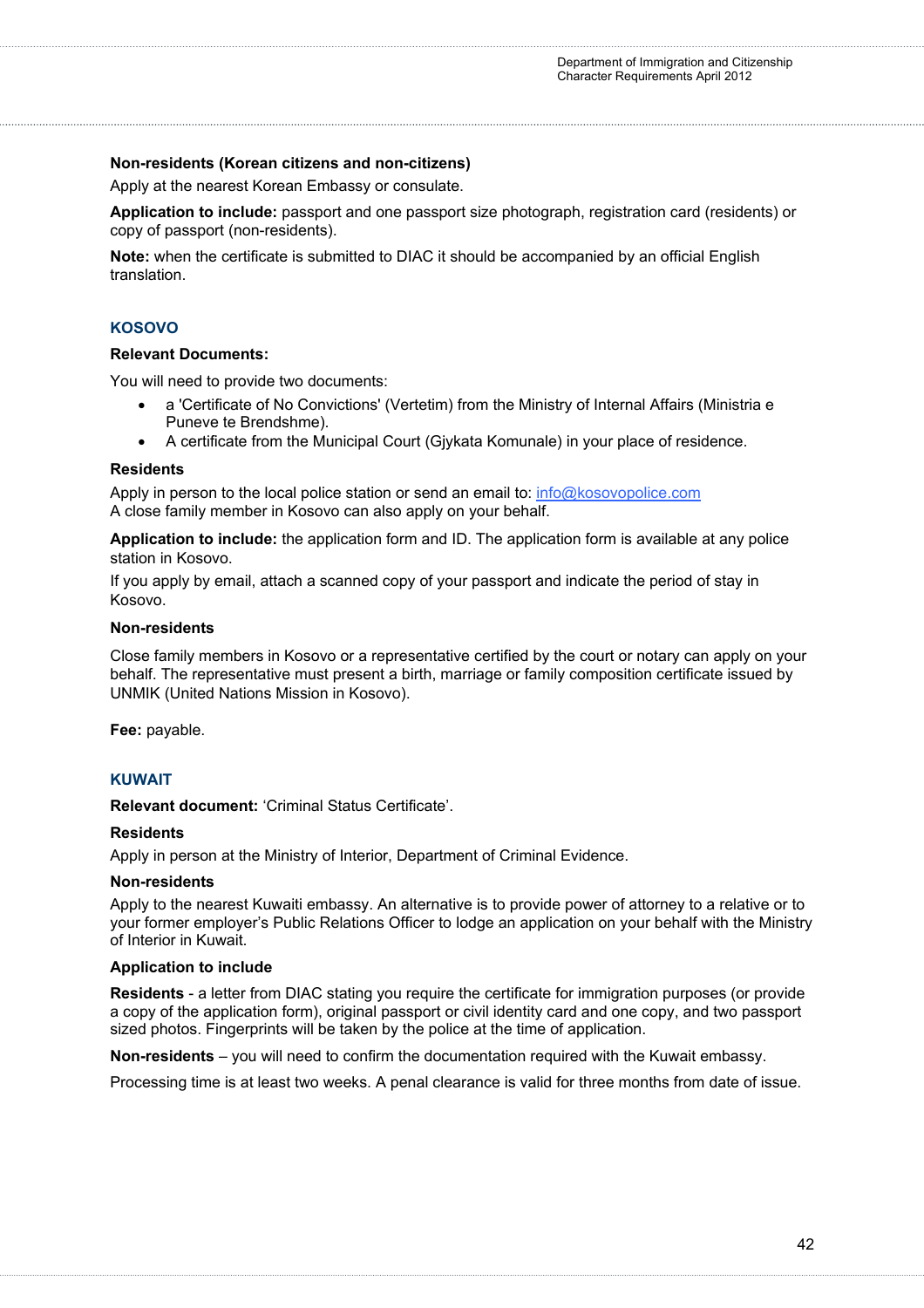# **KYRGYZSTAN**

**Relevant document:** 'Police certificate'.

## **Residents**

Apply in person or by mail to:

Information Centre Ministry of Interior Frunze Street 469 Bishkek 720011, KYRGYZSTAN Phone: (+996312) 667054, 662450, 662331

#### **Non-residents**

Apply as above or to the nearest Kyrgyzstan consulate (the consulate nearest Australia is in Kuala Lumpur, Malaysia). Phone: (00603) 21632012 Fax: (00603) 21632024

**Application to include:** written request with full name, nationality, passport number, period of stay, purpose and address in Kyrgyzstan, as well as your passport or a copy of your passport.

**Fee:** payable.

# **LAOS**

**Relevant document:** 'Penal Certificate'.

### **Citizens**

Apply in person or family or friends can apply on your behalf.

Obtain an application form from the People's Supreme Court: KM3 Tha deua Road, Sisattanak District, Vientiane

Take the completed form to the Village Office with two passport sized photographs. Also take the Lao Family Book and ask the village chief to sign and stamp the form.

Lodge the completed form at the People's Supreme Court.

#### **Non-citizens**

The Village Office needs to be aware of your residence. If you have not already informed the village chief, you may be required to have your address certified. Without the Village Office being aware of your presence (current or past) in their village, the police certificate cannot be issued. You need to take your Lao ID card and passport and ask the village chief to sign and stamp the form. Lodge the completed form at the People's Supreme Court.

Processing time - the certificate is usually issued within a week.

**Fee:** payable.

# **LATVIA**

**Relevant document:** 'Certificate of (non) conviction'.

### **Resident citizens**

Apply in person, by post or fax to: Ministry of Interior Information Centre Bruninieku Street 72b LV 1009 Riga LATVIA

Opening hours: Monday, Wednesday, Friday 09.00 - 11.00 and 13:00 to 16:00; Tuesday and Thursday 10:00 to 13:00 and 14:00 – 18:00. Phone: +371 67208219, +371 67208218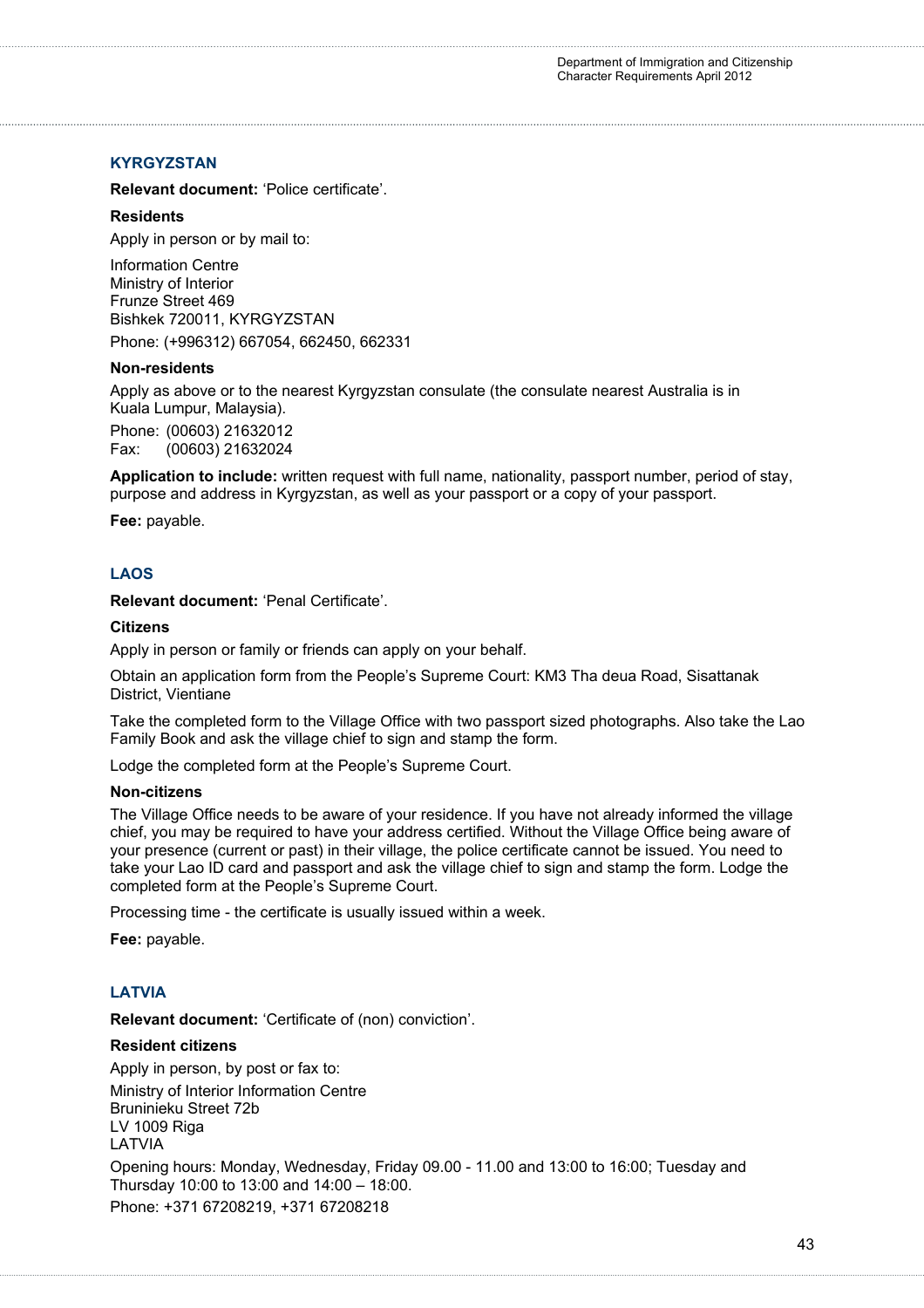## Fax: +371 67208219

**Application to include:** request form and original passport as proof of identity when submitting in person and receiving the certificate.

The request form is available at http://www.ic.iem.gov.lv/?q=en/node/426

**Fee:** payable. Details are on the website.

### **Non-residents (citizen and non-citizen)**

Apply as above or to the nearest Latvian embassy or consulate in your country of residence.

For locations see http://www.mfa.gov.lv/en/ministry/mission/

Processing time is approximately five working days; urgent requests may be processed in a day.

**Note:** applications may be lodged in person, by an individual on your behalf or by fax. However, the certificate can only be received in person on production of a notary's letter of attorney. The certificate can be requested in Latvian, Russian and English.

www.ic.iem.gov.lv

## **LEBANON**

**Relevant document:** 'Non-Conviction Certificate'.

### **Residents**

Apply in person to any Libyan post office in Lebanon or at:

- Beirut Furn El Chebbak Police Station (Beirut)
- Tripoli El Tal Police Station (North Lebanon)
- Zahle Zahle Police Station, Serail (Bekaa)
- Nabatieh Nabatieh Police Station, Serail (South Lebanon)
- Saida Sahet Saida Police Station, Serail (South Lebanon)

### **Non-residents**

Apply at your nearest Embassy of Lebanon/Consulate General.

### **Application to include:** ID or passport.

Processing time for residents is while you wait. For non-residents, it is approximately 15 days.

**Fee:** there is a charge levied. In addition to the standard charge, LibanPost (the Lebanese postal service) imposes an additional service fee.

### **LESOTHO**

### **Residents and non-residents**

Apply to the Commissioner of Police, Police Headquarters, Maseru, Lesotho.

**Application to include:** full name and date of birth, details of residence and employment in Lesotho. Fingerprints may subsequently be requested but will only be accepted if provided by Lesotho police.

**Fee:** payable.

## **LIBERIA**

### **Residents**

Apply in person to the Ministry of Justice in Monrovia.

### **Non-residents**

You will need to contact the Liberian embassy or consulate in your country of residence.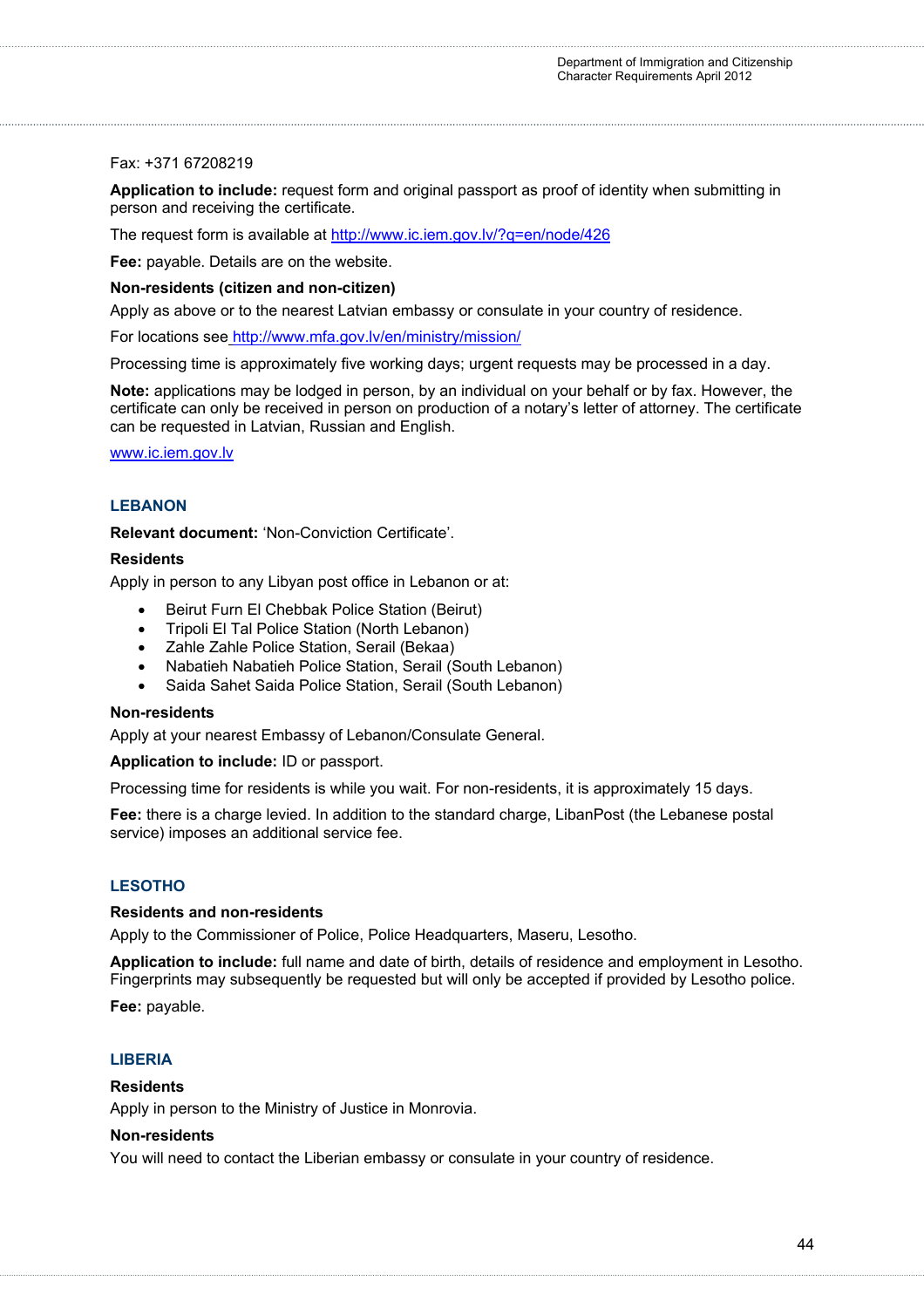In Australia, the address is: Liberian Consulate General 550 Swan Street Richmond Victoria 3121

Phone 03 9428 8681

AUSTRALIA

**Application to include:** a certified copy of your passport bio data page, a certified copy of evidence of your legal residence in Liberia, fingerprints and the required fee (payable at the Liberian embassy or consulate).

Fingerprints can be taken at a local police station in your current country of residence (and will need to be accompanied by your personal details as well as a passport sized photograph).

The Liberian embassy or consulate will then forward the request to the relevant government authority in Liberia.

## **LIECHTENSTEIN**

**Relevant document:** 'Criminal Record Excerpt' (Gesuch um Strafregisterauszug).

Apply in person (no appointment necessary) or by post to: Fürstlich Liechtensteinisches Landgericht Spaniergasse 1 LIE - 9490 Vaduz LIECHTENSTEIN Phone: 00423 236 69 19, Fax: 00 423 236 65 39

Opening hours: Monday to Friday 9am - 12pm and 2pm - 4pm; on Wednesdays 2pm – 6pm.

**Application to include:** photo ID if applying in person.

If applying in writing, include a written request for the Criminal Record Excerpt and a copy of your passport/ID card. The signature on the written request MUST be officially certified.

**Fee:** payable (currently CHF 9).

Processing time is 'while you wait' if applying in person, otherwise up to one week (take into account additional time needed for posting the certificate).

**Note:** the Criminal Records Excerpt is provided in German and handed directly to you regardless of whether or not it contains any conviction information.

www.gerichte.li

### **LITHUANIA**

**Relevant document:** 'Criminal Record Check'.

#### **Resident citizens**

Apply in person to: Lietuvos Respublikos vidaus reikalu ministerijos priimamaji Vilniuje Sventaragio g. 2 (Ministry of Internal Affairs) Apply by mail to: Informatikos ir Rysiu Departamentas prie Lietuvos Respublikos Vidaus Reikalu Ministrijos Sventaragio g. 2 Vilnius, LT- 01510 LITHUANIA Phone: (8 5) 271 8655, (8 5) 271 7257 Fax: (85) 2718302 You can also apply online to: Laima Gatelyte, laima.gatelyte@vrm.lt Rita Vilmiene, rita.vilemiene@vrm.lt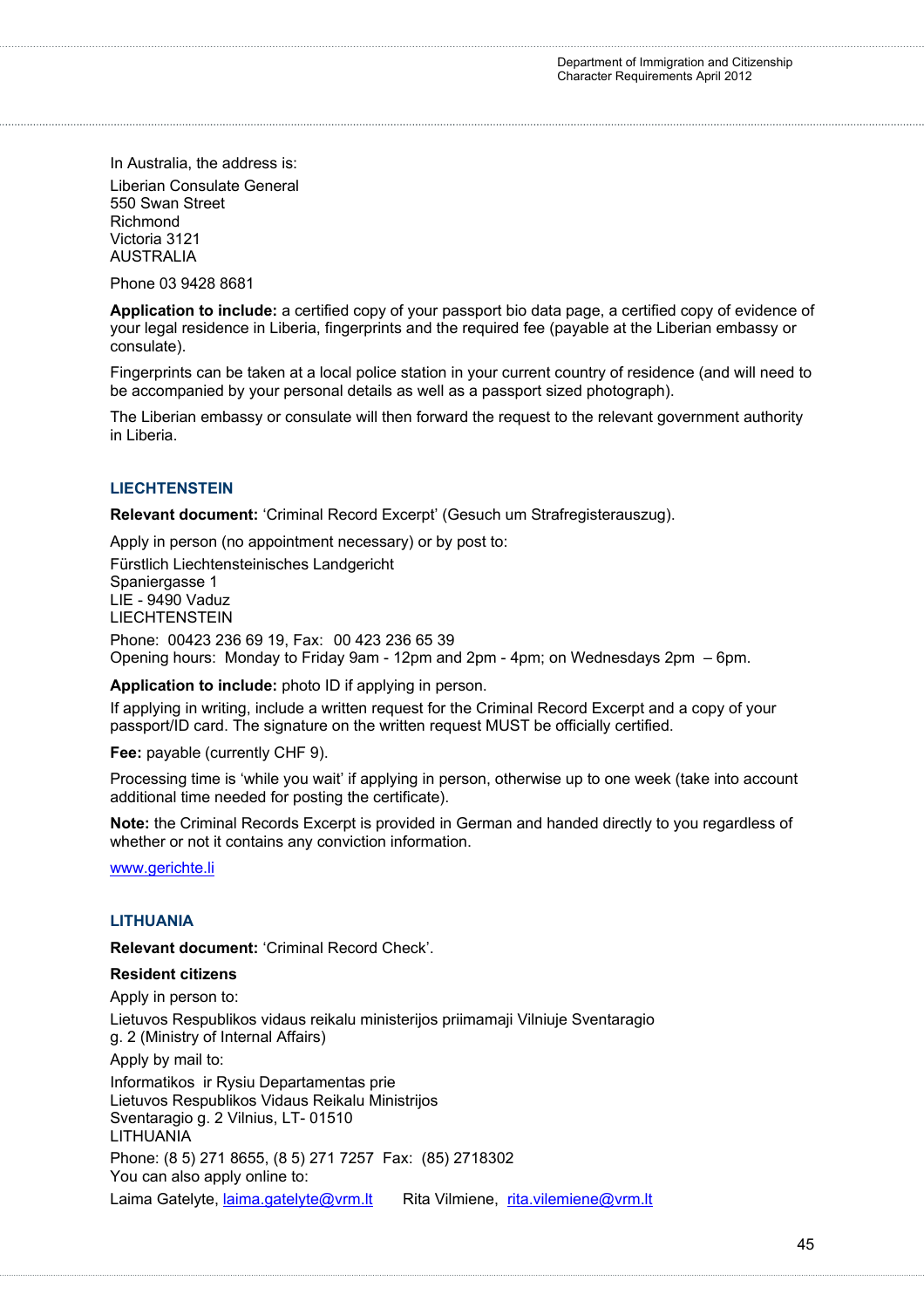Department of Immigration and Citizenship Character Requirements April 2012

# **Non-residents**

Apply at your nearest Lithuanian embassy/consulate.

**Application to include:** application form (available online and proof of identity).

Processing time is approximately 1-10 working days.

**Fee:** 15,00 lt for processing within 10 working days; 22.50 lt for processing within one working day.

https://www.ird.lt/etpus

http://www.evaldzia.lt

http://www.epaslaugos.lt

# **LUXEMBOURG**

**Relevant document:** 'Penal Certificate' (Bulletin No. 3 [Extrait du Casier Judiciaire]).

Apply in person or by mail to: Cite Judiciaire Batiment BC L-2080 LUXEMBOURG Phone: 0035 475981 346

email: info@mj.public.lu

**Application to include:** a copy of your ID and proof of nationality. Non-citizens should provide an ID card and passport.

**Fee:** Nil.

http://www.mj.public.lu/services\_citoyens/casier\_judiciaire/index.html

# **MACAU**

**Relevant document:** 'Certificate of Criminal Record'.

# **Residents and non-residents over 16**

Apply to: Avenida da Praia Grande No. 804 Edf China Plaza 1 Andar MACAU

If outside Macau, apply by mail to: PO Box 1089 Macau SAR

## **Application to include**

**Residents** - Macau Resident Identity Card (BIR)

**Non-residents** - proof of residence in Macau (residence permit, Identity permit of non-resident worker and valid travel documents).

The application form is available online.

**Fee:** payable.

www.gov.mo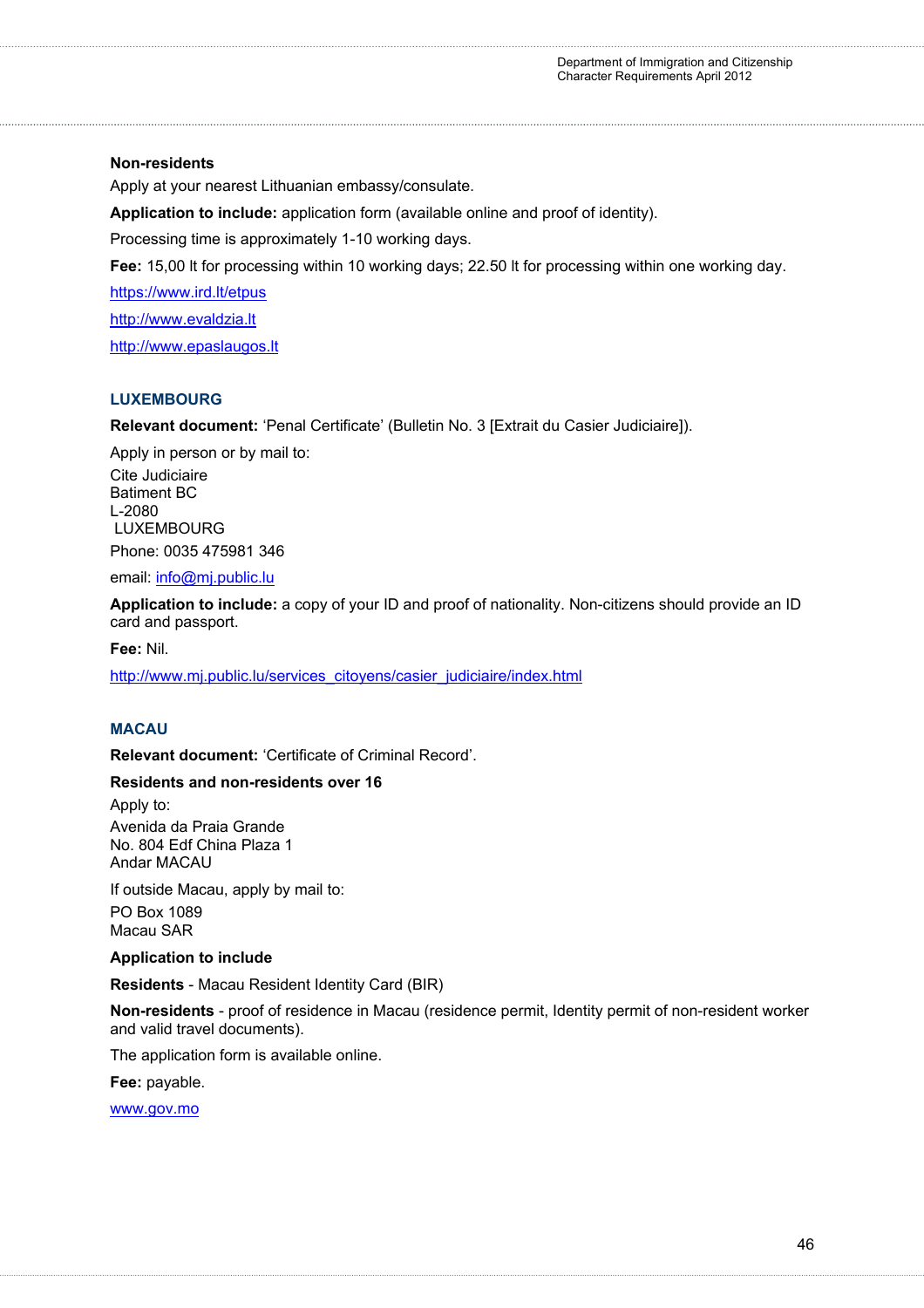# **MACEDONIA, FORMER YUGOSLAV REPUBLIC OF**

**Relevant document:** 'Certificate' (Uverenie).

# **Residents of Prilep**

Apply in person to the Municipal Court at your place of residence.

## **All other residents**

Apply at your local police station.

### **Non-residents**

Apply at any Macedonian diplomatic mission, or a family member may apply on your behalf.

**Application to include:** Application form, ID card or passport. The application form is available from the police station or the diplomatic mission.

Time to obtain a certificate is approximately one week and the certificate is valid for six months.

**Fee:** payable.

## **MADAGASCAR**

**Relevant document:** 'Bulletin de casier judiciaire'.

### **Citizens**

Apply in person to the judicial court in the province of your birth.

#### **Resident non-citizens**

Any person, regardless of nationality, presently or formally resident in Madagascar may obtain judicial records by applying to Le Procureur Général, Près de la Cour d'Appel at Antananarivo or to the provincial Tribunal.

**Application to include:** valid passport or a notarised copy of the passport.

**Fee:** 2,000 FMG.

## **MALAWI**

### **Residents and non-residents**

Apply in person to: National Police Headquarters Lilongwe

Apply by mail to: Attention Superintendent Chiumbudzo National Police Headquarters Private Bag 305 Capital City, Lilongwe 3 MALAWI

Phone: 265 179 6333 Fax: 265 179 797979

**Application to include:** a certified copy of your passport, a set of fingerprints taken and certified at your local police station and a covering letter requesting the police certificate.

**Fee:** US\$20.00.

## **MALAYSIA**

**Relevant document:** 'Police Good Conduct Certificate' (PCG).

Residents and non-residents can request the PGC online (through the website below).

- Residents can go to the consular office to lodge the documents listed below.
- Non-residents can obtain details on where to lodge documents from the website.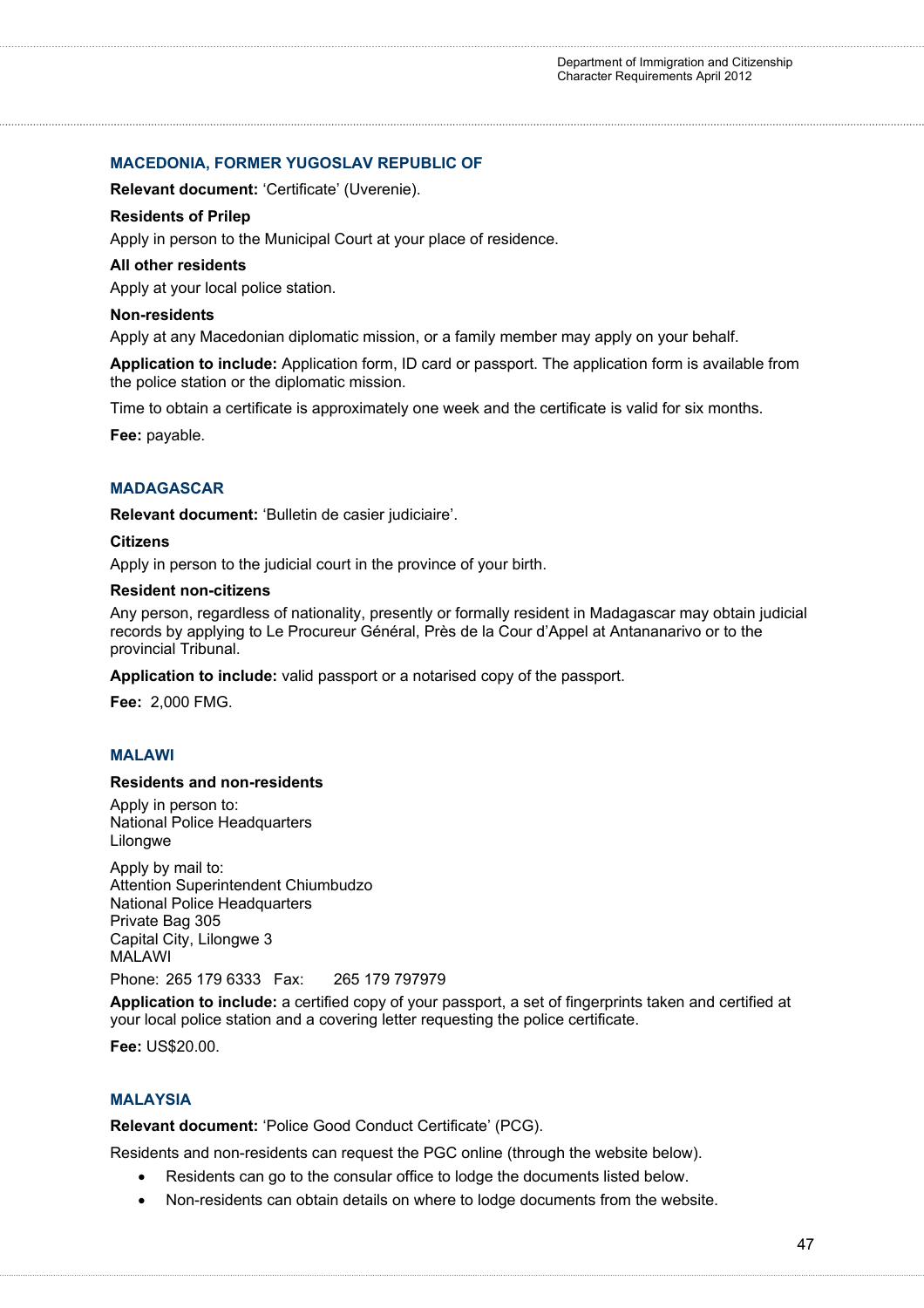**Application to include:** a letter from the DIAC office stating you need a PGC Certificate, two copies of your Certificate of Good Conduct form, two passport sized photos, two copies of your Identification Card, two copies of your passport (non-citizens must photocopy all pages), and a stamped selfaddressed envelope.

If you are a non-citizen, you must also supply an introduction letter from your employer and evidence of proof of stay in Malaysia.

Processing time is approximately six weeks.

### **Consular office address**

Consular Division Ministry of Foreign Affairs Malaysia Wisma Putra No 1, Jalan Wisma Putra Precinct 2 62602 Putrajaya MALAYSIA

Phone: (603) 88874000

**Note:** if you are a non-resident, you will only be able to obtain a Certificate of Good Conduct if you have lived in Malaysia legally for 12 consecutive months.

Processing time is approximately six weeks.

www.kln.gov.my/files/sijilkelakuanbaikformalaysians.pdf

# **MALDIVES**

**Relevant document:** 'Police Clearance Certificate'.

Apply to: Bureau of Criminal Records Maldives Police Service Shaheed Hussain Adam Building Boduthakurufaanu Magu Male REPUBLIC OF MALDIVES

Or send an email to: records@police.gov.mv

### **Application to include**

**Residents** - an authenticated copy of your passport, a recent passport sized photograph (a photo with a white background), an authenticated copy of national identity card and a letter from the Department of Registration or your driving license.

**Non-residents** (work permit holders and dependants) - an authenticated copy of your passport and work permit card (if a person is a dependant, a copy of their card is required along with the original visa holder's passport copy), a recent passport sized photograph (a photo with a white background), and a letter from your employer on original letterhead and original stamp stating the employment period in Maldives.

Phone: + 960 3322112 (Ext. 3733)

**Note:** if you need the certificate to be posted to you, include a stamped self-addressed envelope with the application. If the certificate is to be collected on your behalf, the name of the person should be mentioned in the fourth section of the application form. Incomplete applications may delay the processing of the certificate.

www.police.gov.mv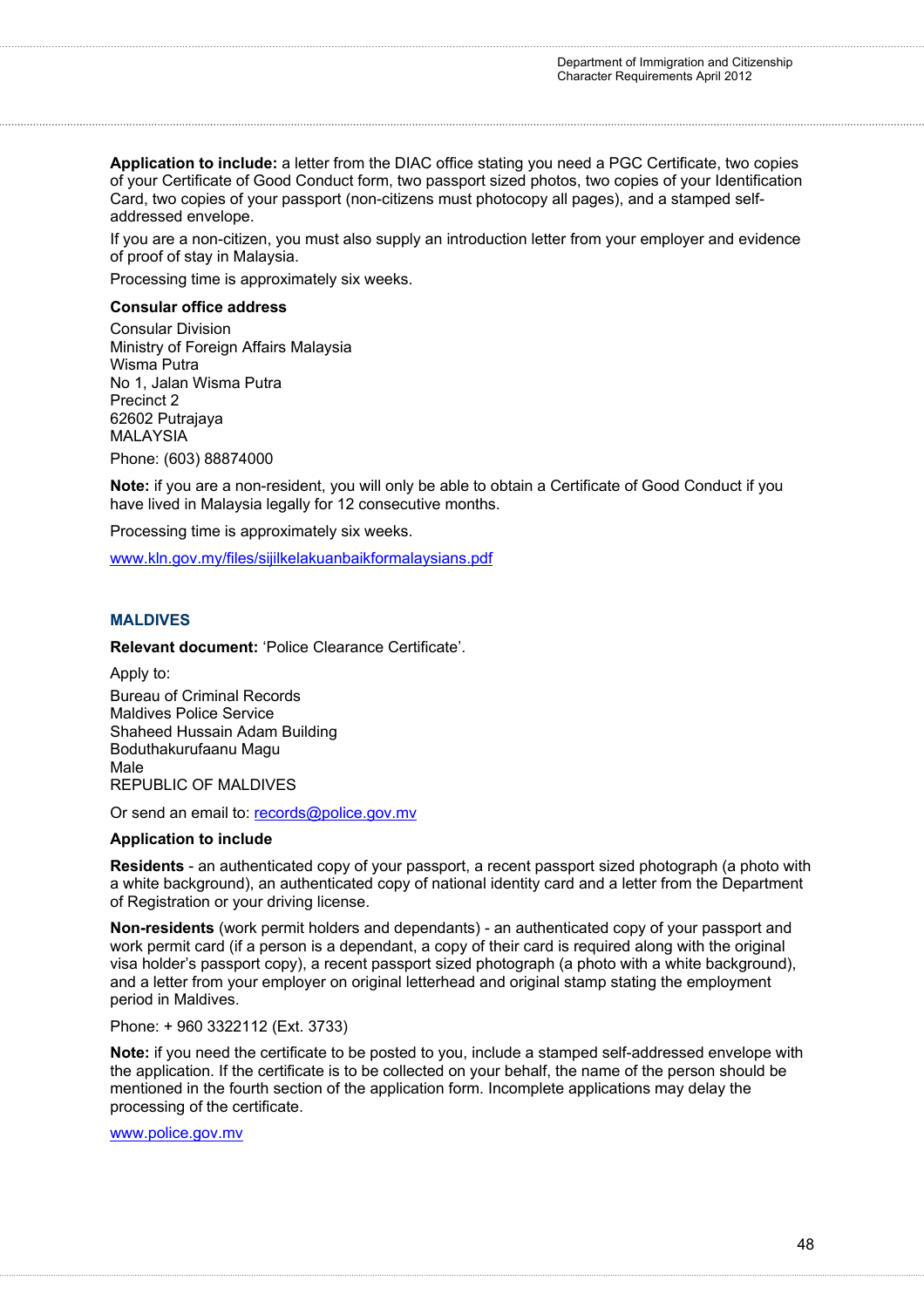# **MALI**

## **Relevant document:** 'Casier Judiciare'.

## **Citizens**

Apply in person to the Tribunal or the Prefecture at the place of your birth.

**Application to include:** birth certificate and Mali Identity card.

## **Non-residents**

Apply through a close family member still resident in Mali to: M Baba TRAORA Greffier en chef a la cour d'appel de Bamako Quartier Banankabougou.

If you cannot obtain the certificate directly from Mali, contact your nearest Mali embassy or consulate.

## **MALTA**

**Relevant document:** 'Conduct Certificate/Certifikat Ta'Kondotta'.

### **Residents**

Apply in person to: Police General Headquarters Floriana CMR 02, MALTA Phone: +356 2294 2667 or +356 2294 2668 Fax: +356 2124 2223 email: cmru.police@gov.mt

### **Non-residents**

Apply by mail to: C.M.R.U – Malta Police Force Police General Headquarters, Floriana CMR 02 Phone: +356 21 22 4001 MALTA

# email: cmru.police@gov.mt

**Application to include:** a written request including personal details and your mother's and father's full name, and a valid passport or ID card.

If you are applying from outside Malta provide a copy of a valid passport bio data page, and evidence of fee payment.

**Fee:** EURO2.33 either as cash, money order or cheque made payable to the Commissioner of Police.

Processing time is 'while you wait' if you are applying in person, otherwise approximately one week (take into account additional time needed for posting the certificate).

**Note:** a certificate may be collected on your behalf if you live outside Malta. You will need to give a letter of authorisation and a copy of your passport to that person (and they will need to provide ID).

### **MARSHALL ISLANDS**

**Relevant document:** 'Police certificate'.

Apply to: Police Commissioner Department of Public Safety PO Box 1222 Majuro, MARSHALL ISLANDS MH 96960 Phone: (692) 625 4049 Fax: (692) 625 5134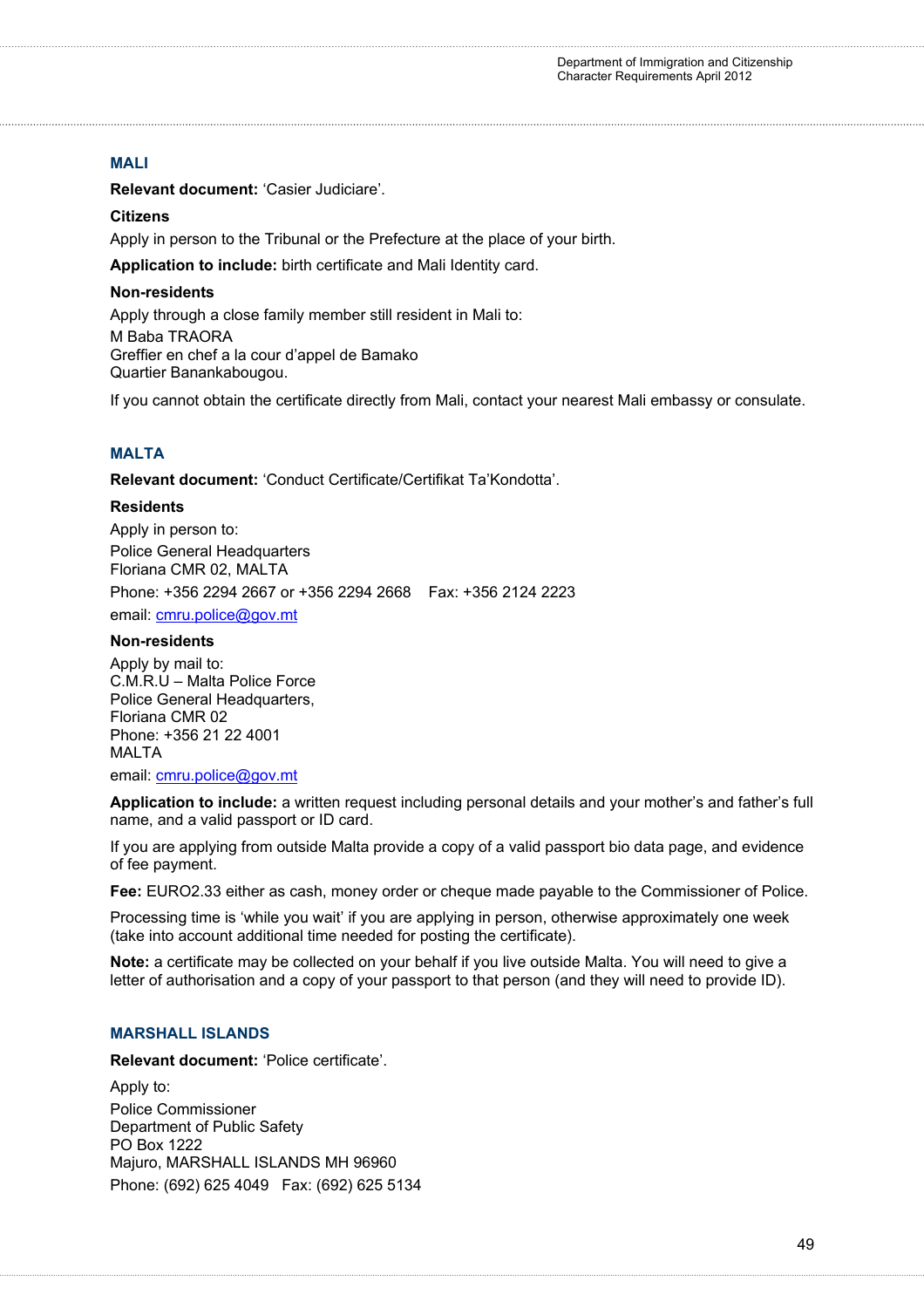# **MARTINIQUE**

**Relevant document:** 'Extrait de Casier Judiciare'.

### **Residents**

French citizens born in Martinique may request the certificate from: Tribunal de Grande de Fort de France B.P. 633 97200 Fort de France MARTINIQUE

# **Non-residents, Non-French citizens, and French citizens born outside Guadeloupe**

Apply by mail requesting a Bulletin no. 3 to: Casier Judiciare National 107 rue de Landreau F-44079 Nantes Cedex 1 FRANCE

**Fee:** payable.

www.cjn.justice.gouv.fr

#### **MAURITIUS**

**Relevant document:** 'Certificate of Morality' (Certificat de Moralite).

## **Residents**

Apply in person at Police Headquarters of the districts (regions) at:

- Port Louis (South) Line Barracks
- Port Louis (North) Abercrombie
- **Piton District Headquarters**
- Rose Hill District Head Quarters
- Curepipe District Headquarters
- Rose Belle District Headquarters
- Flacq District Headquarters

Rodrigues (Port Mathurian) District Headquarters Monday to Friday 9.00am – 4.00pm and Saturday. 9.00am – noon.

**Application to include:** civil status certificates and identity cards (the original and two copies of each) as well any document confirming your address.

### **Non-residents**

Apply by writing to: Commissioner of Police Police Headquarters Line Barracks Port Louis **MAURITIUS** 

**Application to include:** your birth certificate, ID card, marriage certificate and fingerprints, residence card (if available), a letter signed by you and indicating your period of residence in Mauritius and a copy of your identity card, driver's licence or passport.

**Fee:** payable.

**Note:** the certificate will be mailed to you if you are in Australia.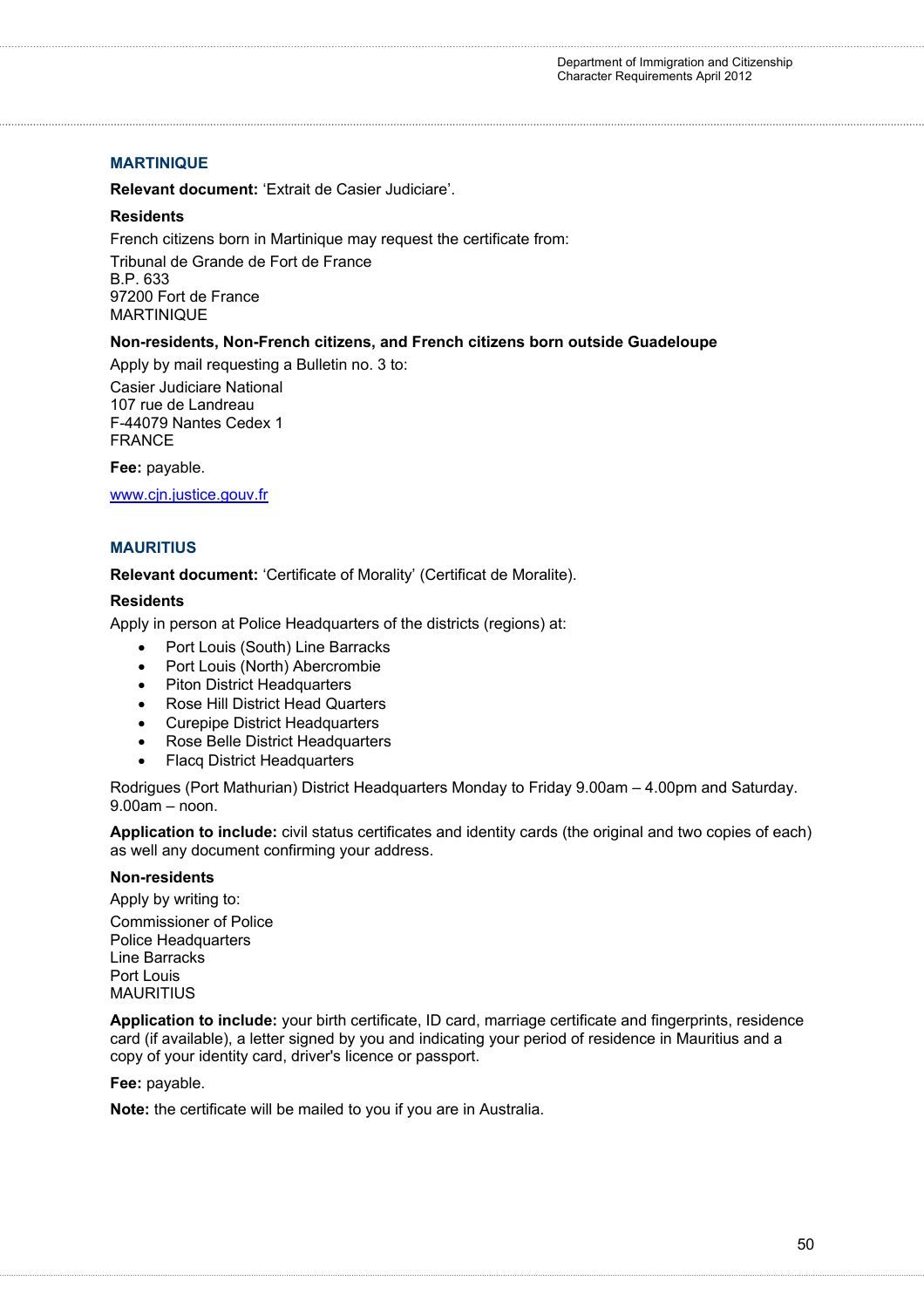# **MAYOTTE**

**Relevant document:** 'Extract from Police Records' (Extrait du Casier Judiciaire).

## **Non-French citizens and French citizens born outside Mayotte**

Apply by mail to: Casier Judiciare National 107 Rue du Landreau 44079 Nantes Cedex 01 FRANCE

## **French citizens born on Mayotte**

Apply in person or by mail to: Tribunal de Premiere Instance de Mamoudzou B.P. 106 97600, MAYOTTE

**Application to include:** identification and form 'Request for a bulletin No 3' (Demande de B3).

## **MEXICO**

**Relevant document:** 'Certificate of Non-Criminal Record' (Certificado de No Antecedentes Penales).

### **Residents**

Apply in person or by power of attorney to: Secretaría de Seguridad Pública Dirección General de Prevención y Readaptación Social Atención Oficialia de Partes Coordinación de Archivo Nacional de Sentenciados Xola 324 Colonia Del Valle Delegacion Benito Juarez, 03100 Mexica, Distrito Federal

Working hours 10:00am - 3.00 pm Monday to Friday.

# **Mexican citizens outside Mexico**

Apply to:

Secretaría de Seguridad Pública Dirección General de Prevención y Readaptación Social Atención Oficialia de partes Coordinación de Archivo Nacional de Sentenciados Londres No. 102 Col. Juárez Delegación Cuauhtémoc Cp 06600 México D.F.

**Application to include:** a letter signed by you, specifying and detailing where you have been living since you turned 18. Also provide a copy of your birth certificate and any of the following documents: voter card – IFE, passport, and/or military discharge papers.

Also provide proof of your current address (for example, a telephone or electricity bill). You will need to provide a set of fingerprints taken at your local police station and three full front view and three full right profile pictures.

### **Who can request and collect the police check?**

If you are not in Mexico City, any family member or friend can request the police check with written authorisation (original) from you. This authorisation does not have to be notarised.

Processing time is approximately 30 working days.

**Note:** the certificate will be issued in Spanish only.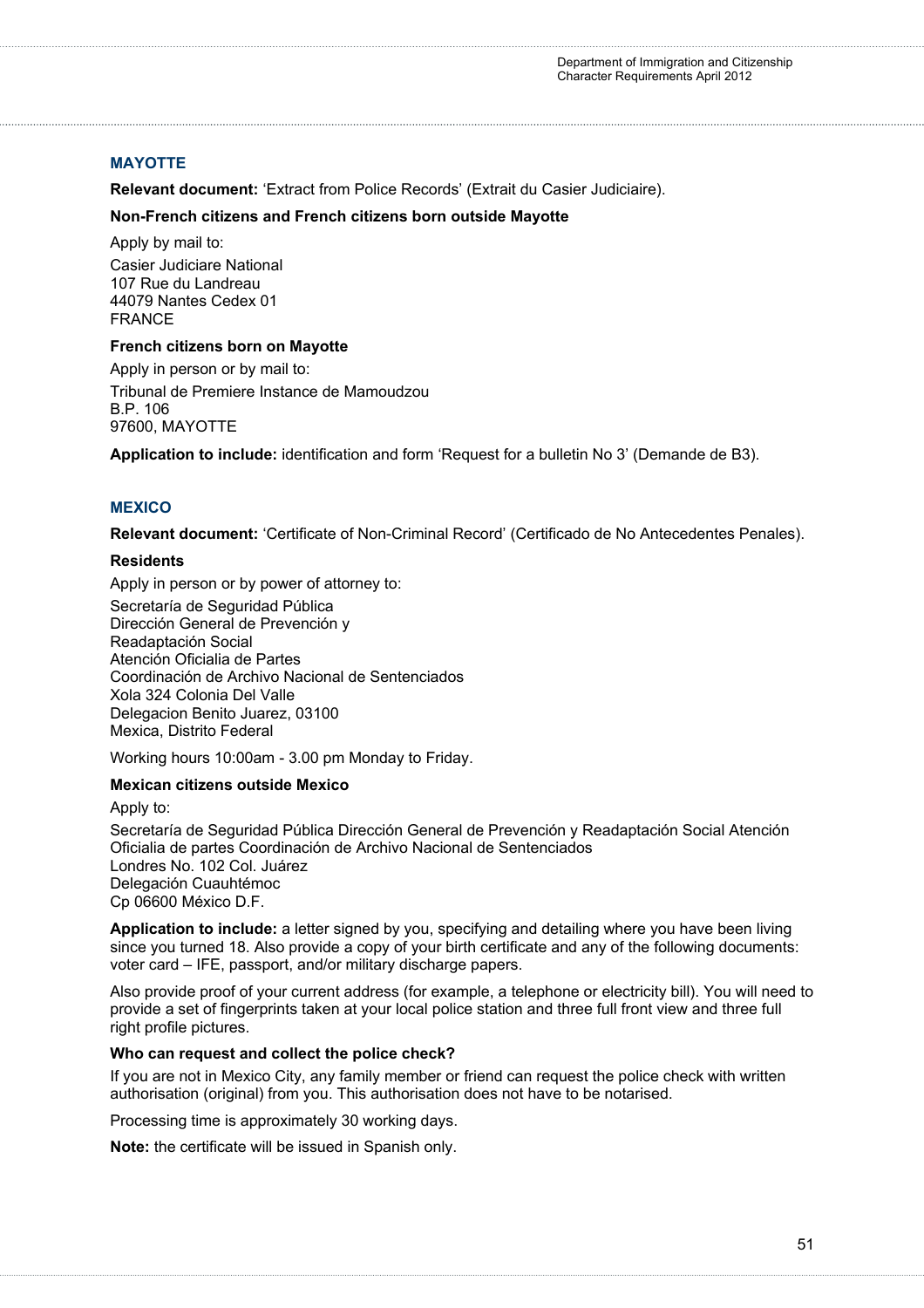# **MICRONESIA, FEDERATED STATES**

#### **Relevant document:** 'Police Clearance'.

Apply in person or by mail to:

Chief of Police Pohnpei State, Kolonia **MICRONESIA** 

## **Application to include**

**Citizens** – application form with your full name, date of birth, present and previous addresses and your social security number.

**Non-citizens** – application form, your passport and entry permit number.

The application form can be obtained from the checking officer at the police station.

**Fee:** payable.

### **MOLDOVA**

**Relevant document:** 'Police certificate'.

### **Residents**

Apply in person or by mail to: Department of Information and Operational Statistics Ministry of Interior 3A Yakov Khynku St Chisinau MOLDOVA Phone: (+37322) 255517

#### **Non-residents**

You should submit your application to the consular section of the nearest embassy of the Republic of Moldova. (The nearest embassies to Australia are in China and Turkey).

You may also authorize a relative living in Moldova, through a notarized Power of Attorney letter, to submit an application on your behalf.

Application to include: a copy of your passport, power of attorney for a relative (if applicable), full name, date and place of birth, the reason the certificate is required, and language of wording (Russian or Romanian).

#### **Fee:** payable.

**Note:** for enquiries, please send an email to the Department of Information and Operational Statistics of Moldova dieo@mai.gov.md

### **MONACO**

**Relevant document:** 'Extract from Police Records' (Extrait du Casier Judiciaire).

#### **Nationals, residents and non-residents**

Contact the Au Greffe du Palais de Justice before lodging your request in person or by mail to:

Greffe Generale Palais de Justice 5, Rue Colonel Bellando de Castro MC 98000 MONACO Phone: (+377) 98 98 88 11 Fax: +377 98 98 47 10

### **Application to include**

**Residents** - a photocopy of your ID card.

**Resident non-citizens** - a photocopy of both sides of your residence card.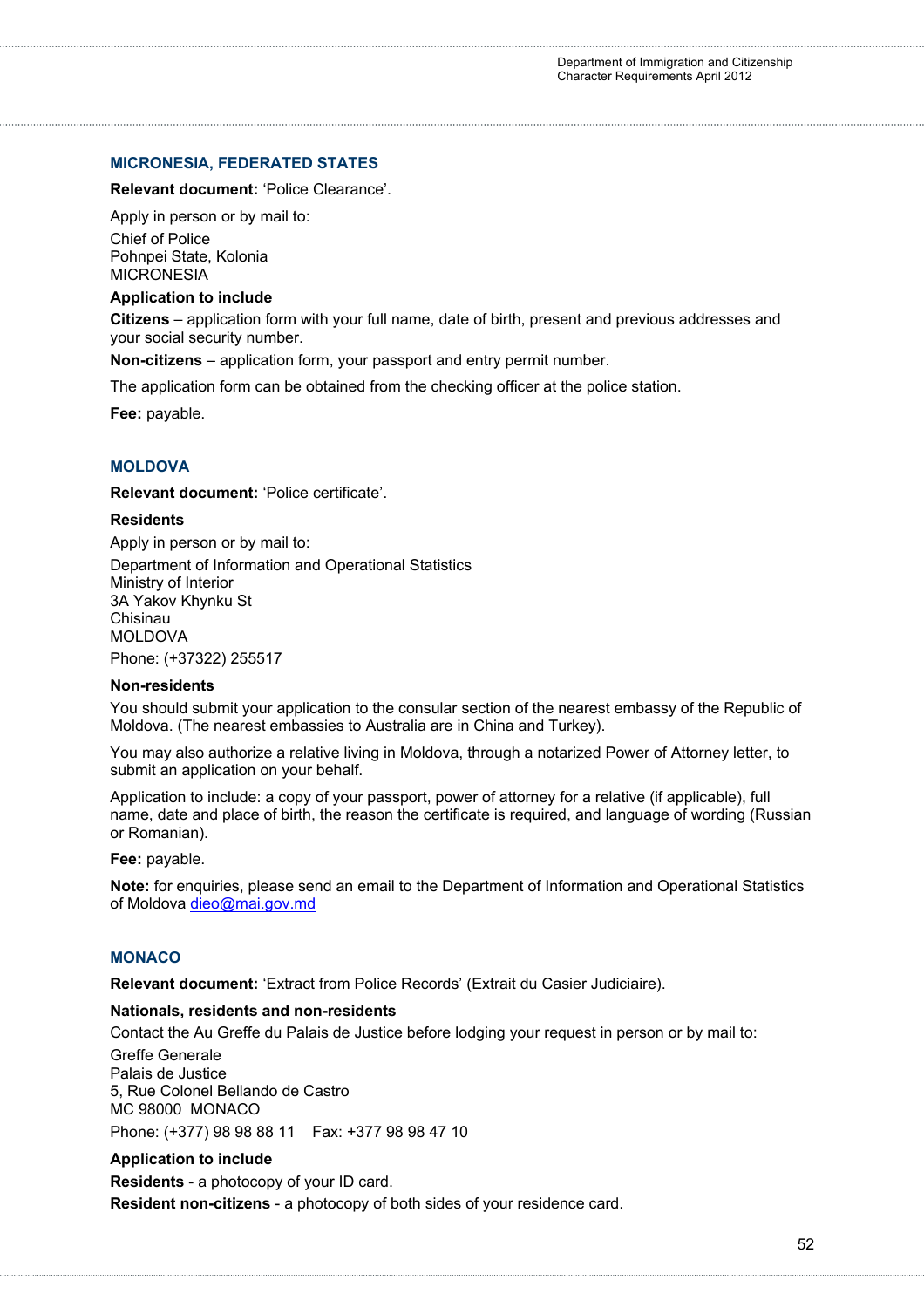**Non-residents** – a photocopy of your passport and dates of residence in Monaco.

Processing time is approximately 24 hours, if applying in person.

**Fee:** Eur 1.36.

www.gouv.mc

# **MONGOLIA**

### **Citizens (resident and non-resident)**

Apply to: General Police Office Department of Information and Investigation Chingeltei District, Sambuu District 18 Ulaanbaatar, MONGOLIA Phone: 976 70114635

**Application to include:** your National ID card with payment receipt. If you are a non-resident citizen, include your dates of residence.

#### **Resident non-citizens**

Certificates can only be issued to non-Mongolian citizens who are living permanently in Mongolia.

The General Police office will contact the Government Implementing Agency, (Mongolian Immigration Agency), to ensure the residential permission. You should present your passport and follow procedures as for Mongolian citizens.

**Application to include:** a photocopy of both sides of your residence card.

**Fee:** MNT 1000.

# **MONTSERRAT**

### **Residents and non-residents**

Apply to: Criminal Investigation Department Police Headquarters PO Box 177 Plymouth, MONTSERRAT Phone: 664 491 2555

**Application to include:** all names used (current and previous), passport information and four passport-sized photographs.

**Fee:** payable.

**Note:** certificates may be sent directly to DIAC.

### **MONTENEGRO, REPUBLIC OF**

**Relevant document:** 'Certificate of no conviction' *((*Uverenje o nekaznjavanju*).*

### **Residents**

Apply at your local police station.

**Application to include:** your identification card (*licna karta*) and applicable fees.

### **Non-residents**

There are three ways to obtain a certificate:

 apply in person at the Montenegro Embassy in your country of residence (an application form will be provided), or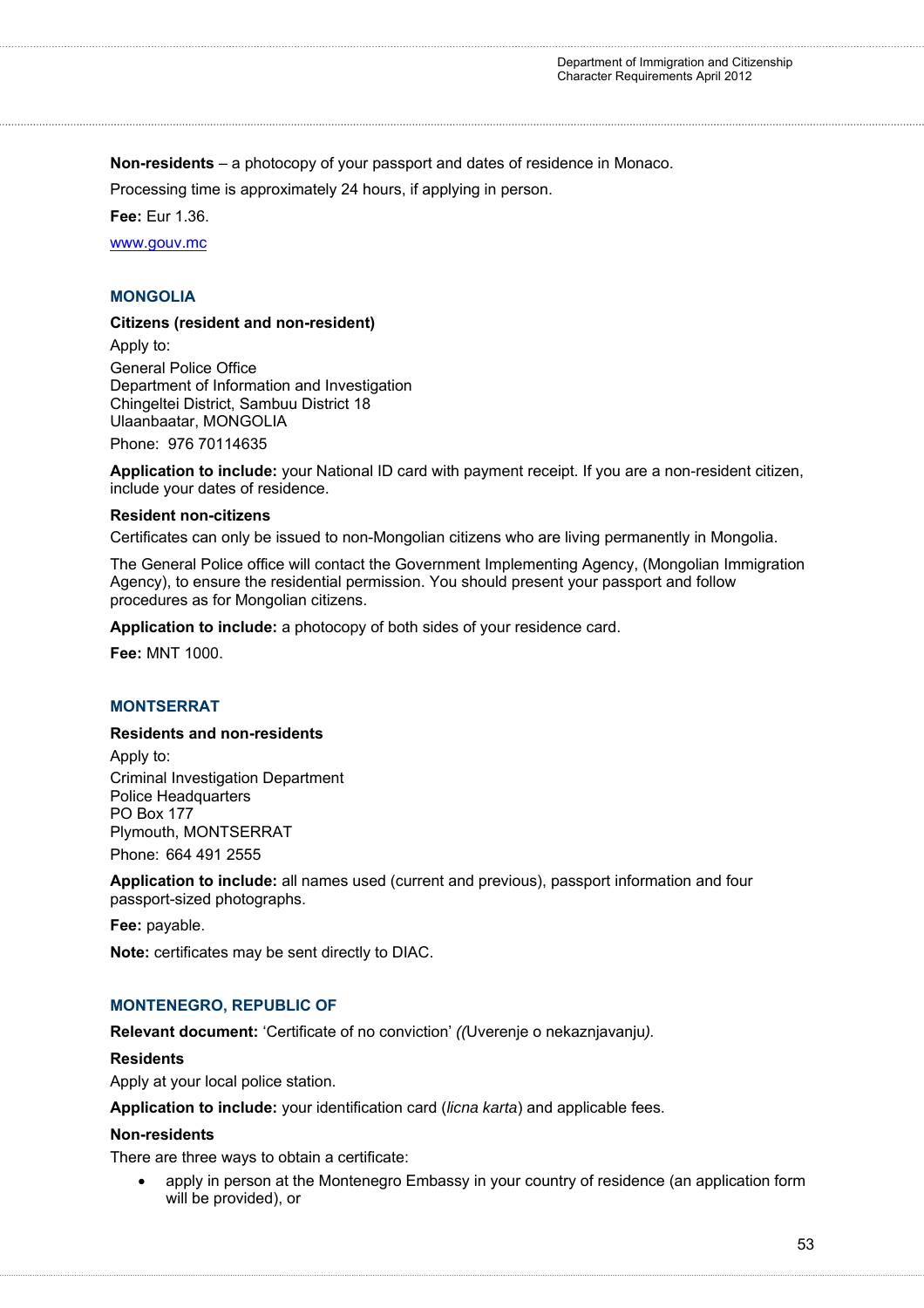- give a notarized statement, translated into Serbian and verified by the embassy of Montenegro, to a relative or a friend who can obtain the certificate for you. They will need to submit this notarized statement to the police station where you last lived in Montenegro, along with a certified copy of your identification card and applicable fees, or
- the certificate can be collected from the Inspector for Foreigners of the local Police Station where you last lived in Montenegro.

## **Fee:** payable.

Processing time is approximately one week. The certificate is valid for six months.

# **MOROCCO**

**Relevant document:** 'Police Clearance' (Fiches Anthropometriques).

### **Citizens**

Apply to the Monsieur le President du Tribunal de Premier Instant at your place of birth.

### **Non-citizens**

Apply to the Service Centrale, Casier Judicale, Rabat or at your nearest Moroccan embassy.

### **Residents if born in Morocco**

Apply in person or through a Power of Attorney at Court at your place of birth.

## **Residents born outside Morocco**

Apply to the Ministry of Justice, Directorate of Criminal Affairs.

### **Non-residents**

Apply to the Moroccan embassy or consulate in your country of residence (in person or by phone).

In Australia this is at: Unit 2/11 West Street North Sydney

Phone: (02) 9922 4999

**Application to include:** National ID card, a photocopy of your passport, your birth certificate and a 10 Dirham stamp. If you are a non-citizen, you must provide details of your period of stay, place of work and residence while in Morocco.

## **MOZAMBIQUE**

#### **Residents**

Apply in person to: Criminal Records Headquarters Cnr Rua Dos Flores and Avenida 24 de Julho Maputo OR to

Civil Records Office located in most provincial cities.

**Application to include:** full name (including former name(s) if applicable), date and place of birth, passport number, period of residence in Mozambique and three photographs. Fingerprints will be taken when you submit your request.

#### **Non-residents**

You may designate a local resident to submit your request at Criminal Records headquarters in Maputo. The designation must bear the signature of two witnesses and the proxy representative, who will be able to collect the certificate from the Criminal Records Headquarters.

**Application to include:** as above. Fingerprints are not required for non-residents.

**Fee:** payable. Processing time is approximately 3 - 5 working days.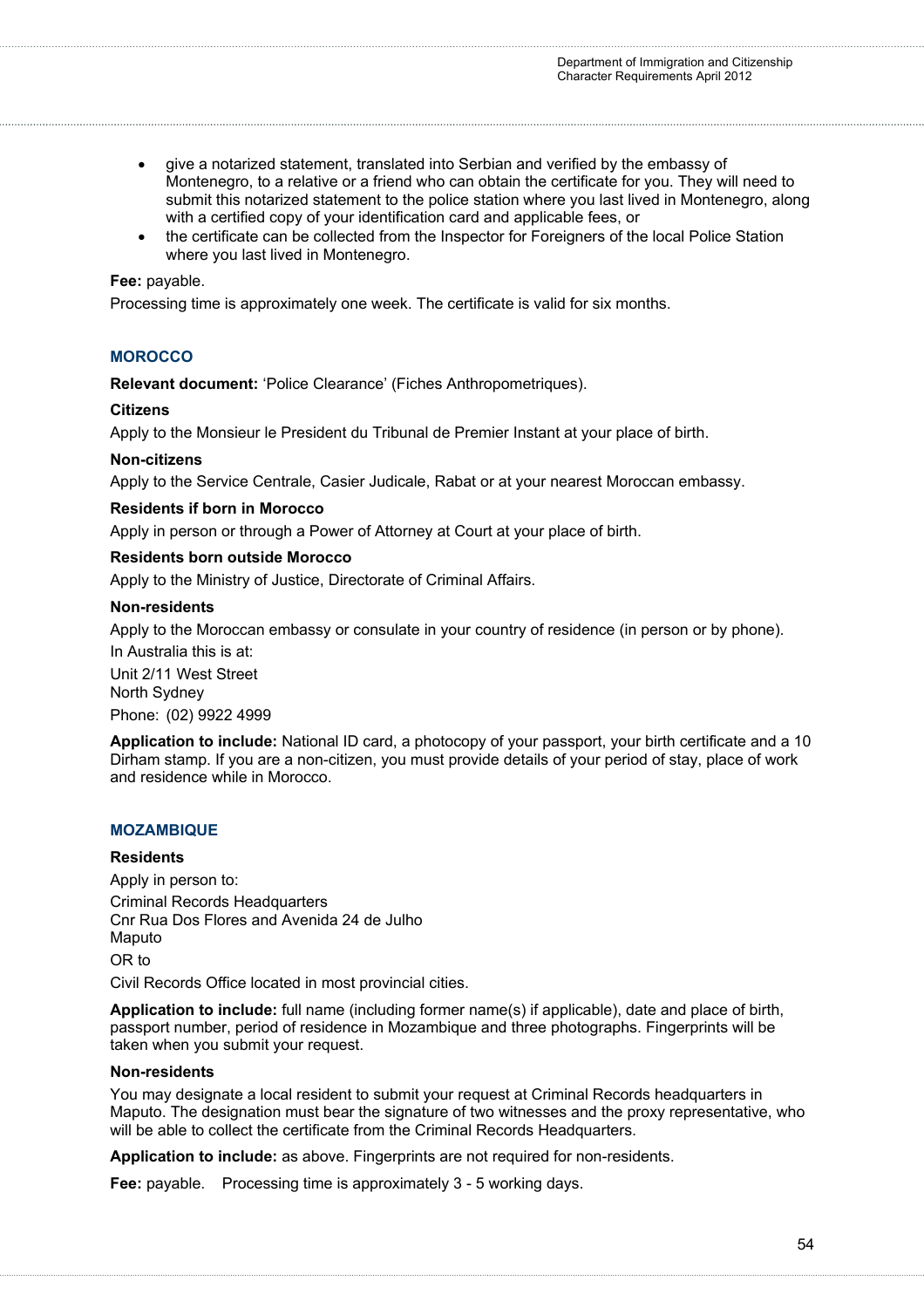# **NAMIBIA**

#### **Relevant document:** 'Police Clearance'.

### **Residents**

Apply by mail to: Inspector General of Police Private Bag 12024 Ausspanplatz Windhoek 9000 O<sub>D</sub>

Attention: Fingerprints Office Cnr Jan Jonker & Lazarat Strett Windhoek 9000, NAMIBIA Phone: 061-220296/7/8

#### **Non-residents**

Apply to the Namibian embassy in your country of residence.

**Application to include:** certified copy of ID or passport, request letter and a set of your fingerprints taken and certified at a police station.

**Fee:** payable.

### **NAURU**

**Relevant document:** 'National Police certificate'.

Apply in person or by mail to: Commissioner of Police Data Office Nauru Police Force Civic Centre Aiwo District REPUBLIC OF NAURU

**Application to include:** your full name (including any previous names you were known by), date of birth, current mailing address and addresses of former places of residence, contact details, copy of passport and/or any document that shows your date of birth and full name.

**Fee:** AUD20 is payable in cash to the Revenue office at Government offices, Yaren District.

### **NEPAL**

# **Citizens**

Apply in person or by mail to:

Verification Section Crime Investigation Department Police Headquarters Naxal Kathmandu NEPAL

#### **Resident non-citizens**

You will need to ask for the certificate through your embassy. The request is then sent to: Interpol Section Police Headquarters Naxal Kathmandu **NFPAL** Phone: +977-1-4412602 or 4420538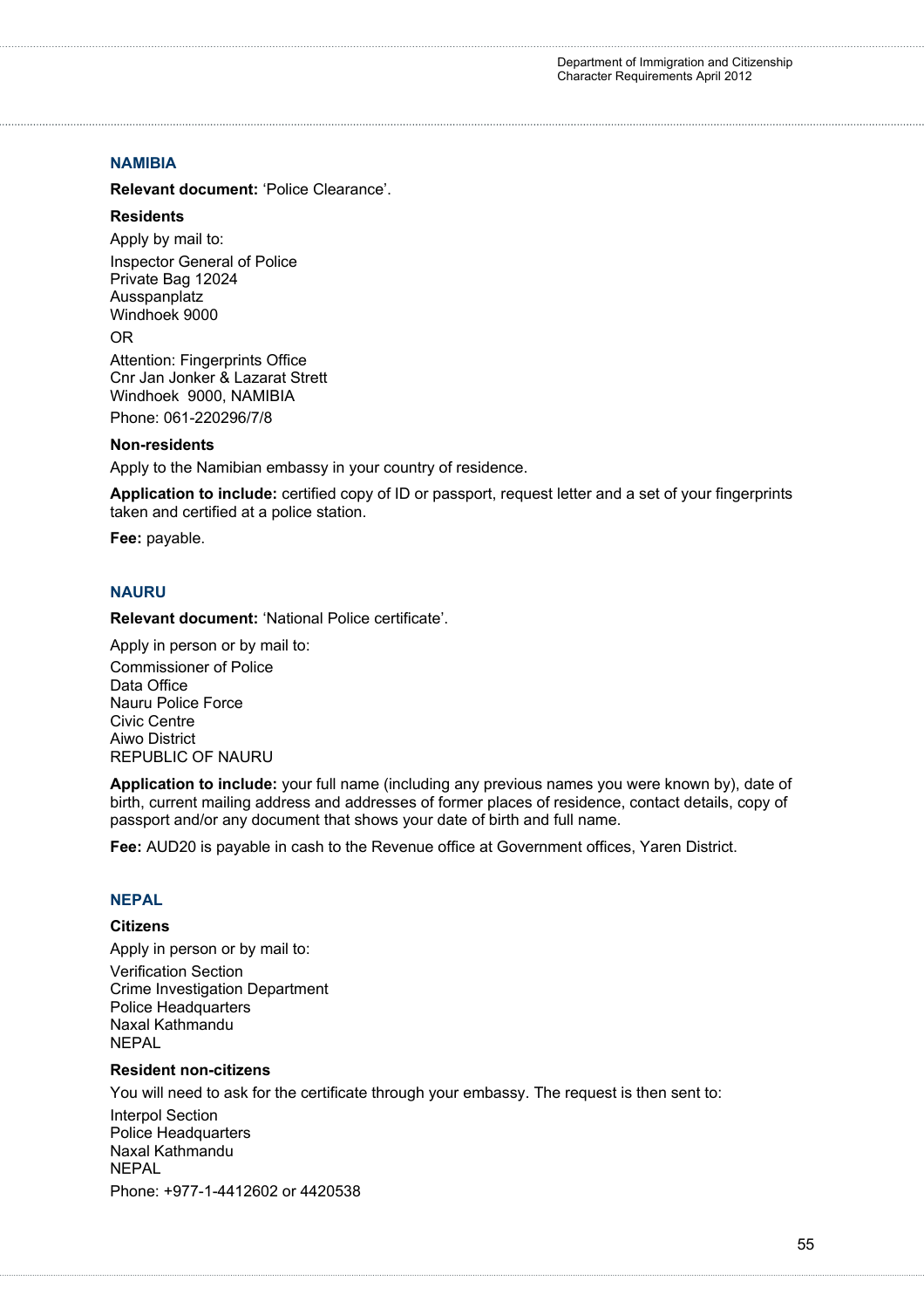## **Non-resident citizens**

Apply through relatives to the Verification section, with a copy of your passport and the page with the departure stamp from Nepal or apply to your nearest Nepalese overseas mission who will forward correspondence to Police Headquarters in Kathmandu.

**Application to include:** application form, a copy of your citizenship certificate, passport and three passport size photos.

Application forms are obtainable from Police Headquarters Department, Naxal.

http://nepalpolice.gov.np/en/component/content/article/21.html.

## **NETHERLANDS**

**Relevant document:** 'Certificate of Good Conduct' Verklaring Omtrent het Gedrag (VOG).

#### **Residents**

Apply in person to the Population Affairs Department (Burgerzaken/Publiekszaken) of the municipality where you are registered.

#### **Non-residents**

Apply to: Ministerie van Justitie Dienst Justis Afdeling COVOG Postbus 16115 2500 BC Den Haag THE NETHERLANDS

Or contact COVOG (Central Body Certificate of Good Conduct) directly. Phone: +31 (0)70 - 370 7234

**Application to include:** application form (available on the website) and a valid ID document (such as a passport).

Phone: +31 (0)70 - 370 7234

email: frontdesk.justis@minjus.nl

**Fee:** currently EUR 30.05 (If applying directly to COVOG). The fee should be paid into account number 56.99.90.971. Account holder Ministerie van Justitie/Dienst Justis/COVOG), in The Hague, stating your name.

For money transfers from abroad, the details are as follows:

Account number: 56.99.90.971 IBAN-code NL47RBOS0569990971 BIC-code (swift code) RBOSNL2A The Royal Bank of Scotland Gustav Mahlerlaan 10 1082 PP AMSTERDAM

Processing time is approximately two to four weeks.

**Note:** the application form for the VOG contains a Section (B.2) that needs to be completed by the organisation that is asking you to provide the certificate. (In cases where this is not possible, an official letter or brochure which states you have to apply for a 'Certificate of Good Conduct' will do as well).

Before submitting the application form to the municipality or COVOG, you should therefore send the form to the nearest Australian Embassy or DIAC office for completion. Please include a stamped and self-addressed envelope for the return of the application.

http://www.rijksoverheid.nl/onderwerpen/verklaring-omtrent-het-gedrag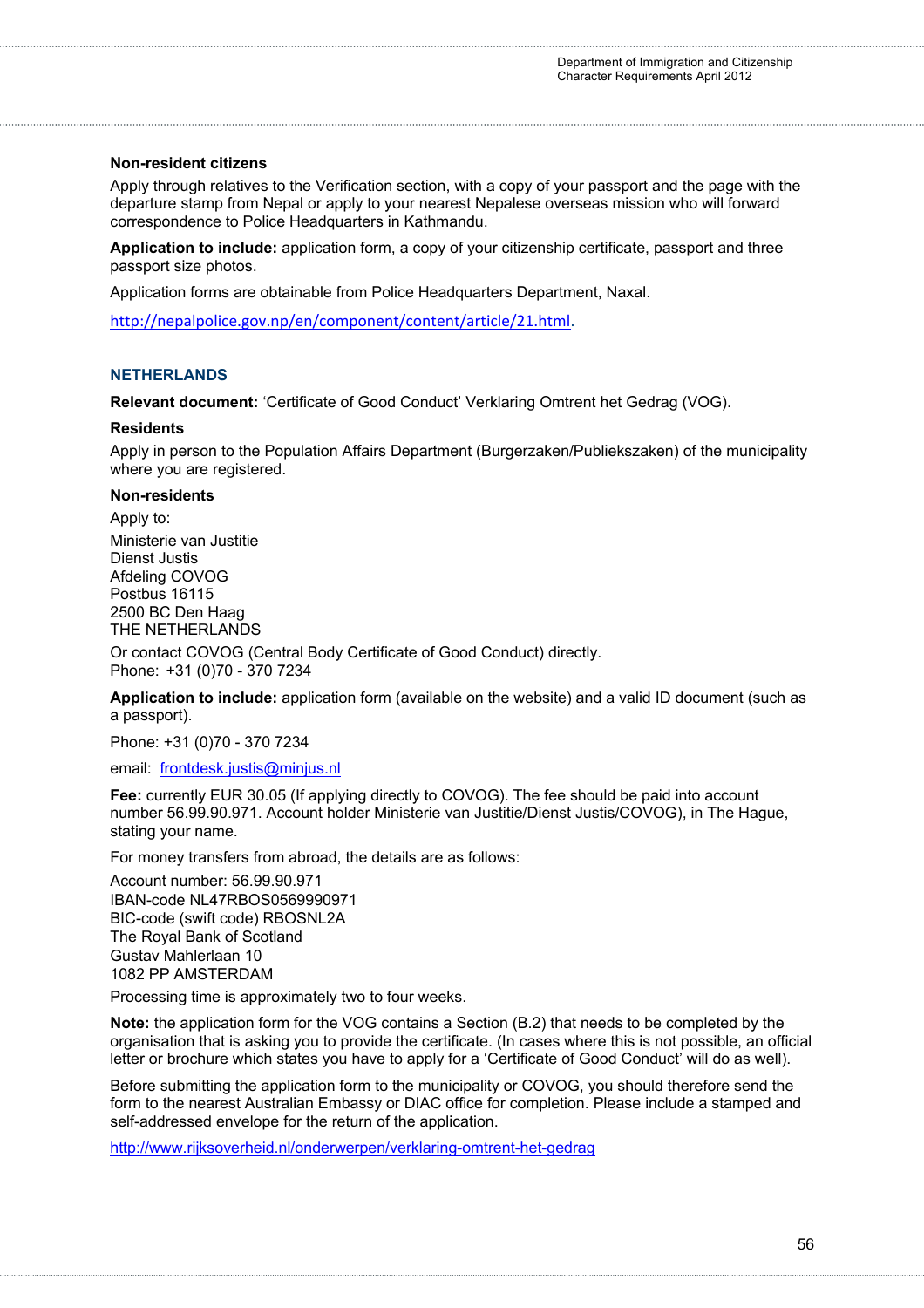Department of Immigration and Citizenship Character Requirements April 2012

# **NEW CALEDONIA**

# **Non-French citizens and French citizens born outside New Caledonia**

**Relevant document:** 'Extract from Police records' (Extrait du Casier Judiciaire).

Apply by mail to: Casier Judiciaire National, at: 107 rue du Landreau 44079 Nantes Cedex 01 FRANCE OR Online at www.cjn.justice.gouv.fr

**Application to include:** identification and request form: 'Request for a bulletin No 3' (Demande de B3).

#### **French citizens born in New Caledonia**

Apply in person or by mail to: Tribunal Civil B.P. F4 Noumea Cedex

**Application to include:** identification and the request form.

### **NEW ZEALAND**

**Relevant document:** 'Police Clearance'.

Apply to: Privacy Unit Ministry of Justice National Office PO Box 2750 **Wellington** NEW ZEALAND Phone: +64 4 9188800 Fax: + 64 4 9188974

**Application to include:** applications must be made using form F1 and the request must be for a Full Record of Convictions (the Full Record of Convictions box on form F1 must be ticked).

Forms can be obtained at www.Ministry of Justice or from the Ministry of Justice at the above address.

**Note:** you will first obtain a full NZ Ministry of Justice police clearance. If there are any sentences of imprisonment, you will be required to complete a 'Consent to Disclosure of Information' form and form 80 (available from DIAC).

## **NICARAGUA**

**Relevant document:** 'Certificado de Conducta' (Certificate of Good Conduct).

Apply in person to Central Police Archives Territorial section of your local police station.

**Application to include:** identification and fingerprints.

**Fee:** payable.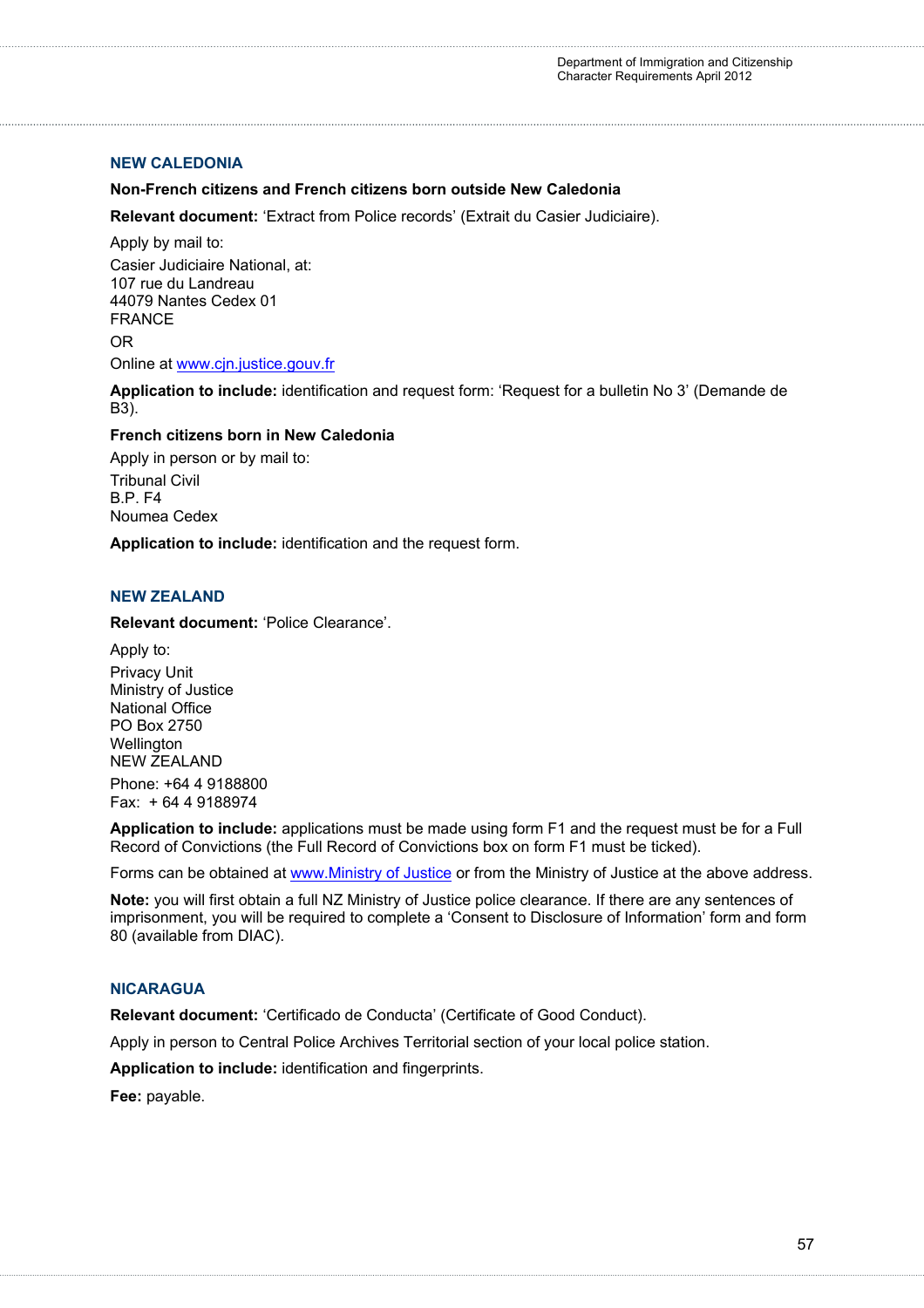# **NIGER**

**Relevant document: '**Extrait du casier judiciaire'.

## **Residents (citizens)**

**S**end an application for an *Extrait du casier judiciaire* to the Court of Appeal, at:

Cour d'Appel BP 231 Niamey NIGER

# **Non-residents and non-citizens**

Send an application to the Senior Registrar of the Court of Appeal, at the address above.

**Application to include:** extract of your birth certificate, your Identity card, a document listing your mother's name, or a passport or national identity card, if you live in a country that is a member of the West African Economic and Monetary Union, and the required fees.

## **If you live outside Niger**

Your application must include a copy of your identity document certified by an embassy or consulate of Niger. You may submit the application yourself or you may designate someone you know or someone with notarized authorization to submit it for you.

# **NIGERIA**

**Relevant document:** 'Police Character Certificate'.

Apply in person or by mail to: The Public Relations Officer Zone 7 Police Command Headquarters Wuse, Abuja NIGERIA

# **Application to include**

**Residents** – application form, fingerprint form (including a full set of fingerprints), and four passport photographs.

You can obtain the application form from your local police station.

**Non-residents** - provide a covering letter formally requesting a Police Character Certificate or alternatively a copy of DIAC's letter addressed to you requesting that a certificate from Nigeria be provided.

Also provide four passport size photographs, a copy of passport (bio data page and entry and departure stamps from Nigeria, and Nigerian visas or evidence of lawful stay if you are not a Nigerian national), and full set of fingerprints taken by the police in your country of current residence.

**Fee:** Western Union bank draft for the amount of USD10.00 made payable to Police Command Headquarters.

# **NORWAY**

**Relevant document:** 'Transcript from Police Records' (Politiattest).

### **Residents and non-residents**

Apply in person or by mail to the local police station or complete an electronic request form at www.politi.no

**Application to include:** purpose of applying for the transcript, a copy of birth certificate, personal ID number, date of birth, driver's licence, bank card, passport or other ID papers.

Fee: payable.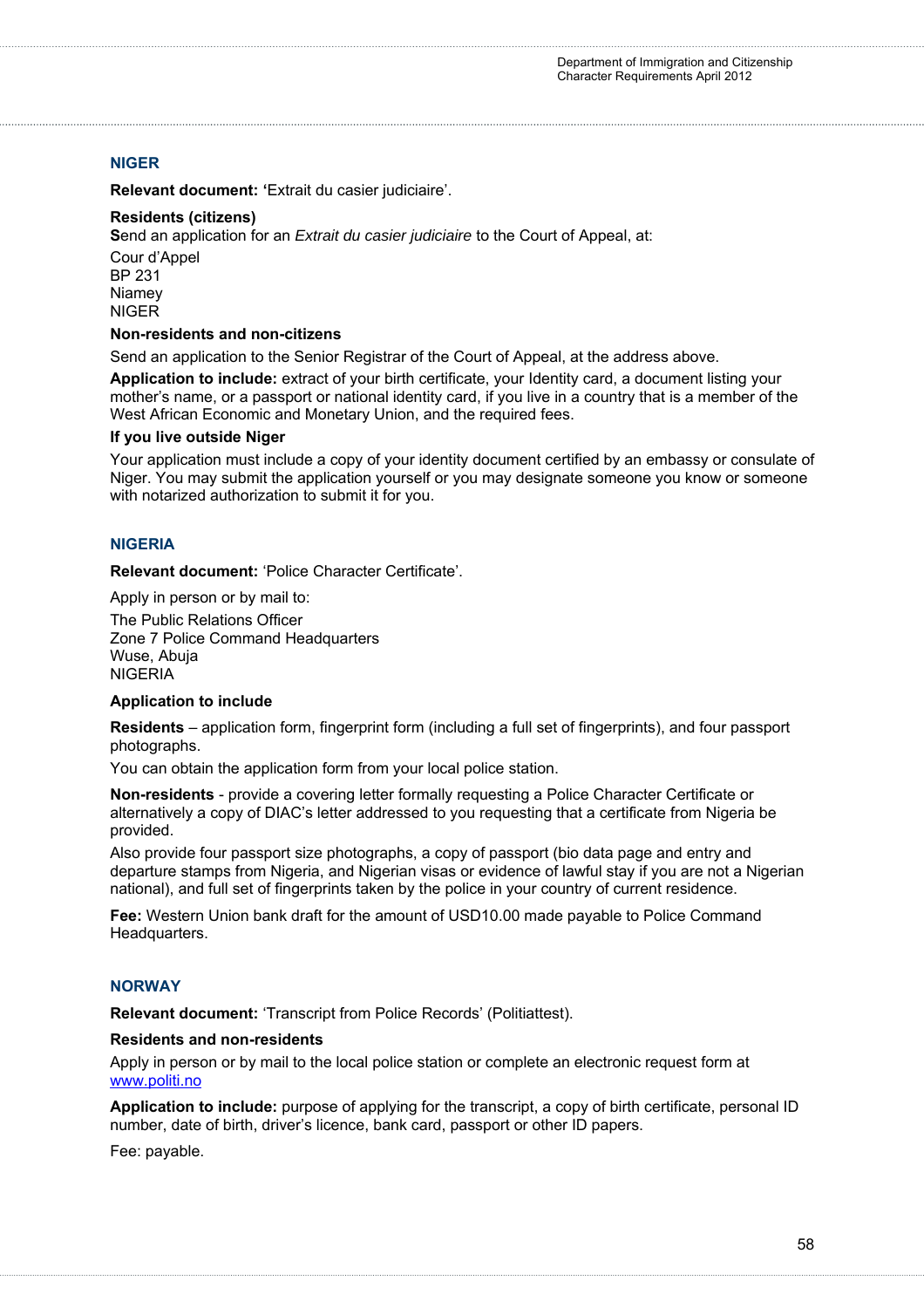# **OMAN**

**Relevant document:** 'Police Clearance Certificate'.

## **Residents**

Apply to the Royal Oman Police at your place of residence.

## **Non-residents**

Apply to the Consulate-General of the Sultanate of Oman in Melbourne (if you are in Australia), or to the nearest Omani embassy in your country of residence.

**Application to include:** the application form, a letter from your sponsor, two passport size photos, a copy of your passport including the pages containing your residence visa. Fingerprints will be taken.

Processing time is two weeks or more.

# **PAKISTAN**

**Relevant document:** 'Police certificate'.

### **Citizens and non-citizens living in Pakistan**

Apply in person or by mail to the District Superintendent of Police at your place of residence or former residence.

### **Non-residents**

Apply to the nearest Pakistan mission in your country of residence.

### **Application to include:**

**Citizens** – application form and citizen's ID card.

**Resident non-citizens** – application form and Residence permit.

**Non-resident non-citizens** – application form and details of addresses and periods of residence in Pakistan.

The application form can be obtained at local police station. If it is not available, a letter may be accepted.

**Note:** Applicants without formal residence permits will be unable to obtain a police certificate.

# **PALESTINIAN AUTHORITY – WEST BANK AND GAZA STRIP**

**Relevant document:** 'Certificate of No Criminal record' **(ةداهش ولخ نم قباوسلا (**issued by the Ministry of Interior in Ramallah and signed by the Deputy Minister of Interior (currently Mr Hassan Alawwi).

### **Gaza (for Gaza Strip)**

Residents of the Gaza Strip should apply for the certificate either through a friend/relative in the West Bank (they must give the friend/relative a Power of Attorney - Wakala (**ةلاكو(** , or, or through one of the service offices offices **(بتكم تامدخ (**in the Gaza Strip.

### **West Bank Residents**

Residents of the West Bank should apply directly at the branch of the Ministry of Interior nearest to them.

### **Non-residents**

If applicants are overseas, they should apply at the Palestinian embassy or consulate or representative office nearest to them.

Application to include: ID, Passport and two passport size photos.

The certificates are given directly to the applicants for forwarding to the departmental case officer or relevant post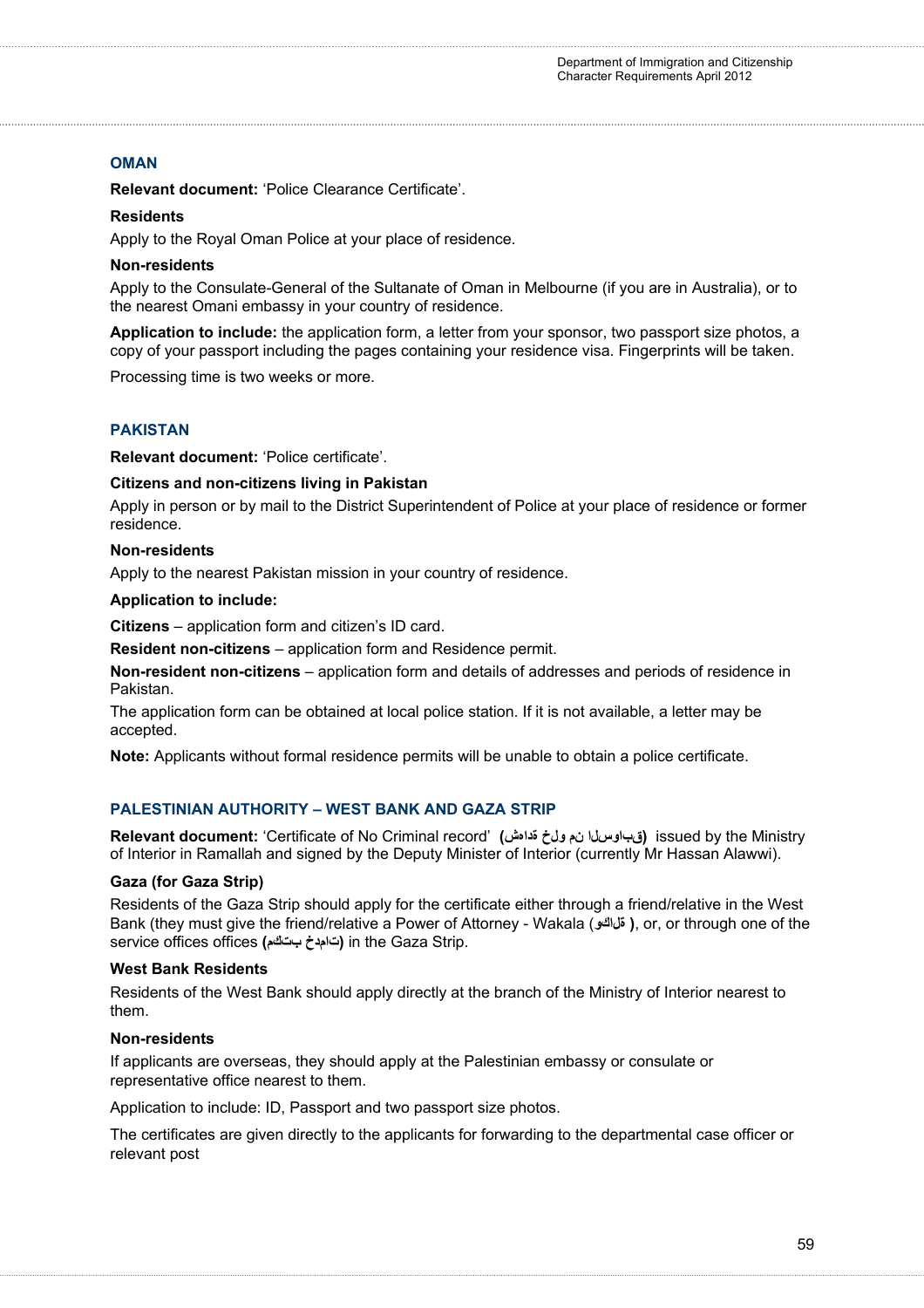# **PANAMA**

**Relevant document:** 'Record Policivo'.

## **Residents**

Apply by mail to: Policia Tecnica Judicial (PTJ) Edifiico 424, Corregimiento De Ancon Ciudad De Panama, Republica De Panama Apartado Postal 1299, Panama 1 REPUBLICA DE PANAMA

### **Non-residents**

Apply through a relative (up to fourth degree) living in Panama. Arrange power of attorney for that person to request and obtain the certificate on your behalf from the address above.

The certificate cannot be sent by mail. It has to be collected by you or someone acting on your behalf.

Application to include: full name, nationality, gender, date of birth, reason for requesting certificate and, (for non-citizens), your date of entry into Panama.

**Fee:** payable.

## **PAPUA NEW GUINEA**

**Relevant document:** 'Police Character Check Form' or 'Overseas Character Check Form'.

#### **Residents**

Apply at the Police Headquarters, Konedobu, Port Moresby.

### **Non-Residents**

Apply by mail to:

National Criminal Records Office Royal Papua New Guinea Constabulary PO Box 85 Konedobu NCD Port Moresby, PNG

The application form is available from Police Headquarters, National Criminal Records Office. Instructions on how to apply are included on the form.

**Fee:** payable.

## **PARAGUAY**

**Relevant document:** 'Certificado de Antecedentes'.

### **Residents**

Apply in person to: The Departamento de Identificaciones Av. Boggiani y Ri 2, Ytororo Villa Aurelia Asuncion, PARAGUAY

Application to include: ID – cedula.

### **Non-residents**

Apply to the DIAC office processing your application.

Application to include: a completed Form 80 (including ID number). Form 80 is available from DIAC or from www.immi.gov.au

**Fee:** payable.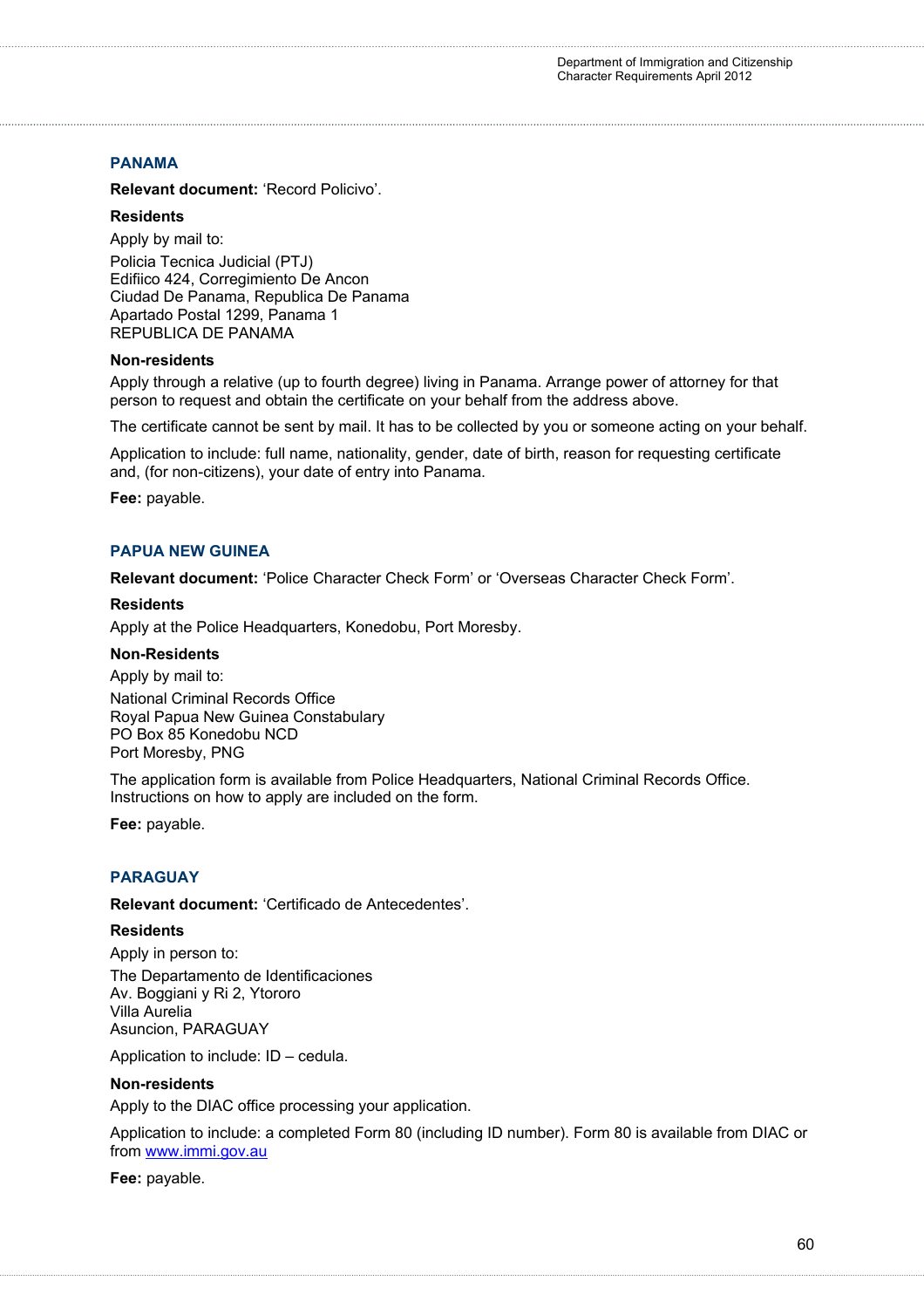# **PERU**

**Relevant document:** 'Certificado de Antecedentes Policiales'.

## **Residents**

Apply in person providing documentation to:

Sede Central de la División Central de Identificación Policial de la Dirección de Criminalística PNP Avenida Aramburú 550 Surquillo, Lima

Phone: 222 7364 for the Dependencia Policial PNP in provincial areas.

For documentation see www.pnp.gob.pe

### **Non-residents**

You can authorise a friend or relative in Peru to apply on your behalf with the necessary forms and documentation. You must have the information you are providing stamped and legalised by the Peruvian Consulate in your country of residence.

If you do not have any relatives or friends in Peru you can request a certificate through the Peruvian consulate in your country of residence.

**Fee:** payable.

### **PHILIPPINES, THE**

**Relevant document:** 'NBI Clearance'.

#### **Residents**

Apply in person at your local National Bureau of Investigations (NBI).

Main office address: NBI Building, Taft Avenue, Ermita, Manila PHILIPPINES 1000

Phone: Trunkline 523-8231 to 38 Fax: 526-1216, 523-7414

See www.nbi.gov.ph for a complete list of NBI Regional/District/Satellite Offices.

**Application to include:** the completed application form, fingerprints and a photograph. The application form is available from NBI offices and Philippine consulates.

### **Non-residents**

Apply by mail or through the Philippine consulate in your country of residence.

Return completed application and fingerprints to the NBI with the fee plus return postage (stamped self addressed envelope or money). The application should show the certificate is required for entry to Australia.

**Fee:** payable.

### **POLAND**

**Relevant document:** 'Zapytanie o Karalnosc – Zapytanie o udzielenie Informacji o Osobie' (Request for information about a Person).

## **Residents and non-residents**

Apply in person or by mail to: Ministry of Justice ul.Czerniakowska 100, 00-454 Warszawa Biura Informacyjne Krajowego Rejestru Karnego (KRK) and Punkty Informacyjne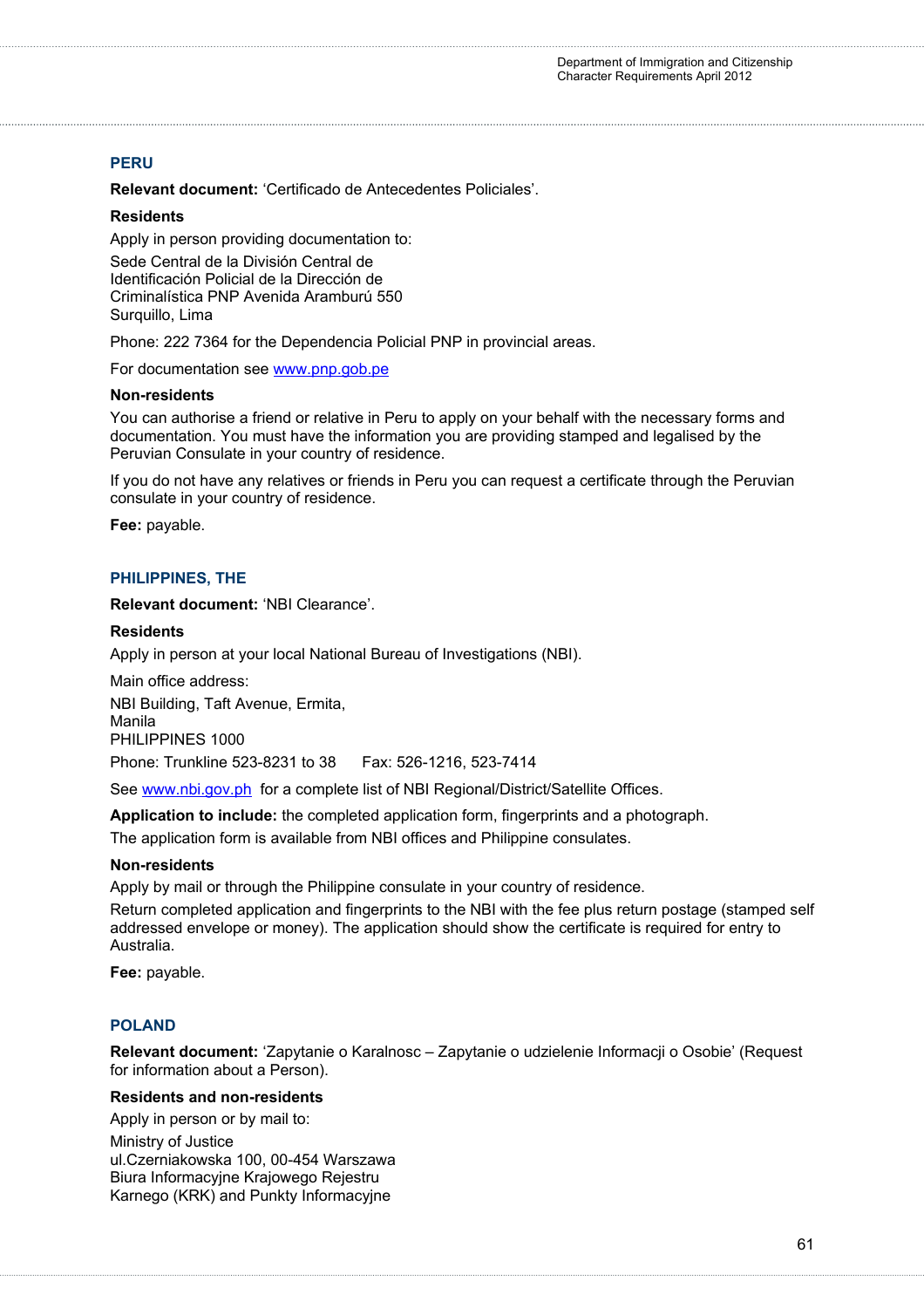## Krajowego Rejestru Karnego POLAND

**Application to include:** full name, date and place of birth, current residential address and occupation details.

- At point 12, you must request a check in boxes 1 and 3.
- If you are under 16 years of age), you must check box 2.
- At point 13, you must indicate 'full range'.

The application form 'Zapytanie o udzielenie Informacji o Osobie' can be obtained directly form the KRK, Polish Ministry of Justice or from the Australian Embassy Warsaw along with a covering letter.

**Fee:** 50 PLN.

**Note:** in question 12, checking boxes 1 and 3 ensures you can be checked against all records and registers (1 - penal register, 3 - pending charges).

Box 2 is for the (rare) situation when an applicant under 16 years of age is asked to provide a police clearance and is checked against juvenile law.

www.ms.gov.pl

## **PORTUGAL**

**Relevant document:** 'Criminal Record Certificate' (certificado do registo criminal).

### **Residents**

Apply in person to General Department for Justice Administration (Direcção Geralda Administração da Justiça – DGAJ).

OR

Apply to other offices of the DGAJ at Coimbra and Porto, in judicial courts or municipal chambers if you live in a rural locality.

## **Non-residents**

Apply by mail to: Department for Criminal Identification Services (Direcção Serviços de Identificação Criminal) Avenida 5 de Outubro, 125 1069-044 Lisboa PORTUGAL Phone: 351 21 790 6200 Fax: 351 21 790 6460

**Application to include:** Identification card or passport.

For enquiries, send an email to lojadocidadao@lojadocidadao.pt

**Fee:** payable.

www.lojadocidadao.pt

# **PUERTO RICO**

**Relevant Document:** 'Certificado de Antecedentes Penales'.

## **Residents and non-residents**

Apply in person or by mail to the Puerto Rico Police Department:

Ave F.D.Roosevelt 601 Cuartel General San Juan PR 00936-8166 PUERTO RICO

Apply online at www.policia.gobierno.pr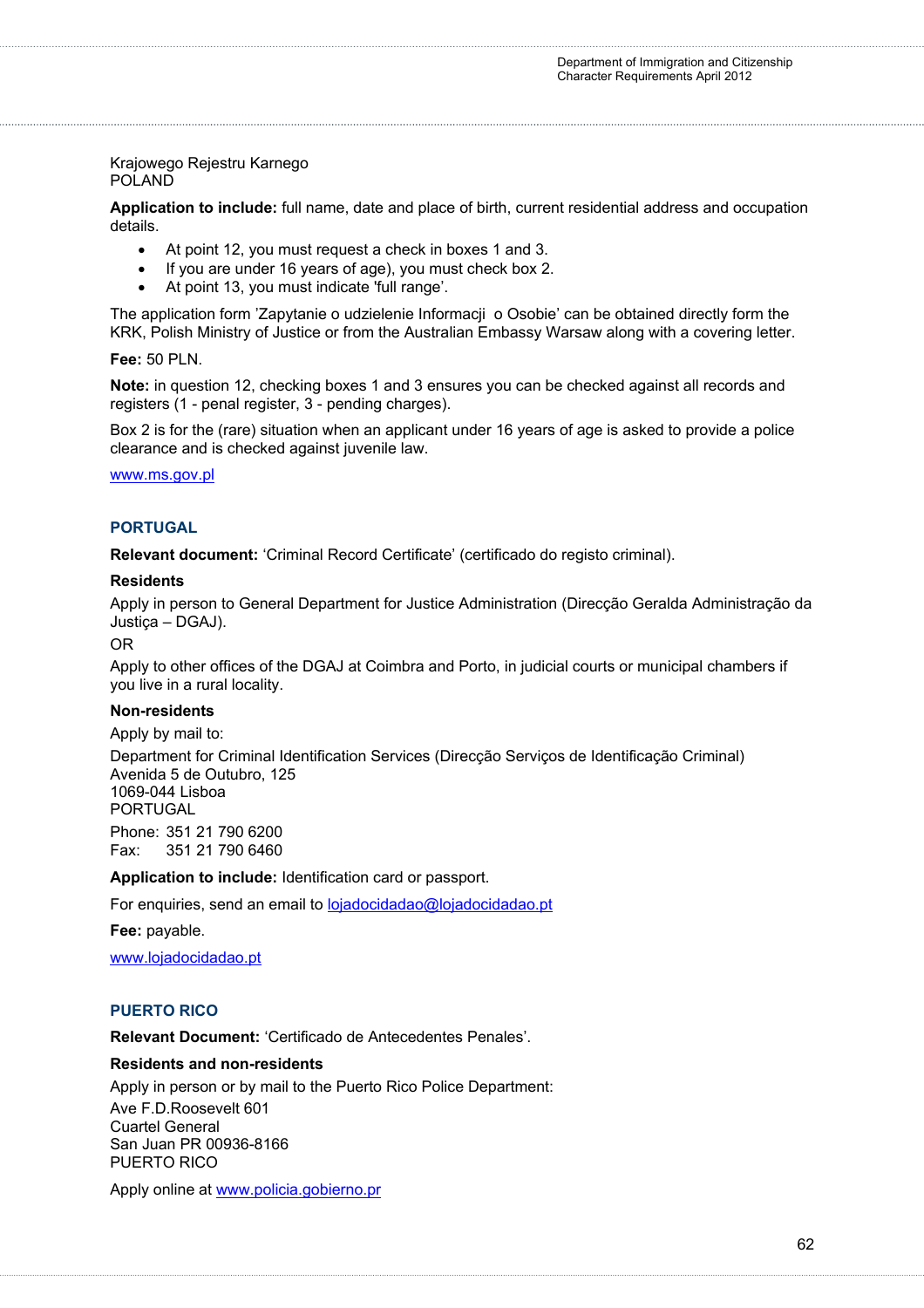Phone: +1 (787) 793-1234 Fax: +1 (787) 781-0080

The application form and instructions are available on the website.

**Fee:** payable.

# **QATAR**

## **Relevant documents:**

'Police Clearance Certificate' (for residents) 'Certificate of Good Conduct' (for non-residents).

## **Residents**

Apply to: Ministry of Interior Director of Criminal Evidence and Information Department P.O. Box 23004 Doha, State of Qatar Telephone: 974-450-8666 Location: Waab area

Website: www.moi.gov.qa

#### **Non-residents**

Apply in person to any Qatari Embassy.

**Application to include:** four passport size photos, copy of your current passport, copy of last held resident visa and a copy of a police clearance certificate from your country of citizenship.

Processing time is at least 12 weeks.

The certificate is valid for six months from date of issue.

**Fee:** payable.

## **REUNION**

Apply by mail to: Casier Judiciaire National 107 rue du Landreau 44079 Nantes Cedex 01 FRANCE

**Application to include:** application form, proof of identity or resident status in country, photocopy of passport or identity card and 'Carte de Sejour'.

The application form is 'Request for a Bulletin no 3' (Demande de B3).

See FRANCE entry for instructions on how to apply.

### **ROMANIA**

**Relevant document:** 'Certificat de Cazier Judiciar' (Certificate of Police Clearance).

# **Residents and non-residents**

If you are a resident, apply in person.

If you are a non-resident, apply through an authorised person to the Ministry of Interior, General Inspector of Police Convictions Register, at your place of birth or residence.

**Application to include:** ID document and evidence the pocessing fee has been paid. Forms and further instructions are available at: http://politiaromana.ro/acte\_necesare.htm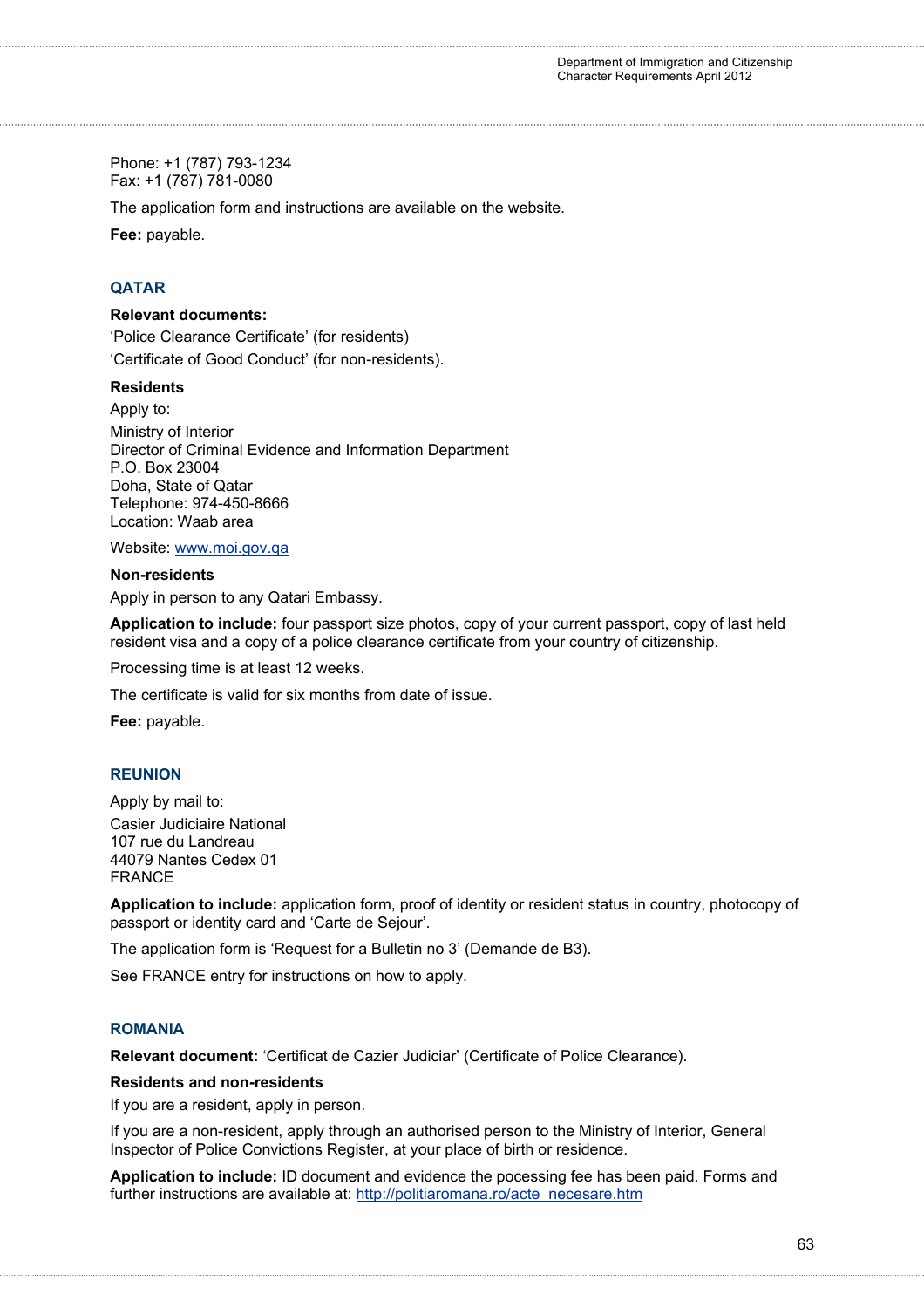## **Resident non-citizens**

You should apply in person to the county police inspectorate in your county or precinct in your area of residence.

#### **Non-resident non-citizens**

You will need to submit an application to the nearest Romanian embassy. (See a complete listing at www.mae.ro) or apply through the Inspectoratul General al Politiei in Romania.

Police certificates may also be obtained by giving notarized power of attorney to a representative in Romania to apply on your behalf

A request form is obtainable on application.

Processing time is between 10 and 30 days. If the application is the result of an emergency (which should be clearly stated), processing time is approximately three days.

The certificate is valid for six months.

**Fee:** payable.

#### **RUSSIAN FEDERATION**

**Relevant document:** 'Police certificate'.

### **Residents**

Apply at: Main Information Centre for Ministry of Interior Novocheryomushinskaya Street 67 MOSCOW Phone: (095) 3323058, 3323029

#### **Non-residents**

Apply to the nearest Russian embassy or consulate, or Ministry of Foreign Affairs department, or overseas mission in your own country (who will then approach Russian MFA).

If you are living in Australia, apply to the Russian Consulate in Sydney, phone 02 93261188, 02 93261866, or the Russian embassy in Canberra 02 62959474).

**Application to include:** an application form and your passport. Non-residents will also need to provide evidence of residence in the Russian Federation, the applicable visa and reason for stay.

**Fee:** payable.

http://www.mvd.ru/mvd/structure/unit/information/

# **RWANDA**

**Relevant document:** 'Extrait du Casier Judiciaire'.

### **Residents**

Apply at the police department in your local district,

OR

by mail to:

Department of Police Ministry of Local Government PO Box 3445 Kigali RWANDA Phone: 250 85406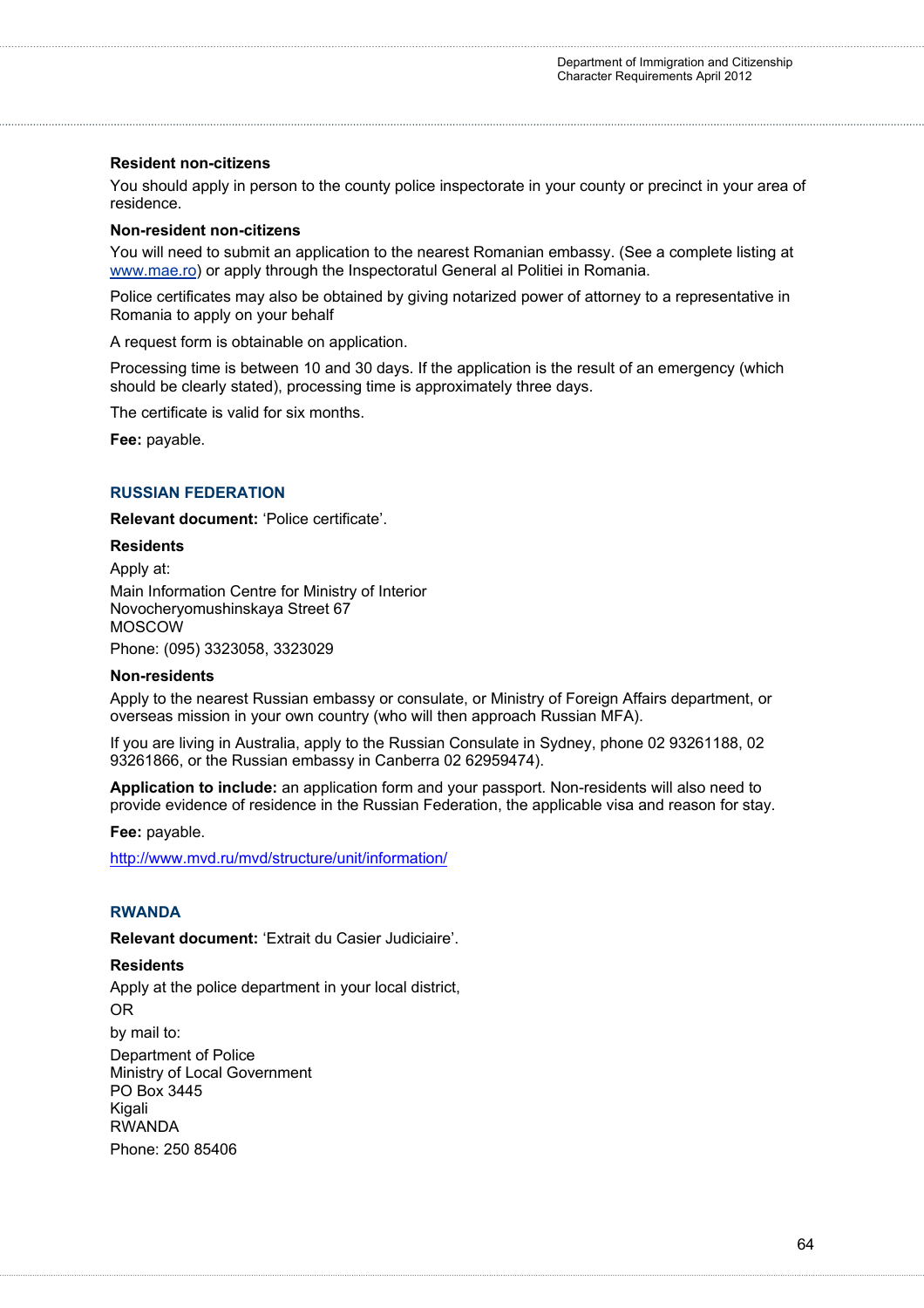## **Non-residents**

Write a letter requesting the certificate to the Parquet Général du Rwanda and have it signed by the nearest Rwandan Embassy representative. Also enclose a power of attorney for a Rwandan citizen to collect the certificate on your behalf.

**Application to include:** certificate of identity, two passport photos, identification card, passport.

If you are a non-residents or non-citizens, you should also provide your service or residence visa and work permit.

**Fee:** payable.

# **SAMOA (US)**

Apply by mail or fax to: Department of Public Safety Government of American Samoa PO Box 1086 Pago Pago American Samoa 96799 USA Phone: 684 633 1111 Fax: 684 633 7296

**Application to include:** your full name, passport number, birth certificate, sex and place of birth.

**Fee:** payment should be in US\$ in cash or by money order. The certificate will be issued in the form of an abstract from the police record, and will be sent to you.

# **SAMOA**

Apply by mail to: Police, Prisons and Fire Services Criminal Registration Office PO Box 53 Apia, SAMOA

**Application to include:** a certified copy of your birth certificate and one passport size photograph.

The police certificate can be collected from the Australian Embassy in Apia.

**Fee:** payable.

## **SAN MARINO**

Apply as for ITALY.

### **SAUDI ARABIA**

**Relevant document:** 'No Previous Conviction Certificate'.

### **Residents (citizens and non-citizens)**

Apply in person to Police General Headquarters or to Police Quarters in your area of residence in Saudi Arabia.

**Application to include:** Saudi Identity Card, a copy of your current passport plus two passport size photos, a letter from the Australian Embassy Riyadh, and fingerprints (which can be taken by local police).

Processing time is approximately two weeks or more for citizens and six months for non-citizens.

**Fee:** payable.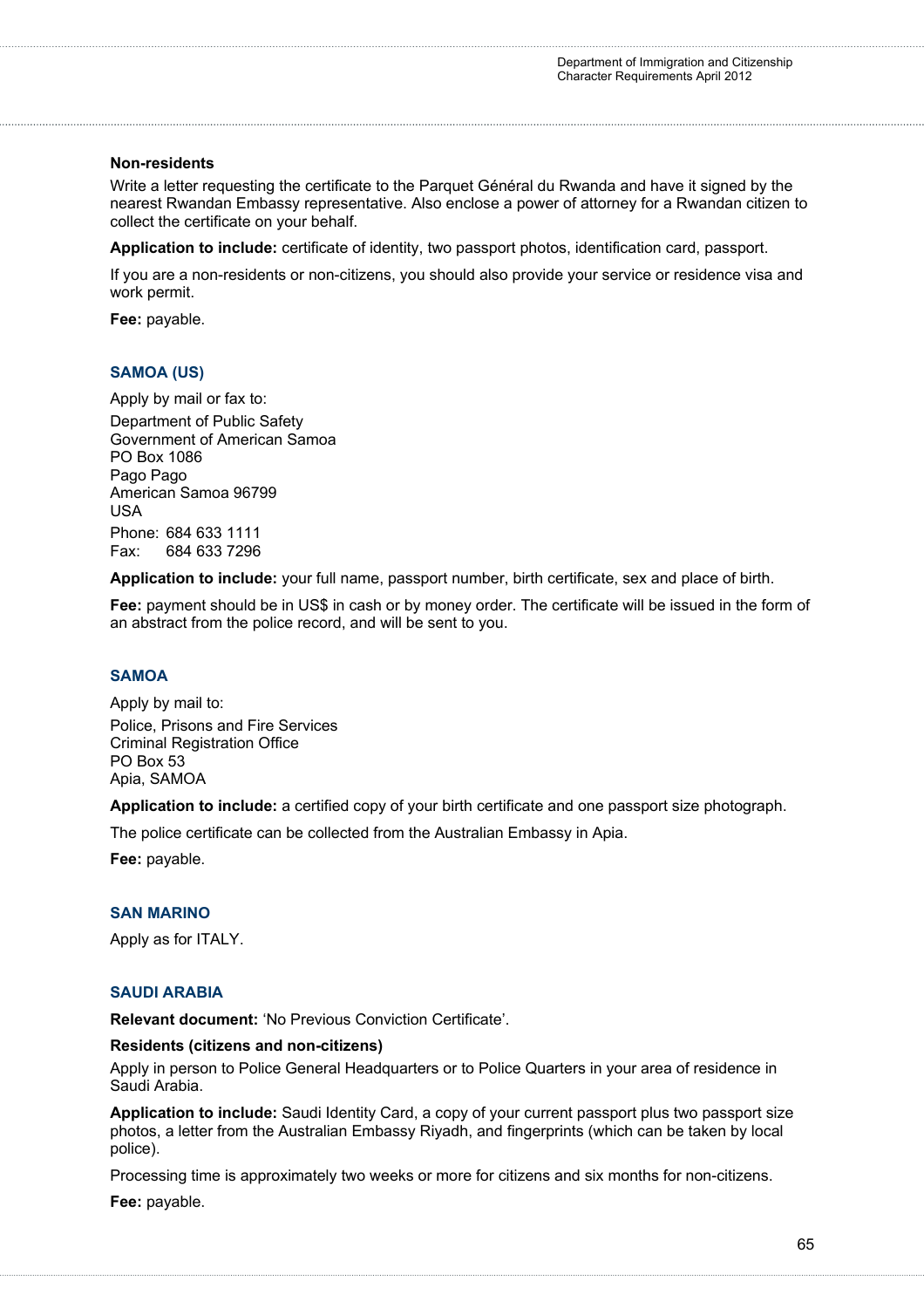# **Obtaining the letter from DIAC**

If you have lodged a migration application, the DIAC processing office will provide you with a letter that requests health and character checks. You will need to present a copy of this letter to the DIAC office in Riyadh along with a copy of current passport and valid Iqama. The DIAC office in Riyadh will then issue a letter addressed to the Saudi Authorities to assist you in obtaining a police clearance.

You take this letter with the other documents required and lodge your application for a police clearance at the Ministry of Foreign Affairs who will authenticate the letter. Letter will then need to be taken to Police Headquarters and fingerprints samples taken.

If you have evidence that a migration application is lodged through the standard departmental letter to proceed to health and character checks, (issued by their case officer), then no fee is payable for the letter from DIAC Riyadh.

### **Saudi citizens living in Australia**

Go the Saudi website for details on how to apply for a certificate or contact the Saudi embassy in Canberra.

http://portal.mofa.gov.sa/Detail.asp?InSectionID=5180&InNewsItemID=53746

# **Non-Saudi citizens**

Currently non-Saudi citizens are unable to obtain a police certificate from Saudi Arabia. However, you will need to provide a copy of your final exit document, and, if you were employed while in Saudi Arabia, a letter from your previous employer.

# **SENEGAL**

## **Residents**

Apply in person to the tribunal representing the region in which you currently live.

**Application to include:** certified copy of identity card.

### **Non-residents**

Apply by mail to the Ministry of Justice, Dakar.

**Fee:** payable.

# **SERBIA, REPUBLIC OF**

**Relevant document:** 'Certificate' (Uverenje).

### **Residents**

Apply to the Ministry of Internal Affairs (police station).

### **Non-residents**

Apply in person to the Serbian embassy in your country of residence.

An application form can be obtained at time of application.

**Fee:** payable.

Processing time is approximately one week. The certificate is valid for six months.

# **SEYCHELLES**

# **Relevant document:** 'Character Certificate'.

## **Residents**

Apply in person to: Commissioner of Police Police Headquarters Seychelles Police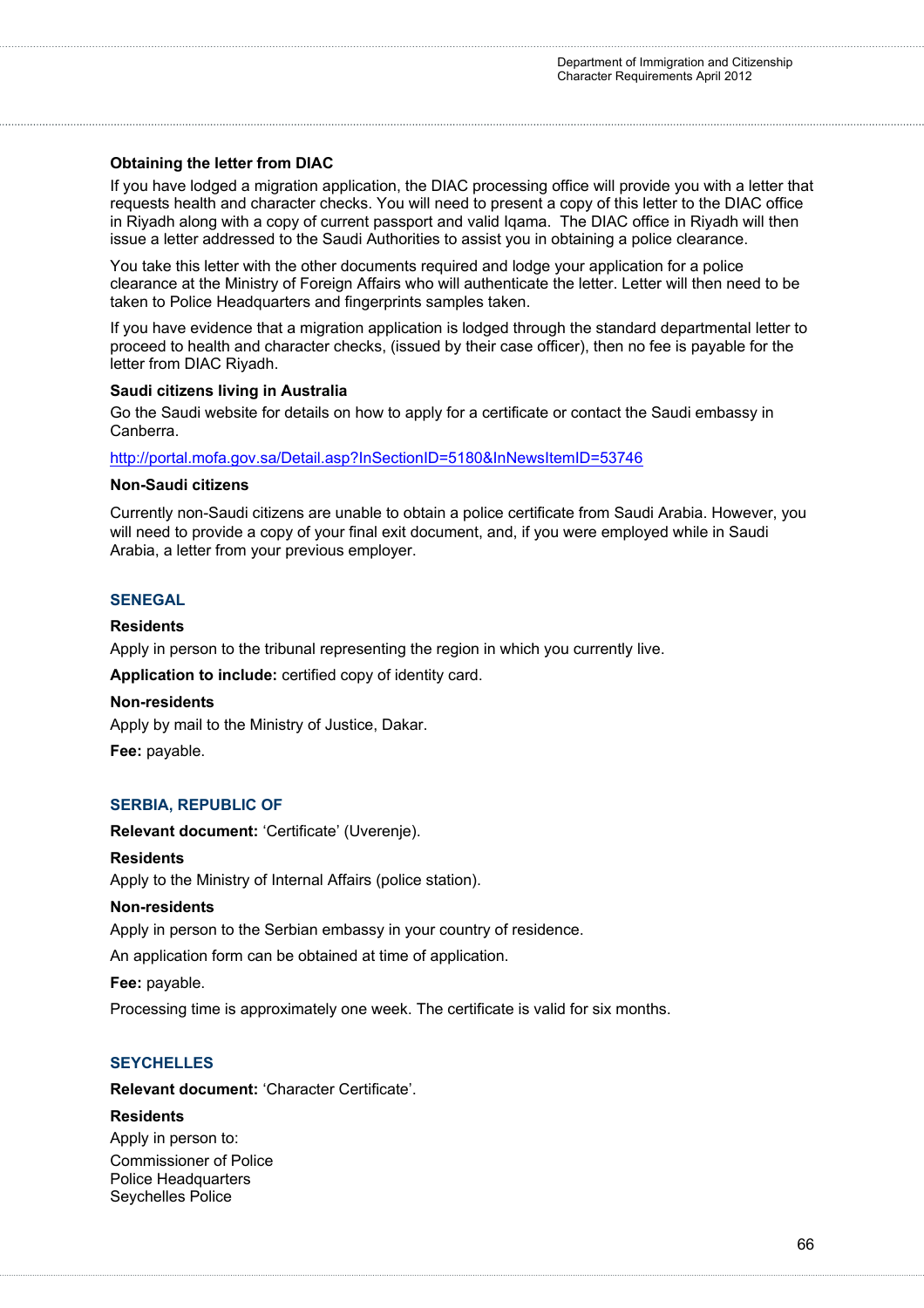Victoria Mahe REPUBLIC OF SEYCHELLES Phone: (248) 288 000

## **Non-residents**

A family member can apply on your behalf with a written authorisation from you to:

PO Box 46 REPUBLIC OF SEYCHELLES

**Application to include:** identity card, passport and your birth certificate.

**Fee:** SCR 200 Processing time is approximately three working days.

# **SIERRA LEONE**

### **Residents**

Apply to the Criminal Investigation Headquarters in Freetown.

#### **Non-residents**

Either contact relatives or friends in Sierra Leone to assist in obtaining the certificate or contact the nearest Sierra Leone embassy or consulate.

**Application to include:** fingerprints (include the whole hand) taken from a police station in your country of residence, a written request outlining the reason for requiring the certificate, a certified copy of your passport bio data page, a certified copy of passport pages showing legal status and visa in Sierra Leone and the required fee.

**Fee:** payable.

# **SINGAPORE**

**Relevant document:** 'Certificate of Clearance '(COC).

### **Citizens**

Apply by mail to: CNCC Office Criminal Investigations Department Block D, #02-01A Police Cantonment Complex 391 New Bridge Road SINGAPORE 088762

Phone: (65) 64358275/7 (direct lines).

**Application to include:** application form, two recent passport photos, current and past international passports/travel documents showing immigration endorsements (to allow computation of period stayed in Singapore). Also include Citizens Singapore NRIC, valid exit permit/exemption certificate issued by CMPB, and MINDEF for male Singaporeans liable for National Service.

The application form is available from above address.

#### **Non-citizens**

You must apply for a COC from the Singaporean Police Force.

http://www.spf.gov.sg/epc/cert\_issued.htm

When applying, the application must be accompanied by a request letter from DIAC.

Fee: payable - see www.spf.gov.sg/epc/cert\_issued.htm Residents - payment: using NETS, Cashcard, Credit Cards - Visa or Mastercard only.

Processing time is approximately two to three weeks.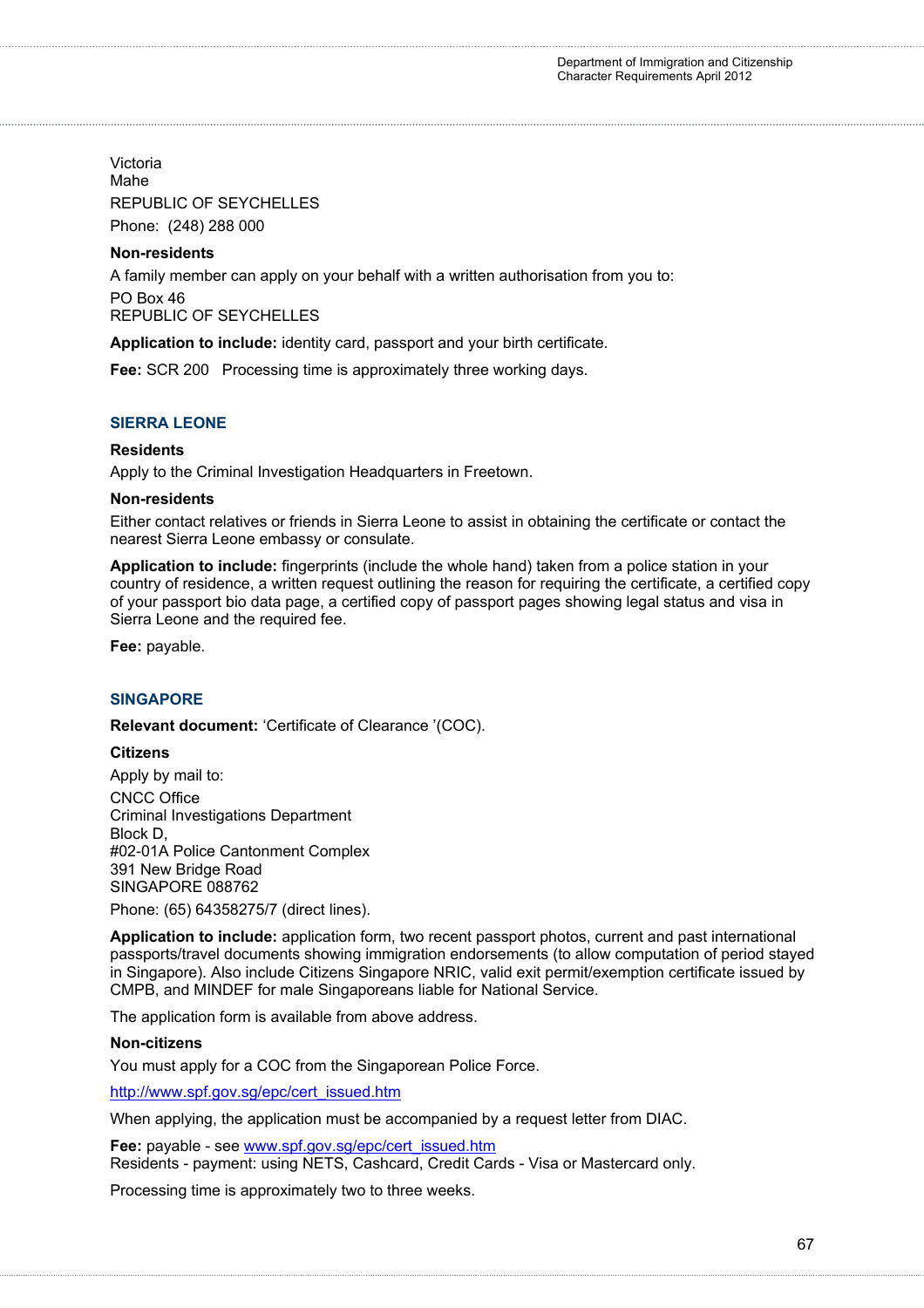# **SLOVAK REPUBLIC**

**Relevant Document:** 'Police Certificate' (Vypis z registra trestov).

The application form is also available at Register trestov GP SR or at your local prosecutor's office.

## **Residents**

Apply in person or through an authorised representative to the Public Prosecutor's office (Register Trestov GP SR). See website for location of public prosecution offices.

**Application to include:** application form, Slovak ID or birth certificate. If you are a foreign national, you must also present your original passport and a certified translation of your birth certificate.

Application instructions can be found at www.genpro.gov.sk (in Slovak).

## **Non-residents**

Apply to the nearest Slovak diplomatic mission in person, or by mail to:

Kvetna 13 814 23 Bratislava SLOVAK REPUBLIC

**Application to include:** application form, original passport and a certified translation of your birth certificate.

## **Fee:** EUR3 + EUR 1.50

Processing time is approximately one to three days if your application is lodged in the Slovak Republic.

## **SLOVENIA**

**Relevant document:** 'Certificate of No Convictions' (Potrdilo o nekaznovanju).

### **Residents**

Apply in person, by mail or fax to:

Ministry of Justice Zupanciceva 3 1000 Liubliana **SLOVENIA** Phone: (386) 1 3695200

### **Non-residents**

Apply at your nearest Slovenian embassy or consulate.

**Application to include**: document/certificate of identity and the reason for the request.

The application form and instructions are available from the Ministry of Justice or on their website.

**Fee:** nil.

Processing time is approximately three days.

#### www.mp.gov.si

### **SOLOMON ISLANDS**

**Relevant document:** 'Police Clearance Certificate'.

Apply to: Central Police Station Att: Forensic Officer PO Box G3 Honiara SOLOMON ISLANDS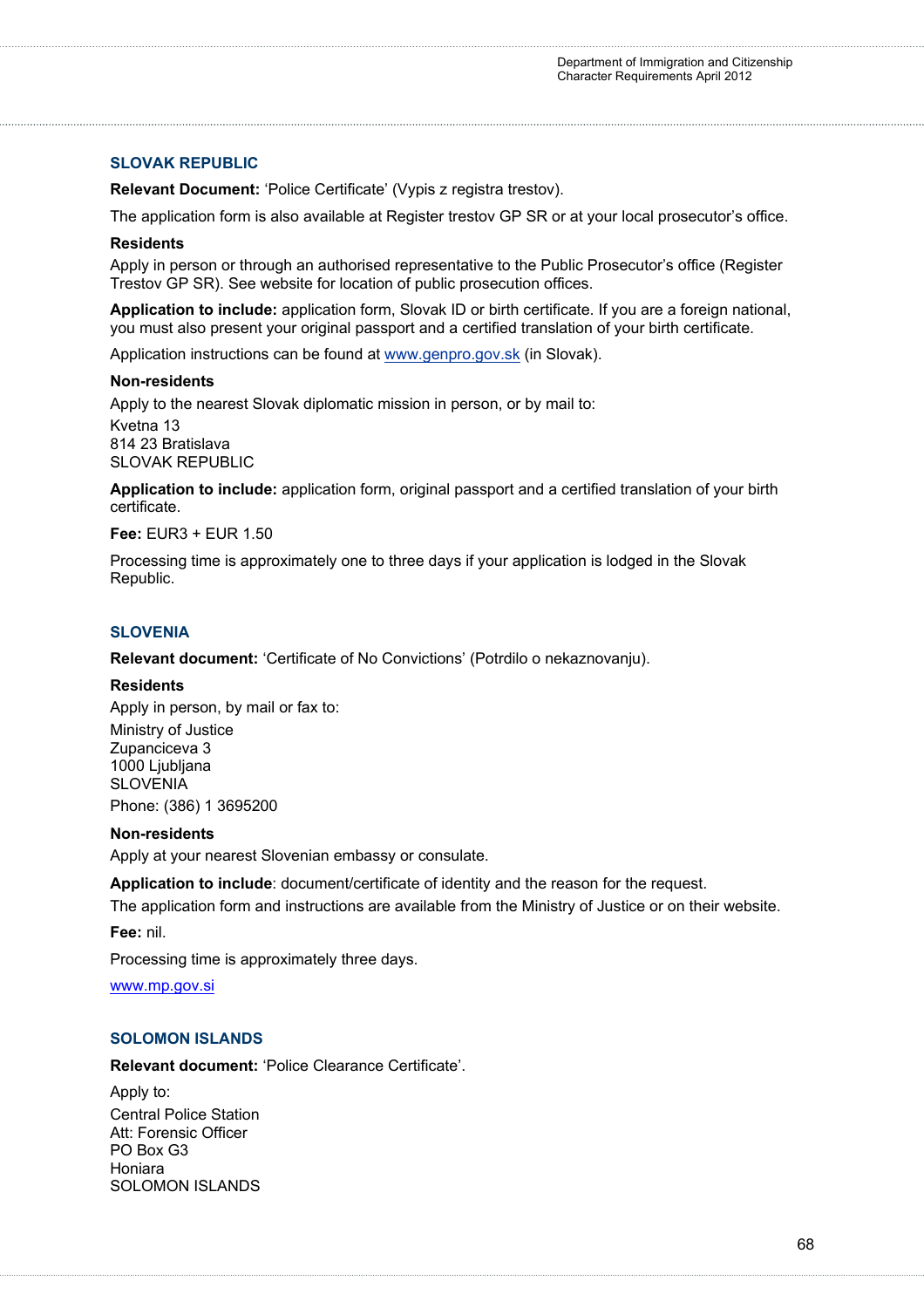**Application to include:** completed application form and fingerprints.

The Police consent form and fingerprint form is available from the Police Forensic officer at the Central Police Station.

**Fee:** payable at the Ministry of Finance and Treasury. The receipt for the fee must be handed in at the Central Police Station for the Police Clearance Certificate to be processed.

#### **SOUTH AFRICA**

## **Residents and non-residents**

Apply by mail, courier service, or by hand to: Criminal Records Centre, (Kriminele Rekord Sentrum) SAPS CRC (for attn: Sub-Section Police Clearance Certificates) Bothongo Plaza West Building 271 Schoeman Street 1st Floor Room 14 Pretoria 0002 SOUTH AFRICA or to Private Bag X308 Pretoria 0001 SOUTH AFRICA

Applicants in Australia may also seek assistance from the South African High Commission.

Application to include: passport photos, full set of fingerprints, name, surname, date and place of birth. Your Identity Number must be recorded on the fingerprint form. The fingerprint form cannot be faxed. You must be fingerprinted at your nearest police station. An identity document is required as proof of identity. Receipt of payment must accompany application. Non-residents must provide South African residence dates and addresses.

**Fee:** payable.

**Note:** checks undertaken by Global Intelligence are not accepted.

### **SPAIN**

**Relevant document:** 'Certificado de Antecedentes Penales'.

#### **Residents**

Apply in person to:

Ministerio de Justicia or Ministerio del Interior, in most provincial capitals in Spain.

**Form:** use 'Modelo 790'

Processing time is 'on the spot' if applying in person.

## **Non-residents**

Apply to the DIAC office processing the application.

**Application to include:** Form 80 and National Identity Document (DNI) or passport. Form 80 is available from DIAC or on the website: www.immi.gov.au

**Fee:** 3.50 Euros

Processing time is approximately three weeks.

www.mju.es/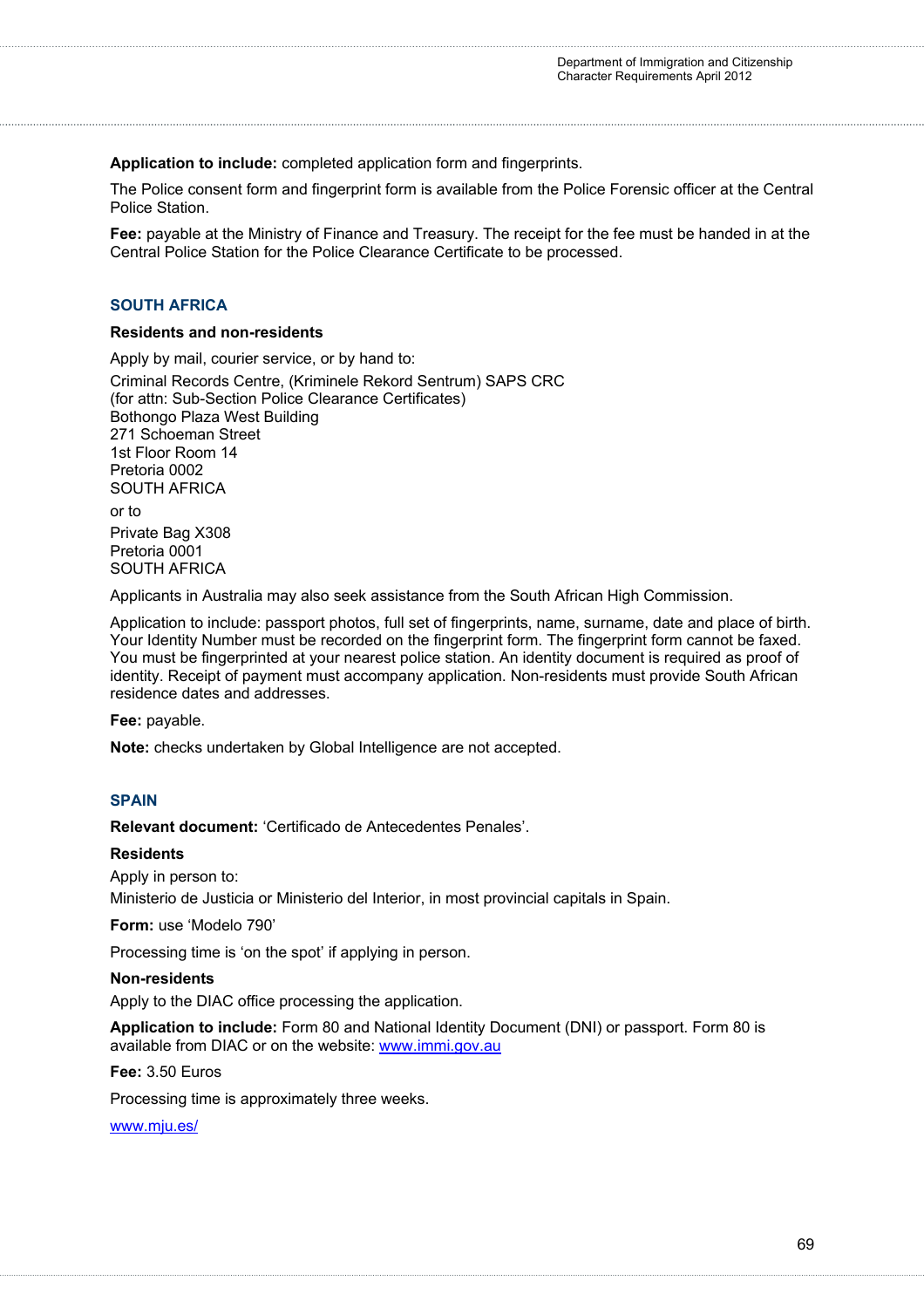# **SRI LANKA**

**Relevant document:** 'Police Clearance Certificate'.

### **Residents**

Apply in person or by mail to: Police Headquarters, Colombo – 01 SRI LANKA

An application form is available from the Sri Lanka police or is on their website.

#### **Non-residents**

Submit the application form to the Sri Lankan High Commission or embassy in your country of residence.

**Fee:** payable – see website.

**Note:** you will need to provide the police certificate to the DIAC office processing the application.

www.police.lk

## **ST KITTS AND NEVIS**

#### **Residents**

Apply by mail or in person (including a representative acting on behalf of you) to:

Criminal Records Office Police Headquarters Royal St Kitts & Nevis Police Force PO Box 189 Basseterre ST KITTS Phone: 869 465 2241

**Application to include:** valid photo identification, any change-of-name documents, addresses in St. Kitts and applicable fees.

### **Non-residents**

Apply in person or by mail or someone can apply on your behalf at the address above.

**Application to include:** any change of name documents, previous addresses in St Kitts and Nevis, a set of fingerprints taken by a recognised police authority, a certified photograph and applicable fees.

**Note:** certificates may be sent directly to DIAC.

# **ST LUCIA**

**Relevant Document:** 'Certificate of Character'.

# **Residents and non-residents**

Apply in person or by mail to: Criminal Records Office Police Headquarters Bridge Street Castries, ST LUCIA Phone: 758 456 3744

### **Application to include:**

**Residents -** a completed application form (purchased from address above), two recent passport-sized photos, and valid photo identification such as a National Identification Card, driver's licence or passport.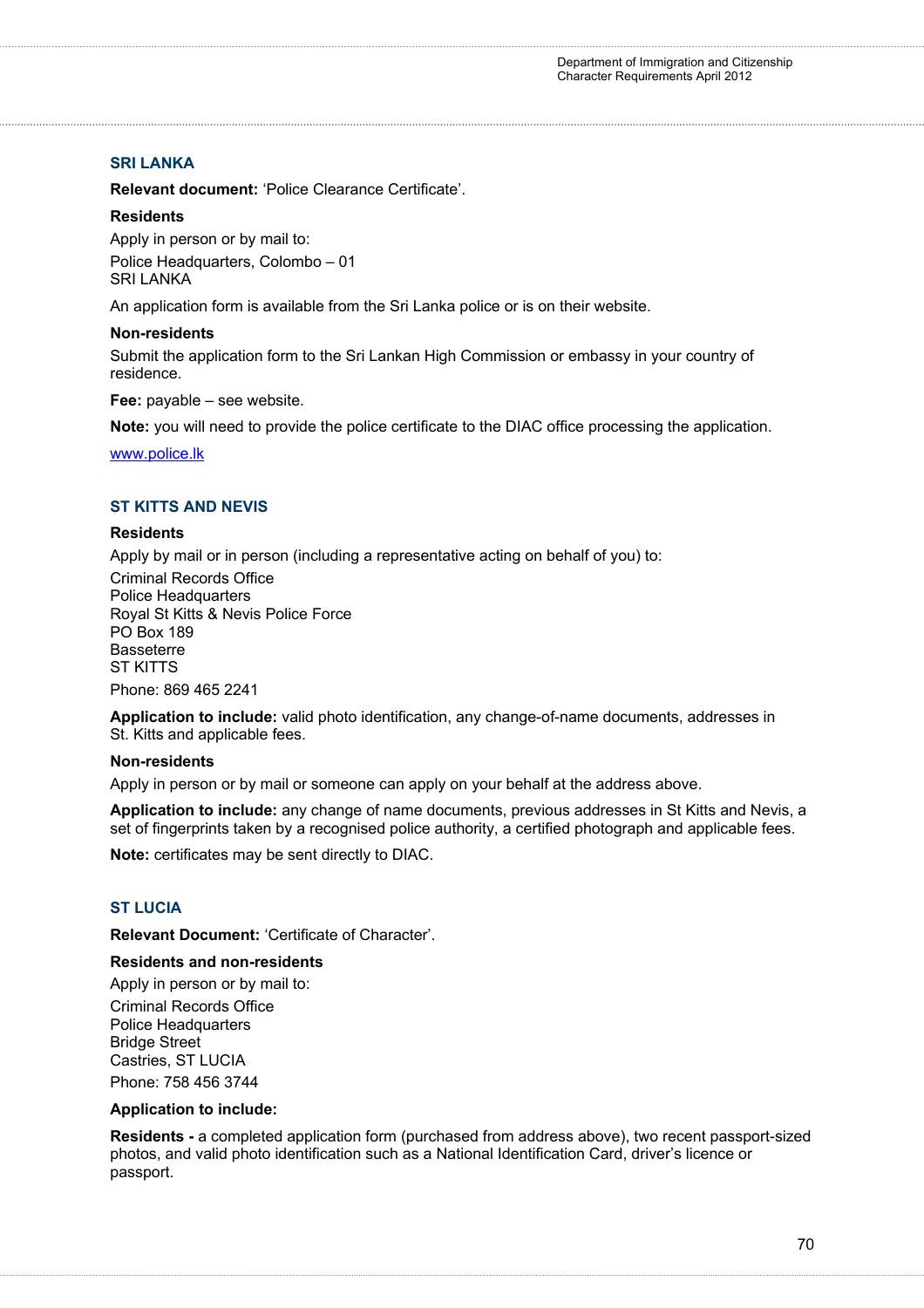**Non-residents** - a completed application form, a set of fingerprints taken by a recognised police authority in your current country of residence, residency details, two passport-sized photos and additional funds to cover postal expenses if the certificate is to be mailed.

**Fee:** payable.

**Note:** certificates may be sent directly to DIAC.

### **ST MARTIN**

See France or the Netherlands.

## **ST VINCENT AND THE GRENADINES**

#### **Residents**

Apply in person to:

Criminal Records Office Police Headquarters Kingstown, St Vincent Phone: 784 456 1810

**Application to include:** valid photo identification and two recent passport-sized photographs.

#### **Non-residents**

Apply by mail or in person (including a representative acting on your behalf) to:

Immigration Department Police Records Department Police Headquarters Kingstown SAINT VINCENT AND THE GRENADINES Phone: 784 457 2111 Fax: 784 456 2816

email: commpol@vincysurf.com

**Application to include:** a completed application form (with full name and date of birth, including any other name(s) you may have been known by), two recent passport-sized photographs, and a set of fingerprints taken by a recognised police authority in your current country of residence.

You will also need to provide certified copies of the first three double pages of your passport (if holding a Vincentian passport), or certified copies of the entire passport showing dates of residency in St Vincent & the Grenadines (if you are a foreign national).

**Fee:** payable.

**Note:** certificates may be sent directly to DIAC.

## **SURINAME**

**Relevant document:** 'Certificate of Good Conduct' (Bewijs van Goedgedrag).

### **Residents**

Apply to: District Governor of Paramaribo Klaina Combeweg Paramaribo

**Application to include:** your birth certificate and two photographs.

**Fee:** payable.

#### **Non-residents**

Apply at your nearest Surinamese embassy or consulate.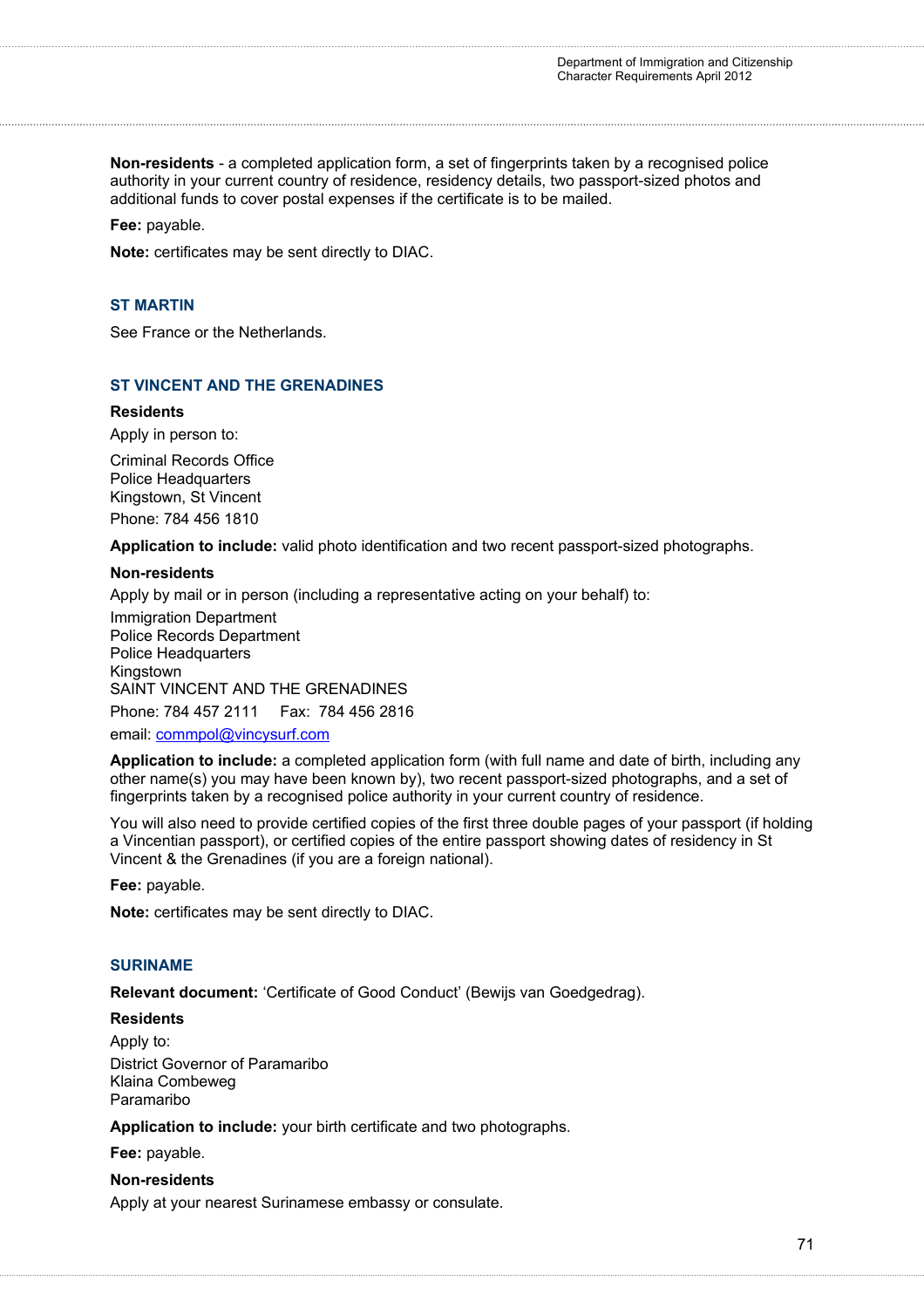# **SWAZILAND**

#### **Residents and non- residents**

Apply in person to: Commissioner of Police National Police Headquarters Mbabane

Apply by mail to: Attention of Swazi Fingerprint Bureau Royal Swazi Police P.O Box 49 Mbabane, SWAZILAND Phone: 268 404 2501

**Application to include:** document of identity, a certified copy of your passport, a set of fingerprints taken and certified at your local police station, and a covering letter requesting the certificate.

Processing time is approximately three working days.

**Fee:** R50

#### **SWEDEN**

**Relevant document:** 'Extract from the Criminal Records Registry' for purposes in another country' (utdrag ur, belastnings registret).

Apply by mail, fax or with a scanned copy by email to: RIKSPOLISSTYRELSEN Utlandsutdrag/Brud 981 81 Kiruna SWEDEN Phone: +0046 (0)8504 45 103 Fax: +0046 (0)8504 45 111

Open: 9:00am - 2:30 pm Monday - Friday

#### email: brud.rps@polisen.se

**Application to include:** application form RPS442, and a certified copy of your passport or birth certificate showing full name, date and place of birth and personal identification number.

The application form is available on the website in Swedish, English, German and Spanish. (You will need to specify the language you want the certificate in).

**Fee:** payable. Instructions are in the application form.

Processing time is approximately two weeks.

**Note:** It is important that you state your Swedish ID number if you have one. If a Swedish ID number is not provided, the extract will be stamped 'Identity uncertain, complete Swedish ID number missing'.

#### www.polisen.se

#### **SWITZERLAND**

**Relevant document:** 'Extract from Swiss Police Records' (Gesuch um Auszug as dem schweizerischen Strafregister/Demande d'extrait du Casier Judiciaire Suisse/Domanda d'estratto del Casellario Giudiziale Svizzero).

#### **Residents and non-residents**

You can apply online or by mail. There are three options available:

- by mail with a handwritten signature
- online with Suisse ID electronically, or
- by email with a digital signature (smartcard for electronic signature required).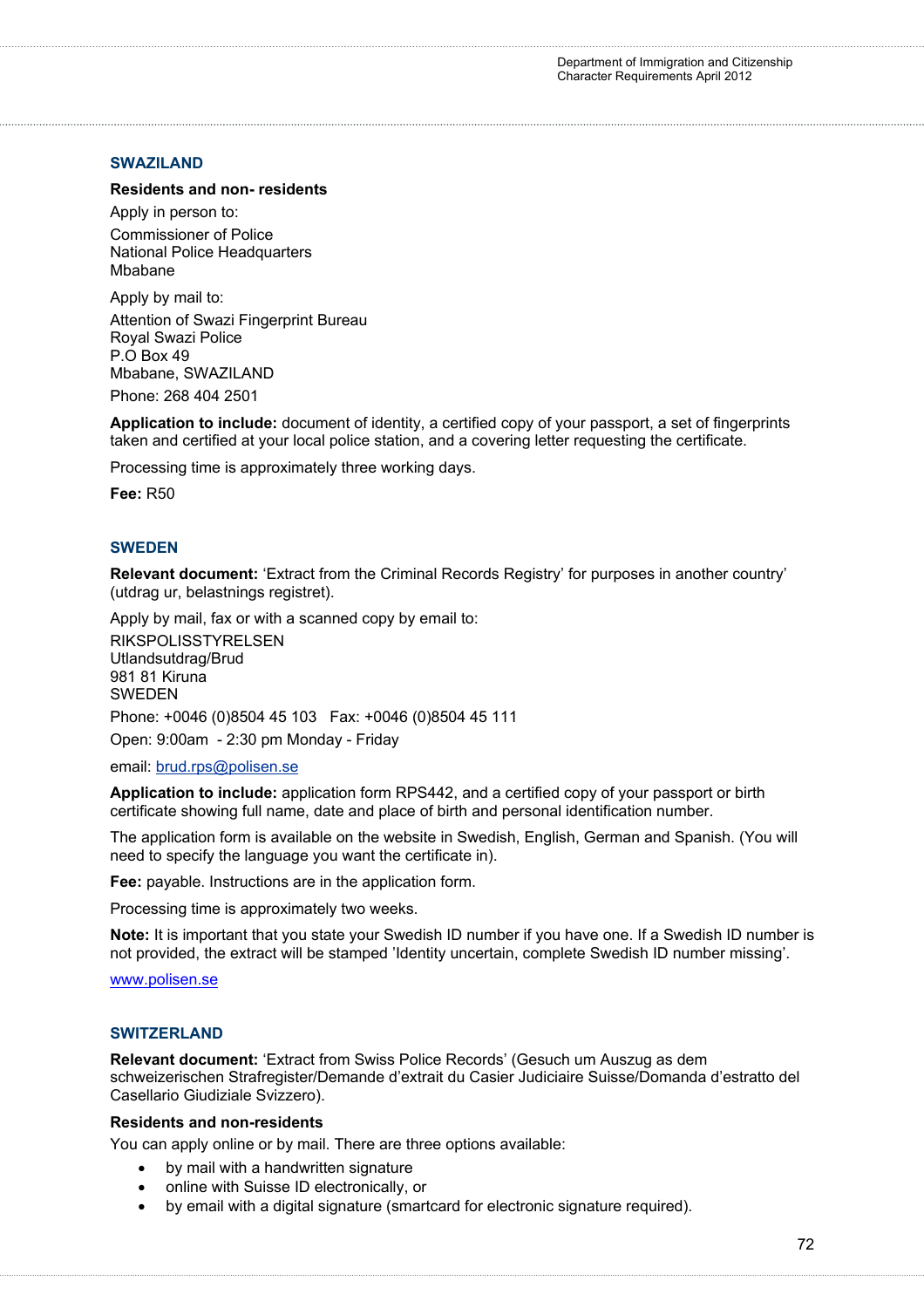**Application to include:** application form and confirmation of identity (such as passport or ID card).

The application form is available on the website, (which also contains detailed information in a number of languages, including English).

**Fee:** payable (currently CHF 20).

Note: the extract is available in two forms – on paper, signed by hand and delivered by post, or as a digitally signed electronic document (PFDF), delivered electronically.

www.strafregister.admin.ch

# **SYRIA**

**Relevant document:** 'Extract of Judicial Record'.

#### **Residents**

Apply in person to: Ministry of Interior at Interior Services Forces Directorate of Criminal Security Department Criminal Records Branch Judicial Records Division

### **Non-residents**

Apply (in writing) to the Ministry of Foreign Affairs.

**Application to include:** identification – ID card, passport or alien's card of residence, proof of civil status.

**Fee:** payable.

# **TAIWAN**

**Relevant document:** 'Police Criminal Record Certificate'.

### **Residents**

Apply at the Foreign Affairs Division of any city or provincial police headquarters.

In Taipei the address is: 96 Yen Ping South Road, Taipei Phone: (02) 23817494

In Kaohsiung the address is: 260 Chung Cheng 4th Road, Kaohsiung Phone: (07) 2120800

**Application to include:** application form and supporting documentation (see website for details).

The application form is available from the relevant city or provincial police headquarters, or from the website.

**Fee:** payable.

#### **Non-residents**

If you do not have a friend or agent in Taiwan to apply on your behalf, you can apply for the certificate by mail to:

Foreign Affairs Division Taipei City Police Department (Police Criminal Record Certificate) 96 Yanping South Road, Jhongjheng District, Taipei City 100 TAIWAN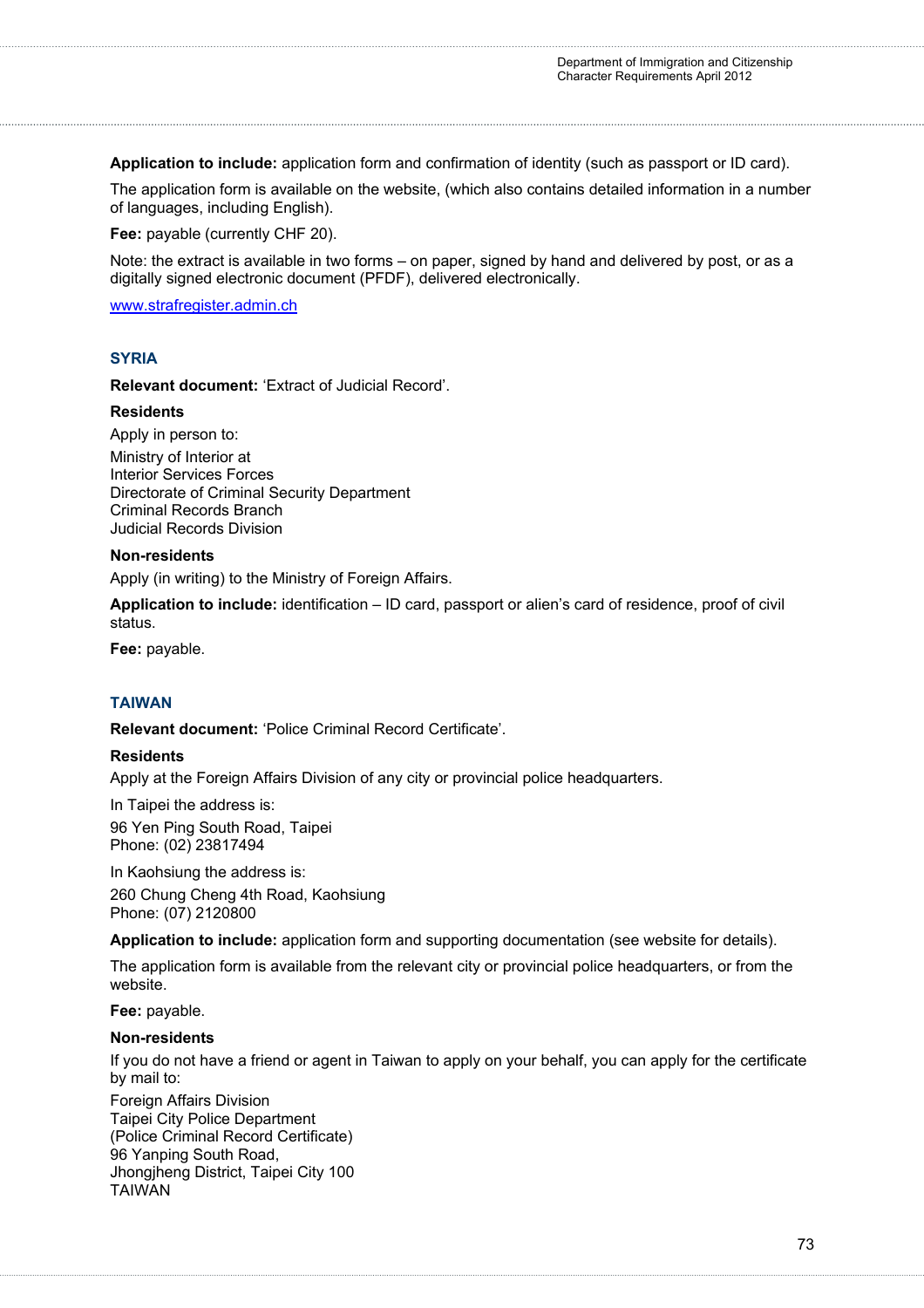**Application to include:** an application form (available on the website), a written statement explaining the purpose of the application, a copy of your passport bio data page, and a self-addressed return envelope (pre-paid postage not required).

**Fee:** US\$11 in cash.

**Note:** your signature on the statement must be the same as the signature on your passport.

www.Taipei City Police

## **TAJIKISTAN**

**Relevant document:** 'Police certificate' (record of convictions).

#### **Residents and non-residents**

Apply in person or by mail to: Information Administration Ministry of Interior Rudaki Street 42 Dushanbe **TAJIKISTAN** 

**Application to include:** a written statement with the reason for your request, your passport or a copy of your passport, all personal details, and place of residence in Tajikistan.

**Note:** relatives in Tajikistan can apply for the certificate on your behalf.

### **TANZANIA**

## **Residents and non-residents**

Apply to: Chief Forensic Bureau Criminal Investigations Department PO Box 9094 Dar es Salaam **TANZANIA** 

#### **Application to include**

**Residents** - a certified copy of the bio data page from your passport.

**Non-residents** - a certified copy of the bio data page from your passport and certified fingerprints from a police station in your country of residence.

Processing time for residents is approximately seven days. For non-residents, it is approximately one month or longer.

## **For applicants living in Zanzibar**

Police records for Zanzibar are maintained separately for Zanzibar and mainland Tanzania.

Apply to: Officer in charge Identification Bureau, Fingerprint Section Police Force PO Box 237 Zanzibar TANZANIA

**Application to include:** a certified copy of the bio data page from your passport.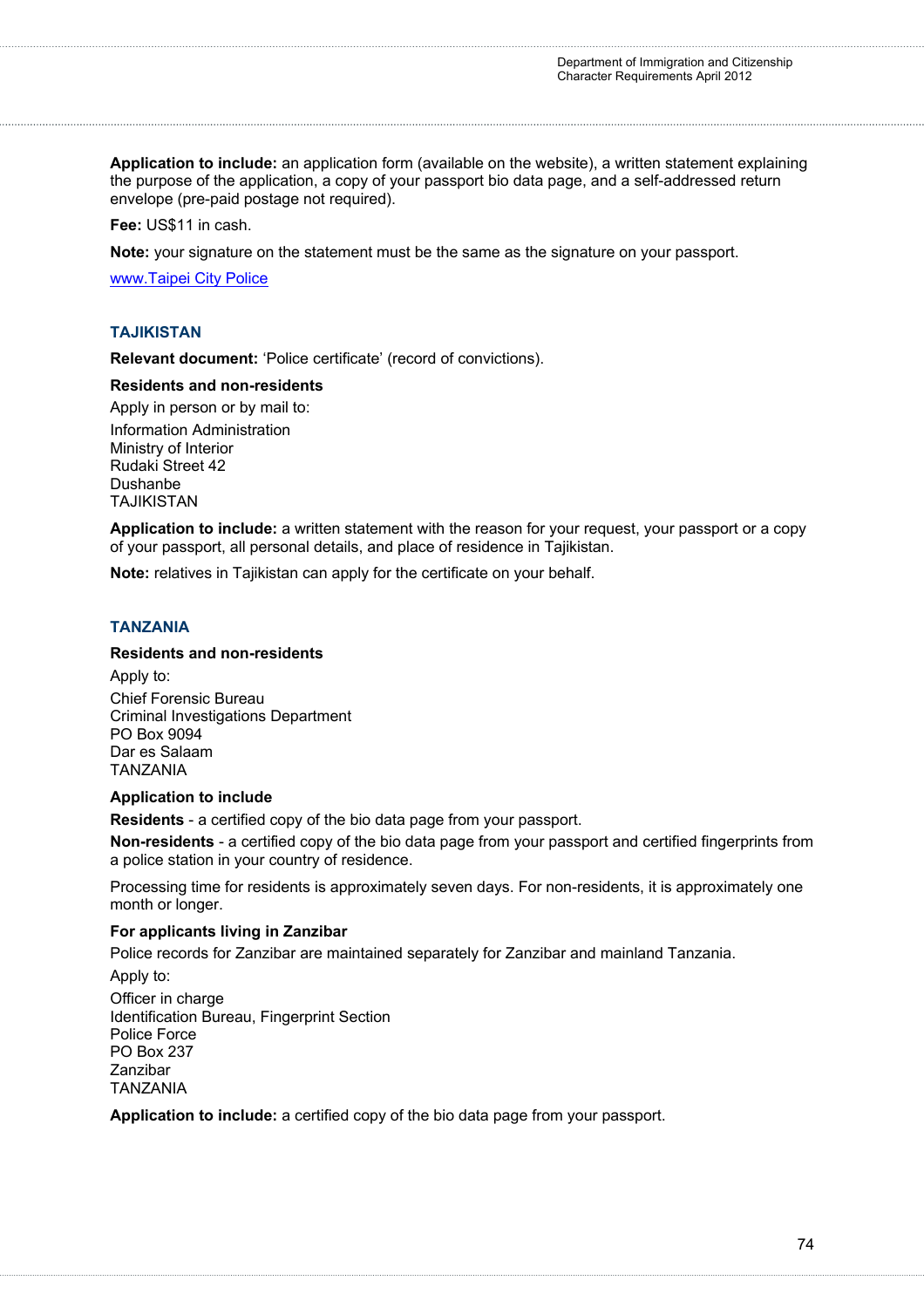# **THAILAND**

# **Residents and non-residents**

Apply in person or by mail to: Police Clearance Service Centre 1st Floor (Building 24) Royal Thai Police Headquarters Rama 1 Pathumwan, Bangkok 10330

The Police Clearance Service Centre is open Monday to Friday from 08:00–16:30 hours (no lunch break) (closed on public holidays).

Phone: +66 (0)2205-2168-9 Fax : +66 (0)22051295, (0)22052165 email: pcsc@police.go.th

## **Application to include**

## **1. Resident citizens**

Passport, Thai ID card, household registration, evidence of name change, marriage certificate or divorce certificate (if available), evidence of military service (such as Sor Dor 9, Sor Dor 8 or Sor Dor 48.), and a written request from the embassy of the country you intend to travel to.

If you are travelling to work in Australia, the agreement from your employer must be provided.

### **2. Resident non-citizens**

Passport and a copy, document(s) certifying that you are working, used to work or are living in Thailand, and a Thai work permit ( if available).

### **3. Non-resident citizens**

A copy of your passport, a copy of Thai ID card and house registration, copy of evidence of name change (if available), copy of marriage or divorce certificate (if available), copy of military service (such as Sor Dor 9, Sor Dor 8 or Sor Dor 48.), two photographs (1 or 2 inch size), and two full sets of fingerprints.

Fingerprints must be taken at local police station or Thai consulate or Thai embassy in your country of residence). All copies must be certified.

If you need the certificate to be sent by post, please include a self addressed envelope with the postage fee (equivalent to five international postage vouchers which can be purchased at a local office).

### **4. Non-resident non-citizens**

Provide a copy of your passport, document(s) certifying you are working, used to work or are living in Thailand, a copy of your Thai work permit (if available), two photographs (1 or 2 inch size), two full sets of fingerprints.

Fingerprints must be taken at local police station or Thai consulate or Thai embassy in your country of residence).

You will also need to enclose a self addressed envelope with the postage fee (equivalent to five international postage vouchers which can be purchased at the local office).

## www.pcscenter.sb.police.go.th

**Fee:** there is no processing fee.

Processing time is approximately seven working days.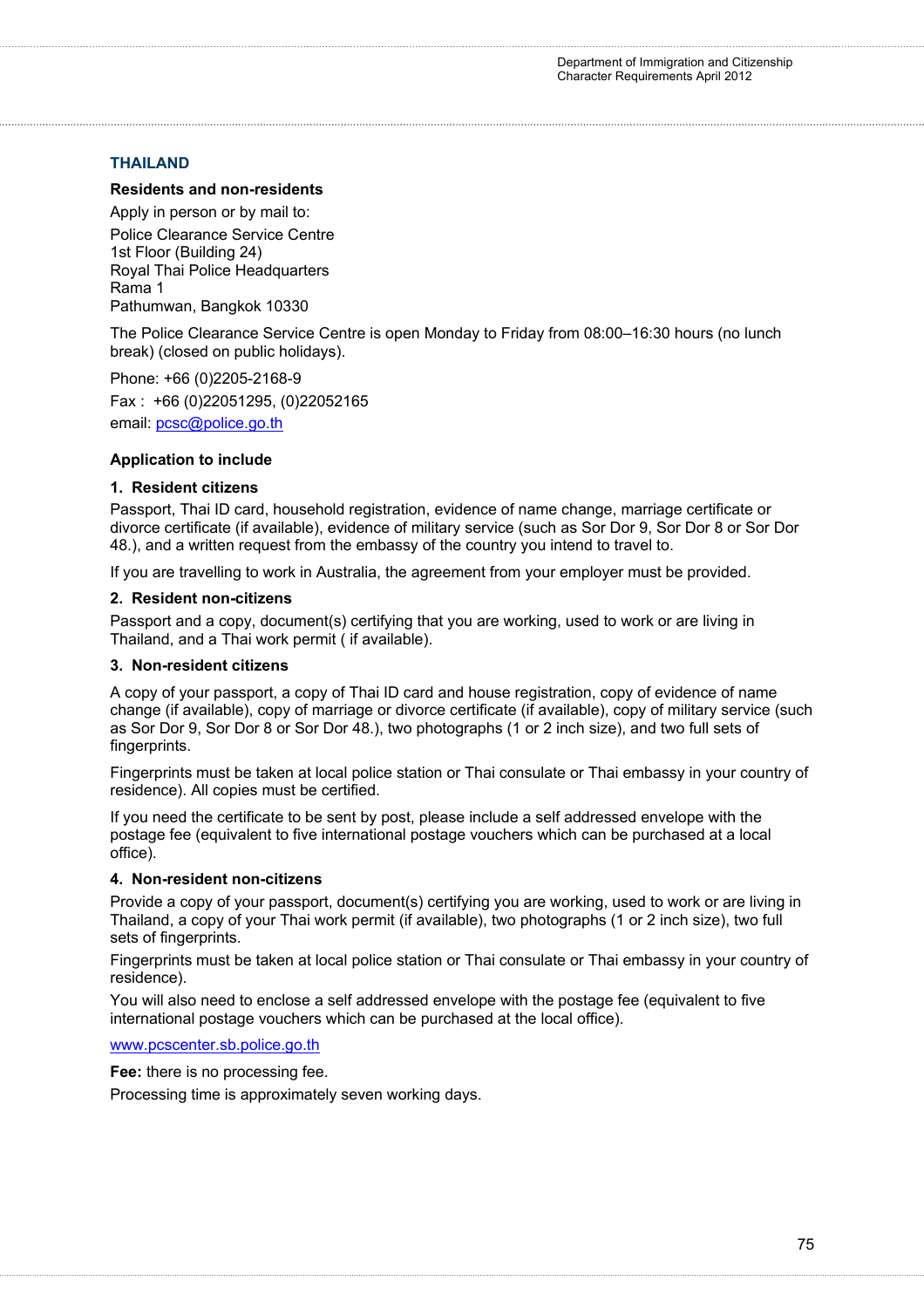# **TOGO**

# **Relevant documents:**

'Extrait du casier judiciair'e (for citizens). 'Attestation de Non Condamnation' (for non-citizens).

## **Citizens**

Apply to the Ministry of Justice, Lome, TOGO

## **Non-citizens**

Apply to the Ministry of Justice, Lome, TOGO.

Address your request to the 'Cour d'appel de Lomé'.

**Fee:** payable

# **TONGA**

### **Residents**

Apply in person or by mail to Officer-In-Charge of Criminal Record (OIC) at: Central Police Station PO Box 8 Nuku'alofa, TONGA

**Application to include:** proof of identity or residence status in Tonga (such as a certified copy of your birth certificate and/or passport).

You can obtain the application form from the Australian High Commission in Nuku'alofa.

## **Non-residents**

Apply by mail to the Officer-In-Charge of Criminal Record to request a certificate.

**Fee:** payable.

# **TRINIDAD AND TOBAGO**

**Relevant document:** 'Certificate of Character'.

### **Residents**

Apply in person at the police station in your district or residence.

**Application to include:** a valid Trinidad and Tobago identification card or passport. Foreign nationals can use their valid passport.

A set of fingerprints will be taken at the time of the visit to the police station.

**Fee:** payable.

### **Non-residents**

Apply by mail have a representative apply on your behalf at:

Office of the Senior Superintendent Criminal Investigations Department and Criminal Records Office Police Headquarters Cnr St Vincent and Sackville Streets Port of Spain **TRINIDAD** 

Phone: 868 627 4140

**Application to include:** a set of fingerprints taken by a recognised police authority in your current country of residence, a copy of your passport page showing your photograph, passport number, and your date of birth and signature.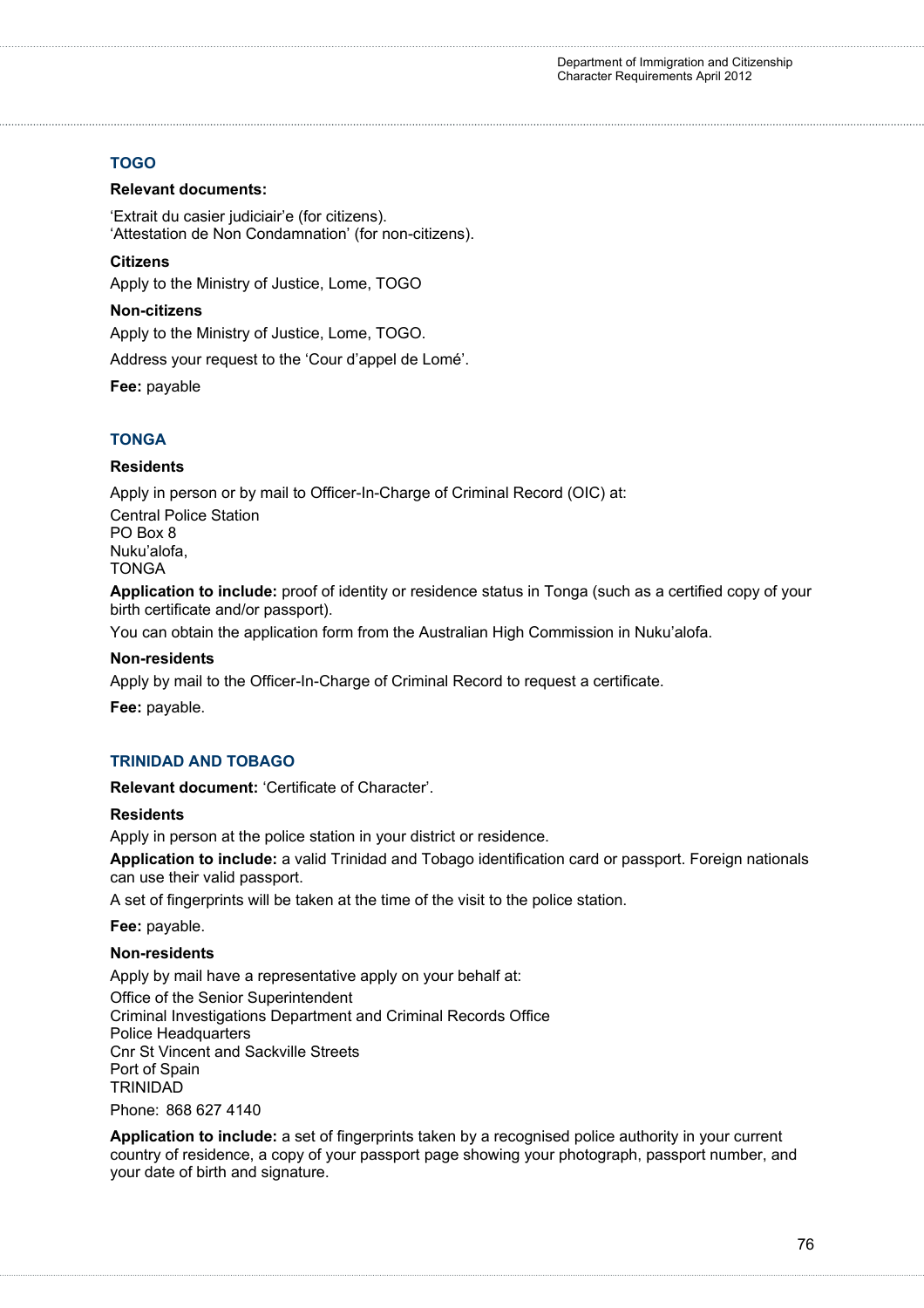You will need to provide additional funds to cover postal expenses if the certificate is to be mailed to you.

**Fee:** payable.

http://www.ttps.gov.tt/Services/CertificateofCharacter/tabid/77/Default.aspx

# **TUNISIA**

**Relevant document:**' Extract from Judicial Certificate' (Certificat du Casier Judiciaire).

## **Residents**

Apply in person at: Direction de la Police Technique et Scientifique General Authority of National Security, Ministry of Interior and Local Development

## **Non-resident citizens**

Apply through the Tunisian embassy or consulate in your country of residence.

**Application to include:** National Identification Card.

Processing time is approximately two weeks if applying in Tunisia.

There is on timeframe available if applying from outside Tunisia.

**Note:** if you are not a Tunisian citizen, you cannot obtain a certificate unless you return to Tunisia.

# **TURKEY**

## **Citizens**

**Relevant document:** 'Archived Penal Clearance' (Arsivli Sabika Kaydi).

Apply in person to the Public Prosecutor's Office in your city of residence.

# **Residents of Ankara**

Apply at: Ankara Cumhuriyet Bas **Saviciligi** Zemin Kat, Sihhiye – Ankara

## **Resident non-citizens**

**Relevant document:** 'Criminal Record in Foreign Languages'.

Apply in person to:

The General Directory of Criminal Records and Statistics at: Adli Sicil ve Istatistik Genel Mudurlugu Tuna Caddesi, No 10 - Ankara

### **Non-residents**

**Relevant document:** 'Criminal Record' (Sabika Kaydi).

Apply at your nearest Turkish embassy or consulate.

**Application to include: (for all applicants)** identity card (name, surname, mother's name, father's name, date and place of birth and registration details).

**Fee:** payable.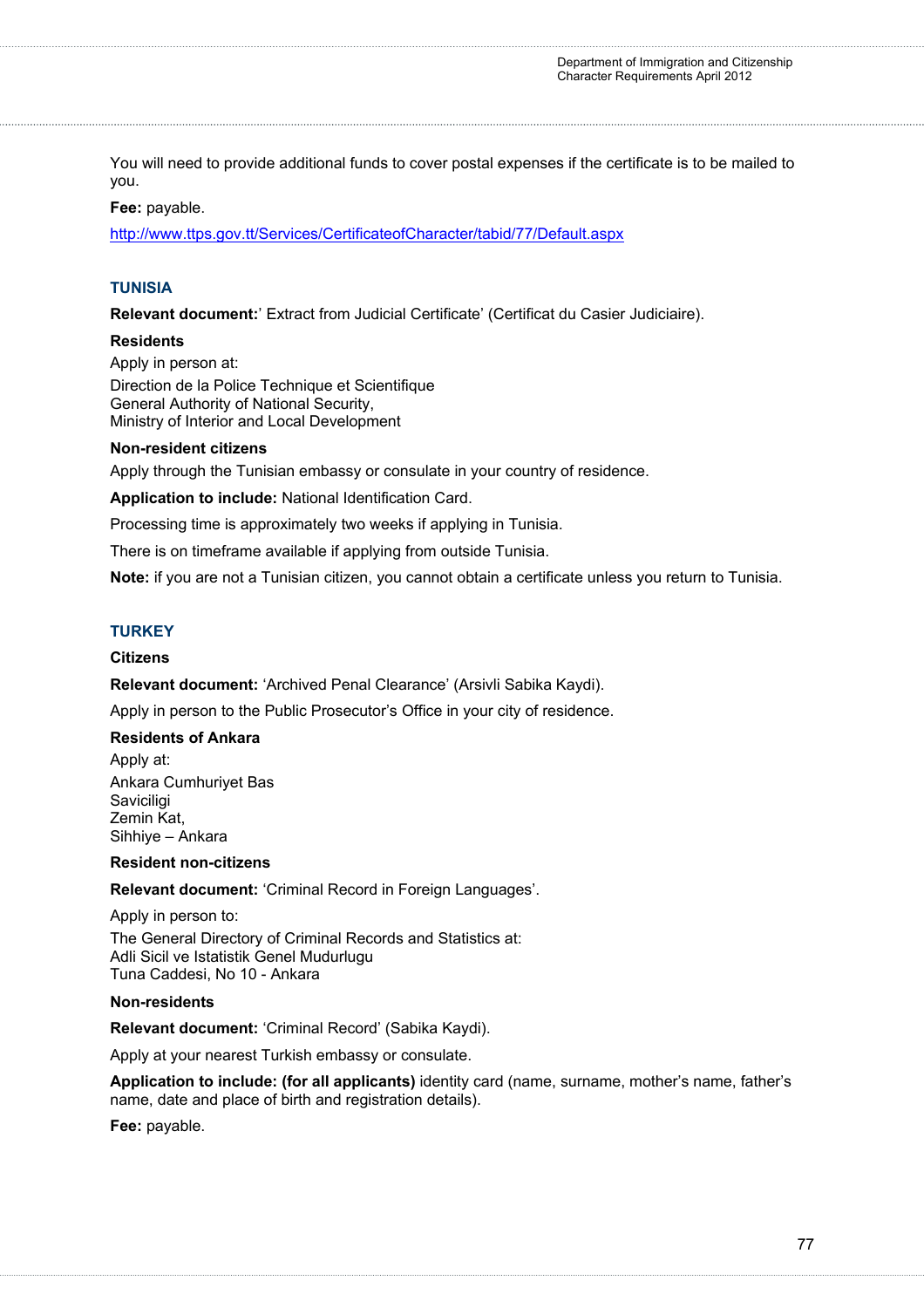# **TURKMENISTAN**

**Relevant document:** 'Police certificate'.

## **Residents**

Apply to the Ministry of Interior or to your local police department.

#### **Non-residents**

Apply through proxy to the Ministry of Interior or to the nearest Turkmenistan consulate in your country of residence (or to the Turkmenistan consulate in Moscow).

**Note:** the nearest consulate to Australia is in India.

**Application to include:** (for residents and non-residents) your passport or a copy, name (including patronymic name), maiden name, date and place of birth, and place of registration.

### **TURKS AND CAICOS ISLANDS**

#### **Residents**

Apply at your local police station.

#### **Non-residents**

Apply at: Police Headquarters Church Folly Road Grand Turk, Turks & Caicos Island BWI

Tel: 649 946 2371 Fax: 649 946 2099

**Application to include:** application form, a copy of the bio data page of your passport, passport pages showing any Turks and Caicos immigration stamps (including entry stamps as evidence you were living the Turks and Caicos) and a copy of any immigration status you had at the time of residence (work permit, resident status or citizenship).

**Fee:** payable.

# **TUVALU**

**Relevant document:** 'Police Clearance Report'.

#### **Residents and non-residents**

Apply in person or by mail to: Office of the Commissioner of Police Funafuti TUVALU

**Application to include:** full name, citizenship, date of birth and address in Tuvalu where you live or have lived.

**Fee:** payable.

### **UGANDA**

**Relevant document:** 'Certificate of Good Conduct'.

#### **Residents**

You can apply in person or by mail. Apply in person at: Plot 12, Mabua Road Kampala Uganda 256 (414) 500 698 or 772 345 161 or 716 345 161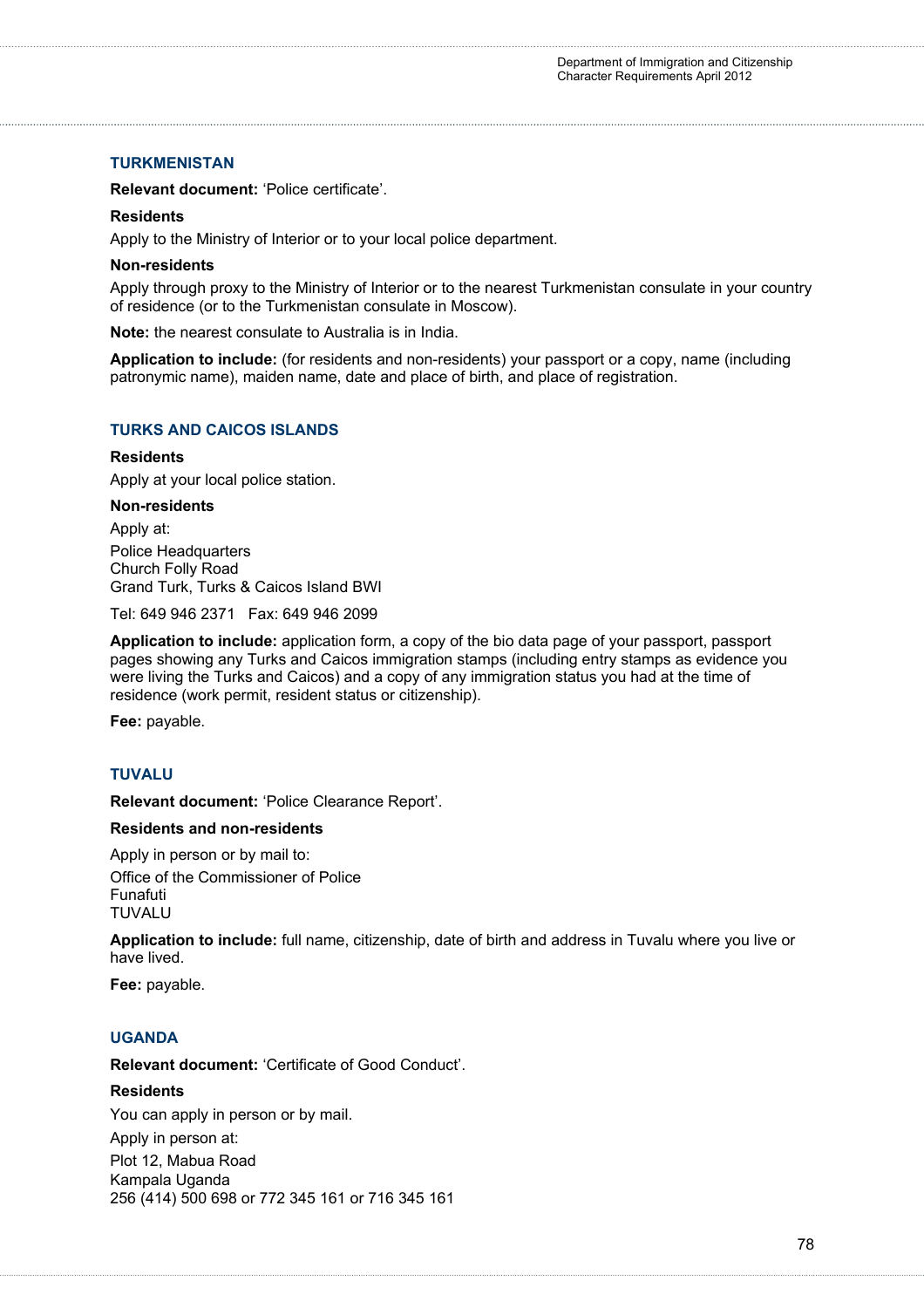Apply by mail to: Head of National Bureau of Interpol Uganda PO Box 34203 Kampala, UGANDA

You will need to do the following:

- pay the required fee at the nominated bank, and provide the documents listed below.
- go to CID Headquarters to have fingerprints taken. CID will then conduct a manual criminal record check and send the results to Interpol.
- collect the results from Interpol and pay the second fee charge.

# **Non-residents**

Family or friends living in Uganda can apply on your behalf.

You will need to provide all of the documents listed below and pay the required fee through your family or friends or through a bank cheque. You will then need to courier or post the application to Interpol (and include a prepaid, self-addressed return courier voucher).

## **Documents**

- a certified copy of your Identity document foreign nationals are required to provide their passport bio-data page
- fingerprints If you are living outside Uganda, you need to provide certified original fingerprints taken at a police station in your current place of residence
- two passport size photos (in colour)
- a letter of introduction explaining why the police certificate is being requested
- certified copies of visa/permits showing the period of legal residence in Uganda
- a letter from your employer if you are a foreign nationals who lived in Uganda. The letter should advise who you are, what type of work you did, and where you lived in Uganda.
- application fee
- if you have spent only a short period of time in Uganda you will need to provide a police certificate from your home country or country of current residence.

### **Fees**

- Ugs48 000 payable to a nominated bank.
- Ugs3 000 payable to Interpol when the police certificate is collected.

If you are applying from outside Uganda, a bank cheque of the equivalent amount in USD will be accepted. The cheque should be made payable to the Director of Interpol.

No other currency is accepted except USD or Ugandan Shillings (as Interpol Kampala does not hold a foreign bank account and therefore can not cash foreign currency money orders).

# **UKRAINE**

### **Residents**

Apply to local police departments or Administration Departments in any regional centre, or to:

Administration of Operational Information, Ministry of Interior 34T Shevchenko Avenue KIEV 01030

### **Non-residents**

Apply to the nearest Ukrainian consulate in your country of residence.

In Australia, apply to the Embassy of Ukraine:

Level 12, St. George Centre, 60 Marcus Clarke Street Canberra ACT 2601 Phone: 02 6230 5789 Fax: 02 6230 7298

email: ukremb@bigpond.com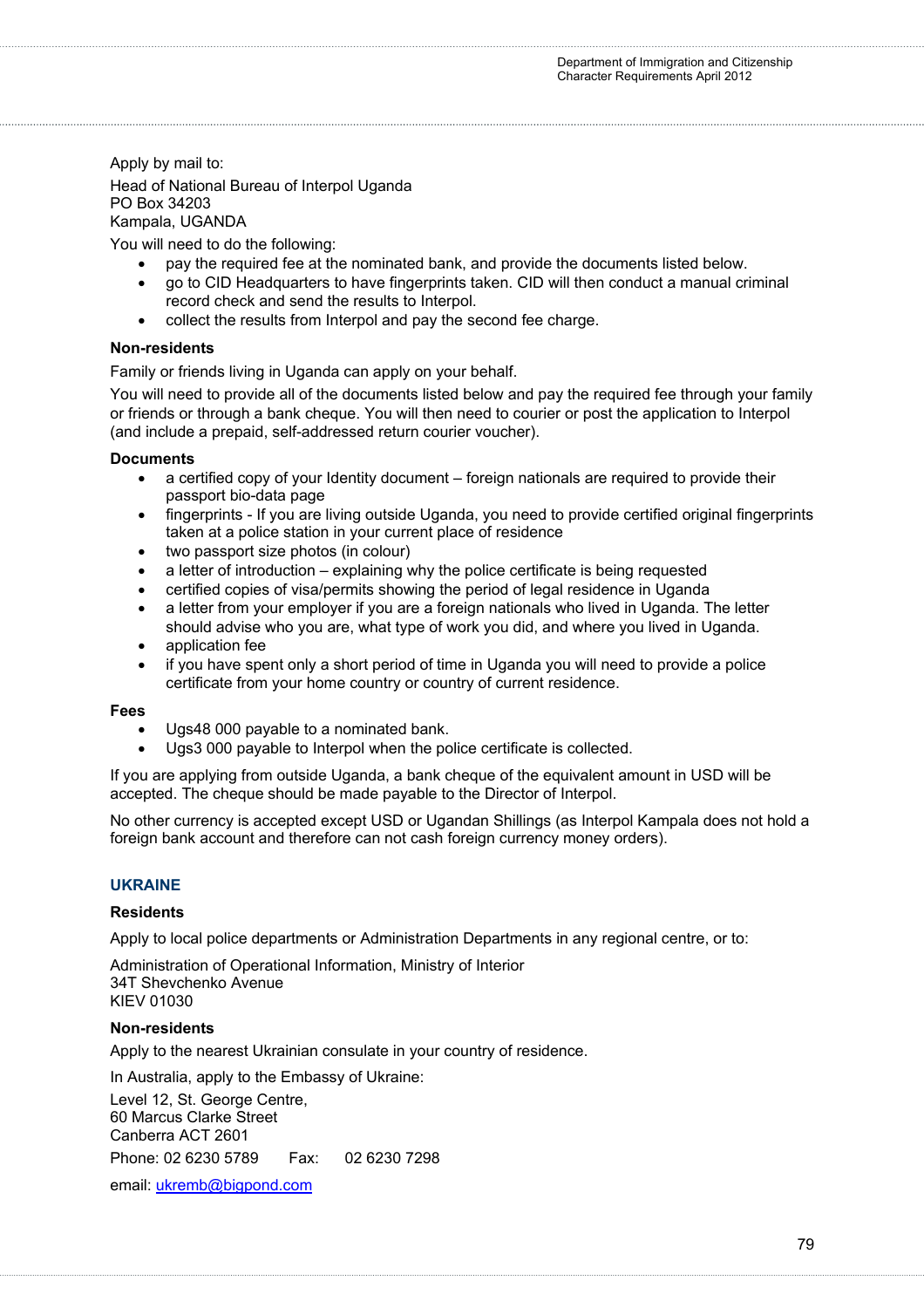# **UNITED ARAB EMIRATES**

**Relevant document:** 'Criminal Clearance Certificate'.

#### **Residents**

Obtain the clearance from the Directorate General for Criminal Security, Ministry of Interior, Abu Dhabi only)

#### **Non-residents**

Apply at any UAE Embassy.

Application to include: two passport size photos, passport and a copy of your passport. The application form will need to be completed by you in person. Fingerprints will be taken.

**Note:** residents of Abu Dhabi, Ajman, Fujairah Ras Al Khaimah, Sharjah and Umm Al Quwain will need to check requirements with their local police department.

#### **Dubai residents only**

**Relevant document:** 'Certificate of Good Conduct'.

Apply by mail to. Dubai Ministry of Interior Criminal Investigation Affairs Dubai Police General Headquarters PO Box 2533, Abu Dhabi

Apply in person at: Ministry of Interior General Police Directorate Criminal Investigation Section Shariah Sharjah Police

Dubai residents with a six month minimum residency can lodge their request at Good Conduct Certificate Section, Dubai GHQ

Apply by email to:

certificate@dubaipolice.gov.ae

For information on the requirements for obtaining a good conduct certificate see:

www.dubaipolice.gov.ae

This process can only be used by current or former residents of Dubai. Processing time is approximately two weeks or longer.

The police certificate is valid for three months from date of issue.

**Fee:** payable.

#### **UNITED KINGDOM**

**Relevant document:** 'ACPO Police Certificate'.

Police certificates are issued by The Association of Chief Police Officers (ACPO) and cover applicants who have lived or currently live in England, Wales, Scotland, the Channel Islands (Guernsey and Jersey), the Isle of Man, St Helena and Northern Ireland.

#### **Residents and non-residents**

Application forms and information on how to apply for the police certificates for residents and nonresidents can be found on the ACPO website or by contacting ACPO directly.

Phone: 0845 601 3999

email: acro.policecertificates@acro.pnn.police.uk

www.acro.police.uk/police\_certificates.aspx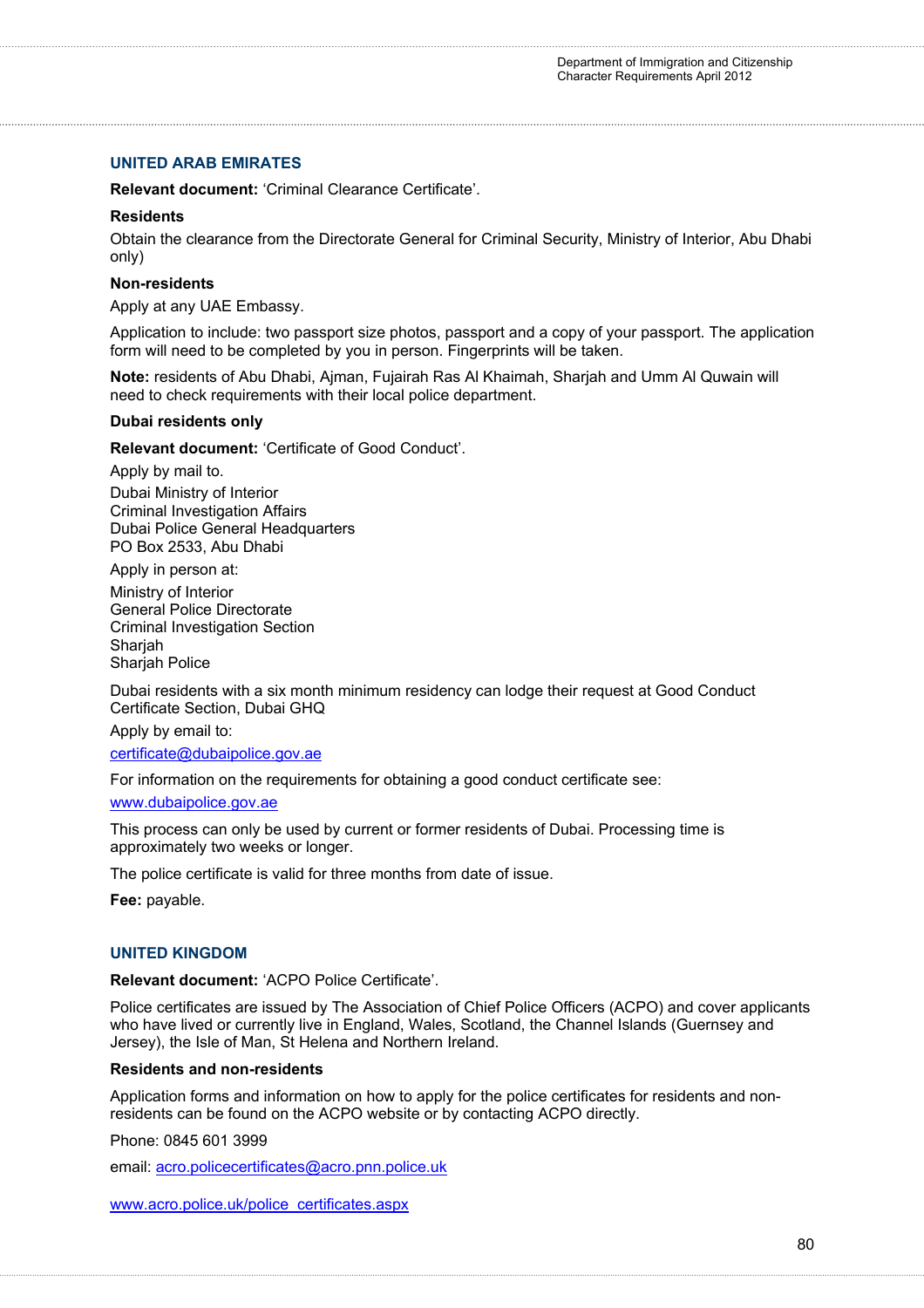# **For residents in the Falkland Islands**

**Relevant document:** 'Royal Falkland Islands Police – Personnel Vetting'.

Contact:

The Royal Falkland Islands Police Ross Road, Stanley FALKLAND ISLANDS Tel: 00 500 27222

email: reception@police.gov.fk

Please note: this address is only for certificates from the Falkland Islands. It is not a contact point for police certificates from the UK.

### **For residents and former residents of Gibraltar**

**Relevant document:** 'Royal Gibraltar Police – No Conviction certificate'.

Apply in person or by mail to the local police station in the jurisdiction in which you live or lived. or by mail to:

Commissioner of Police Police Headquarters, Irish Town **GIBRALTAR** 

**Fee:** payable.

## **UNITED STATES OF AMERICA**

**Relevant document:** 'Criminal History Record Check' and State police check (for residents).

## **Residents and non-residents**

Apply to: Federal Bureau of Investigation (FBI) Criminal Justice Information Services (CJIS) Division SCU Mod D-2 1000 Custer Hollow Road Clarksburg, West Virginia, 26306

**Application to include:** a covering letter, a set of both rolled/inked and plain fingerprint impressions placed on a standard paper fingerprint card, satisfactory proof of identity, consisting of full name, date and place of birth, postal address for return of results.

The FBI will send the results directly to you. If the results are to be sent to an address outside the USA you will need to make arrangements for the return postage of the results.

Processing time may be up to 12 weeks.

**Note:** While FBI checks can be obtained through private companies, only FBI checks directly issued by the FBI are accepted by DIAC.

#### **Residents**

You will also need to obtain a police certificate from your local (State) police department covering your last 12 months of residence. Apply in person or by mail to the relevant city, county or state police department.

The type of certificate issued depends on individual state procedures.

### **Obtaining fingerprints**

Apply to your local police authority with proof of identity. For a standard fingerprint card, use Form FD-258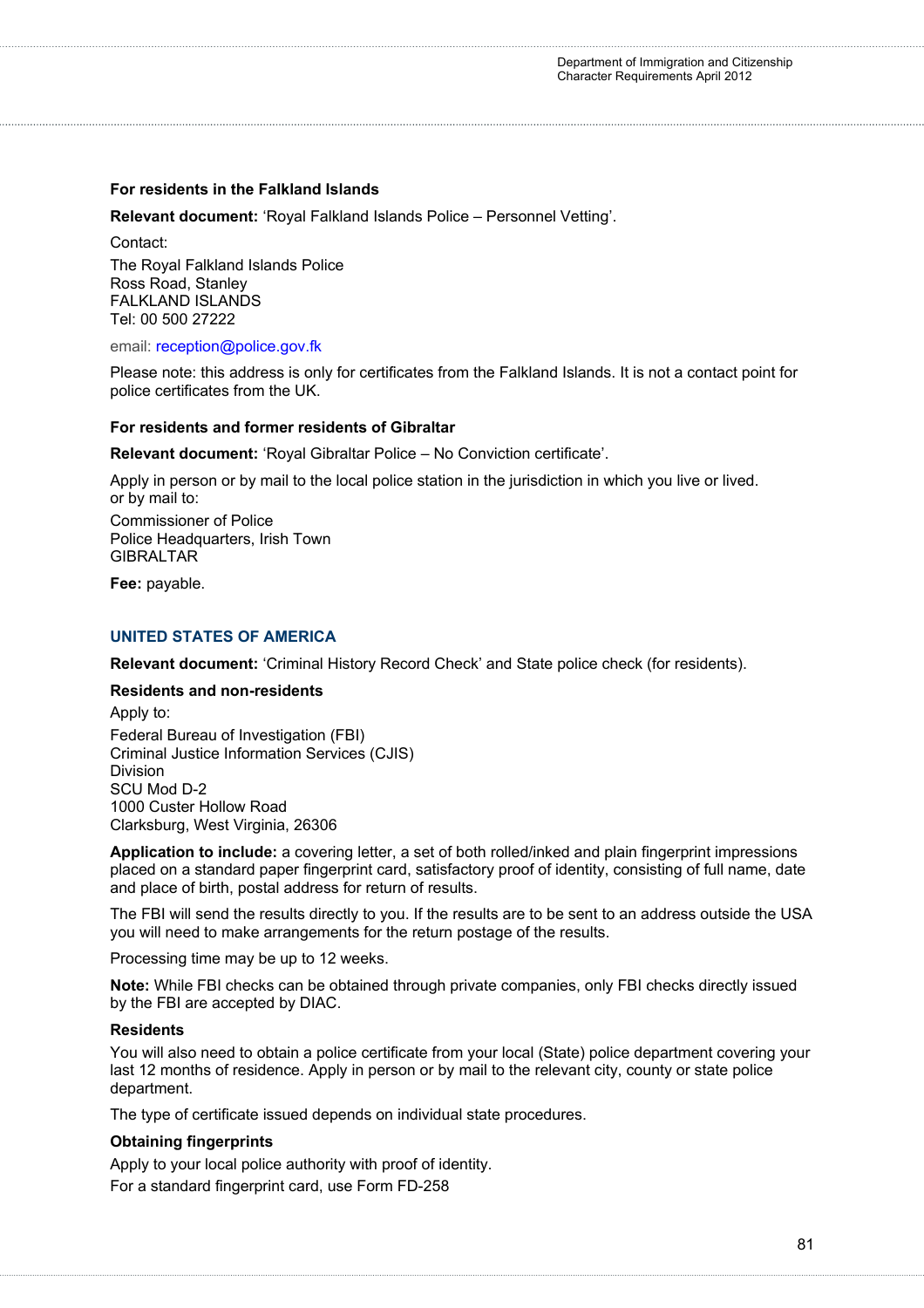If a blank fingerprint card cannot be obtained from the local police authority, further information and blank FBI fingerprint forms are available at:

http://www.fbi.gov/about-us/cjis/background-checks/standard-fingerprint-form-fd-258/view

Phone: 1304 625 5590 – general enquiries.

**Fee:** payable (for fingerprints).

http://www.fbi.gov/about-us/cijs/background-checks/background\_checks

### **URUGUAY**

**Relevant document:** 'Certificado de Antecedentes Judiciales', legalised by Ministerio de Relaciones Exteriores, Depto de documentación Consular.

#### **Residents**

Apply in person to: Dirección Nacional de Policía Ténica Guadalupe 1513, esq. Av San Martin, Montevideo or Shopping Tres Cruses, local 31, Montevideo

**Application to include:** ID-cedula.

#### **Non-residents**

Apply with completed Form 80 (including ID number) to the nearest DIAC office.

**Application to include:** a completed Form 80 (including ID number). Form 80 available from the department or at www.immi.gov.au

**Fee:** payable

### **UZBEKISTAN**

**Relevant document:** 'Police certificate' (data of existence or absence of conviction).

#### **Residents**

Apply in person or by mail to: Central Department of Ministry of Interior Radjabi Street 1 Tashkent 700000 Phone: (99871) 2333882

#### **Non-residents**

Apply by proxy to the address above, or to the nearest Uzbekistan mission in your country of residence. The nearest mission to Australia is the Uzbek embassy in Indonesia (phone: 6221) 5222581/5222635 and fax: (62-61) 5222582.

If you are applying to the Uzbek embassy in Indonesia, you will need to send a written request addressed to the Ambassador outlining the purpose of the request, and dates/purpose/place of your residence in Uzbekistan.

Send this letter to:

Embassy of Uzbekistan Menara Rajawali 17th Floor Mega Kuningan Lot 5.1 Jakarta Selatan 12950 INDONESIA

Fee: payable.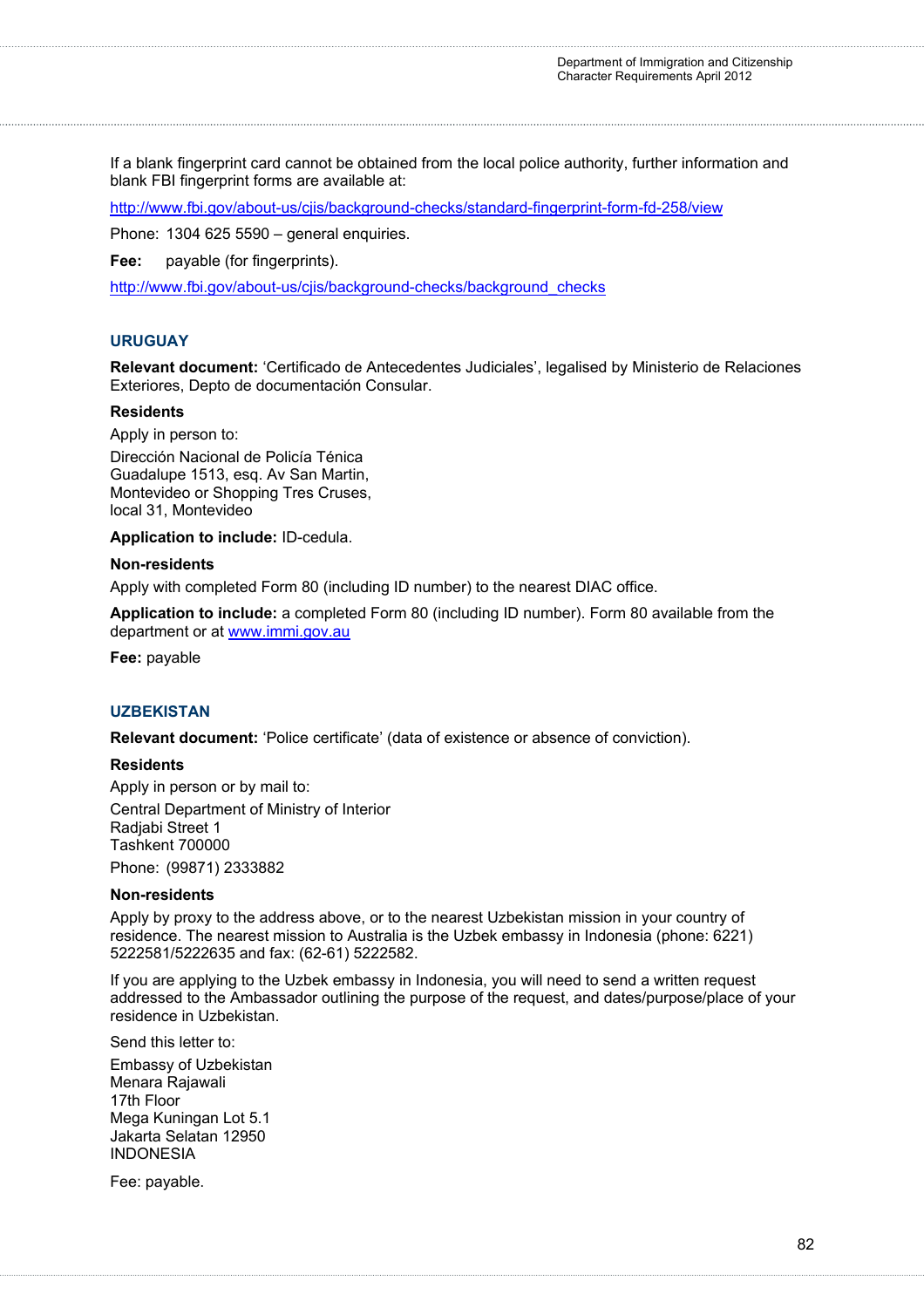# **VANUATU**

**Residents**  Apply in writing to: Commissioner of Police PO Box 226 Port Vila VANUATU

**Application to include:** full personal details (full names, including any changes of name, date and place of birth), and a copy of your passport bio data page.

#### **Non-residents**

Apply in writing to the address above.

**Application to include:** a copy of your passport bio data page, and the full address of the office where you lodged your application to enter or stay in Australia (as police will send details directly to the DIAC office).

**Fee:** payable.

## **VATICAN CITY**

Apply as for ITALY.

### **VENEZUELA**

**Relevant document:** 'Certificado de Antecedentes Penales'.

#### **Residents**

Request a penal clearance certificate by writing to the Viceministro de Seguridad Juridica del Ministerio del Interior y Justicia indicating the date and reason for your request. These certificates can only be issued to public authorities, so the request must be made in the name of the Australian Embassy.

**Application to include:** a photocopy of your Identity Card.

### **Non-residents**

You will need to appoint a relative or friend to act on your behalf, presenting an Autorizacion Notarial a favour de la persona.

Apply at the Viceministro de Seguridad Juridica del Ministerio del Interior y Justicia.

**Fee:** payable.

www.gobiernoenlinea.ve/misc-view/index.pag

## **VIETNAM**

**Relevant document:** 'Judicial Curriculum Vitae'.

#### **Vietnamese citizens and residents**

Apply in person at the Service of Justice office in your local province or the province in which you most recently lived.

If you are not living in Vietnam, you must provide a Power of Attorney that is certified by a Vietnamese diplomatic mission in your country of residence.

**Application to include:** a copy of your Vietnamese National Identity Card and your Household Registration Book.

All applicants must complete a standard application form (Ðon yêu cầu cấp phiếu lý lịch tu pháp) provided by the Service of Justice free of charge. The application must be completed fully, clearly and accurately.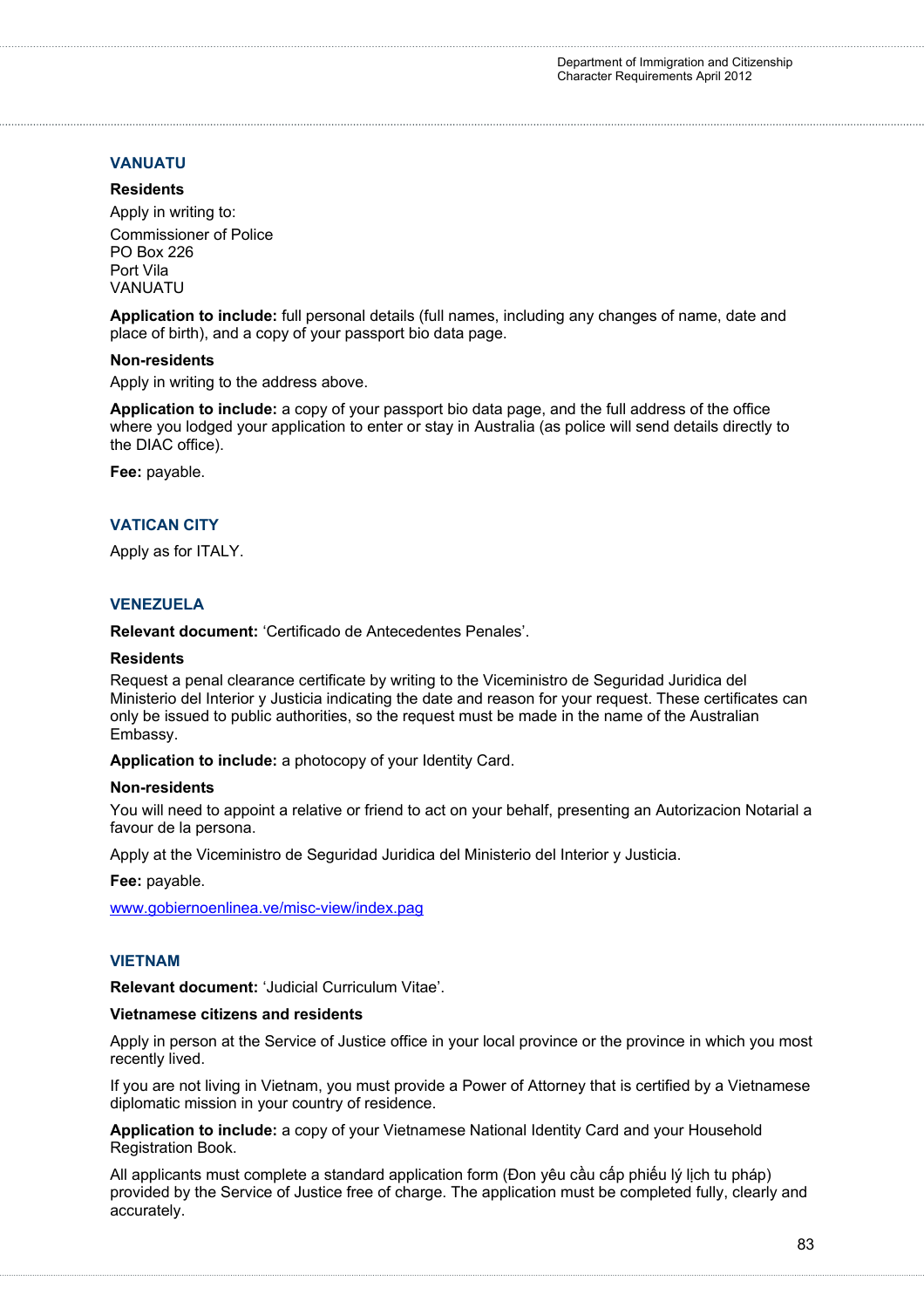## **Non-Vietnamese citizens**

Complete the standard application form and provide Power of Attorney to a relative or friend in Vietnam to apply for the certificate on your behalf. Otherwise, you can contact your nearest Vietnamese embassy for advice on how to obtain a certificate.

**Application to include:** a copy of your passport and permanent/temporary Vietnamese Residence Identity Card.

If you are not living in Vietnam, you must provide a Power of Attorney that is certified by the appropriate authorities in your home country and this must be verified/stamped by Vietnamese consular officials in accordance with the Vietnamese law and regulations.

## **VIRGIN ISLANDS (BRITISH)**

#### **Residents**

Apply in person at: Royal Virgin Islands Police Force Administration Unit Main Road Town Police Station Tortola, BVI Phone: 284-494-3822

You can also apply to the Main Valley Police Station (for residents of Virgin Gorda).

**Application to include:** a completed application form, (see website below), a valid passport and one passport-sized photograph.

#### **Non-residents**

Apply by mail or in person (or have a representative acting on your behalf) at:

Police headquarters Road Town Tortola, BVI Phone: 284 494 3822

**Application to include:** completed application form (available on the website), certified copies of the first five pages of your passport, and a set of fingerprints taken by a recognised police authority.

If you wish the certificate to be mailed to you, you will need to include a stamped self-addressed envelope.

**Note:** certificates may be sent directly to DIAC.

**Fee:** payable.

http://www.rvipolice.com/services/

## **WALLIS AND FUTUNA**

**Relevant document:** 'Extract from Police records' (Extrait du Casier Judiciaire).

### **Non-French citizens and French citizens born outside Wallis and Futuna**

Apply by mail or online to: 20 Casier Judiciaire National 107 rue du Landreau 44079 Nantes Cedex 01 FRANCE

**Application to include:** proof of identity or resident status (photocopy of passport or identity card and 'Carte de Sejour'), and the application form - 'Request for a bulletin No 3' (Demande de B3).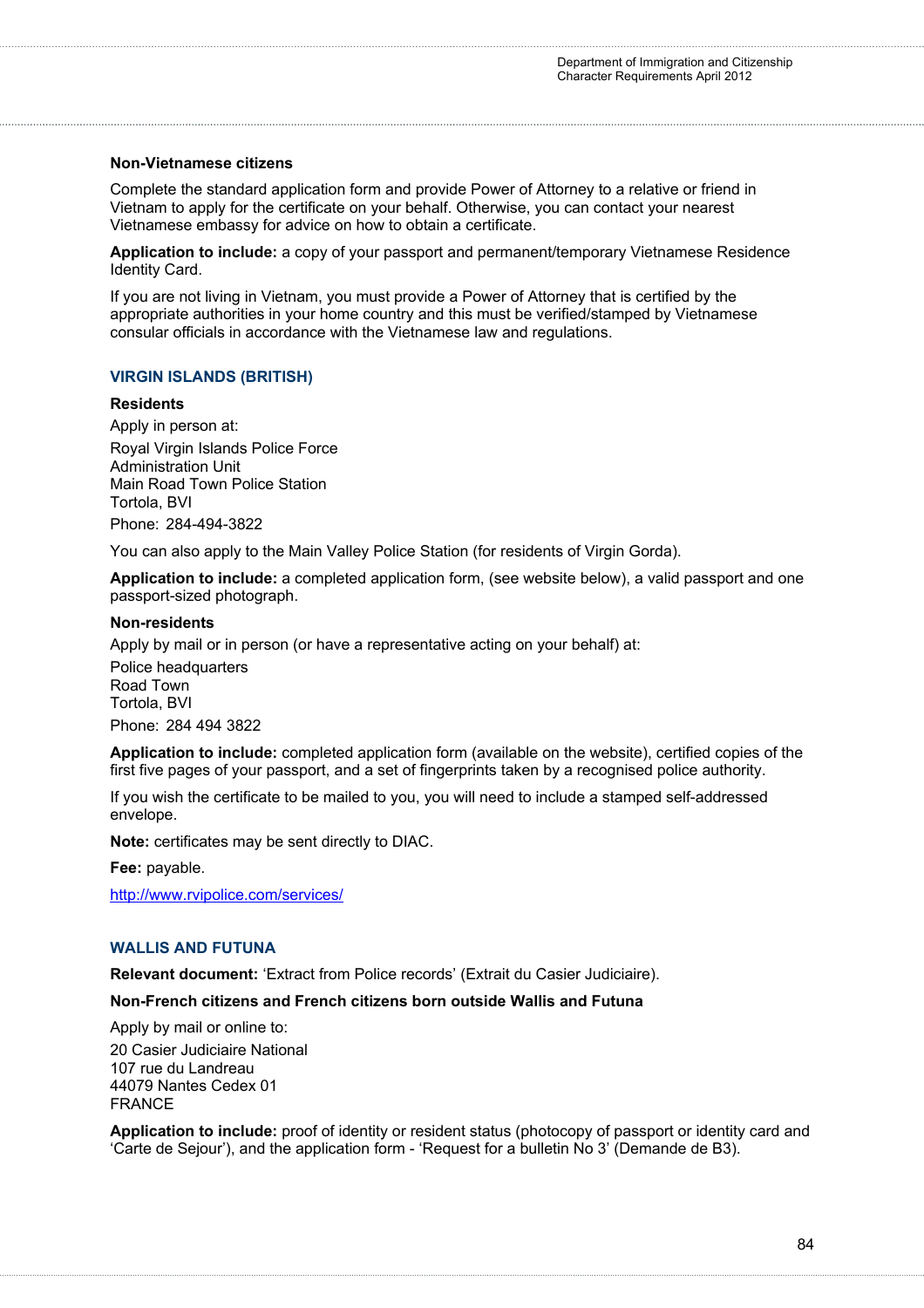# **French citizens born on Wallis and Futuna**

Apply in person or by mail to: Greffier en chef de la cour B.P. 12 Mata Utu 98600 Uve

**Application to include:** proof of identity and the form - 'Request for a bulletin No 3' (Demande de B3).

www.cjn.justice.gouv.fr

# **YEMEN**

**Relevant document:** 'Criminal Status Sheet' or 'Character Report'.

### **Residents**

Apply in person at the Ministry of Interior General Directorate of Criminal Investigations Sana'a.

**Application to include:** a letter from DIAC stating that the certificate is required for immigration purposes, two photographs with a white background, a copy of your passport or Yemen resident visa.

Processing time is approximately seven days.

#### **Non-residents**

Apply in person or send a request via a colleague or friend to the Ministry of Interior General Directorate of Criminal Investigations Sana'a.

The certificate is valid for six months from the date of issue.

**Fee:** payable.

# **ZAMBIA**

**Relevant document:** 'Police Clearance Certificate'.

### **Residents**

Apply in person at your local police station and provide identification.

# **Non-residents**

Apply by mail to: The Deputy Commissioner of Police (CID) Office of the Inspector-General Independence Avenue P.O. Box 50103 Lusaka, ZAMBIA

Tel: (260-211) 253161/253169 Ext 342 Fax: (260-1) 253543/253537

**Application to include:** two photographs, a set of fingerprints taken on a standard finger print form at any Police Station in your area of residence, dates and addresses of all places of residence while you were in Zambia, and payment for the certificate (see below). Also enclose a pre-paid DHL envelope for the Police Certificate to be mailed to you.

**Note:** send documentation in a DHL envelope

**Fee:** US\$ 150.00 (Bank Guarantee cheque). Cheque payable to: Inspector General of Police.

Processing time is two days (allow more time for receiving the certificate if you are not in Zambia).